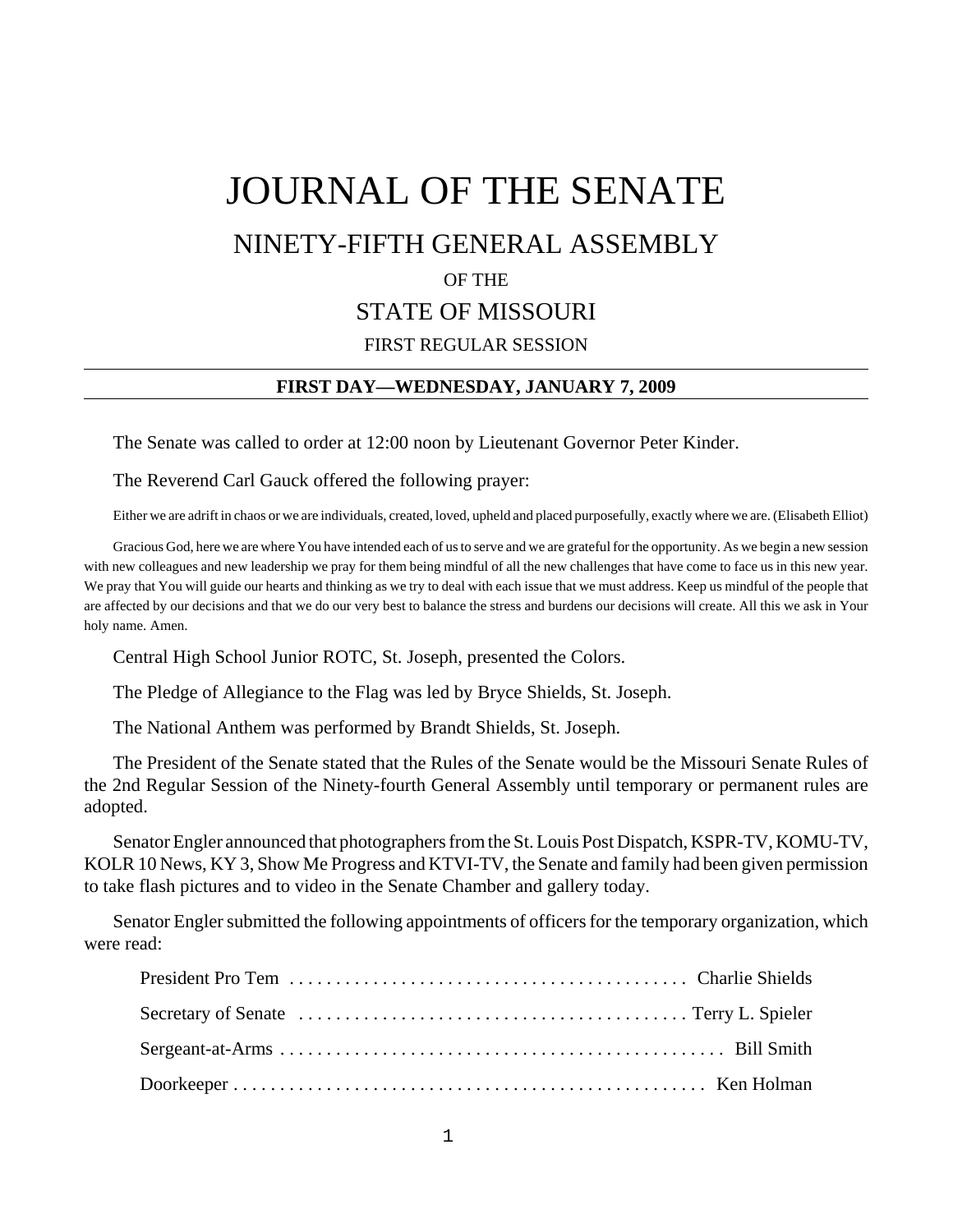Senator Engler requested unanimous consent of the Senate that the above named officers stand as temporary officers until permanent officers are elected, which request was granted.

# **MESSAGES FROM THE SECRETARY OF STATE**

The President laid before the Senate the following communication from the Secretary of State, which was read:

**To the Honorable Senate of the 95th General Assembly, First Regular Session, of the State of Missouri:**

**In compliance with Section 115.525, Revised Statutes of Missouri, I have the honor to lay before you herewith a list of the names of the members of the Senate for the 95th General Assembly (First Regular Session) of the State of Missouri, elected at the November 7, 2006 General Election and the November 4, 2008 General Election.**

**IN TESTIMONY WHEREOF, I hereunto set my hand and affix the official seal of my office this 7th day of January, 2009.**

**/s/ Robin Carnahan**

#### **(Seal) SECRETARY OF STATE**

#### **MISSOURI STATE SENATORS**

**Elected November 7, 2006**

#### **MISSOURI STATE SENATORS**

**Elected November 4, 2008 \_\_\_\_\_\_\_\_\_\_\_\_\_\_\_\_\_\_\_\_\_\_\_\_\_\_\_\_\_\_\_\_\_\_\_\_\_\_\_\_\_\_\_\_\_\_\_\_\_\_\_\_**

| <b>District</b>  | <b>Name</b>             | <b>District</b>  | <b>Name</b>                  |
|------------------|-------------------------|------------------|------------------------------|
| 2 <sub>nd</sub>  | <b>Scott T. Rupp</b>    | 1st              | <b>Jim Lembke</b>            |
| 4th              | <b>Jeff Smith</b>       | 3rd              | <b>Kevin Engler</b>          |
| 6th              | Carl M. Vogel           | 5th              | <b>Robin Wright-Jones</b>    |
| 8th              | <b>Matt Bartle</b>      | 7 <sub>th</sub>  | <b>Jane Cunningham</b>       |
| 10th             | Jolie L. Justus         | 9th              | <b>Yvonne S. Wilson</b>      |
| 12 <sub>th</sub> | <b>Brad Lager</b>       | 11 <sub>th</sub> | <b>Victor Callahan</b>       |
| 14th             | <b>Rita H. Days</b>     | 13 <sub>th</sub> | <b>Timothy P. Green</b>      |
| 16th             | Frank A. Barnitz        | 15 <sub>th</sub> | <b>Eric Schmitt</b>          |
| 18th             | <b>Wes Shoemyer</b>     | 17 <sub>th</sub> | <b>Luann Ridgeway</b>        |
| 20th             | <b>Dan Clemens</b>      | 19 <sub>th</sub> | <b>Kurt Schaefer</b>         |
| 22nd             | <b>Ryan McKenna</b>     | 21st             | <b>Bill Stouffer</b>         |
| 24th             | <b>Joan Bray</b>        | 23rd             | <b>Tom Dempsey</b>           |
| 26th             | <b>John Griesheimer</b> | 25th             | <b>Robert (Rob) Mayer</b>    |
| 28th             | Delbert L. Scott        | 27th             | <b>Jason Glennon Crowell</b> |
| 30th             | <b>Norma Champion</b>   | 29th             | <b>Jack Goodman</b>          |
| 32 <sub>nd</sub> | <b>Gary Nodler</b>      | 31st             | <b>David Pearce</b>          |
| 34th             | <b>Charlie Shields</b>  | 33rd             | <b>Chuck Purgason</b>        |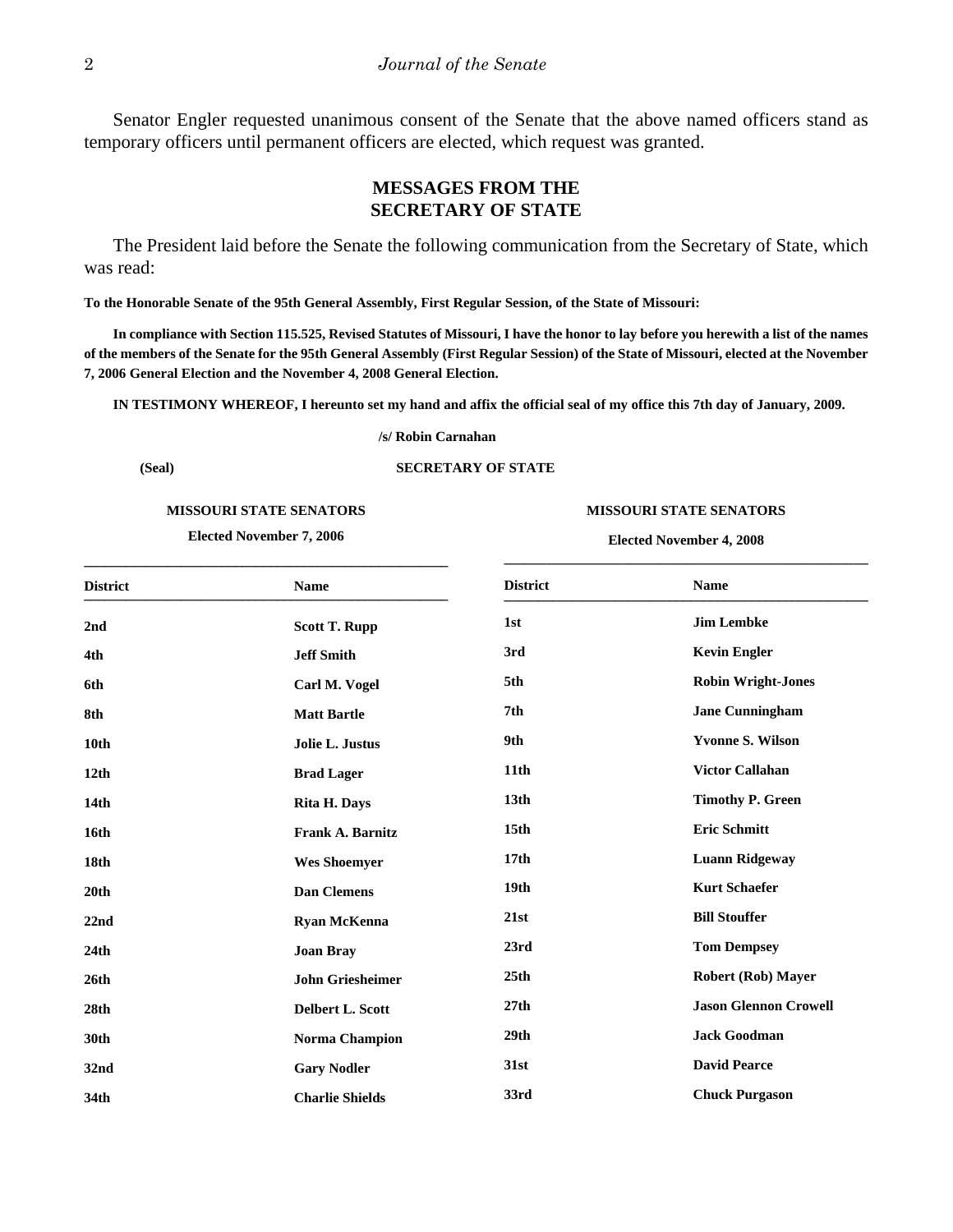The newly elected Senators advanced to the bar and subscribed to the oath of office, which was administered by the Honorable Judge Zel M. Fischer, of the Missouri Supreme Court.

On roll call the following Senators were present:

| Present-Senators |                 |             |                |          |             |          |            |
|------------------|-----------------|-------------|----------------|----------|-------------|----------|------------|
| Barnitz          | Bartle          | <b>Bray</b> | Callahan       | Champion | Clemens     | Crowell  | Cunningham |
| Days             | Dempsey         | Engler      | Goodman        | Green    | Griesheimer | Justus   | Lager      |
| Lembke           | Maver           | McKenna     | Nodler         | Pearce   | Purgason    | Ridgeway | Rupp       |
| Schaefer         | Schmitt         | Scott       | <b>Shields</b> | Shoemyer | Smith       | Stouffer | Vogel      |
| Wilson           | Wright-Jones—34 |             |                |          |             |          |            |

Absent—Senators—None

Absent with leave—Senators—None

Vacancies—None

The Lieutenant Governor was present.

The President declared the First Regular Session of the 95th General Assembly convened.

### **RESOLUTIONS**

Senator Engler offered the following resolution, which was read and adopted:

#### SENATE RESOLUTION NO. 1

BE IT RESOLVED, by the Senate of the Ninety-fifth General Assembly of the State of Missouri, First Regular Session, that the rules adopted by the Ninety-fourth General Assembly, Second Regular Session, as amended, insofar as they are applicable, be adopted as the temporary rules for the control of the deliberations of the Senate of the Ninety-fifth General Assembly, First Regular Session, until permanent rules are adopted.

Senator Engler moved that the Senate proceed to perfect its organization, which motion prevailed.

Senator Scott nominated Senator Charlie Shields for President Pro Tem. Senator Shields' nomination was seconded by Senator Vogel.

No further nominations being made, Senator Shields was elected President Pro Tem by the following vote:

|          | YEAS—Senators   |             |                |          |                |          |            |
|----------|-----------------|-------------|----------------|----------|----------------|----------|------------|
| Barnitz  | Bartle          | <b>Bray</b> | Callahan       | Champion | <b>Clemens</b> | Crowell  | Cunningham |
| Days     | Dempsey         | Engler      | Goodman        | Green    | Griesheimer    | Justus   | Lager      |
| Lembke   | Maver           | McKenna     | Nodler         | Pearce   | Purgason       | Ridgeway | Rupp       |
| Schaefer | Schmitt         | Scott       | <b>Shields</b> | Shoemyer | Smith          | Stouffer | Vogel      |
| Wilson   | Wright-Jones—34 |             |                |          |                |          |            |

NAYS—Senators—None

Absent—Senators—None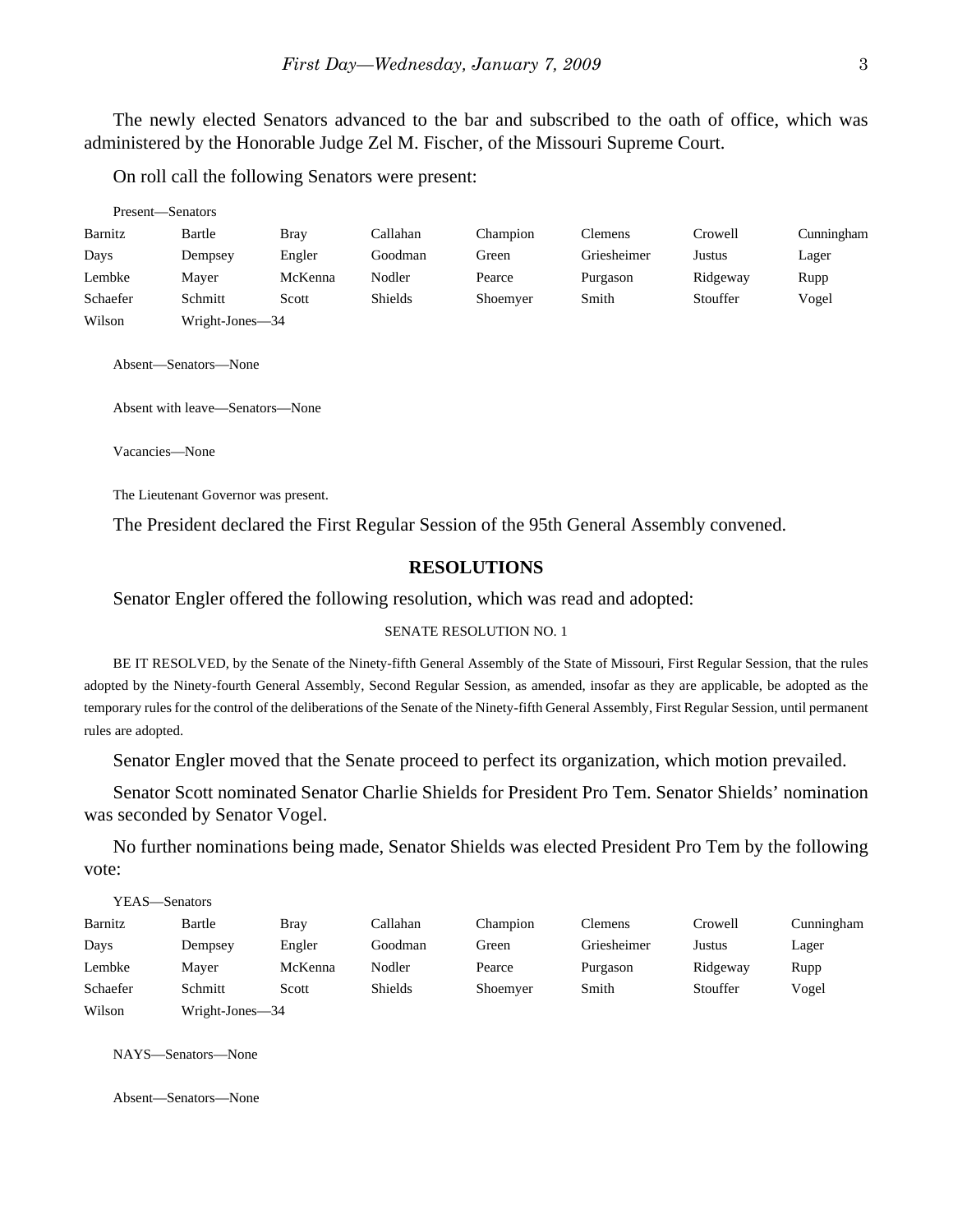Absent with leave—Senators—None

Vacancies—None

Senator Shields was escorted to the dais by Senator Vogel.

Senator Shields subscribed to the oath of office of President Pro Tem, administered by the Honorable Judge Daniel Kellogg, Buchanan County Circuit 5 - Division 4 Court.

President Pro Tem Shields assumed the dais and delivered the following address:

# **Opening Address**

#### **Senator Charlie Shields, President Pro Tem**

#### **First Regular Session, 95th General Assembly**

#### **January 7, 2009**

Lt. Governor Kinder, members of the Missouri Senate, our families, friends, and people of Missouri:

I thank the Senate for your confidence and the honor of leading this great institution. A special thanks to the senator from St. Clair and the senator from Cole, two colleagues that I have worked with my entire legislative career. I would also like to recognize my wife Brenda, who without her patience, support and most of all - really sound advice, I would not be before you today. Also with me are my sons, Brandt and Bryce, who it seems both grew up in this capitol, and my parents, Charles and Roselie Shields. I also want to recognize Judge Dan Kellogg. Judge Kellogg and I ran against each other for the Missouri House in 1992. We emerged from that campaign as friends – not something you see very often in today's political world. And I thank all my friends from St. Joseph who made the trip to our capitol to join us today.

Today, we begin this legislative session in what most would describe as "interesting times." Our state is in a difficult financial situation. The good news is that because of our decisions in the past, we are financially better off than most states. Despite that, our new governor, the House of Representatives and the Senate will be making difficult decisions in the next four and half months to meet our mandate of a balanced budget.

I believe our task at hand is to learn from our current challenges to create a plan to sustain economic prosperity and a high quality of life for Missourians for years to come. While our current financial situation creates difficult choices, it also creates opportunities. I was recently at a conference where David Holl, president and CEO of a Fortune 500 company, made this statement, "Never let a good financial crisis go to waste – use it to make the difficult decisions that you refused to make when times were good." Like Holl, we have the opportunity to use this crisis to make difficult decisions, but more importantly to focus on a long-term strategy to build the state Missourian's want.

To accomplish this, we must first understand why we are in the situation we are in. Second, we must craft a vision of what Missouri can be. Third, we must create a road map of how we are going to get there. And last, we must constantly measure ourselves against our vision to know if we are on the right track. We must do all this, knowing that term limits will remove most of us before our vision is realized – that's why it is equally as important that we commit to the process as much as we commit to the vision.

We all know the situation that Missouri is in: tough economic times, difficult problems with urban education, a disorganized system of higher education, children entering school not ready to learn, a budget that continues to grow despite our best efforts, and more and more Missourians without health insurance. So how did we get here? W. Edwards Deming, considered the father of the modern quality evolution, said this with regard to struggling businesses, "Your system is perfectly designed to give you the results you are getting." To translate that to state government, all of our collective decisions of the past, Republican, Democrat, House, Senate, Executive Branch and the Courts have brought us to the place we are today. Our system has given us the results we are getting. In short, we are a \$23 billion organization without a long-term vision and operating without the benefit of a strategic plan.

So what is our vision of a better Missouri? Most would argue that it centers on economic prosperity and opportunity for our citizens. Almost all indicators of quality of life, educational opportunities, health status and the ability of one generation to succeed more than its previous generations evolve around economic opportunities for our citizens. Missouri ranks  $33<sup>rd</sup>$  in the nation in median family income. In higher education, we rank 30<sup>th</sup> in the number of our 25-34 year olds with a degree past high school. In health status, Missouri ranks 38<sup>th</sup> in the nation.

In all these rankings, Missouri is close to the middle of the pack of our nation's states. The question for us is, do we have to stay there? I say no. I ask everyone in this chamber, why can't we be a top-ten state in family income? Why can't our young people be among the most educated in our nation? Why can't our citizens have healthier lives, be more productive and live longer than those of our neighboring states? The truth is that we can, and that should be the vision upon which we build our strategic plan.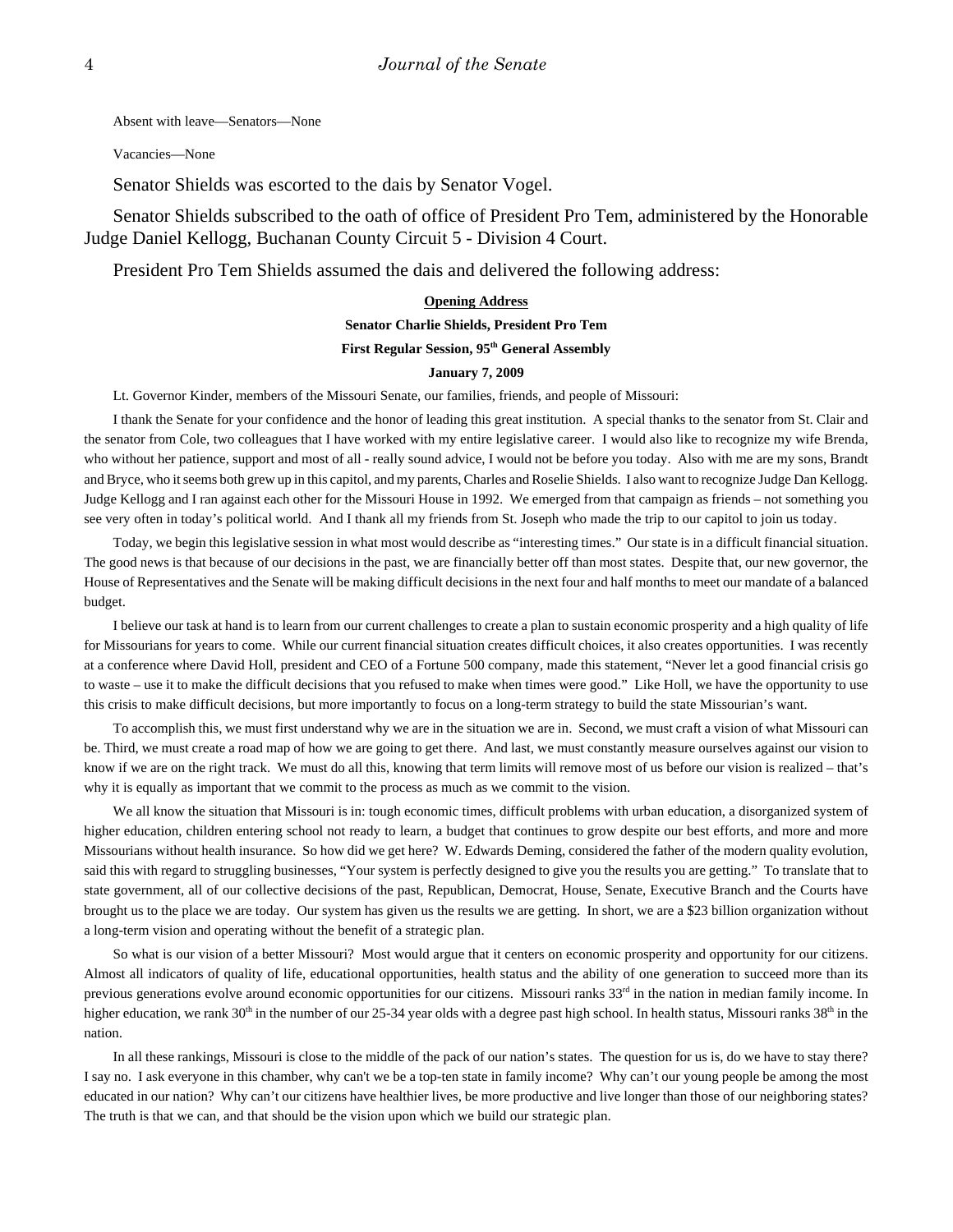So how do we become a top-ten state in these indicators? It comes down to three strategies.

The first strategy is to continue the work of the legislature and our previous governor to make Missouri a place where businesses can grow and thrive. We must continue to develop the tools to help our existing businesses grow and to attract new businesses that will bring jobs to our citizens. Programs such as the Quality Jobs Act that have added thousands of jobs to our economy, new programs such as those we crafted to attract Bombardier - although we didn't get that company - we sent a message that Missouri is open for business. We must work to make sure our regulatory environment is responsible to our natural resources, but doesn't become such a burden that it drives jobs out of our state. We must continue to maintain our litigation and workers' compensation policy that is fair and keeps jobs in our borders. We must build on these policies and create new tools to attract the jobs of the future.

The second strategy is to bring more people into health coverage. Missouri businesses cannot continue to bear the cost of providing insurance to their employees and also pay for the costs of the uninsured through their premium payments. Our state government will move from one budget crisis to another if we do not get a handle on the growth of healthcare costs. Simply put, we must begin to make serious strides towards moving our state's 700,000 uninsured into coverage. This cannot be done simply by expanding MO HealthNet. It can only be accomplished by working with employers, hospitals, physicians, insurance companies and our federal government to blend funding streams and create market incentives to bring these citizens into a rational healthcare system.

Our third strategy should be to build an educated workforce for our future. The correlation between the economic prosperity of a state and the level of education of its workforce is indisputable. Our state will never succeed if we cannot increase the educational attainment of our citizens.

According to the Lumina Foundation for Education, the United States for years led the world as the most successful and prosperous nation because our people had typically been the most educated. Our nation now ranks  $10<sup>th</sup>$  among industrialized nations in the percentage of young adults with college degrees.

While the U.S. ranks  $10<sup>th</sup>$  in the world, Missouri ranks  $30<sup>th</sup>$  in the nation behind our neighboring states: Kansas, Nebraska, Iowa, and Illinois. Of the nations ranked, Mexico is on the bottom of the list, yet we have 47 counties in Missouri that have education levels below Mexico for young adults.

As a strategy, we must move more of our young people into an education experience past high school if we are going to compete with our neighboring states. But more importantly, we must do this if we are going to compete with the rest of the world.

This strategy is not just a higher education strategy; our work must take place along the entire spectrum of education. In the next two days, ten children will be born in St. Joseph, Missouri. Almost all of them are born in the hospital where I work. If nothing changes and past statistics hold true, only one of those ten children born in my community will hold a bachelors degree by the time they reach age 25. The other nine will not all get lost in higher education, they will get lost along the way. Two will fail because they didn't enter kindergarten ready to learn. Two more will get lost somewhere in elementary school, maybe because they don't have a parent who cares. Two will get lost in middle school, but will be promoted to high school because we will not know what else to do with them. We will lose two more in high school, because they simply won't see any reason to go to college. And of the last two that start college, one will drop out because they can't afford to continue. I said they are all born where I work, and often I walk down to the nursery just to look at them. The amazing thing is they all look like they have potential and at two days old, I can't pick the one out of ten that will succeed.

If we are to succeed in creating a more educated workforce, we must make changes in our education system from birth to higher education. Our early childhood education system needs to make sure every child enters school ready to learn by ensuring access to quality early childhood education and support for stay-at-home parents. Our elementary and secondary education system has to produce students who are capable of post-secondary education, and our higher education system has to realize the competition is not with each other, but with countries like India and China.

I have articulated a vision and the beginnings of a strategic plan to make Missouri an even better place to live, work and raise a family. However, the truth is that it can't be just my vision, it has to be a collective vision for our state, and it has to be implemented with a strategic plan, and it has to be constantly measured to know if we are on the right track. This work requires a dedicated group of individuals to help refine the vision, to help create the strategic plan, to help hold people accountable to make sure we reach our goal. I can think of no better group to do this important work than the 33 senators in front of me.

Each one of you represents 165,000 constituents who elected you to make a better Missouri. You come to this job with amazing backgrounds: lawyers, farmers, teachers, journalists, college professors, and business owners. You bring wisdom from every corner of this state. You are part of a body that is designed to sustain itself for centuries. And most of all, because I have had the opportunity to work with each of you, I know you have dedicated your life to making this state a better place.

You are the senior board of directors for our state who can move us from a short-sighted, reactionary organization to one with vision and purpose. Our challenge as the Missouri Senate is: assess the situation we are in, develop the vision of where we want to be as a state, create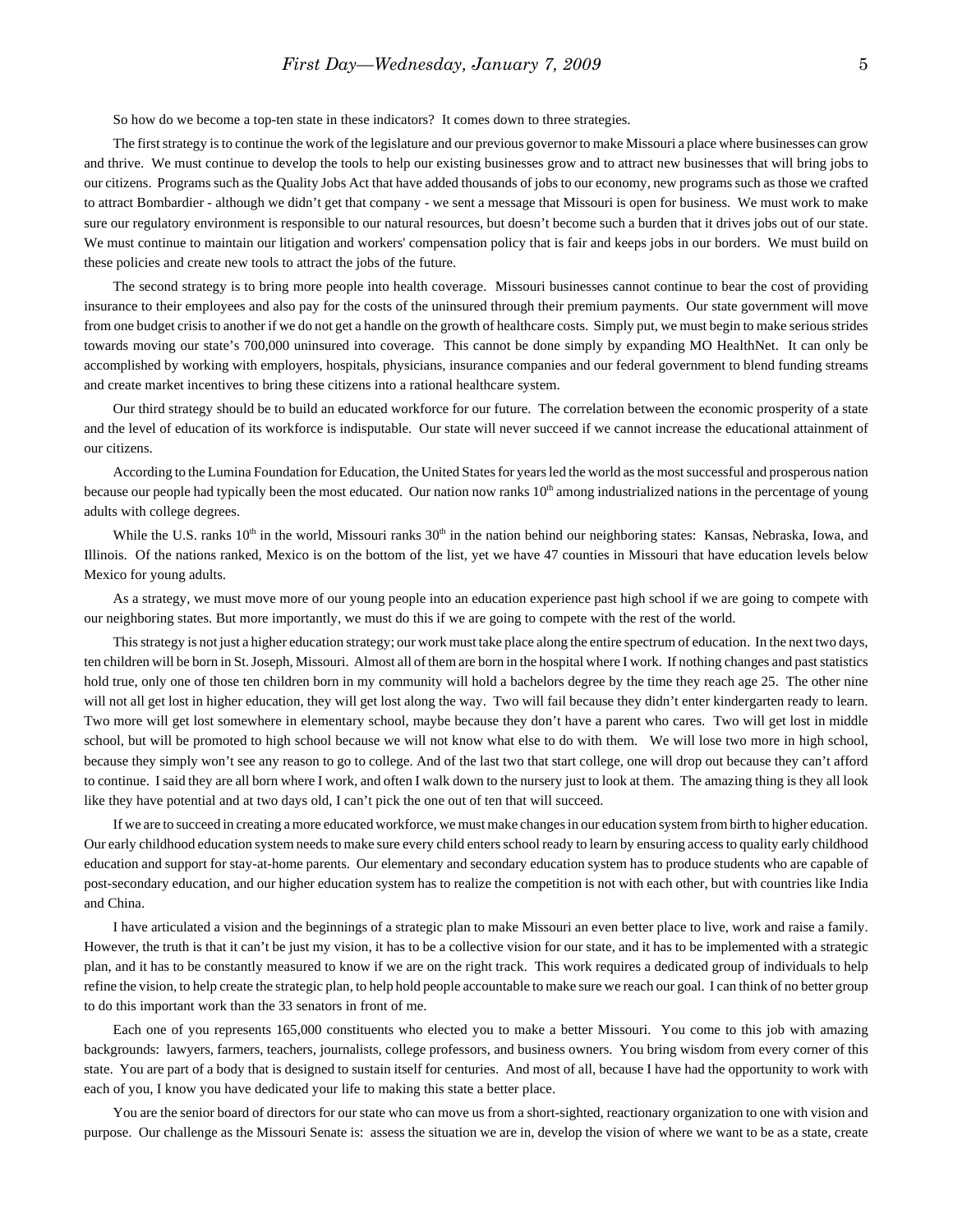and implement the plan for how we are going to reach our vision, and make sure we always measure ourselves against the goals and plans we have made. And we must do this in a process that can be sustained after we are gone from these chambers.

In conclusion, many will look at the times we are in and decide that our state is destined for failure and continued troubles. I look at these times and believe we have a unique opportunity to learn from the past and to set ourselves on a long-term plan to create a better state. To accomplish this, we must work closely with the House of Representatives and Governor-elect Nixon – our voters demand we work together and our success depends upon it.

Peter Drucker, the legendary management guru said, "The best way to predict the future is to create it."

I look around this chamber and can't think of 34 people who are more suited to create Missouri's future.

Thank you.

President Kinder assumed the Chair.

Senator Shields nominated Terry L. Spieler for Secretary of the Senate.

No further nominations being made, Ms. Spieler was elected by the following vote:

| YEAS—Senators |                 |             |                |          |             |          |            |
|---------------|-----------------|-------------|----------------|----------|-------------|----------|------------|
| Barnitz       | Bartle          | <b>Bray</b> | Callahan       | Champion | Clemens     | Crowell  | Cunningham |
| Days          | Dempsey         | Engler      | Goodman        | Green    | Griesheimer | Justus   | Lager      |
| Lembke        | Mayer           | McKenna     | Nodler         | Pearce   | Purgason    | Ridgeway | Rupp       |
| Schaefer      | Schmitt         | Scott       | <b>Shields</b> | Shoemyer | Smith       | Stouffer | Vogel      |
| Wilson        | Wright-Jones-34 |             |                |          |             |          |            |

NAYS—Senators—None

Absent—Senators—None

Absent with leave—Senators—None

Vacancies—None

Senator Shields nominated Bill Smith for Sergeant-at-Arms.

No other nominations being made, Mr. Smith was elected by the following vote:

|          | YEAS—Senators   |             |                |          |                |          |            |
|----------|-----------------|-------------|----------------|----------|----------------|----------|------------|
| Barnitz  | Bartle          | <b>Bray</b> | Callahan       | Champion | <b>Clemens</b> | Crowell  | Cunningham |
| Days     | Dempsey         | Engler      | Goodman        | Green    | Griesheimer    | Justus   | Lager      |
| Lembke   | Mayer           | McKenna     | Nodler         | Pearce   | Purgason       | Ridgeway | Rupp       |
| Schaefer | Schmitt         | Scott       | <b>Shields</b> | Shoemyer | Smith          | Stouffer | Vogel      |
| Wilson   | Wright-Jones—34 |             |                |          |                |          |            |

NAYS—Senators—None

Absent—Senators—None

Absent with leave—Senators—None

Vacancies—None

Senator Shields nominated Ken Holman for Doorkeeper.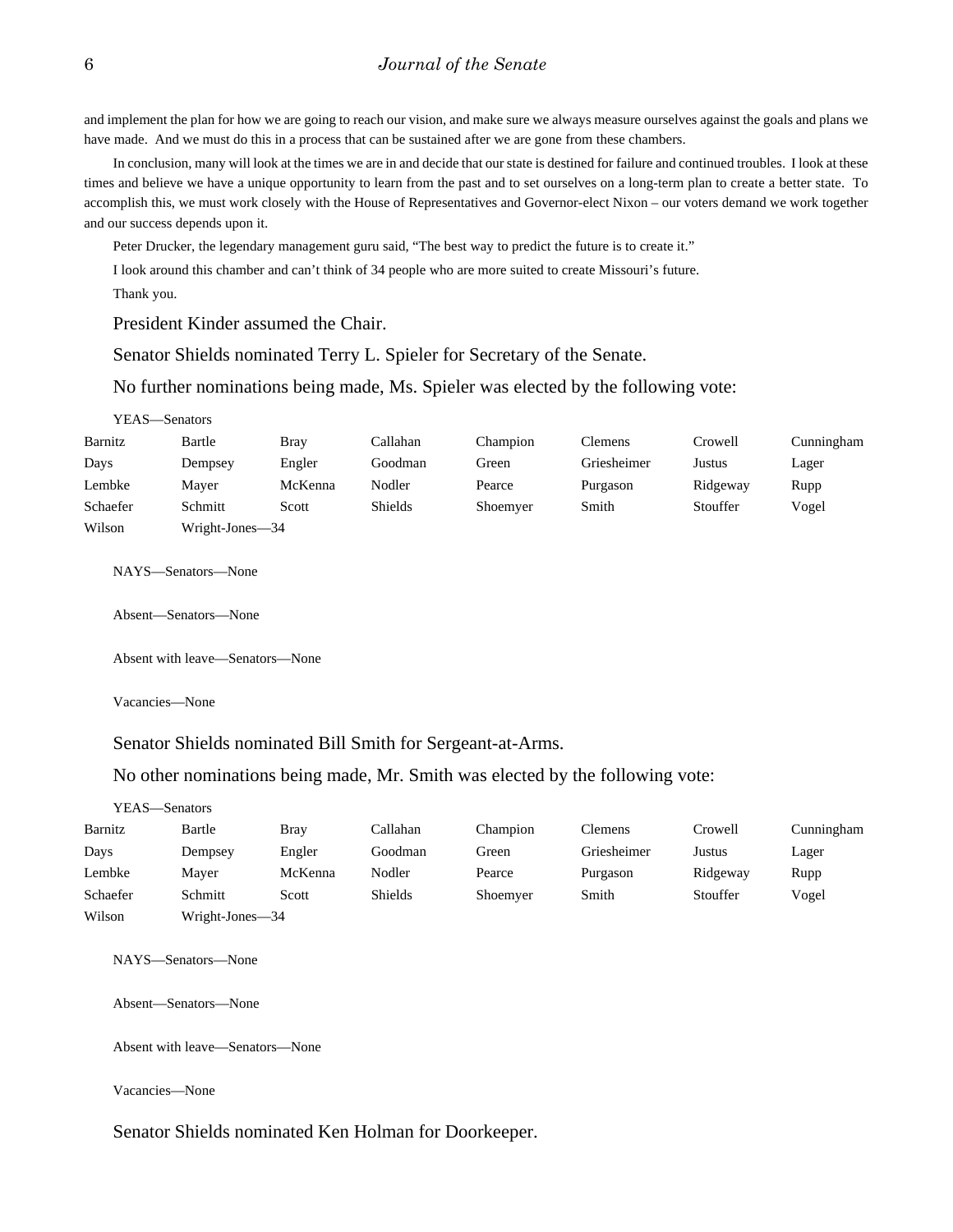No other nominations being made, Mr. Holman was elected by the following vote:

| YEAS—Senators |                 |             |                |          |             |          |            |
|---------------|-----------------|-------------|----------------|----------|-------------|----------|------------|
| Barnitz       | Bartle          | <b>Bray</b> | Callahan       | Champion | Clemens     | Crowell  | Cunningham |
| Days          | Dempsey         | Engler      | Goodman        | Green    | Griesheimer | Justus   | Lager      |
| Lembke        | Mayer           | McKenna     | Nodler         | Pearce   | Purgason    | Ridgeway | Rupp       |
| Schaefer      | Schmitt         | Scott       | <b>Shields</b> | Shoemyer | Smith       | Stouffer | Vogel      |
| Wilson        | Wright-Jones-34 |             |                |          |             |          |            |

NAYS—Senators—None

Absent—Senators—None

Absent with leave—Senators—None

Vacancies—None

Terry Spieler, Bill Smith and Ken Holman advanced to the bar and subscribed to the oath of office, which was administered by the Honorable Judge Zel M. Fischer of the Missouri Supreme Court.

### **RESOLUTIONS**

Senator Engler offered the following resolution, which was read and adopted:

#### SENATE RESOLUTION NO. 2

BE IT RESOLVED by the Senate, that the Secretary of the Senate inform the House of Representatives that the Senate of the First Regular Session of the Ninety-fifth General Assembly is duly convened and is now in session and ready for consideration of business;

BE IT FURTHER RESOLVED that the Secretary of the Senate notify the House of Representatives that the Senate is now organized with the election of the following named officers:

### **CONCURRENT RESOLUTIONS**

Senator Shields offered the following concurrent resolution, which was read:

#### SENATE CONCURRENT RESOLUTION NO. 1

BE IT RESOLVED by the Senate, the House of Representatives concurring therein, that the President Pro Tem of the Senate and the Speaker of the House appoint a committee of thirty-six members, one-half from the Senate and one-half from the House to cooperate in making all necessary plans and arrangements for the participation of the General Assembly in the inauguration of the executive officials of the State of Missouri on January 12, 2009; and

BE IT FURTHER RESOLVED that the joint committee be authorized to cooperate with any other committees, officials or persons planning and executing the inaugural ceremonies keeping with the traditions of the great State of Missouri.

Senator Shields requested unanimous consent of the Senate that the rules be suspended for the purpose of taking **SCR 1** up for adoption, which request was granted.

On motion of Senator Shields, **SCR 1** was adopted by the following vote: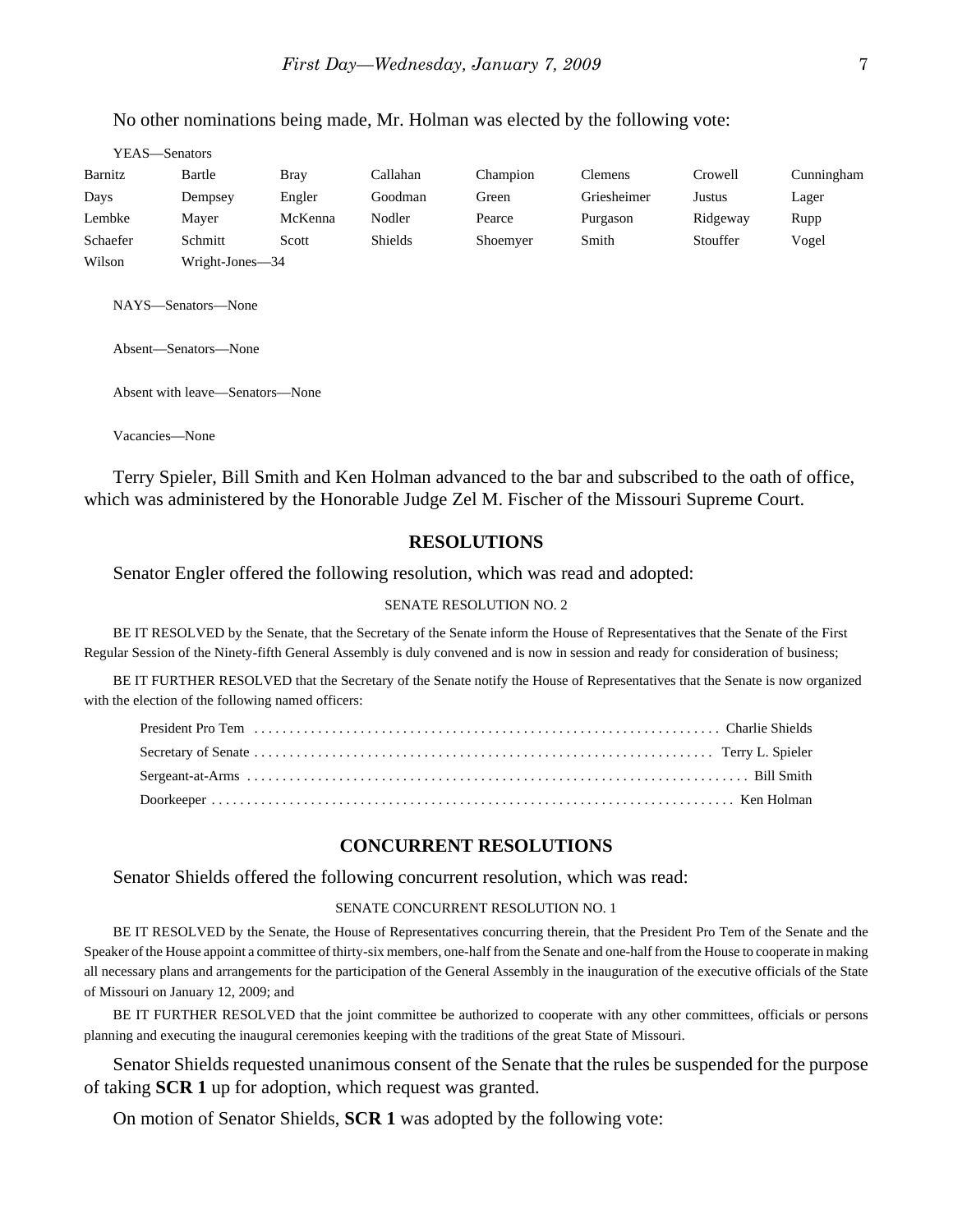| YEAS—Senators |                 |             |                |          |                |          |            |
|---------------|-----------------|-------------|----------------|----------|----------------|----------|------------|
| Barnitz       | Bartle          | <b>Bray</b> | Callahan       | Champion | <b>Clemens</b> | Crowell  | Cunningham |
| Days          | Dempsey         | Engler      | Goodman        | Green    | Griesheimer    | Justus   | Lager      |
| Lembke        | Maver           | McKenna     | Nodler         | Pearce   | Purgason       | Ridgeway | Rupp       |
| Schaefer      | Schmitt         | Scott       | <b>Shields</b> | Shoemyer | Smith          | Stouffer | Vogel      |
| Wilson        | Wright-Jones—34 |             |                |          |                |          |            |

NAYS—Senators—None

Absent—Senators—None

Absent with leave—Senators—None

Vacancies—None

In accordance with Section 9.141, RSMo, the Bill of Rights was read.

On motion of Senator Engler, the Senate recessed until 2:15 p.m.

#### **RECESS**

The time of recess having expired, the Senate was called to order by Senator Rupp.

### **FIRST READING OF PRE-FILED SENATE BILLS**

As provided in Chapter 21, RSMo 2000, Sections 21.600, 21.605, 21.615 and 21.620, the following prefiled Bills and/or Joint Resolutions were introduced and read for the first time:

**SB 1–**By Scott.

An Act to amend chapters 333 and 436, RSMo, by adding thereto thirty-four new sections relating to preneed funeral contracts, with penalty provisions.

### **SB 2–**By Scott.

An Act to amend chapter 306, RSMo, by adding thereto one new section relating to actions prohibited on the rivers of this state, with penalty provisions.

**SB 3–**By Scott.

An Act to amend chapter 537, RSMo, by adding thereto three new sections relating to business premises safety.

**SB 4–**By Shields.

An Act to amend chapter 210, RSMo, by adding thereto one new section relating to a quality rating system for child care facilities.

**SB 5–**By Griesheimer.

An Act to amend chapter 64, RSMo, by adding thereto fifteen new sections relating to the Missouri county planning act, with penalty provisions.

#### **SB 6–**By Griesheimer.

An Act to repeal sections 77.250 and 79.120, RSMo, and to enact in lieu thereof two new sections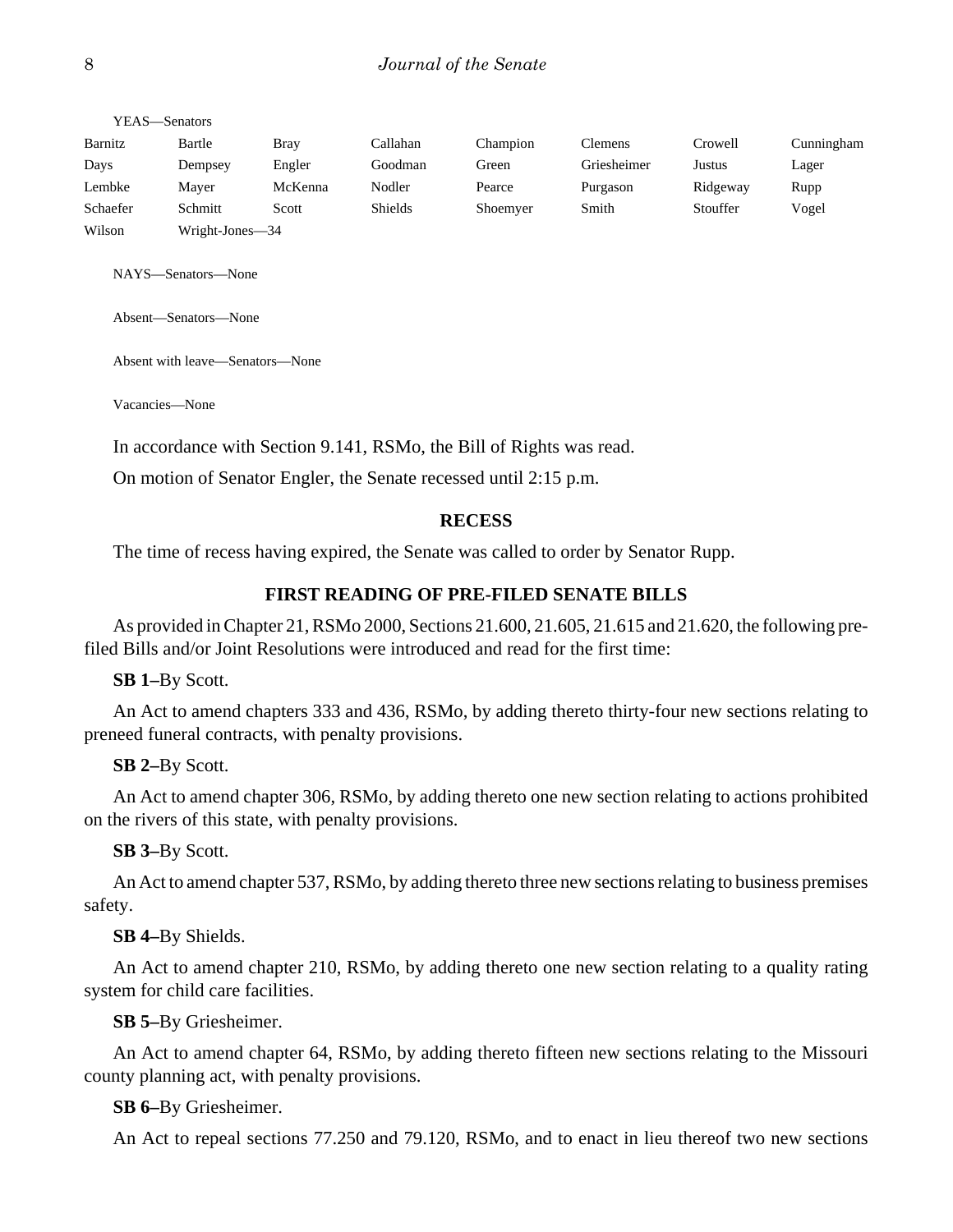relating to the voting power of city mayors.

**SB 7–**By Griesheimer.

An Act to repeal section 67.280, RSMo, and to enact in lieu thereof one new section relating to community codes.

**SB 8–**By Champion.

An Act to amend chapter 650, RSMo, by adding thereto one new section relating to crime laboratories.

**SB 9–**By Champion.

An Act to repeal section 208.955, RSMo, and to enact in lieu thereof one new section relating to the MO HealthNet oversight committee.

**SB 10–**By Champion.

An Act to amend chapter 252, RSMo, by adding thereto one new section relating to hunting and fishing.

**SB 11–**By Bartle, Purgason, Ridgeway and Callahan.

An Act to repeal section 414.255, RSMo, relating to fuel ethanol.

**SB 12–**By Bartle and Smith.

An Act to amend chapter 168, RSMo, by adding thereto one new section relating to board of education policies on teacher pay.

### **SB 13–**By Bartle.

An Act to repeal sections 226.010, 226.200, and 226.220, RSMo, and to enact in lieu thereof thirteen new sections relating to the authority to construct, maintain, and operate toll facilities, with a contingent effective date.

#### **SB 14–**By Nodler.

An Act to repeal sections 115.350 and 561.021, RSMo, and to enact in lieu thereof one new section relating to disqualification of candidates for public office.

#### **SB 15–**By Nodler.

An Act to authorize the conveyance of property owned by the state in Jasper County to Missouri Southern State University.

### **SB 16–**By Nodler.

An Act to repeal section 303.024, RSMo, and to enact in lieu thereof one new section relating to insurance identification cards, with penalty provisions.

#### **SB 17–**By Bray, Justus, Days and Wright-Jones.

An Act to repeal sections 546.680, 546.690, 546.700, 546.710, 546.720, 546.730, 546.740, 546.750, 546.800, 546.810, 546.820, 565.004, 565.006, 565.020, 565.030, 565.032, 565.035, and 565.040, RSMo, and to enact in lieu thereof four new sections relating to repealing the death penalty, with penalty provisions.

**SB 18–**By Bray, Justus, Days, Wilson and Green.

An Act to amend chapter 354, RSMo, by adding thereto twenty-two new sections relating to the Missouri universal health assurance program, with a contingent effective date for certain sections.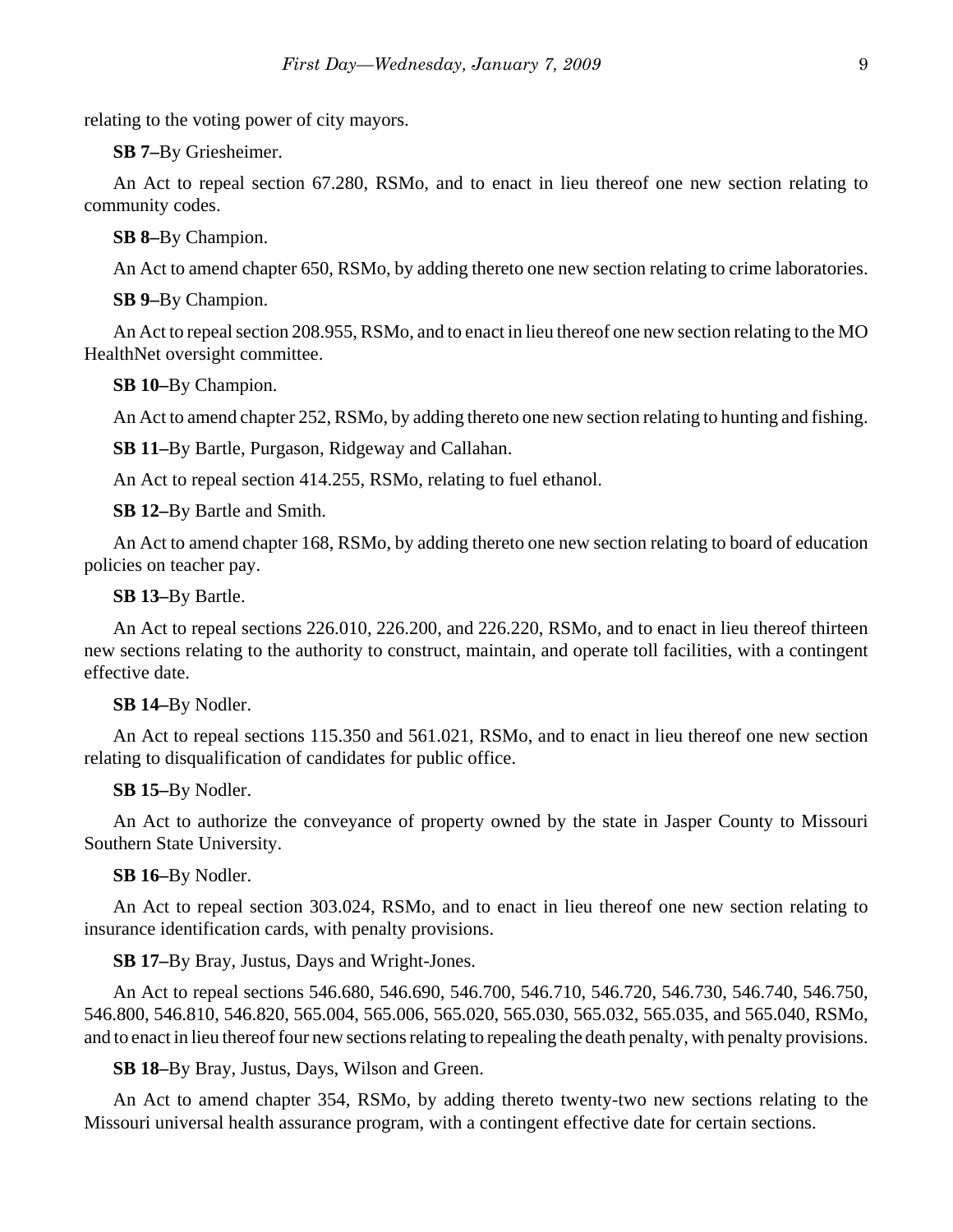**SB 19–**By Bray, Shoemyer and Barnitz.

An Act to repeal sections 32.087, 67.576, 67.582, 67.584, 67.671, 67.678, 67.1303, 67.1545, 67.1959, 67.2000, 67.2030, 67.2525, 67.2530, 94.578, 94.605, 94.660, 94.705, 144.010, 144.014, 144.030, 144.046, 144.049, 144.100, 144.517, 144.625, 144.655, 144.805, 221.407, 238.235, 238.410, and 644.032, RSMo, and to enact in lieu thereof thirty new sections relating to the implementation of the streamlined sales and use tax agreement.

# **SB 20–**By Days and Smith.

An Act to repeal sections 408.500, 408.505, and 408.506, RSMo, and to enact in lieu thereof three new sections relating to unsecured loans of five hundred dollars or less, with penalty provisions.

**SB 21–**By Days, Bray, Green and Wilson.

An Act to repeal sections 115.275 and 115.289, RSMo, and to enact in lieu thereof three new sections relating to advance voting, with penalty provisions.

**SB 22–**By Days and Bray.

An Act to amend chapter 115, RSMo, by adding thereto one new section relating to ballots.

**SB 23–**By Callahan.

An Act to repeal sections 160.534, 163.011, 313.775, 313.778, and 313.822, RSMo, and to enact in lieu thereof four new sections relating to education.

**SB 24–**By Callahan.

An Act to repeal sections 160.534, 163.011, 313.775, 313.778, and 313.822, RSMo, and to enact in lieu thereof three new sections relating to education funding.

# **SB 25–**By Callahan.

An Act to repeal sections 160.534, 163.011, 163.031, 313.775, 313.778, and 313.822, RSMo, and to enact in lieu thereof four new sections relating to education funding.

# **SB 26–**By Ridgeway.

An Act to repeal section 578.255, RSMo, and to enact in lieu thereof one new section relating to alcohol beverage vaporizers.

# **SB 27–**By Ridgeway.

An Act to repeal section 302.020, RSMo, and to enact in lieu thereof one new section relating to protective headgear for operation of motorcycles or motortricycles, with penalty provisions.

# **SB 28–**By Ridgeway.

An Act to repeal section 104.335, RSMo, and to enact in lieu thereof two new sections relating to vested members of the Missouri state employees' retirement system.

# **SB 29–**By Stouffer.

An Act to repeal section 414.255, RSMo, and to enact in lieu thereof two new sections relating to renewable fuel, with penalty provisions.

# **SB 30–**By Stouffer.

An Act to amend chapter 302, RSMo, by adding thereto one new section relating to restricted license plates.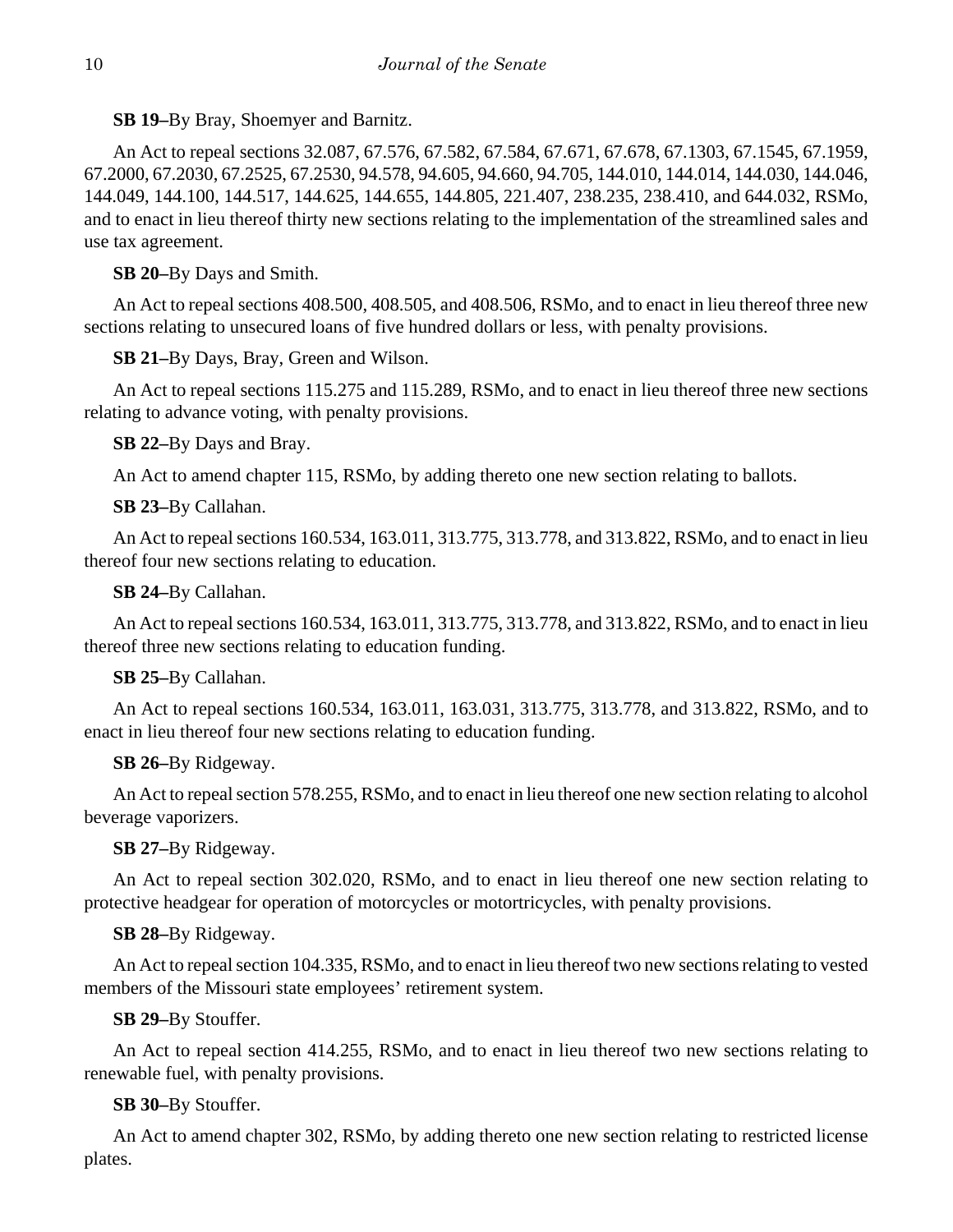# **SB 31–**By Stouffer.

An Act to repeal sections 21.795 and 226.030, RSMo, and to enact in lieu thereof two new sections relating to eliminating the position of transportation inspector general.

# **SB 32–**By Wilson.

An Act to amend chapter 99, RSMo, by adding thereto six new sections relating to duty free zones, with a contingent effective date.

# **SB 33–**By Wilson.

An Act to amend chapter 160, RSMo, by adding thereto one new section relating to the Missouri Strive to Succeed Graduation Program.

# **SB 34–**By Wilson.

An Act to amend chapter 208, RSMo, by adding thereto one new section relating to eligibility for food stamps.

# **SB 35–**By Goodman and Champion.

An Act to repeal section 116.025, RSMo, and to enact in lieu thereof two new sections relating to fair ballot language.

# **SB 36–**By Goodman.

An Act to repeal sections 566.030 and 566.060, RSMo, and to enact in lieu thereof two new sections relating to the penalties for certain forcible sexual offenses committed against children, with penalty provisions.

# **SB 37–**By Goodman.

An Act to repeal sections 600.011, 600.015, 600.017, 600.019, 600.021, 600.040, 600.042, 600.048, 600.086, 600.089, 600.090, and 600.096, RSMo, and to enact in lieu thereof fourteen new sections relating to the public defender system, with penalty provisions.

# **SB 38–**By Rupp.

An Act to repeal section 48.030, RSMo, and to enact in lieu thereof one new section relating to counties changing classification.

# **SB 39–**By Rupp.

An Act to repeal section 478.186, RSMo, and to enact in lieu thereof one new section relating to the forty-fifth judicial circuit.

# **SB 40–**By Rupp.

An Act to repeal section 173.250, RSMo, and to enact in lieu thereof one new section relating to the higher education academic scholarship program.

# **SB 41–**By Cunningham.

An Act to repeal sections 37.710, 160.261, 168.021, 168.071, 168.133, 210.135, 210.915, 210.922, and 556.037, RSMo, and to enact in lieu thereof fourteen new sections relating to protecting children from sexual offenders, with penalty provisions.

# **SB 42–**By Cunningham and Smith.

An Act to repeal sections 163.011, 168.106, and 313.778, RSMo, and to enact in lieu thereof seven new sections relating to the teacher choice compensation package.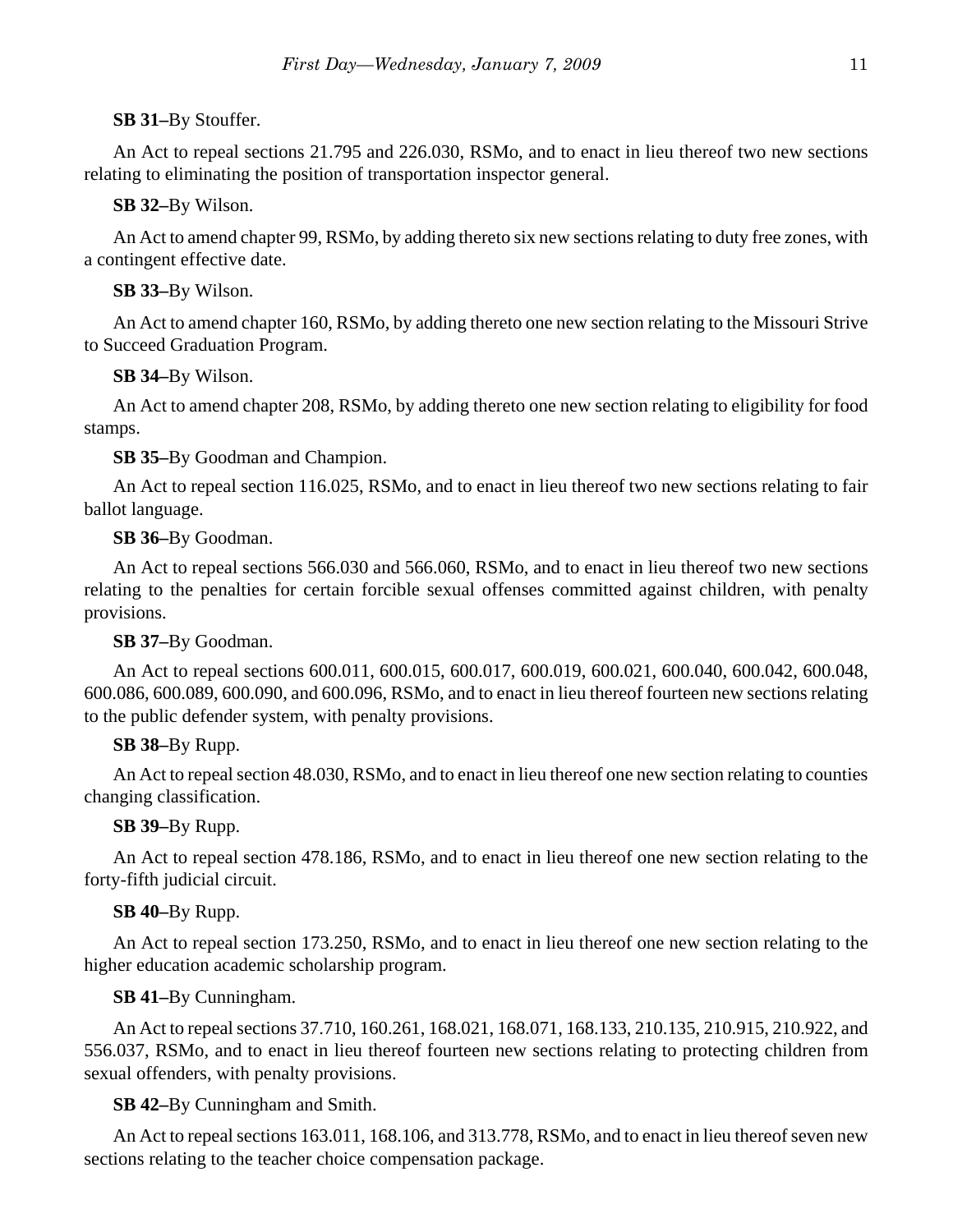**SB 43–**By Pearce.

An Act to repeal sections 407.1095, 407.1098, 407.1101, 407.1104, 407.1107, and 407.1110, RSMo, and to enact in lieu thereof six new sections relating to the telemarketing no-call list.

**SB 44–**By Pearce.

An Act to repeal sections 221.111, 221.353, 575.210, 575.220, and 575.240, RSMo, and to enact in lieu thereof seven new sections relating to private jails, with penalty provisions.

**SB 45–**By Pearce.

An Act to repeal section 620.1881, RSMo, and to enact in lieu thereof three new sections relating to certain tax credit programs administered by the department of economic development.

**SB 46–**By Schaefer.

An Act to amend chapter 558, RSMo, by adding thereto one new section relating to the sentencing of felons.

**SB 47–**By Scott.

An Act to repeal sections 43.060 and 590.030, RSMo, and to enact in lieu thereof two new sections relating to educational requirements for certain law enforcement personnel.

**SB 48–**Withdrawn.

**SB 49–**By Scott.

An Act to repeal sections 144.025 and 144.027, RSMo, and to enact in lieu thereof two new sections relating to sales tax for trade-in or exchange transactions.

**SB 50–**By Bray.

An Act to repeal sections 290.400, 290.410, 290.440, and 290.450, RSMo, and to enact in lieu thereof five new sections relating to equal employment practices.

# **SB 51–**By Bray.

An Act to repeal section 160.405, RSMo, and to enact in lieu thereof one new section relating to charter schools.

**SB 52–**By Bray.

An Act to repeal sections 43.545, 455.200, 455.545, and 565.063, RSMo, and to enact in lieu thereof six new sections relating to domestic violence, with penalty provisions.

# **SB 53–**By Days.

An Act to repeal sections 193.125 and 193.255, RSMo, and to enact in lieu thereof four new sections relating to adoption records.

**SB 54–**By Days.

An Act to repeal sections 475.010, 475.045, and 475.105, RSMo, and to enact in lieu thereof four new sections relating to guardianship of minors and incapacitated adults.

# **SB 55–**By Days.

An Act to amend chapter 162, RSMo, by adding thereto one new section relating to school district records.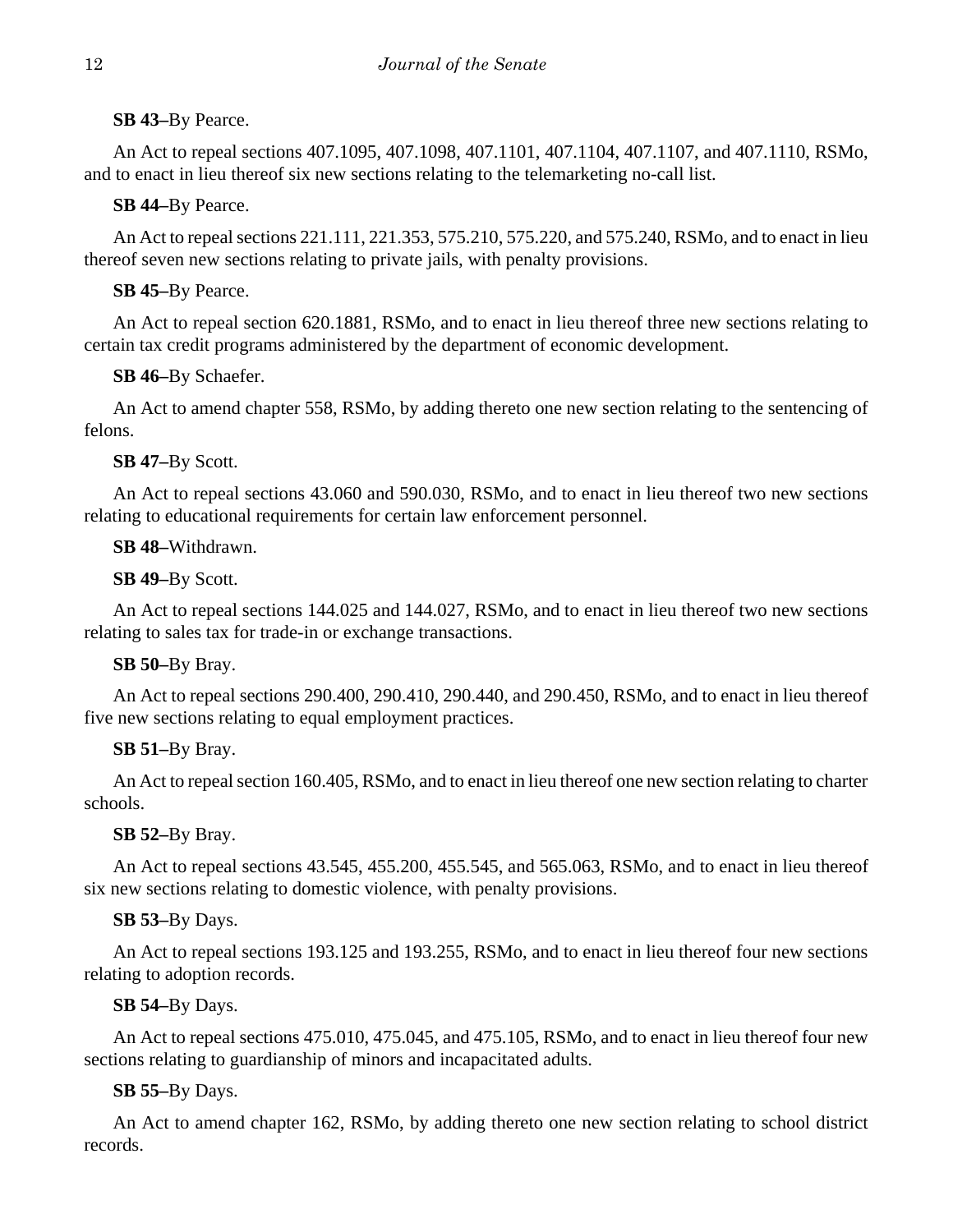**SB 56–**By Callahan.

An Act to repeal sections 163.011 and 313.778, RSMo, and to enact in lieu thereof two new sections relating to education funding.

**SB 57–**By Stouffer.

An Act to amend chapter 226, RSMo, by adding thereto one new section relating to billboards.

**SB 58–**By Stouffer.

An Act to repeal sections 302.230, 302.545, 302.700, 302.735, 302.755, 302.775, 306.535, and 311.326, RSMo, and to enact in lieu thereof eight new sections relating to the regulation of motor vehicles, with penalty provisions.

**SB 59–**By Stouffer.

An Act to repeal section 260.750, RSMo, and to enact in lieu thereof two new sections relating to the transportation of radioactive waste.

**SB 60–**By Wilson.

An Act to amend chapter 161, RSMo, by adding thereto one new section relating to teaching standards.

**SB 61–**By Wilson.

An Act to amend chapter 196, RSMo, by adding thereto three new sections relating to youth smoking.

**SB 62–**By Wilson.

An Act to amend chapter 452, RSMo, by adding thereto one new section relating to parenting coordinators.

**SB 63–**By Rupp and Smith.

An Act to repeal sections 578.025 and 578.030, RSMo, and to enact in lieu thereof three new sections relating to dog fighting, with penalty provisions.

# **SB 64–**By Rupp.

An Act to repeal sections 160.400, 160.405, and 160.410, RSMo, and to enact in lieu thereof three new sections relating to charter schools.

**SB 65–**By Rupp.

An Act to repeal sections 130.047, 407.1095, 407.1098, 407.1101, 407.1104, and 407.1107, RSMo, and to enact in lieu thereof nine new sections relating to telephone calls.

# **SB 66–**By Scott.

An Act to repeal section 105.483, RSMo, and to enact in lieu thereof one new section relating to filing financial interest statements.

**SB 67–**By Scott.

An Act to amend chapter 304, RSMo, by adding thereto one new section relating to the operation of golf carts and motorized wheelchairs upon city streets.

# **SB 68–**By Bray.

An Act to amend chapter 571, RSMo, by adding thereto one new section relating to criminally negligent storage of a firearm, with penalty provisions.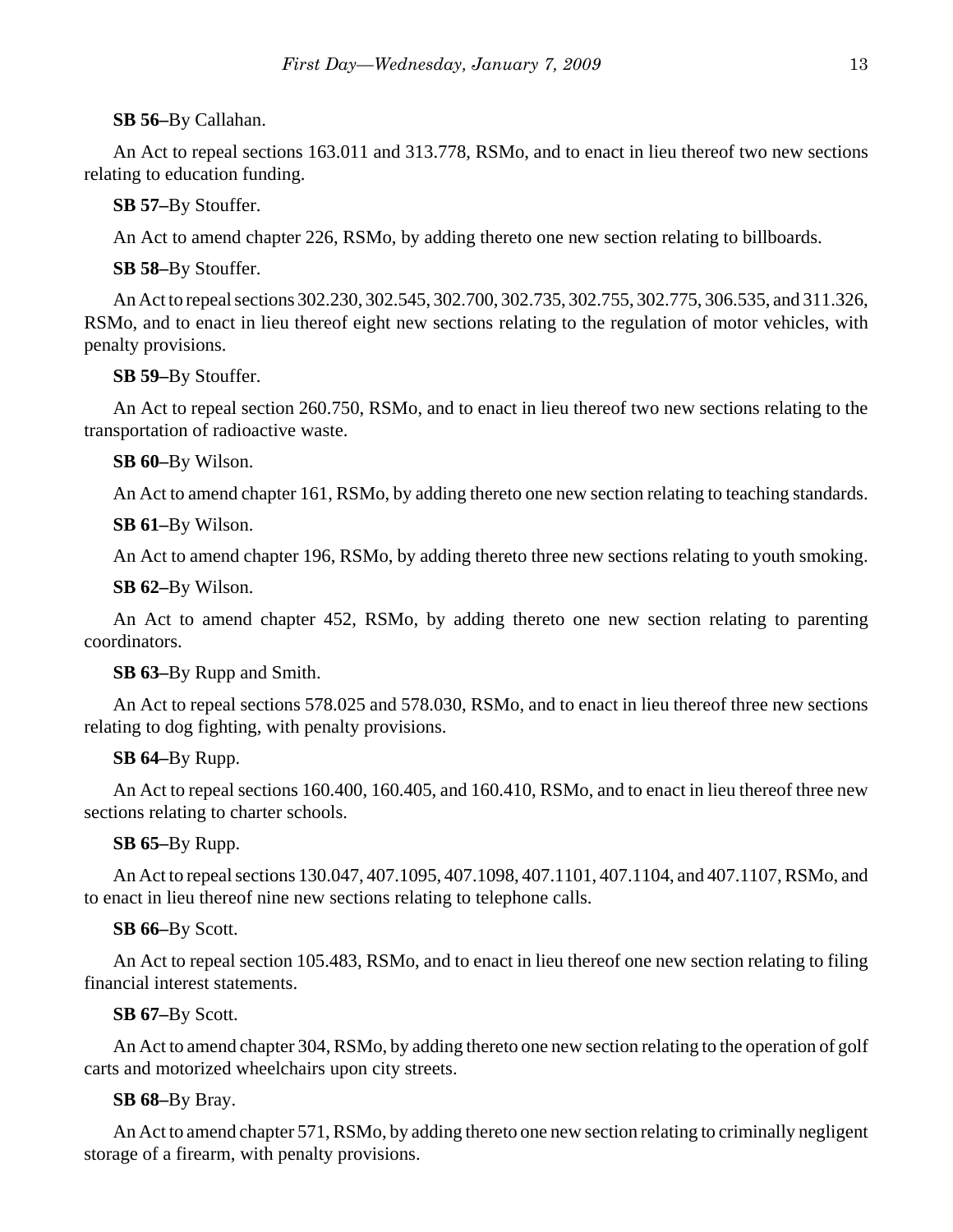**SB 69–**By Bray.

An Act to repeal sections 375.001, 375.002, 375.003, 375.004, 379.810, 379.815, 379.820, 379.825, 379.830, 379.840, 379.845, 379.850, 379.855, 379.860, 379.865, 379.870, 379.875, and 379.880, RSMo, and to enact in lieu thereof eighteen new sections relating to property insurance.

**SB 70–**By Bray.

An Act to repeal sections 115.315 and 115.327, RSMo, and to enact in lieu thereof two new sections relating to third party candidates.

**SB 71–**By Stouffer.

An Act to amend chapter 135, RSMo, by adding thereto one new section relating to a tax credit for contributions made to mentally retarded and developmental type disability care providers.

**SB 72–**By Stouffer.

An Act to repeal section 197.318, RSMo, and to enact in lieu thereof one new section relating to the transfer of long-term care beds to certain new health care facilities.

**SB 73–**By Stouffer.

An Act to amend chapter 208, RSMo, by adding thereto one new section relating to illegal drug use of applicants and recipients of temporary assistance for needy families benefits.

**SB 74**–By Wilson.

An Act to amend chapter 135, RSMo, by adding thereto one new section relating to an income tax credit for poll workers.

**SB 75**–By Wilson.

An Act to repeal section 99.1205, RSMo, and to enact in lieu thereof one new section relating to the land assemblage tax credit program.

**SB 76**–By Wilson.

An Act to amend chapter 161, RSMo, by adding thereto one new section relating to the volunteer and parents incentive program.

**SB 77**–By Stouffer.

An Act to repeal section 208.152, RSMo, and to enact in lieu thereof one new section relating to comprehensive day rehabilitation services under the MO HealthNet program.

**SB 78**–By Wilson.

An Act to amend chapter 160, RSMo, by adding thereto one new section relating to the establishment of the Missouri senior cadet program.

**SB 79**–By Wilson.

An Act to repeal section 160.775, RSMo, and to enact in lieu thereof one new section relating to antibullying policies.

**SB 80**–By Wilson.

An Act to repeal section 67.1063, RSMo, and to enact in lieu thereof one new section relating to homeless person assistance.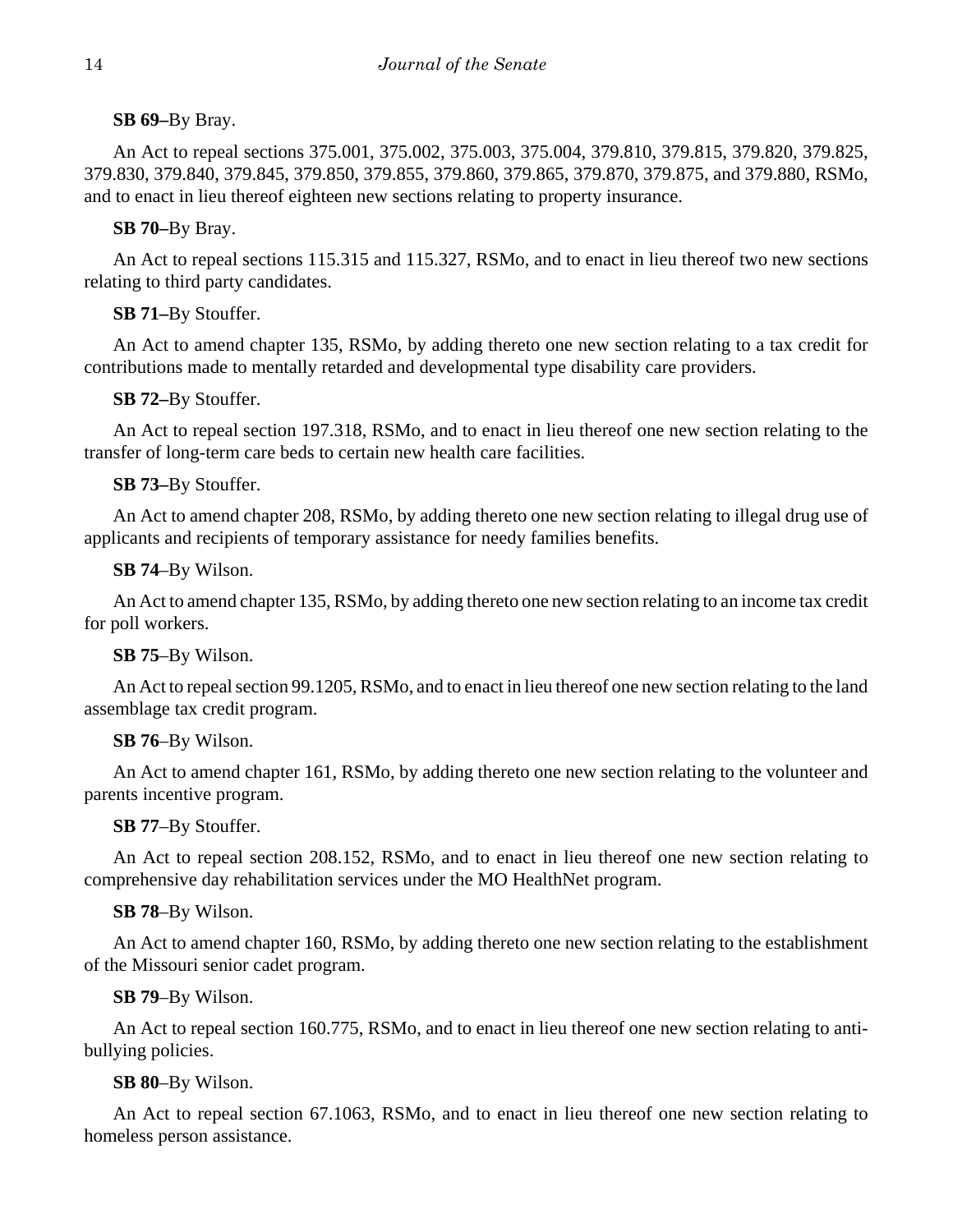#### **SB 81**–By Wilson.

An Act to repeal section 565.095, RSMo, and to enact in lieu thereof one new section relating to the criminalization of displaying a noose, with penalty provisions.

### **SB 82**–By Wilson.

An Act to repeal section 571.030, RSMo, and to enact in lieu thereof one new section relating to the unlawful use of weapons, with penalty provisions.

#### **SB 83**–By Wilson.

An Act to repeal sections 571.010 and 571.030, RSMo, and to enact in lieu thereof two new sections relating to stun guns, with penalty provisions.

### **SB 84**–By Purgason.

An Act to amend chapter 227, RSMo, by adding thereto one new section relating to designation of the Specialist James M. Finley memorial bridge.

### **SB 85**–By Crowell.

An Act to amend chapter 135, RSMo, by adding thereto six new sections relating to the Missouri special needs scholarship tax credit program.

### **SB 86**–By Crowell.

An Act to amend chapter 208, RSMo, by adding thereto one new section relating to illegal drug use of applicants and recipients of temporary assistance for needy families benefits.

### **SB 87**–By Crowell.

An Act to repeal section 143.121, RSMo, and to enact in lieu thereof one new section relating to an income tax exemption for MO HealthNet reimbursements.

#### **SB 88**–By Stouffer.

An Act to repeal section 304.155, RSMo, and to enact in lieu thereof one new section relating to state highway system incident management.

### **SB 89**–By Stouffer.

An Act to repeal section 198.525, RSMo, and to enact in lieu thereof one new section relating to inspectors or surveyors of long-term care facilities.

### **SB 90**–By Stouffer.

An Act to repeal sections 197.300, 197.305, 197.310, 197.311, 197.312, 197.314, 197.315, 197.316, 197.317, 197.318, 197.320, 197.325, 197.326, 197.327, 197.330, 197.335, 197.340, 197.345, 197.355, 197.357, 197.366, 197.367, 197.705, 198.530, 198.531, and 208.169, RSMo, and to enact in lieu thereof four new sections relating to certificate of need.

**SB 91**–By Green, Bray, Days, Wright-Jones, Wilson, Justus, Smith, McKenna, Barnitz and Shoemyer.

An Act to repeal sections 409.5-508 and 409.6-604, RSMo, and to enact in lieu thereof two new sections relating to securities regulation, with penalty provisions.

**SB 92**–By Green, Bray, Days, Wright-Jones, Wilson, Justus, Smith and McKenna.

An Act to repeal sections 409.1-102, 409.2-202, 409.3-304, 409.4-401, 409.4-404, 409.4-408, 409.4-412, 409.5-501, 409.6-604, and 409.6-607, RSMo, and to enact in lieu thereof ten new sections relating to the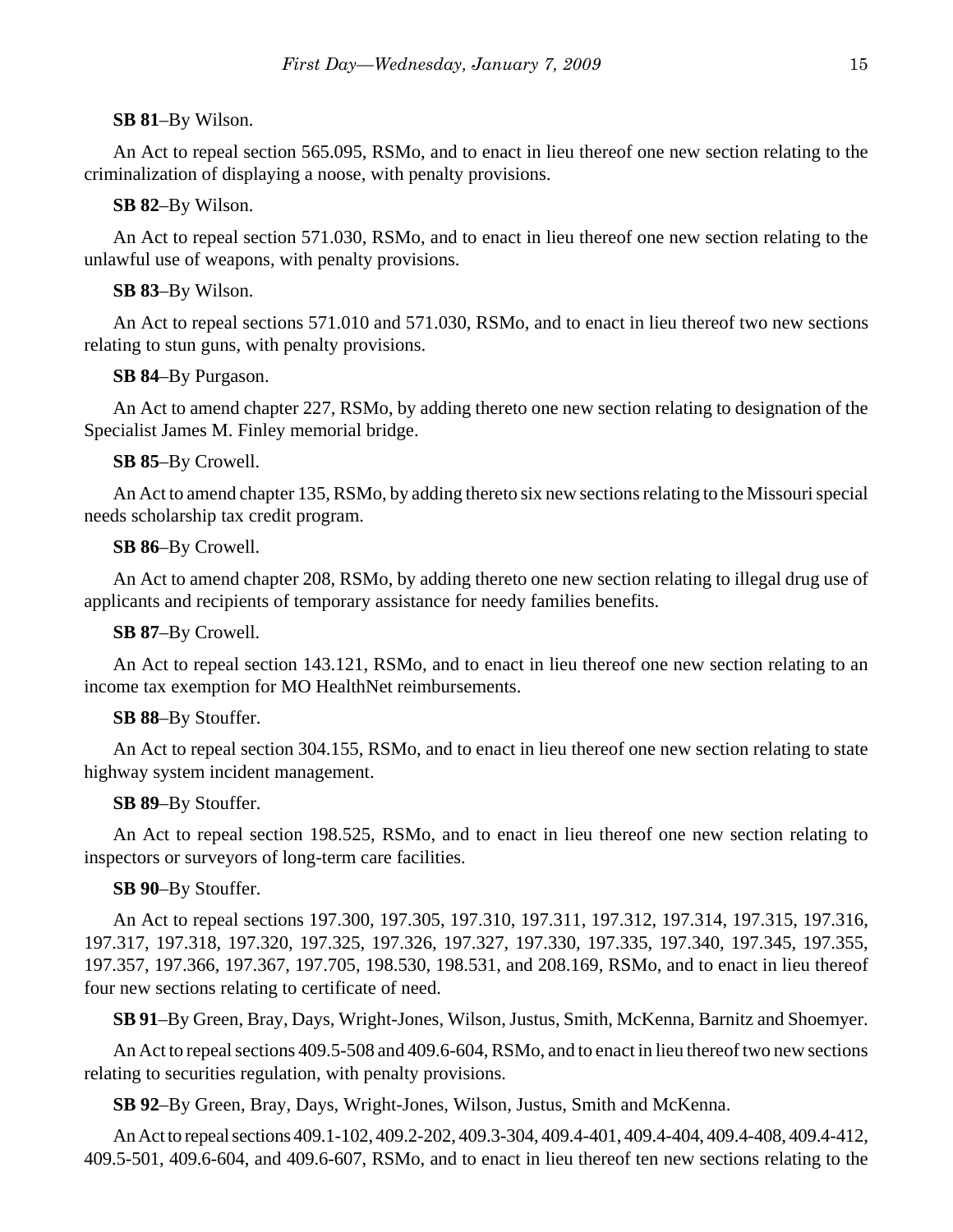Missouri securities act.

**SB 93**–By Green.

An Act to amend chapter 227, RSMo, by adding thereto one new section relating to the establishment and administration of a drunk driving memorial sign program.

**SB 94**–By Justus, Smith, Shoemyer, McKenna, Barnitz, Bray, Days, Wilson, Wright-Jones, Green and Callahan.

An Act to amend chapter 208, RSMo, by adding thereto one new section relating to child care subsidies.

# **SB 95**–By Justus.

An Act to repeal sections 115.277 and 115.283, RSMo, and to enact in lieu thereof two new sections relating to absentee voting.

**SB 96**–By Justus, Smith, Bray, Days, Wilson and Wright-Jones.

An Act to amend chapter 167 and 210, RSMo, by adding thereto three new sections relating to educational needs and rights for foster children.

# **SB 97**–By Smith.

An Act to amend chapter 173, RSMo, by adding thereto one new section relating to a post-secondary education entrance examination preparation program.

# **SB 98**–By Smith.

An Act to amend chapter 143, RSMo, by adding thereto one new section relating to an income tax deduction for qualified hybrid motor vehicle purchases.

# **SB 99**–By Cunningham.

An Act to amend chapter 137, RSMo, by adding thereto one new section relating to the predictable property tax act, with a contingent effective date.

# **SB 100**–By Schaefer.

An Act to repeal section 260.750, RSMo, and to enact in lieu thereof four new sections relating to transportation of radioactive waste.

# **SB 101**–By Green.

An Act to repeal section 633.135, RSMo, and to enact in lieu thereof one new section relating to the membership of department of mental health review panels.

# **SB 102**–By Green.

An Act to amend chapter 67, RSMo, by adding thereto one new section relating to political subdivision services bidding standards.

# **SB 103**–By Green.

An Act to repeal section 143.121, RSMo, and to enact in lieu thereof two new sections relating to small business health insurance expenses deduction.

**SB 104**–By Justus, Smith, McKenna, Bray, Days, Wilson and Wright-Jones.

An Act to amend chapter 167, RSMo, by adding thereto one new section relating to immunizations against the human papillomavirus.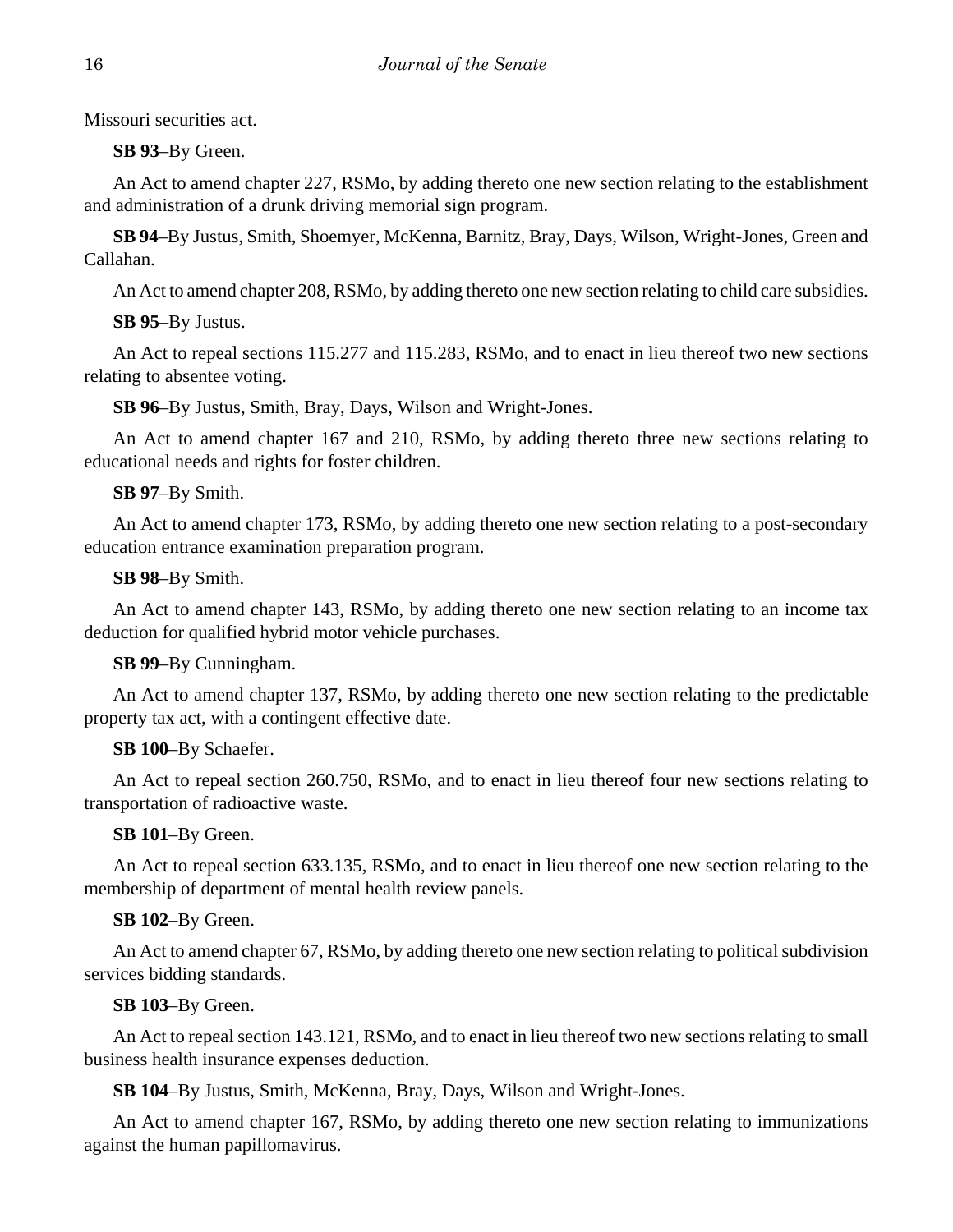### **SB 105**–By Justus, Smith, Bray and Days.

An Act to amend chapter 135, RSMo, by adding thereto one new section relating to the Missouri earned income tax credit.

### **SB 106**–By Justus.

An Act to repeal section 115.631, RSMo, and to enact in lieu thereof one new section relating to election offenses, with penalty provisions.

### **SB 107**–By Green.

An Act to repeal section 143.121, RSMo, and to enact in lieu thereof two new sections relating to a tax deduction for higher education expenses.

# **SB 108**–By Justus.

An Act to amend chapter 1, RSMo, by adding thereto one new section relating to equal rights under the law.

**SB 109**–By Justus, Smith, Days, Bray, Wright-Jones and Green.

An Act to repeal sections 213.010, 213.030, 213.040, 213.045, 213.050, 213.055, 213.065, 213.070, and 213.101, RSMo, and to enact in lieu thereof nine new sections relating to human rights.

# **SB 110**–By Crowell.

An Act to amend chapter 227, RSMo, by adding thereto one new section relating to establishing a process to designate interstate interchanges after members of the United States armed forces who have been killed in action.

### **SB 111**–By Crowell.

An Act to repeal section 143.183, RSMo, and to enact in lieu thereof one new section relating to nonresident entertainer and athlete tax revenues.

### **SB 112**–By Crowell.

An Act to repeal section 559.115, RSMo, and to enact in lieu thereof one new section relating to the shock incarceration program, with penalty provisions.

### **SB 113**–By Crowell.

An Act to repeal section 100.286, RSMo, and to enact in lieu thereof one new section relating to the issuance of Missouri development finance board development fund contribution tax credits.

### **SB 114**–By Crowell.

An Act to repeal sections 302.302 and 476.385, RSMo, and to enact in lieu thereof two new sections relating to the administration of driver improvement programs by the centralized violation bureau.

### **SB 115**–By Bray.

An Act to repeal sections 116.080 and 116.090, RSMo, and to enact in lieu thereof three new sections relating to initiative and referendum petitions, with penalty provisions.

### **SB 116**–By Bray.

An Act to amend chapter 160, RSMo, by adding thereto one new section relating to the persistence to graduation fund.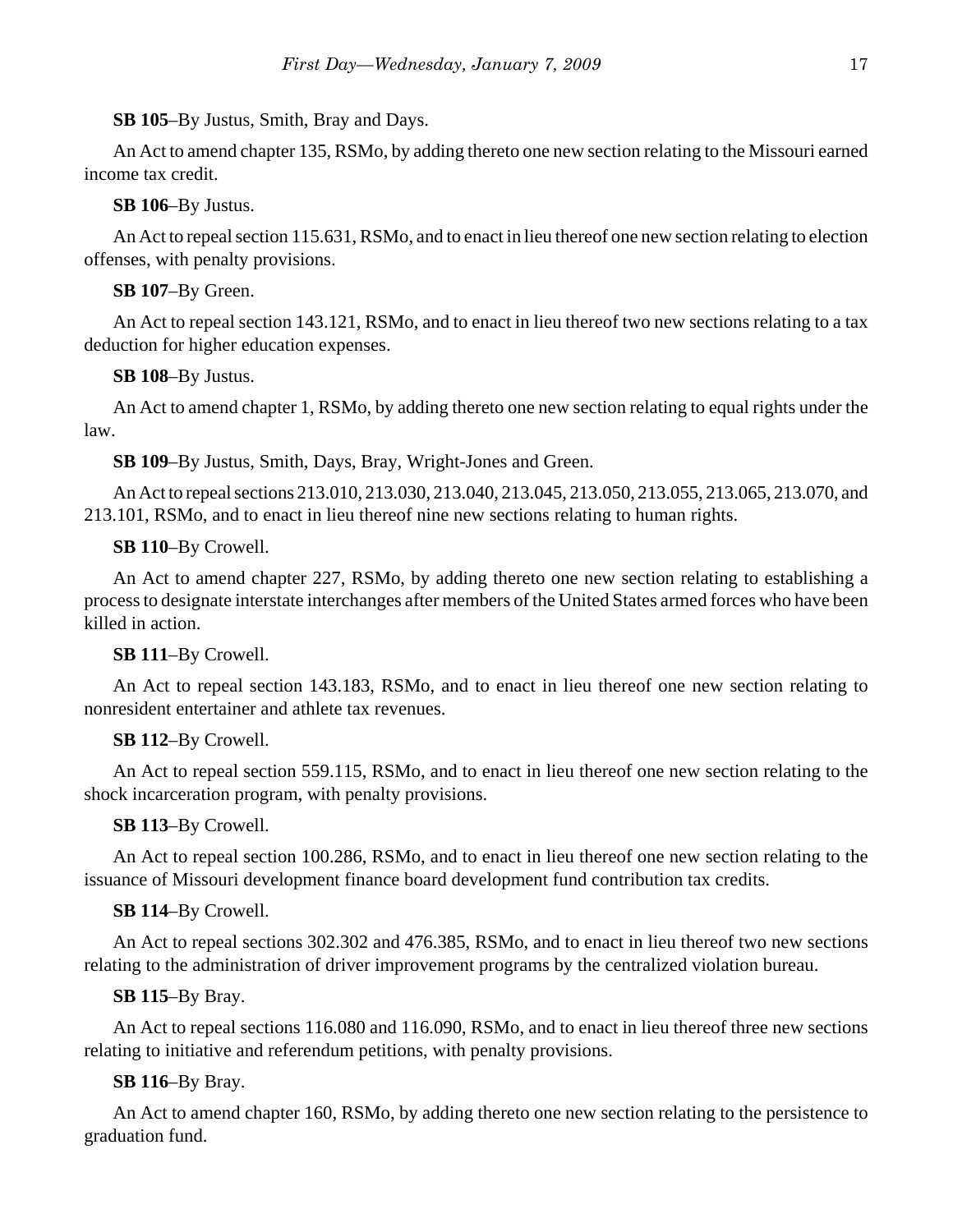# **SB 117**–By Green.

An Act to amend chapter 163, RSMo, by adding thereto one new section relating to school funding.

**SB 118**–By Griesheimer.

An Act to repeal section 260.225, RSMo, and to enact in lieu thereof one new section relating to solid waste management.

# **SB 119**–By Griesheimer.

An Act to repeal sections 190.430 and 190.440, RSMo, and to enact in lieu thereof two new sections relating to the imposition of a fee upon wireless phone services for provision of enhanced 911 services.

**SB 120**–By Bray.

An Act to repeal sections 103.003, 103.005, and 103.036, RSMo, and to enact in lieu thereof three new sections relating to the inclusion of small employers in the state health care plan.

# **SB 121**–By Purgason.

An Act to amend chapter 135, RSMo, by adding thereto one new section relating to a two-year moratorium on all state tax credit programs.

# **SB 122**–By Griesheimer.

An Act to amend chapter 190, RSMo, by adding thereto one new section relating to recall of ambulance district board members.

# **SB 123**–By Griesheimer.

An Act to repeal sections 52.290, 52.312, and 54.010, RSMo, and to enact in lieu thereof three new sections relating to county collectors.

# **SB 124**–By Bray.

An Act to repeal section 226.540, RSMo, and to enact in lieu thereof one new section relating to billboards.

# **SB 125**–By Bray.

An Act to amend chapter 226, RSMo, by adding thereto one new section relating to the planning and design of transportation projects.

# **SB 126**–By Rupp.

An Act to amend chapter 376, RSMo, by adding thereto one new section relating to prohibiting discrimination in life insurance based on lawful travel destinations, with penalty provisions.

# **SB 127**–By Rupp.

An Act to amend chapter 9, RSMo, by adding thereto one new section relating to math, engineering, technology and science week.

# **SB 128**–By Rupp.

An Act to repeal section 227.107, RSMo, and to enact in lieu thereof one new section relating to the authority to enter into design-build highway project contracts.

# **SB 129**–By McKenna, Green and Shoemyer.

An Act to amend chapter 304, RSMo, by adding thereto one new section relating to the use of electronic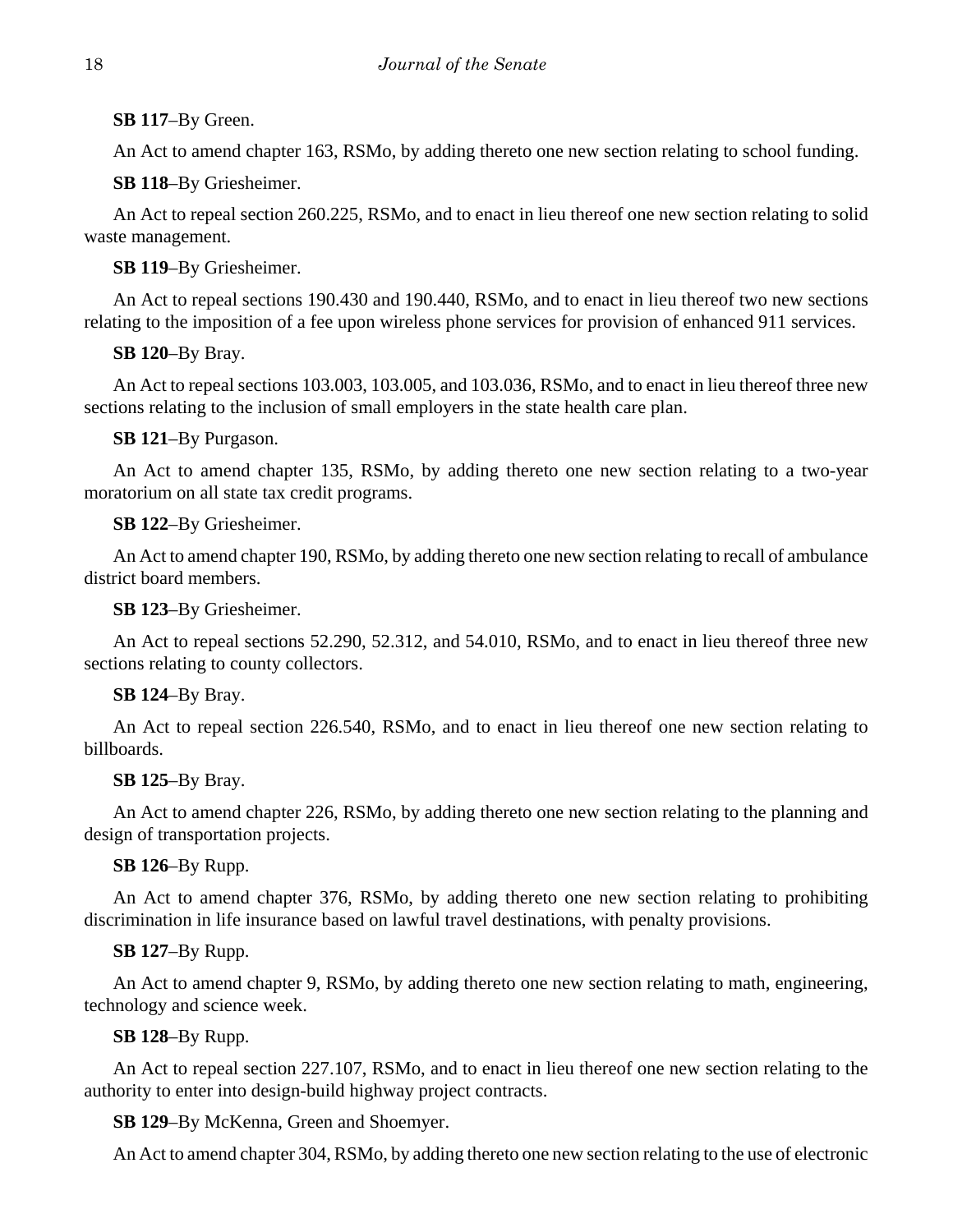wireless communication devices by school bus drivers, with penalty provisions.

**SB 130**–By McKenna, Green and Shoemyer.

An Act to amend chapter 304, RSMo, by adding thereto one new section relating to the use of electronic wireless telecommunication devices while operating a motor vehicle upon the highways of this state, with penalty provisions.

# **SB 131**–By Smith.

An Act to repeal section 67.399, RSMo, and to enact in lieu thereof one new section relating to vacant property registration fees.

# **SB 132**–By Smith.

An Act to repeal section 160.775, RSMo, and to enact in lieu thereof one new section relating to school safety.

# **SB 133**–By Smith.

An Act to repeal section 208.009, RSMo, and to enact in lieu thereof one new section relating to the public benefit of postsecondary education.

# **SB 134**–By Dempsey.

An Act to amend chapter 301, RSMo, by adding thereto one new section relating to the creation of the Brain Tumor Awareness Organization specialty plate.

**SB 135**–By Dempsey.

An Act to amend chapter 168, RSMo, by adding thereto one new section relating to salaries for school nurses.

# **SB 136**–By Rupp and Smith.

An Act to repeal section 135.680, RSMo, and to enact in lieu thereof one new section relating to the new markets tax credit program.

# **SB 137**–By Rupp.

An Act to amend chapter 335, RSMo, by adding thereto twelve new sections relating to the nurse licensure compact.

# **SB 138**–By Smith.

An Act to amend chapter 135, RSMo, by adding thereto one new section relating solely to the creation of an earned income tax credit.

# **SB 139**–By Mayer.

An Act to repeal sections 163.011, 163.172, and 313.778, RSMo, and to enact in lieu thereof three new sections relating to state funding for education.

# **SB 140**–By Smith.

An Act to repeal section 568.040, RSMo, and to enact in lieu thereof two new sections relating to criminal nonsupport, with penalty provisions.

# **SB 141**–By Smith.

An Act to amend chapter 210, RSMo, by adding thereto one new section relating to paternity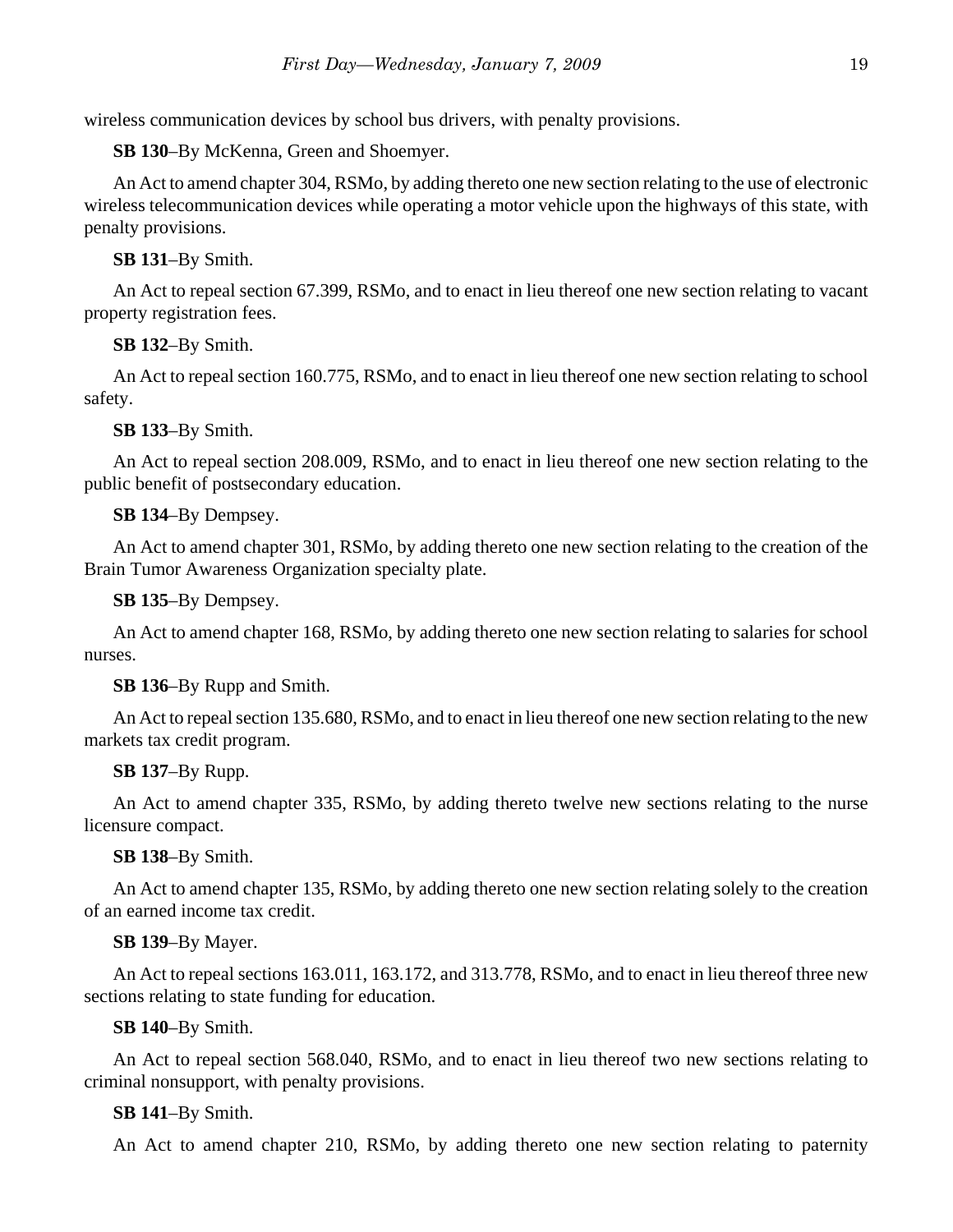determinations.

**SB 142**–By Bartle.

An Act to repeal section 23.253, RSMo, and to enact in lieu thereof two new sections relating to the reauthorization of certain tax credit programs.

**SB 143**–By Mayer.

An Act to repeal sections 276.401 and 276.471, RSMo, and to enact in lieu thereof three new sections relating to grain dealers, with penalty provisions.

**SB 144**–By Wright-Jones.

An Act to amend chapter 191, RSMo, by adding thereto one new section relating to the prostate cancer pilot program.

**SB 145**–By Wright-Jones.

An Act to repeal sections 115.205 and 115.631, RSMo, and to enact in lieu thereof three new sections relating to elections, with penalty provisions.

**SB 146–**By Dempsey.

An Act to repeal sections 135.535 and 135.562, RSMo, and to enact in lieu thereof two new sections relating to tax relief for persons assisting seniors or disabled citizens.

**SB 147–**By Dempsey.

An Act to amend chapter 191, RSMo, by adding thereto one new section relating to the Missouri healthy workplace recognition program.

**SB 148–**By Dempsey.

An Act to amend chapter 143, RSMo, by adding thereto one new section relating to tax deductions for health savings accounts.

# **SB 149–**By Dempsey.

An Act to amend chapter 191, RSMo, by adding thereto nine new sections relating to health care technology, with penalty provisions.

**SB 150**–By Griesheimer.

An Act to amend chapter 104, RSMo, by adding thereto two new sections relating to Missouri department of transportation and highway patrol employees' retirement system benefits.

**SB 151**–By Clemens.

An Act to amend chapter 170, RSMo, by adding thereto one new section relating to the personal finance graduation requirement.

**SB 152**–By Clemens.

An Act to repeal section 335.212, RSMo, and to enact in lieu thereof one new section relating to nurse student loans.

**SB 153**–By Clemens.

An Act to repeal section 416.440, RSMo, and to enact in lieu thereof one new section relating to the sale of milk.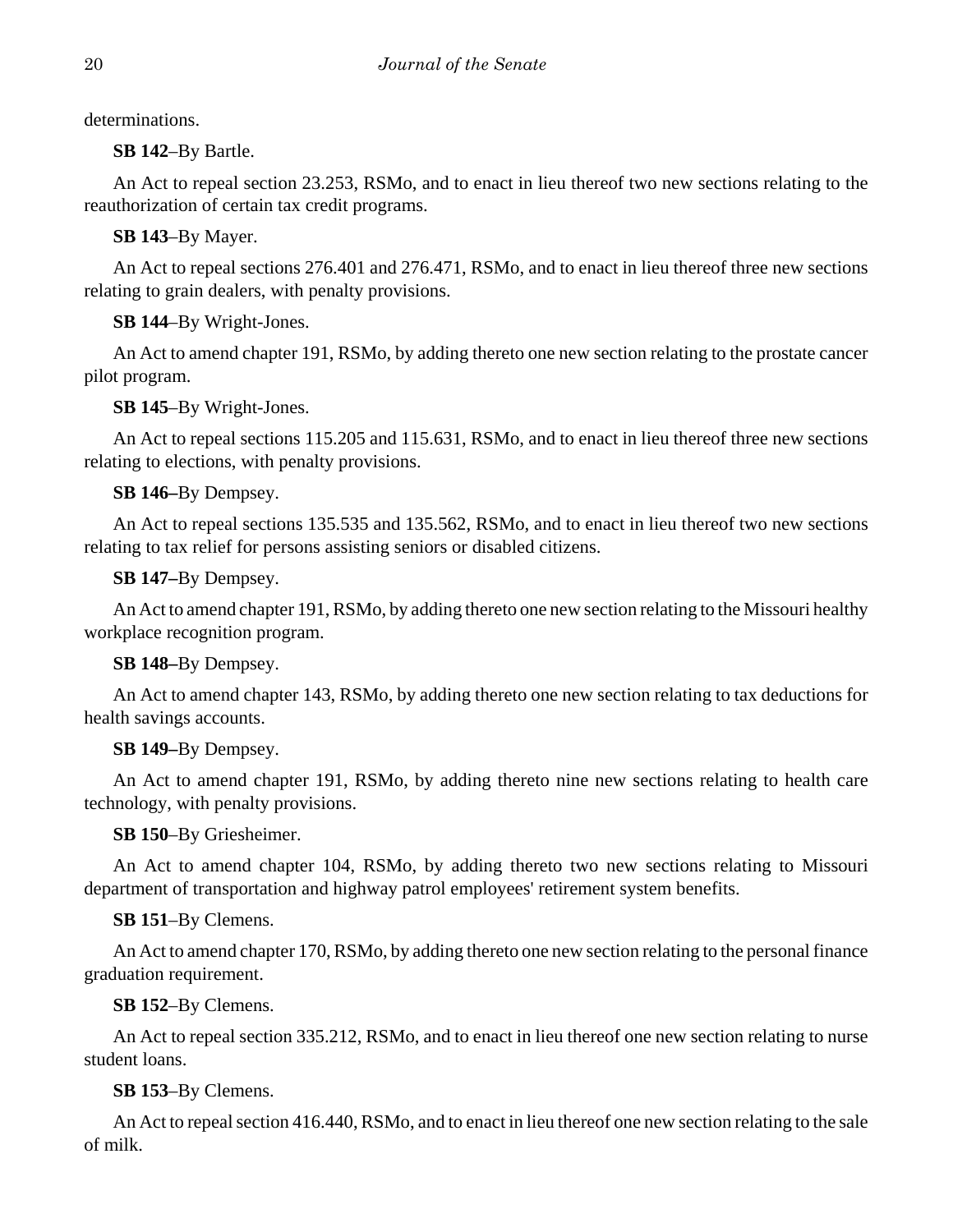**SB 154**–By Goodman.

An Act to repeal section 393.829, RSMo, and to enact in lieu thereof one new section relating to nonprofit sewer companies.

**SB 155**–By Goodman.

An Act to amend chapter 26, RSMo, by adding thereto one new section relating to disclosure of the distribution of state funds.

**SB 156**–By Goodman.

An Act to repeal sections 407.1240 and 407.1249, RSMo, and to enact in lieu thereof two new sections relating to travel clubs.

**SB 157**–By Schmitt.

An Act to amend chapter 633, RSMo, by adding thereto one new section relating to autism as addressed by the division of developmental disabilities.

**SB 158**–By Clemens.

An Act to amend chapter 267, RSMo, by adding thereto one new section relating to health management of captive deer.

**SB 159**–By Clemens.

An Act to repeal section 570.030, RSMo, and to enact in lieu thereof one new section relating to stealing livestock, with penalty provisions.

# **SJR 1**–By Bartle.

Joint Resolution submitting to the qualified voters of Missouri, an amendment to article IV of the Constitution of Missouri, relating to the Missouri savings account fund.

# **SJR 2**–By Bartle.

Joint Resolution submitting to the qualified voters of Missouri, an amendment repealing section 30 (b) of article IV of the Constitution of Missouri, and adopting two new sections in lieu thereof relating to the highways and transportation commission authority to finance, construct, operate, and maintain toll facilities.

**SJR 3**–By Crowell.

Joint Resolution submitting to the qualified voters of Missouri, an amendment repealing section 13 of article I of the Constitution of Missouri, and adopting one new section in lieu thereof relating to laws that are retrospective in operation.

# **SJR 4**–By Cunningham.

Joint Resolution submitting to the qualified voters of Missouri, an amendment repealing sections 3 and 4 (b) of article X of the Constitution of Missouri, and adopting two new sections in lieu thereof relating to the assessment of real property.

# **SJR 5**–By Schmitt.

Joint Resolution submitting to the qualified voters of Missouri, an amendment repealing sections 18 (b) and 31 of article VI of the Constitution of Missouri, and adopting two new sections in lieu thereof relating to assessors.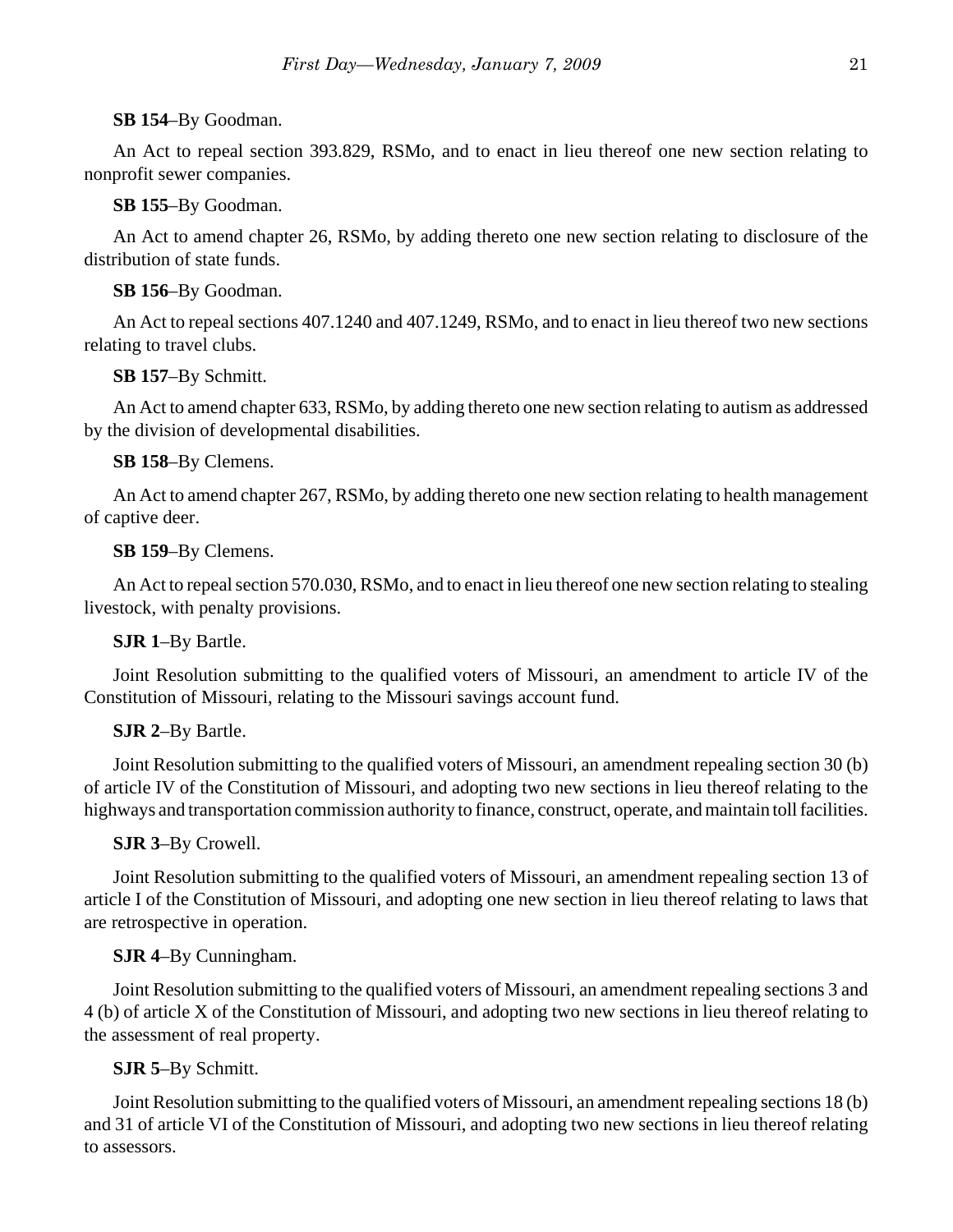# **INTRODUCTION OF BILLS**

The following Bills were read the 1st time and ordered printed:

**SB 160**–By Crowell.

An Act to repeal sections 195.017 and 195.417, RSMo, and to enact in lieu thereof one new section relating to the regulation of methamphetamine precursor substances, with penalty provisions.

**SB 161**–By Crowell.

An Act to repeal sections 86.107 and 86.590, RSMo, and to enact in lieu thereof two new sections relating to investments by the board of trustees of police and firemen's pension systems.

**SB 162**–By Crowell.

An Act to amend chapter 26, RSMo, by adding thereto one new section relating to disclosure of the distribution of state funds.

### **CONCURRENT RESOLUTIONS**

Senator Crowell offered the following concurrent resolution:

#### SENATE CONCURRENT RESOLUTION NO. 2

Relating to recognition of October 3rd as Science Day

WHEREAS, in 2006, more than 100 schools, science learning centers, and city and state leaders made the first ever Science Day in the heartland a big success; and

WHEREAS, governors from Illinois, Tennessee, and Missouri have previously proclaimed October 3rd as "Science Day"; and

WHEREAS, it is absolutely fitting and proper to designate a special day to raise public awareness of the importance of science education; and

WHEREAS, such an important designation could raise enthusiasm for science and technology learning; and

WHEREAS, a solid educational foundation based on the sciences have inspired individuals to develop breakthrough cures for all types of disease, provide awareness about the importance of taking care of our environment, and create modern conveniences which better the lives for each one of us:

NOW THEREFORE BE IT RESOLVED that the members of the Missouri Senate, Ninety-Fifth General Assembly, First Regular Session, the House of Representatives concurring therein, hereby recognize October 3rd of each year as Science Day in Missouri; and

BE IT FURTHER RESOLVED that the members of the Missouri Senate and the House of Representatives encourage citizens throughout Missouri to observe this day by honoring teachers in their community and by recognizing the importance of science in the classroom; and

BE IT FURTHER RESOLVED that the Secretary of the Missouri Senate be instructed to send properly inscribed copies of this resolution to the Governor for his approval or rejection pursuant to the Missouri Constitution.

Read 1st time.

# **MESSAGES FROM THE GOVERNOR**

The following messages were received from the Governor, reading of which was waived:

OFFICE OF THE GOVERNOR State of Missouri Jefferson City January 7, 2009

To the Senate of the 95th General Assembly of the State of Missouri:

I have the honor to transmit to you herewith for your advice and consent the following appointment made and commissioned by me on October 15, 2008, while the Senate was not in session.

Laura Fitzmaurice Amick, 4301 SW Hickory Lane, Blue Spring, Jackson County, Missouri 64015, as a member of the Professional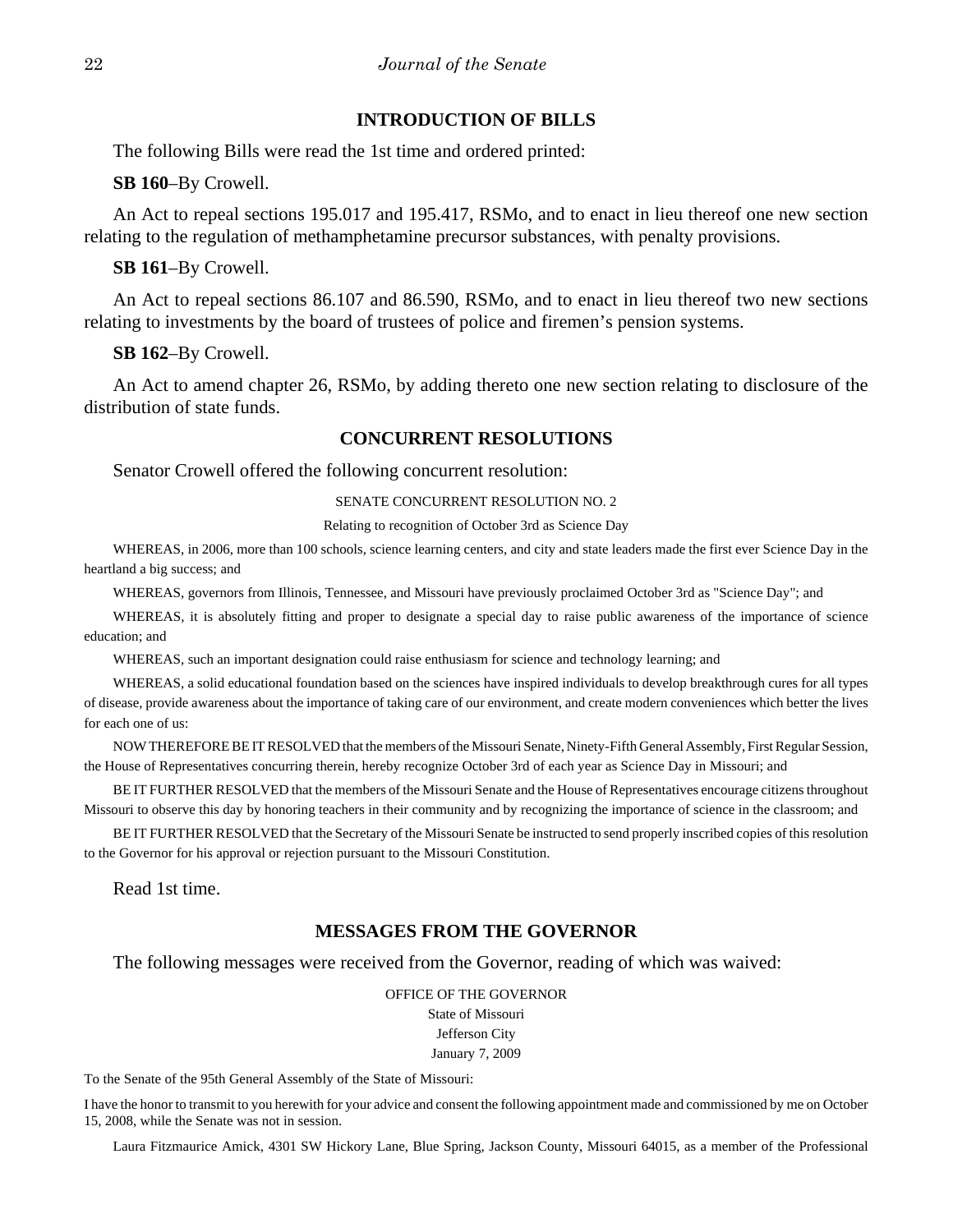Services Payment Committee, for a term ending at the pleasure of the Governor; vice, RSMo 208.197.

Respectfully submitted,

Matt Blunt

Also,

### OFFICE OF THE GOVERNOR State of Missouri Jefferson City

January 7, 2009

To the Senate of the 95th General Assembly of the State of Missouri:

I have the honor to transmit to you herewith for your advice and consent the following appointment made and commissioned by Lieutenant Governor Peter Kinder, while serving as Acting Governor, with my permission on September 16, 2008, while the Senate was not in session.

James S. Anderson, 215 Spruce, Lee's Summit, Jackson County, Missouri 64064, as Chairman of the Missouri Board for Architects, Professional Engineers, Professional Land Surveyors and Landscape Architects, for a term ending September 30, 2009, and until his successor is duly appointed and qualified; vice, reappointed to a full term.

Respectfully submitted,

Matt Blunt

Also,

#### OFFICE OF THE GOVERNOR

State of Missouri

Jefferson City

January 7, 2009

To the Senate of the 95th General Assembly of the State of Missouri:

I have the honor to transmit to you herewith for your advice and consent the following appointment made and commissioned by me on September 9, 2008, while the Senate was not in session.

Sarah K. Anderson, 3004 Joshua Tree Court, Columbia, Boone County, Missouri 65202, as a member of the Children's Trust Fund Board, for a term ending September 15, 2009, and until her successor is duly appointed and qualified; vice, Terry Bloomberg, term expired.

#### Respectfully submitted,

Matt Blunt

Also,

#### OFFICE OF THE GOVERNOR

State of Missouri

Jefferson City

### January 7, 2009

To the Senate of the 95th General Assembly of the State of Missouri:

I have the honor to transmit to you herewith for your advice and consent the following appointment made and commissioned by me on June 10, 2008, while the Senate was not in session.

Roberta Lynne Angle, 3618 West Gordon Drive, Jefferson City, Cole County, Missouri 65109, as a member of the Consolidated Health Care Plan Board of Trustees, for a term ending December 31, 2010, and until her successor is duly appointed and qualified; vice, Sarah Schuette, term expired.

Respectfully submitted,

Matt Blunt

Also,

#### OFFICE OF THE GOVERNOR

State of Missouri Jefferson City

#### January 7, 2009

To the Senate of the 95th General Assembly of the State of Missouri:

I have the honor to transmit to you herewith for your advice and consent the following appointment made and commissioned by me on June 10, 2008, while the Senate was not in session.

John Fox Arnold, 7399 Pershing, Unit A, Saint Louis, Saint Louis County, Missouri 63130, as Chairman and member of the Saint Louis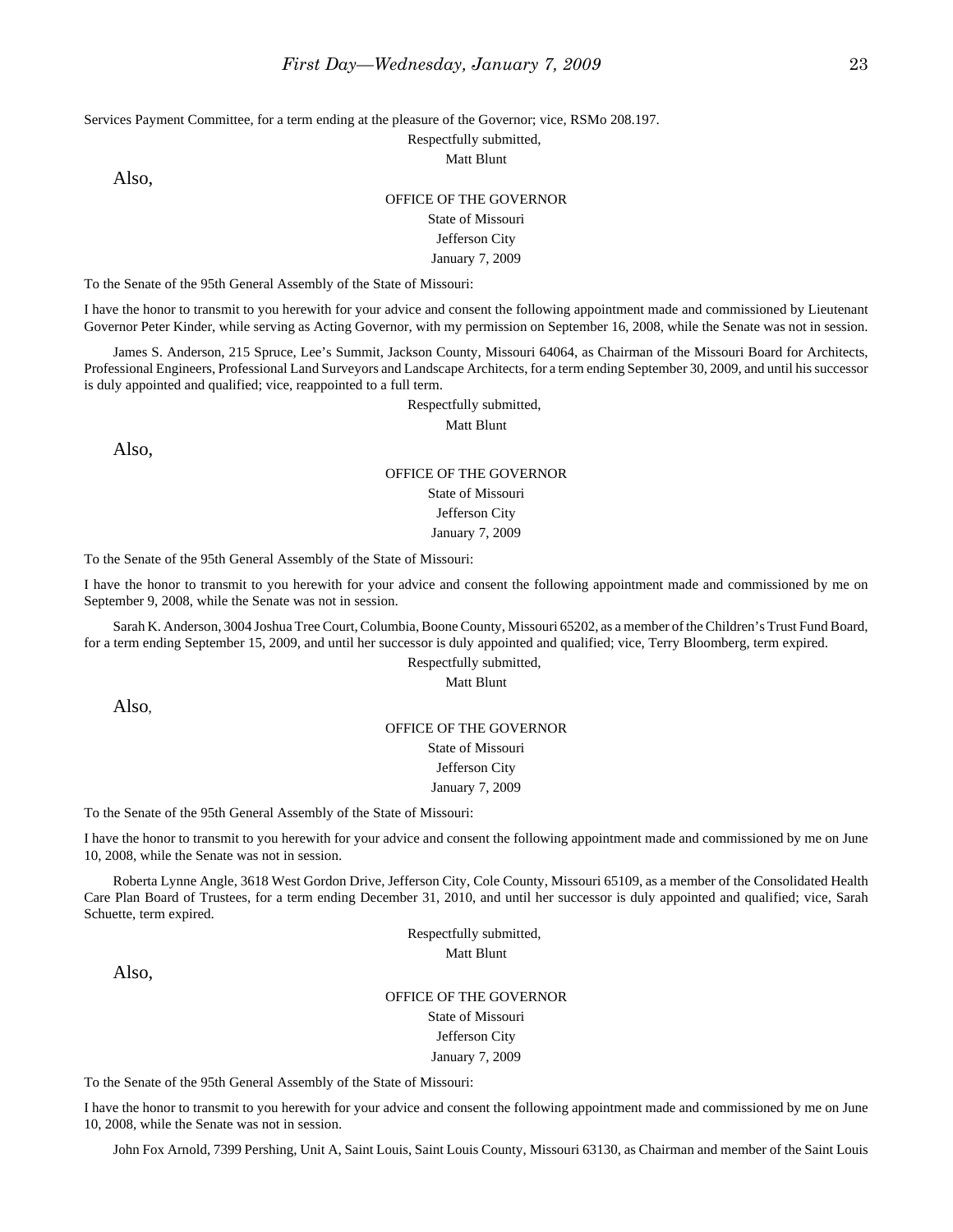County Board of Election Commissioners, for a term ending January 10, 2009, and until his successor is duly appointed and qualified; vice, John Diehl, resigned.

> Respectfully submitted, Matt Blunt

Also,

#### OFFICE OF THE GOVERNOR

### State of Missouri

#### Jefferson City

January 7, 2009

To the Senate of the 95th General Assembly of the State of Missouri:

I have the honor to transmit to you herewith for your advice and consent the following appointment made and commissioned by me on September 19, 2008, while the Senate was not in session.

Jack D. Atterberry, 1632 Paddlewheel Court, Jefferson City, Cole County, Missouri 65109, as a member of the Workers' Compensation Determination Review Board, for a term ending March 3, 2011, and until his successor is duly appointed and qualified; vice, reappointed to a full term.

> Respectfully submitted, Matt Blunt

Also,

#### OFFICE OF THE GOVERNOR

State of Missouri

Jefferson City

January 7, 2009

To the Senate of the 95th General Assembly of the State of Missouri:

I have the honor to transmit to you herewith for your advice and consent the following appointment made and commissioned by me on September 3, 2008, while the Senate was not in session.

Paula F. Baker, 502 Morgan Court, Joplin, Jasper County, Missouri 64801, as a member of the Missouri Commission on Autism Spectrum Disorders, for a term ending September 3, 2012, and until her successor is duly appointed and qualified; vice, RSMo 633.200.

> Respectfully submitted, Matt Blunt

Also,

### OFFICE OF THE GOVERNOR

State of Missouri

Jefferson City

#### January 7, 2009

To the Senate of the 95th General Assembly of the State of Missouri:

I have the honor to transmit to you herewith for your advice and consent the following appointment made and commissioned by me on July 11, 2008, while the Senate was not in session.

Conrad S. Balcer, 5413 Buffalo Road, Jefferson City, Cole County, Missouri 65101, as a member of the Professional Services Payment Committee, for a term ending at the pleasure of the Governor; vice, RSMo 208.197.

Respectfully submitted,

Matt Blunt

Also,

OFFICE OF THE GOVERNOR State of Missouri Jefferson City January 7, 2009

To the Senate of the 95th General Assembly of the State of Missouri:

I have the honor to transmit to you herewith for your advice and consent the following appointment made and commissioned by me on October 2, 2008, while the Senate was not in session.

Jack C. Ball, 5660 South Farm Road 247, Rogersville, Greene County, Missouri 65742, as a member of the Missouri Board for Architects, Professional Engineers, Professional Land Surveyors and Landscape Architects, for a term ending September 30, 2011, and until his successor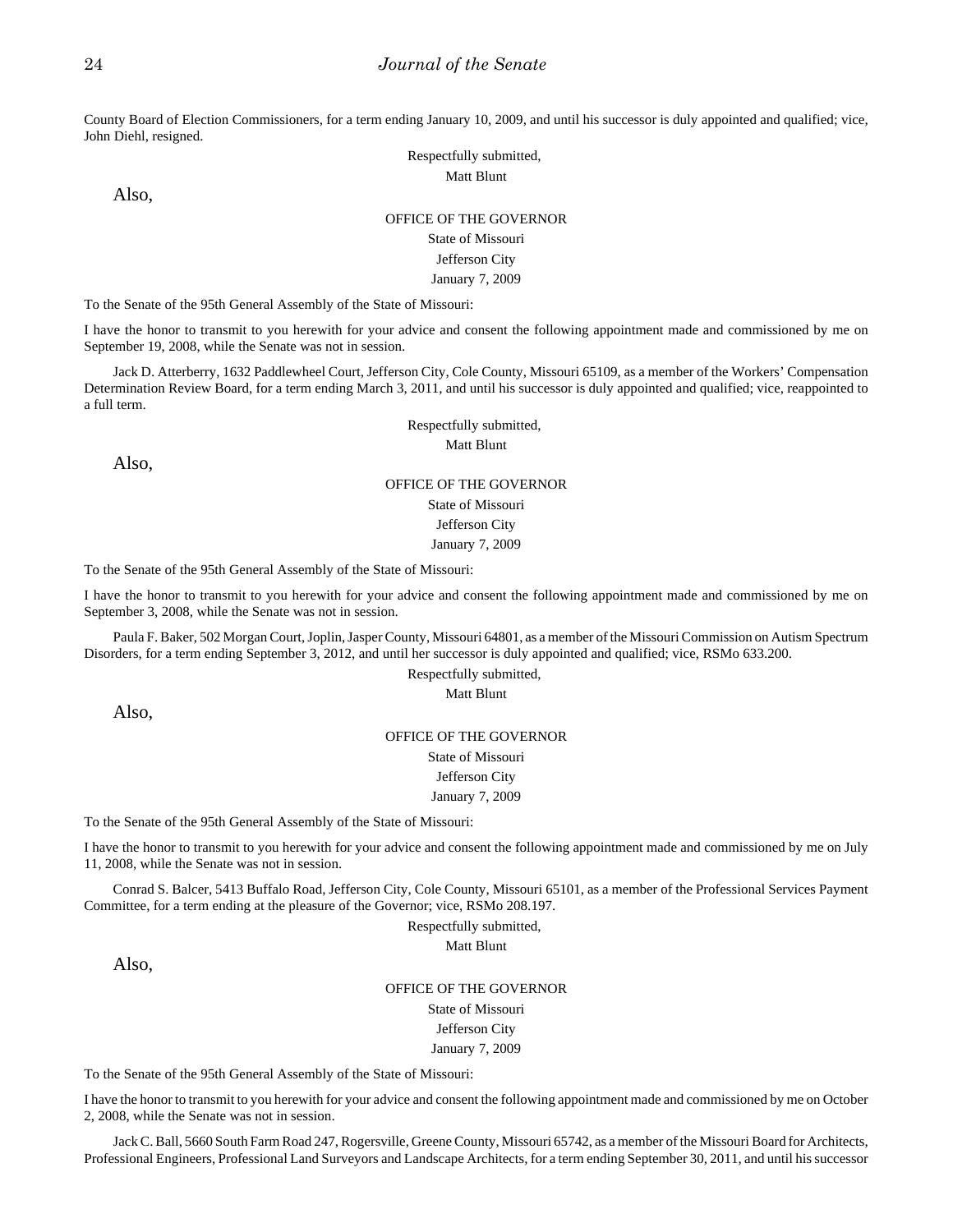is duly appointed and qualified; vice, Charles Hill, Jr., term expired.

Respectfully submitted, Matt Blunt

Also,

### OFFICE OF THE GOVERNOR State of Missouri Jefferson City January 7, 2009

To the Senate of the 95th General Assembly of the State of Missouri:

I have the honor to transmit to you herewith for your advice and consent the following appointment made and commissioned by me on September 25, 2008, while the Senate was not in session.

Christopher L. Beck, 431 South Cully, Republic, Greene County, Missouri 65738, as a member of the Missouri Genetic Disease Advisory Committee, for a term ending April 9, 2011, and until his successor is duly appointed and qualified; vice, Joyce Mitchell, resigned.

Respectfully submitted,

Matt Blunt

Also,

# OFFICE OF THE GOVERNOR

#### State of Missouri Jefferson City

January 7, 2009

To the Senate of the 95th General Assembly of the State of Missouri:

I have the honor to transmit to you herewith for your advice and consent the following appointment made and commissioned by me on August 29, 2008, while the Senate was not in session.

Randall M. Berger, 14181 Woods Mill Cove Drive, Chesterfield, Saint Louis County, Missouri 63017, as a member of the Drug Utilization Review Board, for a term ending October 15, 2010, and until his successor is duly appointed and qualified; vice, Karla Dwyer, term expired.

> Respectfully submitted, Matt Blunt

Also,

### OFFICE OF THE GOVERNOR

State of Missouri Jefferson City

January 7, 2009

To the Senate of the 95th General Assembly of the State of Missouri:

I have the honor to transmit to you herewith for your advice and consent the following appointment made and commissioned by Lieutenant Governor Peter Kinder, while serving as Acting Governor, with my permission on September 16, 2008, while the Senate was not in session.

David E. Bertrand, Democrat, 1847 Lawanda Street, Cape Girardeau, Cape Girardeau County, Missouri 63701, as a member of the Board of Probation and Parole, for a term ending August 28, 2014, and until his successor is duly appointed and qualified; vice, Wayne Crump, term expired.

> Respectfully submitted, Matt Blunt

Also,

OFFICE OF THE GOVERNOR State of Missouri Jefferson City January 7, 2009

To the Senate of the 95th General Assembly of the State of Missouri:

I have the honor to transmit to you herewith for your advice and consent the following appointment made and commissioned by me on November 4, 2008, while the Senate was not in session.

C. Bob Bess, 7300 Whitehaven Drive, Saint Louis, Saint Louis County, Missouri 63123, as a member of the Missouri Small Business Regulatory Fairness Board, for a term ending April 30, 2011, and until his successor is duly appointed and qualified; vice, John George, term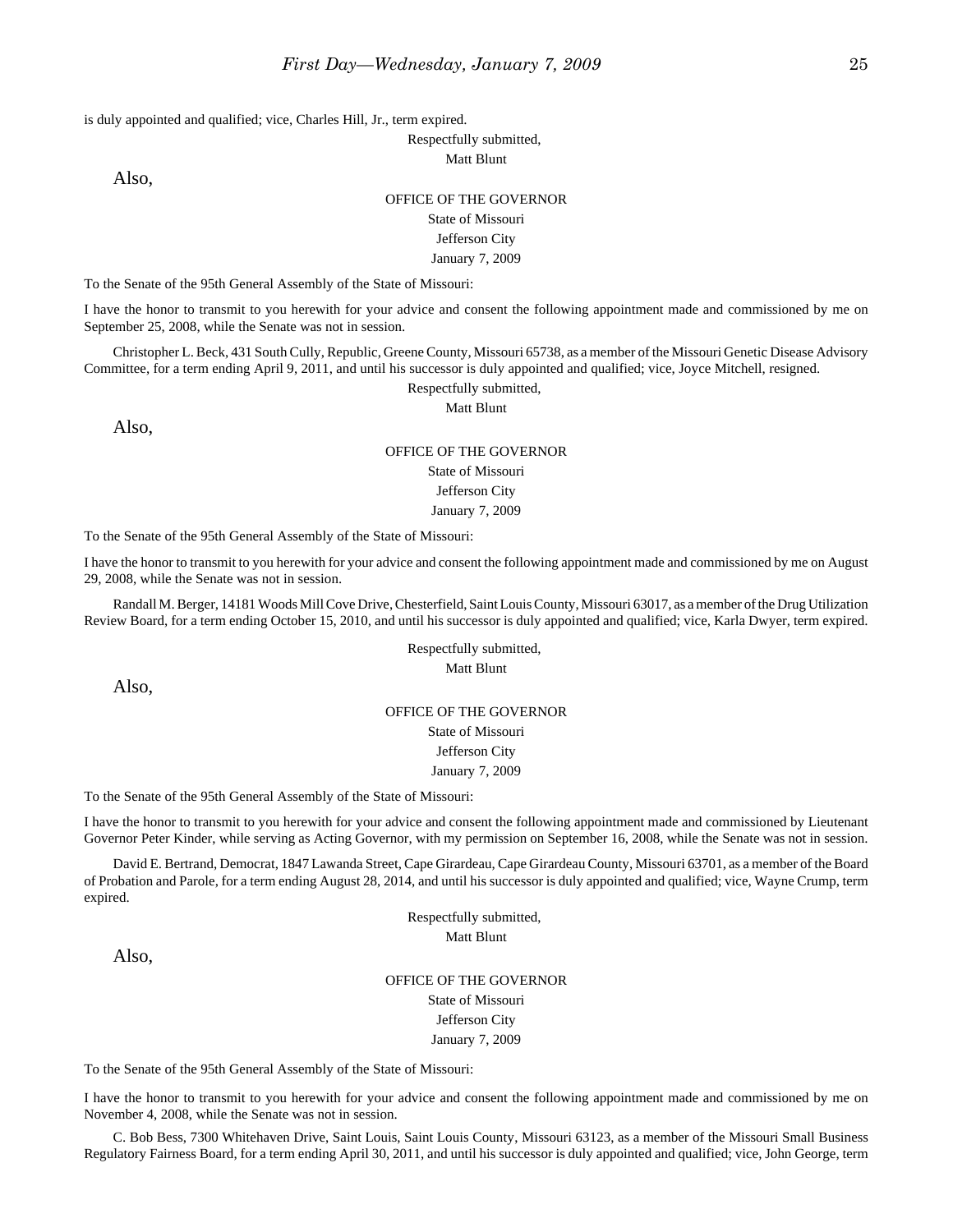expired.

Respectfully submitted, Matt Blunt

# Also,

### OFFICE OF THE GOVERNOR State of Missouri Jefferson City

January 7, 2009

To the Senate of the 95th General Assembly of the State of Missouri:

I have the honor to transmit to you herewith for your advice and consent the following appointment made and commissioned by me on September 25, 2008, while the Senate was not in session.

Beth C. Biggs, 5932 North Mattox Road, Kansas City, Platte County, Missouri 64151, as a member of the Child Abuse and Neglect Review Board, for a term ending April 7, 2011, and until her successor is duly appointed and qualified; vice, RSMo 210.153.

Respectfully submitted,

Matt Blunt

Also,

### OFFICE OF THE GOVERNOR State of Missouri Jefferson City January 7, 2009

To the Senate of the 95th General Assembly of the State of Missouri:

I have the honor to transmit to you herewith for your advice and consent the following appointment made and commissioned by me on June 2, 2008, while the Senate was not in session.

Linda Bohrer, 423 Van Horn Road, Holts Summit, Callaway County, Missouri 65043, as Acting Director of the Department of Insurance, Financial Institutions and Professional Registration, for a term ending at the pleasure of the Governor, and until her successor is duly appointed and qualified; vice, Doug Ommen, resigned.

> Respectfully submitted, Matt Blunt

Also,

#### OFFICE OF THE GOVERNOR

State of Missouri Jefferson City January 7, 2009

To the Senate of the 95th General Assembly of the State of Missouri:

I have the honor to transmit to you herewith for your advice and consent the following appointment made and commissioned by me on June 5, 2008, while the Senate was not in session.

Timothy W. Bonno, 202 Hollytree Court, Ballwin, Saint Louis County, Missouri 63021, as a member of the Seismic Safety Commission, for a term ending July 1, 2008, and until his successor is duly appointed and qualified; vice, Timothy Bonno, withdrawn.

> Respectfully submitted, Matt Blunt

Also,

OFFICE OF THE GOVERNOR State of Missouri Jefferson City January 7, 2009

To the Senate of the 95th General Assembly of the State of Missouri:

I have the honor to transmit to you herewith for your advice and consent the following appointment made and commissioned by me on July 2, 2008, while the Senate was not in session.

Timothy W. Bonno, 202 Hollytree Court, Ballwin, Saint Louis County, Missouri 63021, as a member of the Seismic Safety Commission,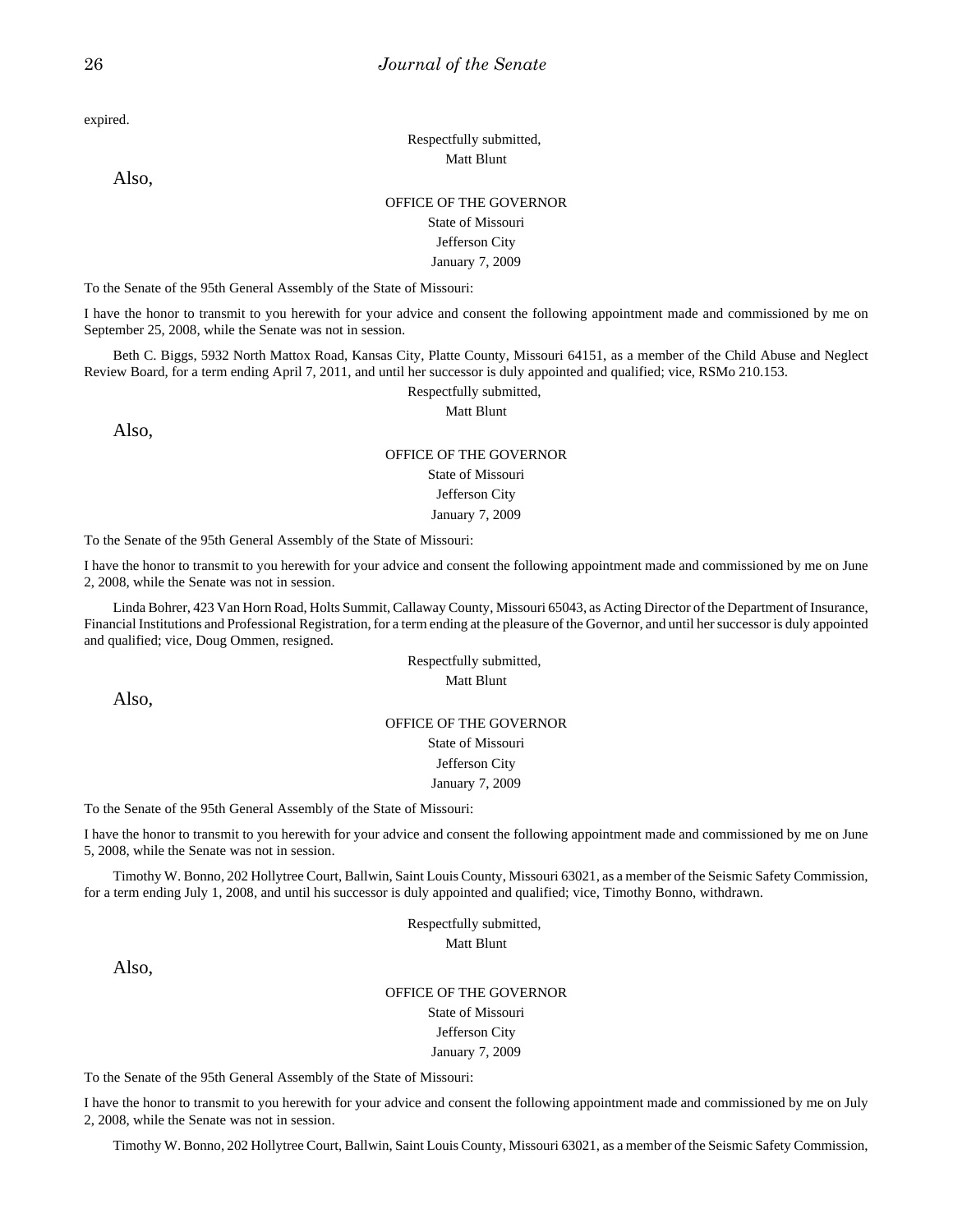for a term ending July 1, 2012, and until his successor is duly appointed and qualified; vice, reappointed to a full term.

Respectfully submitted,

Matt Blunt

Also,

#### OFFICE OF THE GOVERNOR

#### State of Missouri Jefferson City January 7, 2009

To the Senate of the 95th General Assembly of the State of Missouri:

I have the honor to transmit to you herewith for your advice and consent the following appointment made and commissioned by me on November 13, 2008, while the Senate was not in session.

Rodney J. Boyd, Democrat, 4053 Flora Place, Saint Louis, Saint Louis City, Missouri 63110, as a member of the Regional Convention and Sports Complex Authority, for a term ending May 31, 2014, and until his successor is duly appointed and qualified; vice, Harriet Woods, deceased.

Respectfully submitted, MATT BLUNT

Also,

#### OFFICE OF THE GOVERNOR

State of Missouri Jefferson City

January 7, 2009

To the Senate of the 95th General Assembly of the State of Missouri:

I have the honor to transmit to you herewith for your advice and consent the following appointment made and commissioned by me on August 6, 2008, while the Senate was not in session.

William B. Bradley, 1407 Bloomfield Road, Cape Girardeau, Cape Girardeau County, Missouri 63703, as a member of the Professional Services Payment Committee, for a term ending at the pleasure of the Governor; vice, RSMo 208.197.

Respectfully submitted,

#### Matt Blunt

Also,

#### OFFICE OF THE GOVERNOR

State of Missouri

Jefferson City January 7, 2009

To the Senate of the 95th General Assembly of the State of Missouri:

I have the honor to transmit to you herewith for your advice and consent the following appointment made and commissioned by me on November 12, 2008, while the Senate was not in session.

Gregory H. Branham, 1625 Forest Aire, Frontenac, Saint Louis County, Missouri 63131, as a member of the Professional Services Payment Committee, for a term ending at the pleasure of the Governor; vice, RSMo 208.197.

Respectfully submitted,

Matt Blunt

Also,

#### OFFICE OF THE GOVERNOR

State of Missouri

Jefferson City

January 7, 2009

To the Senate of the 95th General Assembly of the State of Missouri:

I have the honor to transmit to you herewith for your advice and consent the following appointment made and commissioned by me on August 7, 2008, while the Senate was not in session.

Penelope C. Braun, Democrat, 1608 Kenilworth Drive, Columbia, Boone County, Missouri 65203, as a member of the Missouri Health Facilities Review Committee, for a term ending January 1, 2009, and until her successor is duly appointed and qualified; vice, Marion Spence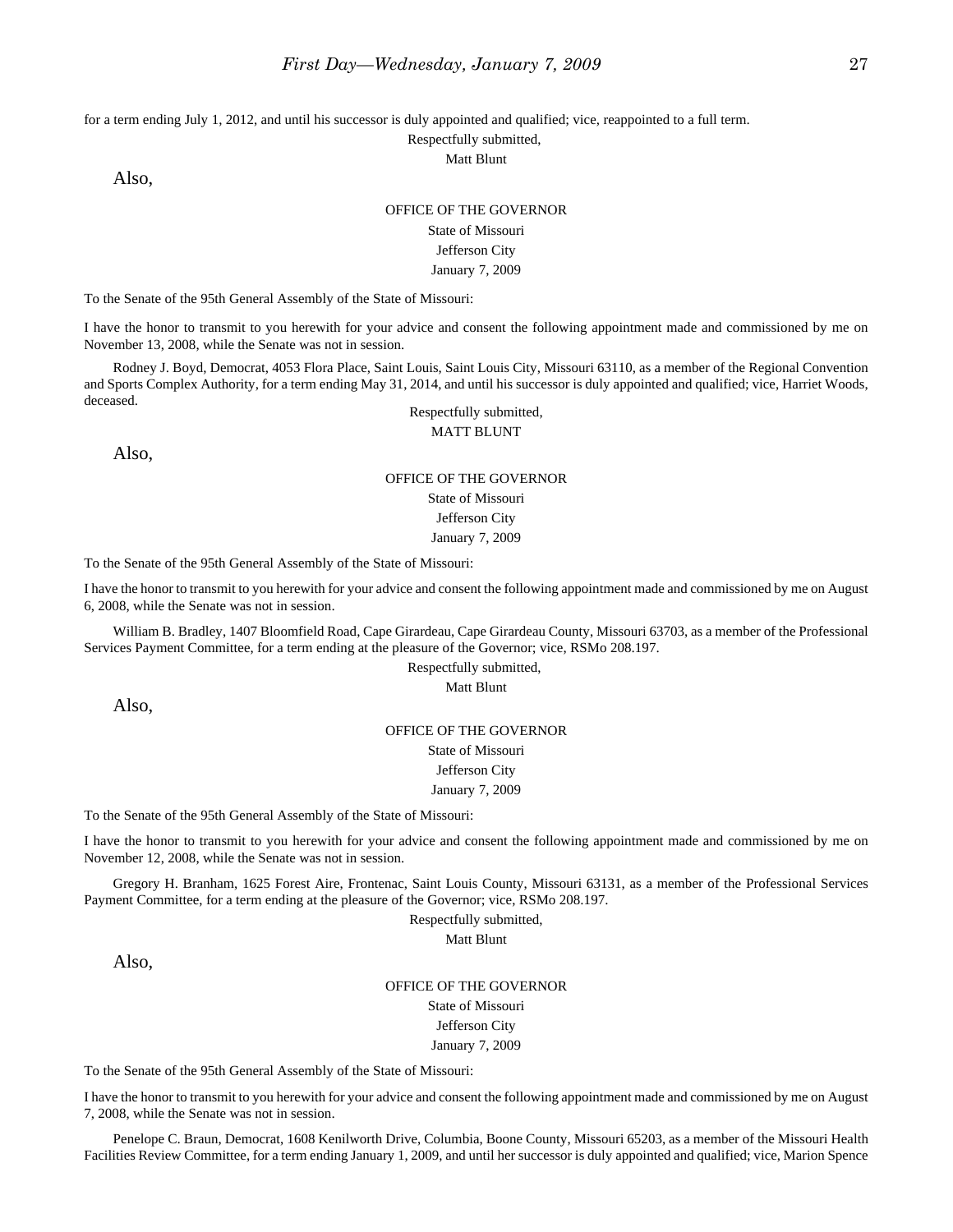Pierson, term expired.

Respectfully submitted, Matt Blunt

Also,

### OFFICE OF THE GOVERNOR State of Missouri Jefferson City January 7, 2009

To the Senate of the 95th General Assembly of the State of Missouri:

I have the honor to transmit to you herewith for your advice and consent the following appointment made and commissioned by me on September 19, 2008, while the Senate was not in session.

Paul S. Buckley, 310 Crest Avenue, Holts Summit, Callaway County, Missouri 65043, as a member of the Personnel Advisory Board, for a term ending July 31, 2014, and until his successor is duly appointed and qualified; vice, Doug Ommen, resigned.

Respectfully submitted,

Matt Blunt

Also,

# OFFICE OF THE GOVERNOR

State of Missouri Jefferson City

January 7, 2009

To the Senate of the 95th General Assembly of the State of Missouri:

I have the honor to transmit to you herewith for your advice and consent the following appointment made and commissioned by me on June 3, 2008, while the Senate was not in session.

Mariann Burnetti-Atwell, 1006 El Dorado Drive, Jefferson City, Cole County, Missouri 65101, as a member of the State Committee of Psychologists, for a term ending August 28, 2011, and until her successor is duly appointed and qualified; vice, Laurel Kramer, term expired.

> Respectfully submitted, Matt Blunt

Also,

### OFFICE OF THE GOVERNOR

State of Missouri Jefferson City

#### January 7, 2009

To the Senate of the 95th General Assembly of the State of Missouri:

I have the honor to transmit to you herewith for your advice and consent the following appointment made and commissioned by me on September 19, 2008, while the Senate was not in session.

Mary M. Burns, Democrat, 8609 North Chalmers Avenue, Kansas City, Platte County, Missouri 64153, as a member of the Platte County Election Board, for a term ending January 11, 2009, and until her successor is duly appointed and qualified; vice, Debra Uhrig, resigned.

> Respectfully submitted, Matt Blunt

Also,

OFFICE OF THE GOVERNOR State of Missouri Jefferson City January 7, 2009

To the Senate of the 95th General Assembly of the State of Missouri:

I have the honor to transmit to you herewith for your advice and consent the following appointment made and commissioned by Lieutenant Governor Peter Kinder, while serving as Acting Governor, with my permission on June 17, 2008, while the Senate was not in session.

Michael A. Cabello, 22 Delegate Circle, O'Fallon, Saint Charles County, Missouri 63368, as a member of the Board of Cosmetology and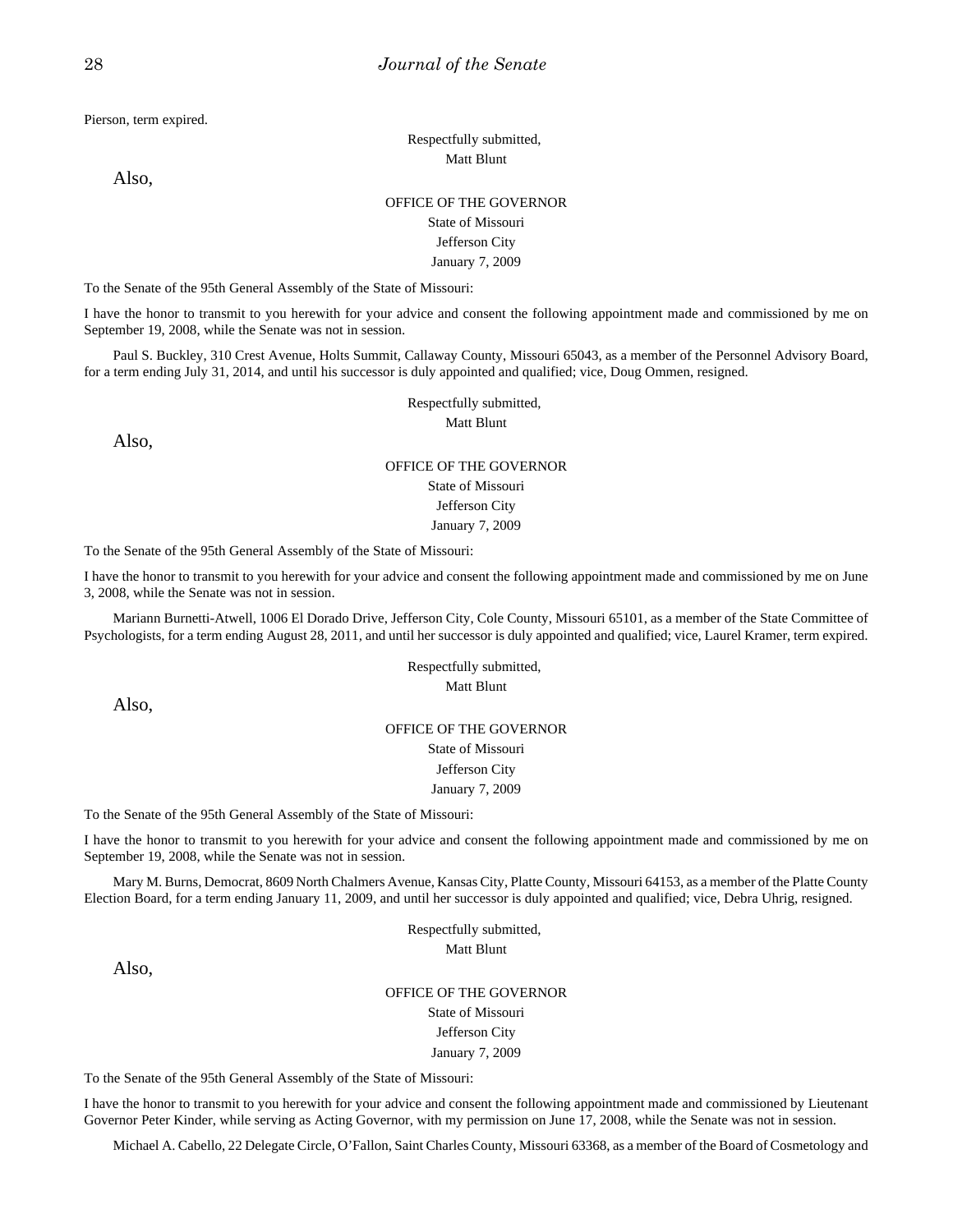Barber Examiners, for a term ending May 1, 2012, and until his successor is duly appointed and qualified; vice, RSMo 329.015.

Respectfully submitted,

Matt Blunt

Also,

#### OFFICE OF THE GOVERNOR

State of Missouri Jefferson City January 7, 2009

To the Senate of the 95th General Assembly of the State of Missouri:

I have the honor to transmit to you herewith for your advice and consent the following appointment made and commissioned by me on August 6, 2008, while the Senate was not in session.

Kevin N. Callaway, 22890 South Westbrook, Hartsburg, Boone County, Missouri 65039, as a member of the Advisory Committee on Lead Poisoning, for a term ending April 15, 2010, and until his successor is duly appointed and qualified; vice, RSMo. 701.302.

Respectfully submitted,

Matt Blunt

Also,

# OFFICE OF THE GOVERNOR

State of Missouri Jefferson City

January 7, 2009

To the Senate of the 95th General Assembly of the State of Missouri:

I have the honor to transmit to you herewith for your advice and consent the following appointment made and commissioned by me on October 23, 2008, while the Senate was not in session.

Kathleen E. Carpenter, Democrat, 10639 Highway YY, Sumner, Chariton County, Missouri 64681, as a member of the State Soil and Water Districts Commission, for a term ending August 15, 2011, and until her successor is duly appointed and qualified; vice, reappointed to a full term.

> Respectfully submitted, Matt Blunt

Also,

#### OFFICE OF THE GOVERNOR

State of Missouri Jefferson City

January 7, 2009

To the Senate of the 95th General Assembly of the State of Missouri:

I have the honor to transmit to you herewith for your advice and consent the following appointment made and commissioned by me on June 10, 2008, while the Senate was not in session.

Theodore E. "Tec" Chapman, 3708 Watts Drive, Columbia, Boone County, Missouri 65203, as a member of the Missouri Planning Council on Developmental Disabilities, for a term ending June 30, 2009, and until his successor is duly appointed and qualified; vice, Richard Strecker, term expired.

> Respectfully submitted, Matt Blunt

Also,

OFFICE OF THE GOVERNOR State of Missouri Jefferson City January 7, 2009

To the Senate of the 95th General Assembly of the State of Missouri:

I have the honor to transmit to you herewith for your advice and consent the following appointment made and commissioned by me on September 19, 2008, while the Senate was not in session.

John "Jack" Chapman, 1256 South Rock Hill Road, Webster Groves, Saint Louis County, Missouri 63119, as a member of the Workers'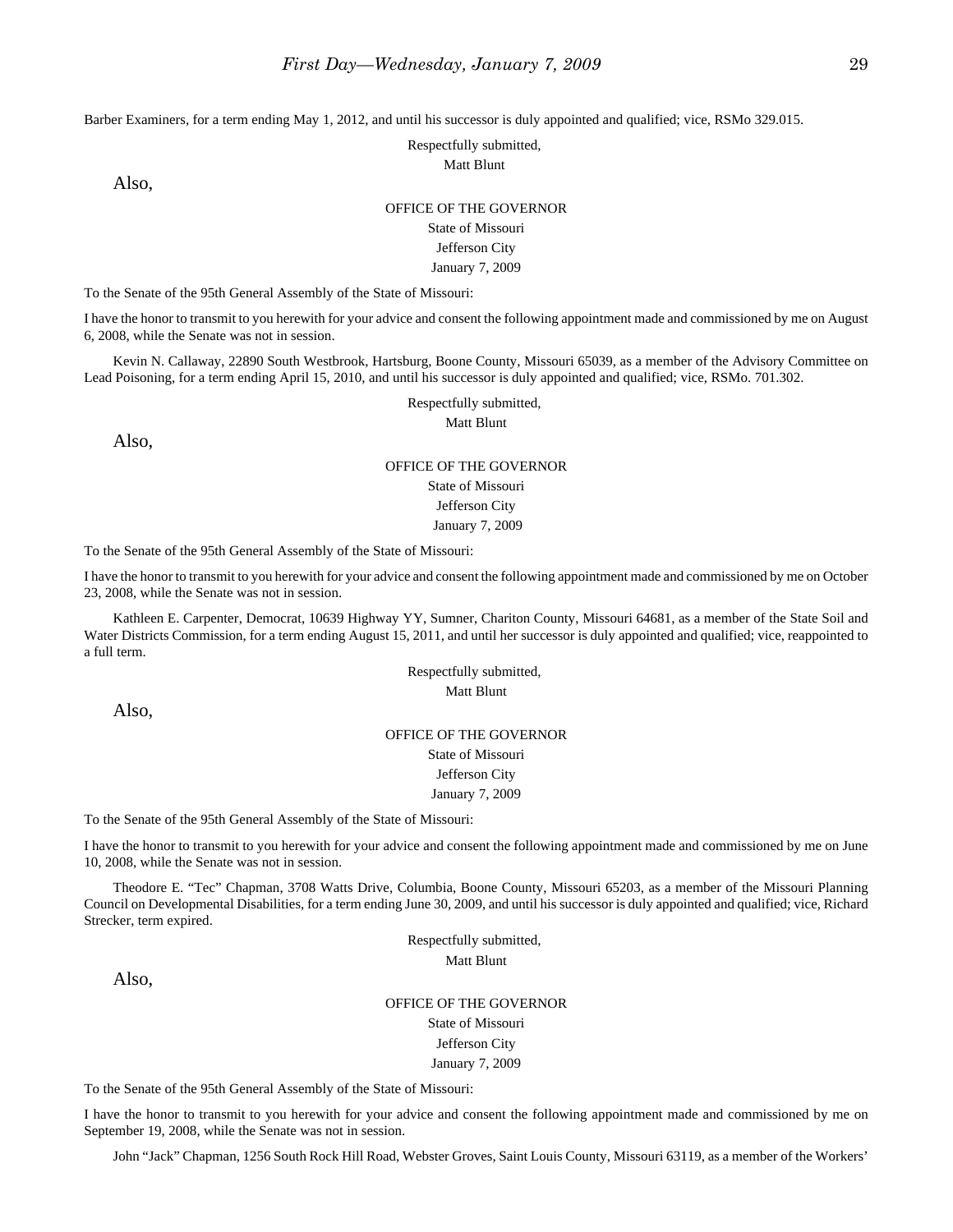Compensation Determination Review Board, for a term ending March 3, 2009, and until his successor is duly appointed and qualified; vice, reappointed to a full term.

> Respectfully submitted, Matt Blunt

Also,

### OFFICE OF THE GOVERNOR

#### State of Missouri

# Jefferson City

#### January 7, 2009

To the Senate of the 95th General Assembly of the State of Missouri:

I have the honor to transmit to you herewith for your advice and consent the following appointment made and commissioned by Lieutenant Governor Peter Kinder, while serving as Acting Governor, with my permission on September 16, 2008, while the Senate was not in session.

Joanne M. Collins, Republican, 128 West 13<sup>th</sup> Street, Apartment #921, Kansas City, Jackson County, Missouri 64105, as a member of the Missouri Commission on Human Rights, for a term ending April 1, 2014, and until her successor is duly appointed and qualified; vice, reappointed to a full term.

Respectfully submitted,

Matt Blunt

Also,

#### OFFICE OF THE GOVERNOR

State of Missouri

Jefferson City

January 7, 2009

To the Senate of the 95th General Assembly of the State of Missouri:

I have the honor to transmit to you herewith for your advice and consent the following appointment made and commissioned by me on September 25, 2008, while the Senate was not in session.

Martha L. Cortez, Democrat, 1211 Wood Station Place, Manchester, Saint Louis County, Missouri 63021, as a member of the State Lottery Commission, for a term ending September 7, 2009, and until her successor is duly appointed and qualified; vice, Sherri Robins, term expired.

> Respectfully submitted, Matt Blunt

Also,

#### OFFICE OF THE GOVERNOR State of Missouri

Jefferson City

#### January 7, 2009

To the Senate of the 95th General Assembly of the State of Missouri:

I have the honor to transmit to you herewith for your advice and consent the following appointment made and commissioned by me on September 3, 2008, while the Senate was not in session.

David P. Crowe, 1420 Sylvan Lane, Cape Girardeau, Cape Girardeau County, Missouri 63701, as a member of the Missouri Commission on Autism Spectrum Disorders, for a term ending September 3, 2010, and until his successor is duly appointed and qualified; vice, RSMo 633.200.

> Respectfully submitted, Matt Blunt

Also,

OFFICE OF THE GOVERNOR

State of Missouri Jefferson City

January 7, 2009

To the Senate of the 95th General Assembly of the State of Missouri:

I have the honor to transmit to you herewith for your advice and consent the following appointment made and commissioned by me on October 17, 2008, while the Senate was not in session.

Victoria A. Damba, 16 Mahogany Run, Farmington, Saint Francois County, Missouri 63640, as a member of the Professional Services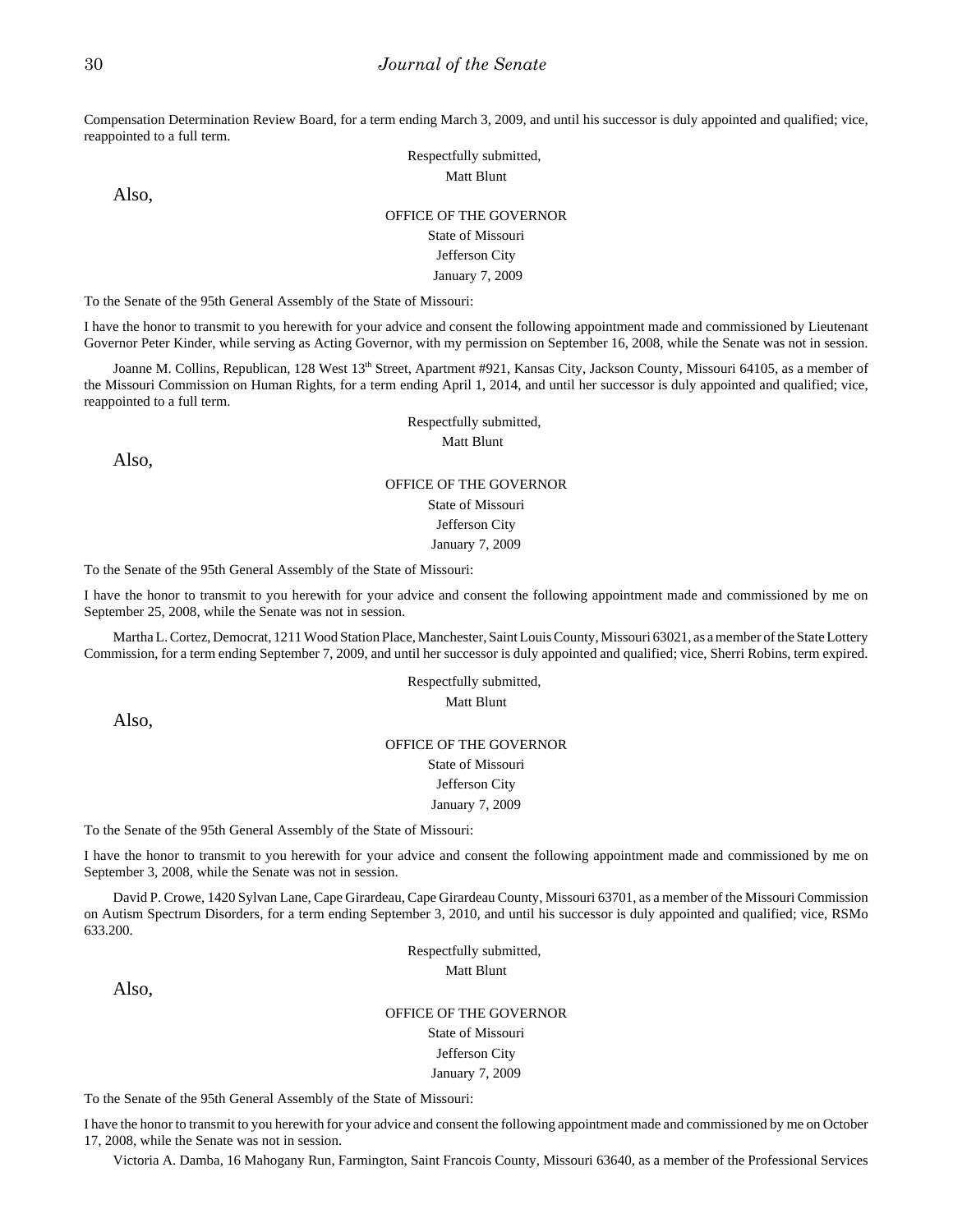Payment Committee, for a term ending at the pleasure of the Governor; vice, RSMo 208.197.

Respectfully submitted,

Matt Blunt

Also,

#### OFFICE OF THE GOVERNOR

State of Missouri Jefferson City January 7, 2009

To the Senate of the 95th General Assembly of the State of Missouri:

I have the honor to transmit to you herewith for your advice and consent the following appointment made and commissioned by me on September 3, 2008, while the Senate was not in session.

Tiffany L. Daniels, 1110 Care Avenue, Nixa, Christian County, Missouri 65714, as a member of the Missouri Commission on Autism Spectrum Disorders, for a term ending September 3, 2010, and until her successor is duly appointed and qualified; vice, RSMo 633.200.

Respectfully submitted,

Matt Blunt

Also,

# OFFICE OF THE GOVERNOR

State of Missouri Jefferson City

January 7, 2009

To the Senate of the 95th General Assembly of the State of Missouri:

I have the honor to transmit to you herewith for your advice and consent the following appointment made and commissioned by me on September 29, 2008, while the Senate was not in session.

Douglas D. Davis, Democrat, 709 Poplar Street, Lamar, Barton County, Missouri 64759, as a member of the Missouri Southern State University Board of Governors, for a term ending August 30, 2014, and until his successor is duly appointed and qualified; vice, Jane Wyman, term expired.

> Respectfully submitted, Matt Blunt

Also,

#### OFFICE OF THE GOVERNOR

State of Missouri Jefferson City January 7, 2009

To the Senate of the 95th General Assembly of the State of Missouri:

I have the honor to transmit to you herewith for your advice and consent the following appointment made and commissioned by me on June 5, 2008, while the Senate was not in session.

Randall J. Davis, 9764 Lee Drive, Hillsboro, Jefferson County, Missouri 63050, as a member of the State Advisory Council on Emergency Medical Services, for a term ending January 5, 2011, and until his successor is duly appointed and qualified; vice, reappointed to a full term.

> Respectfully submitted, Matt Blunt

Also,

OFFICE OF THE GOVERNOR State of Missouri Jefferson City January 7, 2009

To the Senate of the 95th General Assembly of the State of Missouri:

I have the honor to transmit to you herewith for your advice and consent the following appointment made and commissioned by me on August 7, 2008, while the Senate was not in session.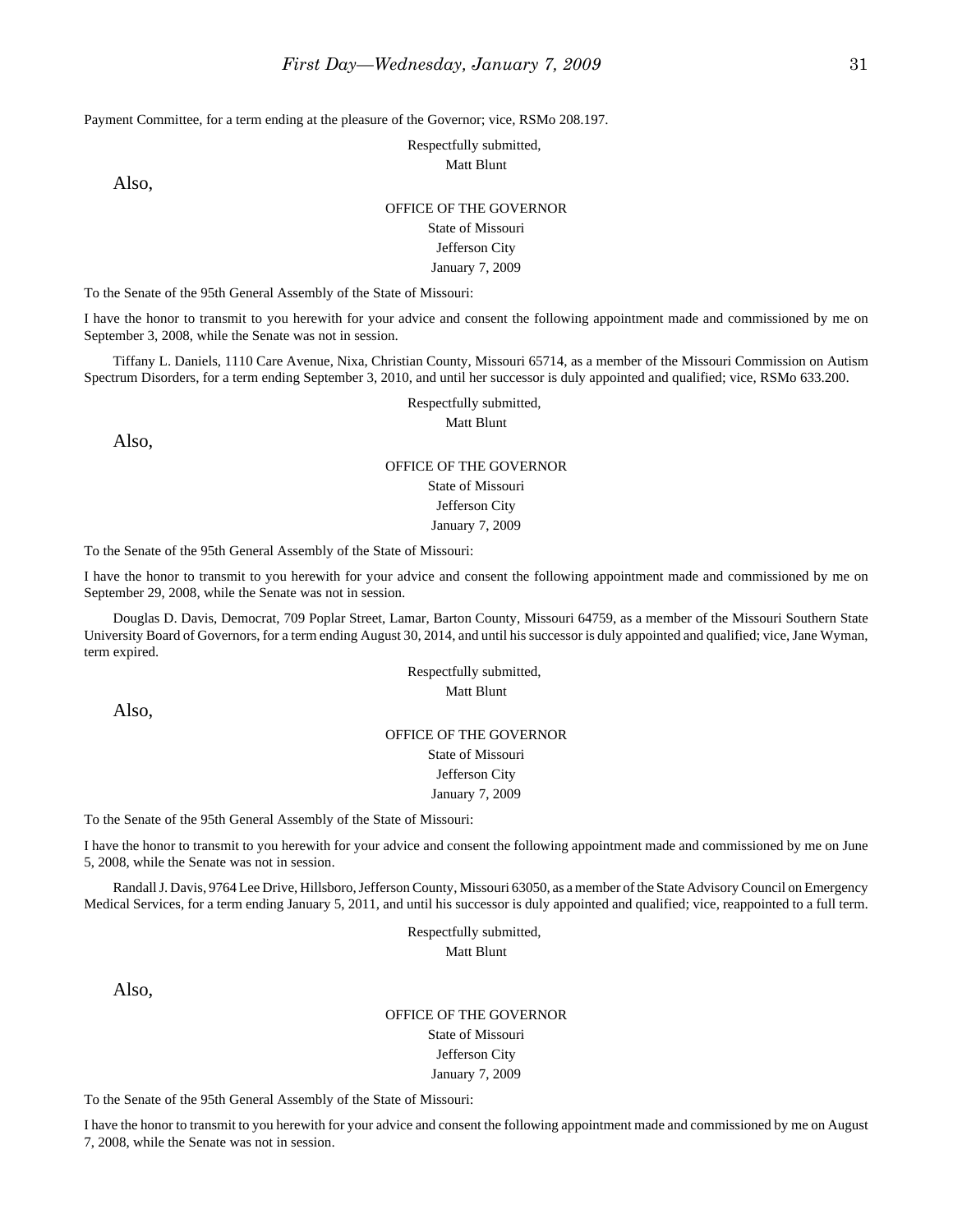Cheryl K. Dillard, Democrat, 1246 West 67th Terrace, Kansas City, Jackson County, Missouri 64113, as a member of the Missouri Health Facilities Review Committee, for a term ending January 1, 2010, and until her successor is duly appointed and qualified; vice, Catherine Davis, term expired.

> Respectfully submitted, Matt Blunt

Also,

#### OFFICE OF THE GOVERNOR

State of Missouri Jefferson City

January 7, 2009

To the Senate of the 95th General Assembly of the State of Missouri:

I have the honor to transmit to you herewith for your advice and consent the following appointment made and commissioned by me on November 12, 2008, while the Senate was not in session.

Patrick C. Dillon, Republican, 2731 Frederick Avenue, Saint Joseph, Buchanan County, Missouri 64506, as a member of the State Lottery Commission, for a term ending September 7, 2011, and until his successor is duly appointed and qualified; vice, Dale Finke, resigned.

Respectfully submitted,

Matt Blunt

Also,

# OFFICE OF THE GOVERNOR State of Missouri Jefferson City January 7, 2009

To the Senate of the 95th General Assembly of the State of Missouri:

I have the honor to transmit to you herewith for your advice and consent the following appointment made and commissioned by me on June 10, 2008, while the Senate was not in session.

James A. DiRenna, Democrat, 1 The Woodlands, Gladstone, Clay County, Missouri 64119, as a member of the State Board of Registration for the Healing Arts, for a term ending September 3, 2010, and until his successor is duly appointed and qualified; vice, Carl Myers, term expired.

> Respectfully submitted, Matt Blunt

Also,

# OFFICE OF THE GOVERNOR State of Missouri Jefferson City

January 7, 2009

To the Senate of the 95th General Assembly of the State of Missouri:

I have the honor to transmit to you herewith for your advice and consent the following appointment made and commissioned by me on July 2, 2008, while the Senate was not in session.

Ronnie D. Dittemore, 11201 SW Lower Dekalb Road, Saint Joseph, Buchanan County, Missouri 64504, as a member of the Mental Health Commission, for a term ending June 28, 2012, and until his successor is duly appointed and qualified; vice, reappointed to a full term.

> Respectfully submitted, Matt Blunt

Also,

OFFICE OF THE GOVERNOR State of Missouri Jefferson City January 7, 2009

To the Senate of the 95th General Assembly of the State of Missouri:

I have the honor to transmit to you herewith for your advice and consent the following appointment made and commissioned by me on June 5, 2008, while the Senate was not in session.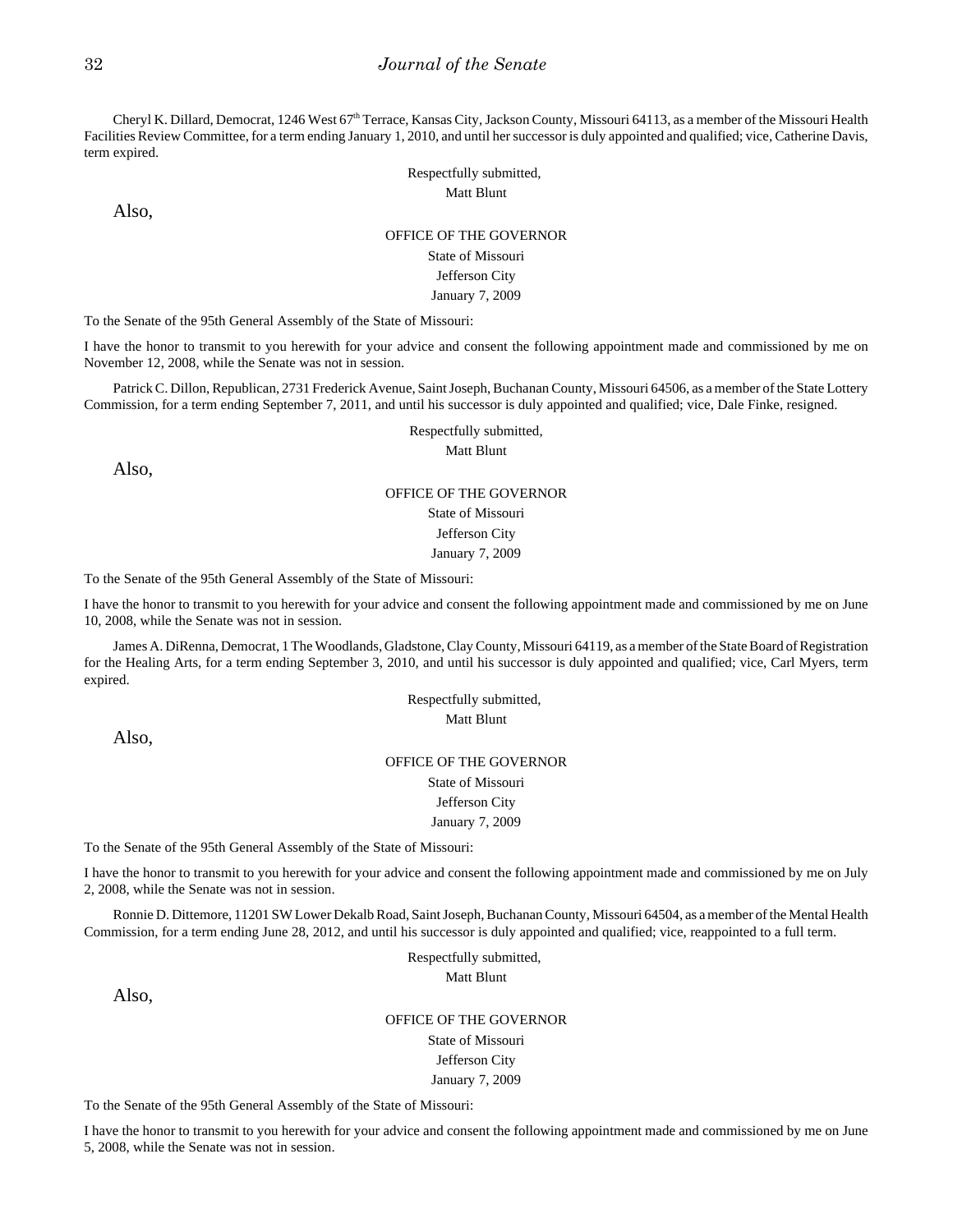John E. Driskill, 102 Sylvia Drive, Mehlville, Saint Louis County, Missouri 63125, as a member of the Board of Certification of Interpreters, for a term ending June 27, 2009, and until his successor is duly appointed and qualified; vice, Judith Barker, term expired.

> Respectfully submitted, Matt Blunt

Also,

#### OFFICE OF THE GOVERNOR

#### State of Missouri

#### Jefferson City

#### January 7, 2009

To the Senate of the 95th General Assembly of the State of Missouri:

I have the honor to transmit to you herewith for your advice and consent the following appointment made and commissioned by me on October 23, 2008, while the Senate was not in session.

Jacquelyn C. Eaton, 904 East Wall Street, Kirksville, Adair County, Missouri 63501, as a member of the Well Installation Board, for a term ending February 24, 2010, and until her successor is duly appointed and qualified; vice, Patricia Nichols, term expired.

Respectfully submitted,

Matt Blunt

Also,

#### OFFICE OF THE GOVERNOR

State of Missouri

Jefferson City

January 7, 2009

To the Senate of the 95th General Assembly of the State of Missouri:

I have the honor to transmit to you herewith for your advice and consent the following appointment made and commissioned by me on August 14, 2008, while the Senate was not in session.

Susan K. Eckles, 8650 Delmar Boulevard, Apartment 1E, University City, Saint Louis County, Missouri 63124, as a member of the Missouri Planning Council on Developmental Disabilities, for a term ending June 30, 2009, and until her successor is duly appointed and qualified; vice, Linda Allen, resigned.

> Respectfully submitted, Matt Blunt

Also,

#### OFFICE OF THE GOVERNOR State of Missouri

Jefferson City

#### January 7, 2009

To the Senate of the 95th General Assembly of the State of Missouri:

I have the honor to transmit to you herewith for your advice and consent the following appointment made and commissioned by me on October 15, 2008, while the Senate was not in session.

Gerald F. Engemann, Republican, 30078 State Highway 94, Hermann, Warren County, Missouri 65041, as a member of the Dam and Reservoir Safety Council, for a term ending April 3, 2010, and until his successor is duly appointed and qualified; vice, reappointed to a full term.

> Respectfully submitted, Matt Blunt

Also,

OFFICE OF THE GOVERNOR State of Missouri Jefferson City

January 7, 2009

To the Senate of the 95th General Assembly of the State of Missouri:

I have the honor to transmit to you herewith for your advice and consent the following appointment made and commissioned by me on October 29, 2008, while the Senate was not in session.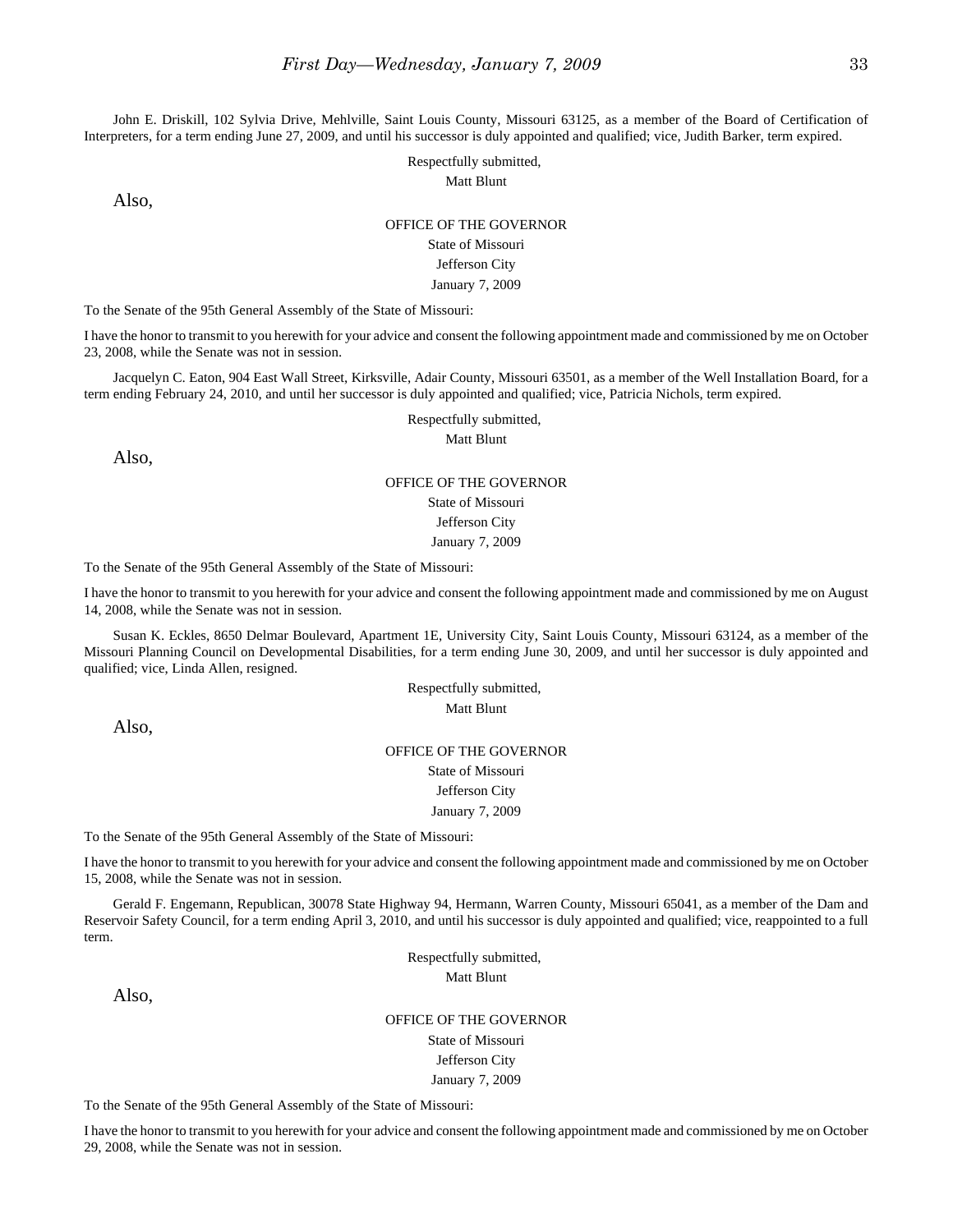Diza A. Eskridge, Democrat, 712 Spring Street, Weston, Platte County, Missouri 64098, as a member of the Missouri Western State University Board of Governors, for a term ending October 29, 2014, and until her successor is duly appointed and qualified; vice, Janet Leachman, term expired.

> Respectfully submitted, Matt Blunt

Also,

### OFFICE OF THE GOVERNOR State of Missouri Jefferson City January 7, 2009

To the Senate of the 95th General Assembly of the State of Missouri:

I have the honor to transmit to you herewith for your advice and consent the following appointment made and commissioned by me on September 3, 2008, while the Senate was not in session.

Janet E. Farmer, 4323 Raven's Ridge Drive, Columbia, Boone County, Missouri 65202, as a member of the Missouri Commission on Autism Spectrum Disorders, for a term ending September 3, 2012, and until her successor is duly appointed and qualified; vice, RSMo 633.200.

> Respectfully submitted, Matt Blunt

# Also,

# OFFICE OF THE GOVERNOR State of Missouri Jefferson City January 7, 2009

To the Senate of the 95th General Assembly of the State of Missouri:

I have the honor to transmit to you herewith for your advice and consent the following appointment made and commissioned by me on September 3, 2008, while the Senate was not in session.

Sarah A. Feldmiller, 6831 Rockhill Road, Kansas City, Jackson County, Missouri 64113, as a member of the Missouri Commission on Autism Spectrum Disorders, for a term ending September 3, 2012, and until her successor is duly appointed and qualified; vice, RSMo 633.200.

> Respectfully submitted, Matt Blunt

Also,

# OFFICE OF THE GOVERNOR State of Missouri

Jefferson City January 7, 2009

To the Senate of the 95th General Assembly of the State of Missouri:

I have the honor to transmit to you herewith for your advice and consent the following appointment made and commissioned by me on August 6, 2008, while the Senate was not in session.

William Dale Finke, Republican, 12 Harbor View Drive, Lake Saint Louis, Saint Charles County, Missouri 63367, as a member of the Saint Charles County Convention and Sports Facilities Authority, for a term ending April 27, 2012, and until his successor is duly appointed and qualified; vice, Mary West, term expired.

> Respectfully submitted, Matt Blunt

Also,

OFFICE OF THE GOVERNOR State of Missouri Jefferson City January 7, 2009

To the Senate of the 95th General Assembly of the State of Missouri:

I have the honor to transmit to you herewith for your advice and consent the following appointment made and commissioned by me on June 3, 2008, while the Senate was not in session.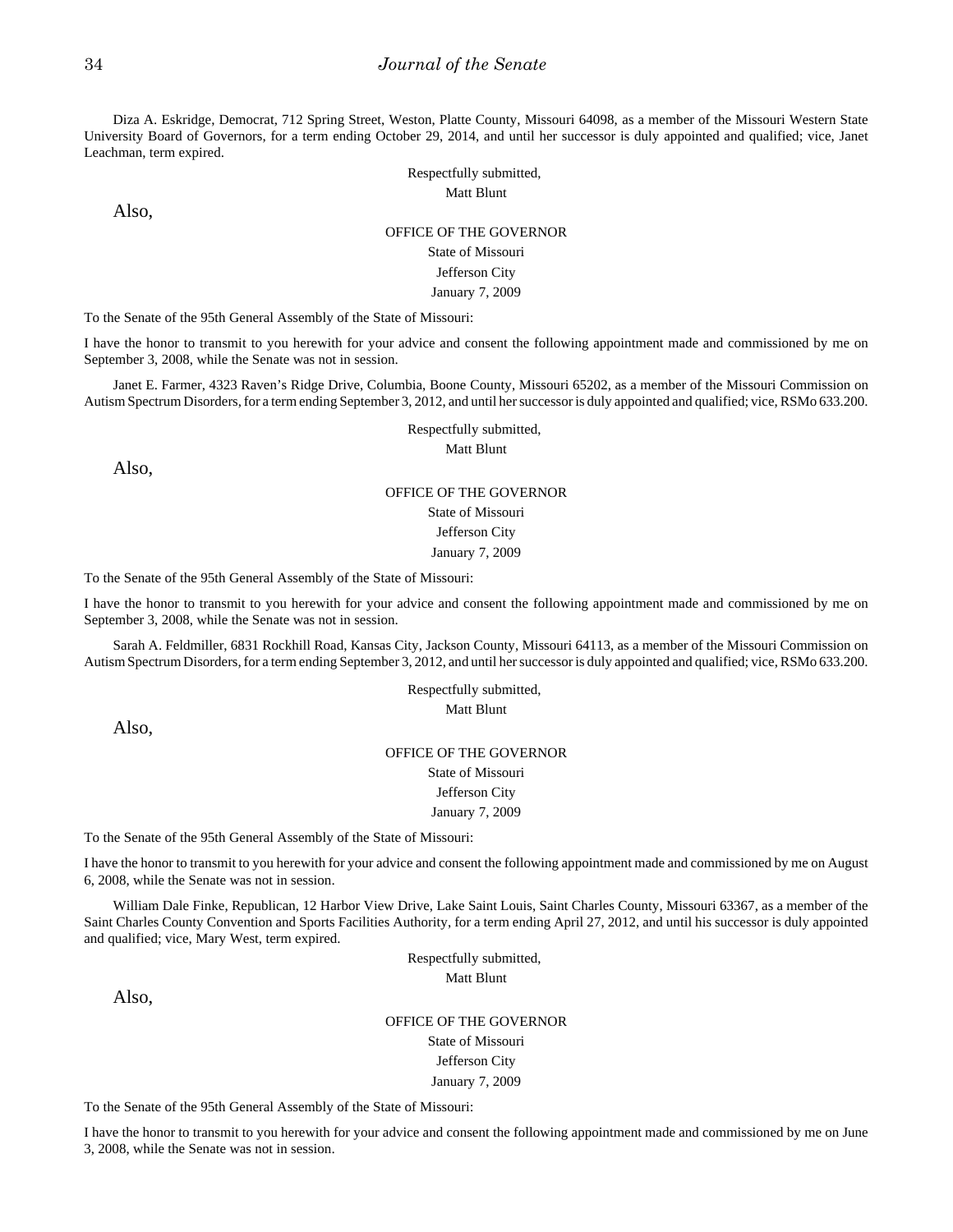J. Howard Fisk, 1535 East Meadowmere Place, Springfield, Greene County, Missouri 65804, as a member of the Missouri Workforce Investment Board, for a term ending March 3, 2011, and until his successor is duly appointed and qualified; vice, RSMo 620.511.

> Respectfully submitted, Matt Blunt

Also,

### OFFICE OF THE GOVERNOR

### State of Missouri

### Jefferson City

#### January 7, 2009

To the Senate of the 95th General Assembly of the State of Missouri:

I have the honor to transmit to you herewith for your advice and consent the following appointment made and commissioned by me on October 17, 2008, while the Senate was not in session.

Charles "Denny" Fitterling, 1110 SE Scenic Drive, Blue Springs, Jackson County, Missouri 64014, as a member of the Board of Therapeutic Massage, for a term ending June 17, 2009, and until his successor is duly appointed and qualified; vice, reappointed to a full term.

Respectfully submitted,

Matt Blunt

Also,

### OFFICE OF THE GOVERNOR State of Missouri Jefferson City January 7, 2009

To the Senate of the 95th General Assembly of the State of Missouri:

I have the honor to transmit to you herewith for your advice and consent the following appointment made and commissioned by me on July 11, 2008, while the Senate was not in session.

David A. Fleming, 9500 West Terrapin Ridge Road, Columbia, Boone County, Missouri 65203, as a member of the Professional Services Payment Committee, for a term ending at the pleasure of the Governor; vice, RSMo 208.197.

> Respectfully submitted, Matt Blunt

Also,

# OFFICE OF THE GOVERNOR State of Missouri Jefferson City

January 7, 2009

To the Senate of the 95th General Assembly of the State of Missouri:

I have the honor to transmit to you herewith for your advice and consent the following appointment made and commissioned by me on October 14, 2008, while the Senate was not in session.

Mark A. Fohey, Democrat, 8760 County Road 422, Hannibal, Marion County, Missouri 63401, as a member of the Air Conservation Commission, for a term ending October 13, 2012, and until his successor is duly appointed and qualified; vice, reappointed to a full term.

> Respectfully submitted, Matt Blunt

Also,

OFFICE OF THE GOVERNOR State of Missouri Jefferson City January 7, 2009

To the Senate of the 95th General Assembly of the State of Missouri:

I have the honor to transmit to you herewith for your advice and consent the following appointment made and commissioned by me on October 15, 2008, while the Senate was not in session.

Ronnie D. Fox, Republican, 1136 Carissa Court, Bonne Terre, Saint Francois County, Missouri 63628, as a member of the Dam and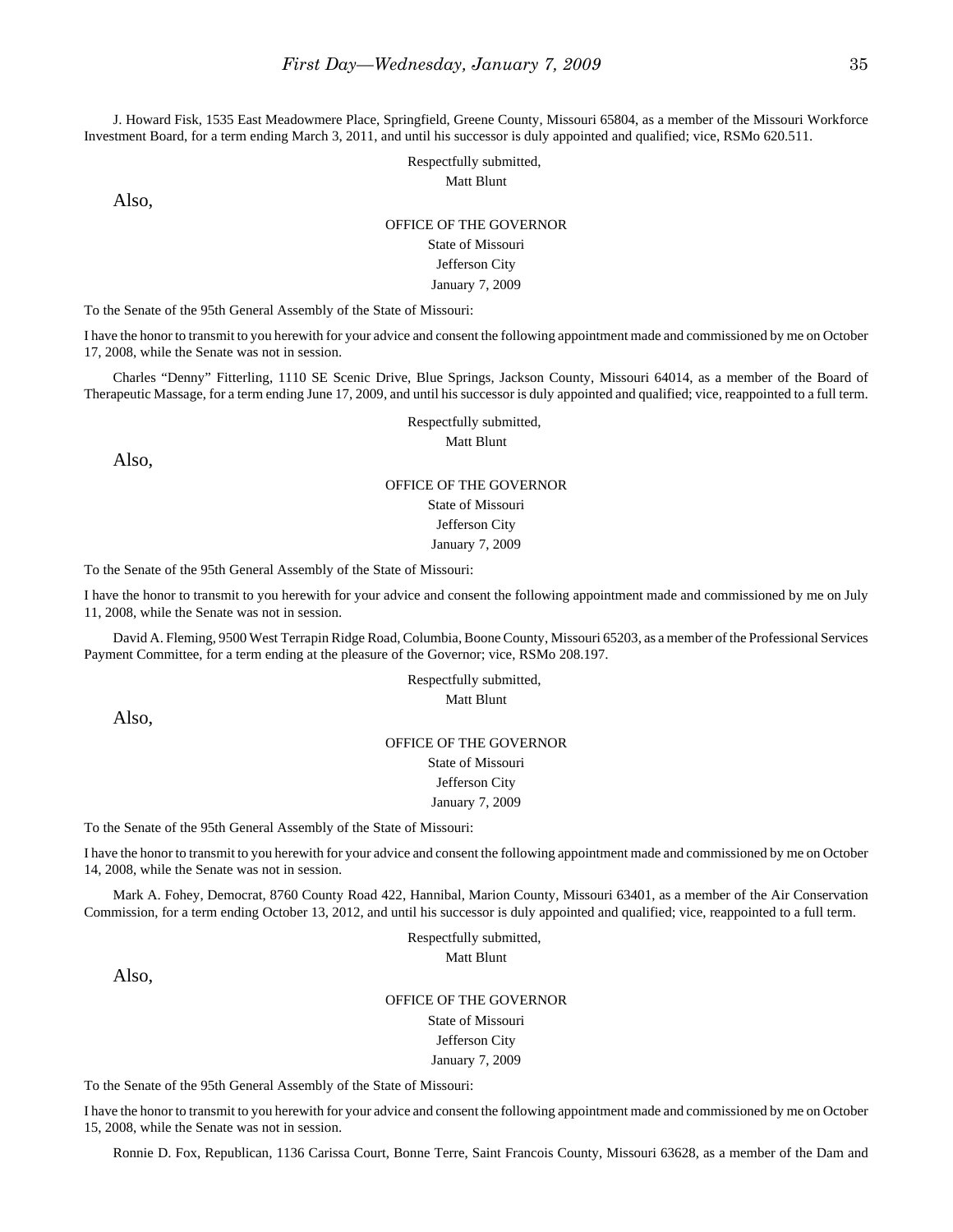Reservoir Safety Council, for a term ending April 3, 2010, and until his successor is duly appointed and qualified; vice, reappointed to a full term.

> Respectfully submitted, Matt Blunt

Also,

#### OFFICE OF THE GOVERNOR

### State of Missouri

# Jefferson City

January 7, 2009

To the Senate of the 95th General Assembly of the State of Missouri:

I have the honor to transmit to you herewith for your advice and consent the following appointment made and commissioned by me on August 6, 2008, while the Senate was not in session.

Tim W. Francka, 1553 Highway KK, Bolivar, Polk County, Missouri 65613, as a member of the Professional Services Payment Committee, for a term ending at the pleasure of the Governor; vice, RSMo 208.197.

> Respectfully submitted, Matt Blunt

Also,

#### OFFICE OF THE GOVERNOR State of Missouri Jefferson City

January 7, 2009

To the Senate of the 95th General Assembly of the State of Missouri:

I have the honor to transmit to you herewith for your advice and consent the following appointment made and commissioned by me on October 17, 2008, while the Senate was not in session.

John M. Freeze, 2906 Bernice Street, Cape Girardeau, Cape Girardeau County, Missouri 63701, as a member of the Missouri Dental Board, for a term ending October 16, 2013, and until his successor is duly appointed and qualified; vice, H. Fred Christman, term expired.

> Respectfully submitted, Matt Blunt

Also,

#### OFFICE OF THE GOVERNOR

State of Missouri Jefferson City

January 7, 2009

To the Senate of the 95th General Assembly of the State of Missouri:

I have the honor to transmit to you herewith for your advice and consent the following appointment made and commissioned by me on October 15, 2008, while the Senate was not in session.

Richard H. Frueh, Republican, 10 Beacon Hill Lane, Creve Coeur, Saint Louis County, Missouri 63141, as a member of the Dam and Reservoir Safety Council, for a term ending April 3, 2009, and until his successor is duly appointed and qualified; vice, reappointed to a full term.

> Respectfully submitted, Matt Blunt

Also,

OFFICE OF THE GOVERNOR State of Missouri Jefferson City January 7, 2009

To the Senate of the 95th General Assembly of the State of Missouri:

I have the honor to transmit to you herewith for your advice and consent the following appointment made and commissioned by me on October 2, 2008, while the Senate was not in session.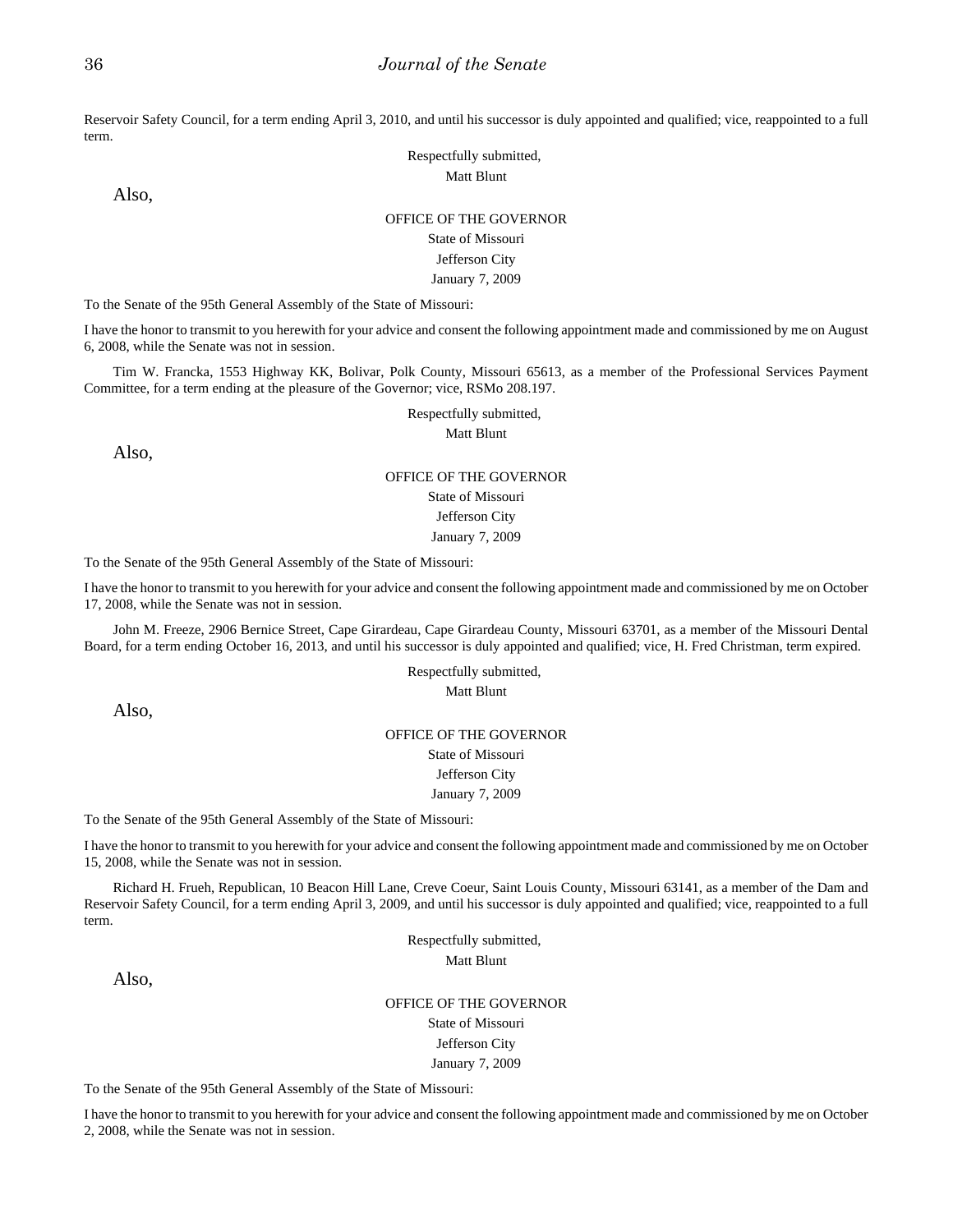Christine M. Gardner, 1205 Bald Hill Road, Jefferson City, Cole County, Missouri 65101, as a member of the Missouri Planning Council on Developmental Disabilities, for a term ending June 30, 2011, and until her successor is duly appointed and qualified; vice, Letitia Thomas term expired.

Respectfully submitted,

Also,

# Matt Blunt OFFICE OF THE GOVERNOR

State of Missouri Jefferson City January 7, 2009

To the Senate of the 95th General Assembly of the State of Missouri:

I have the honor to transmit to you herewith for your advice and consent the following appointment made and commissioned by me on June 3, 2008, while the Senate was not in session.

Keith A. Gary, 17619 South Merriott, Pleasant Hill, Cass County, Missouri 64080, as a member of the Missouri Workforce Investment Board, for a term ending March 3, 2012, and until his successor is duly appointed and qualified; vice, RSMo 620.511.

Respectfully submitted,

Matt Blunt

Also,

## OFFICE OF THE GOVERNOR State of Missouri Jefferson City January 7, 2009

To the Senate of the 95th General Assembly of the State of Missouri:

I have the honor to transmit to you herewith for your advice and consent the following appointment made and commissioned by me on October 17, 2008, while the Senate was not in session.

Robert R. Gattermeir, Republican, 252 Shaw Road, Olean, Miller County, Missouri 65064, as a member of the State Lottery Commission, for a term ending September 7, 2010, and until his successor is duly appointed and qualified; vice, Barbara Tiedt, resigned.

> Respectfully submitted, Matt Blunt

Also,

### OFFICE OF THE GOVERNOR State of Missouri Jefferson City

January 7, 2009

To the Senate of the 95th General Assembly of the State of Missouri:

I have the honor to transmit to you herewith for your advice and consent the following appointment made and commissioned by me on October 23, 2008, while the Senate was not in session.

Lenora N Gaydusek, 27812 South Buford Road, Harrisonville, Cass County, Missouri 64701, as a member of the Unmarked Human Burial Consultation Committee, for a term ending June 3, 2010, and until her successor is duly appointed and qualified; vice, reappointed to a full term.

> Respectfully submitted, Matt Blunt

Also,

OFFICE OF THE GOVERNOR State of Missouri Jefferson City

January 7, 2009

To the Senate of the 95th General Assembly of the State of Missouri:

I have the honor to transmit to you herewith for your advice and consent the following appointment made and commissioned by me on September 5, 2008, while the Senate was not in session.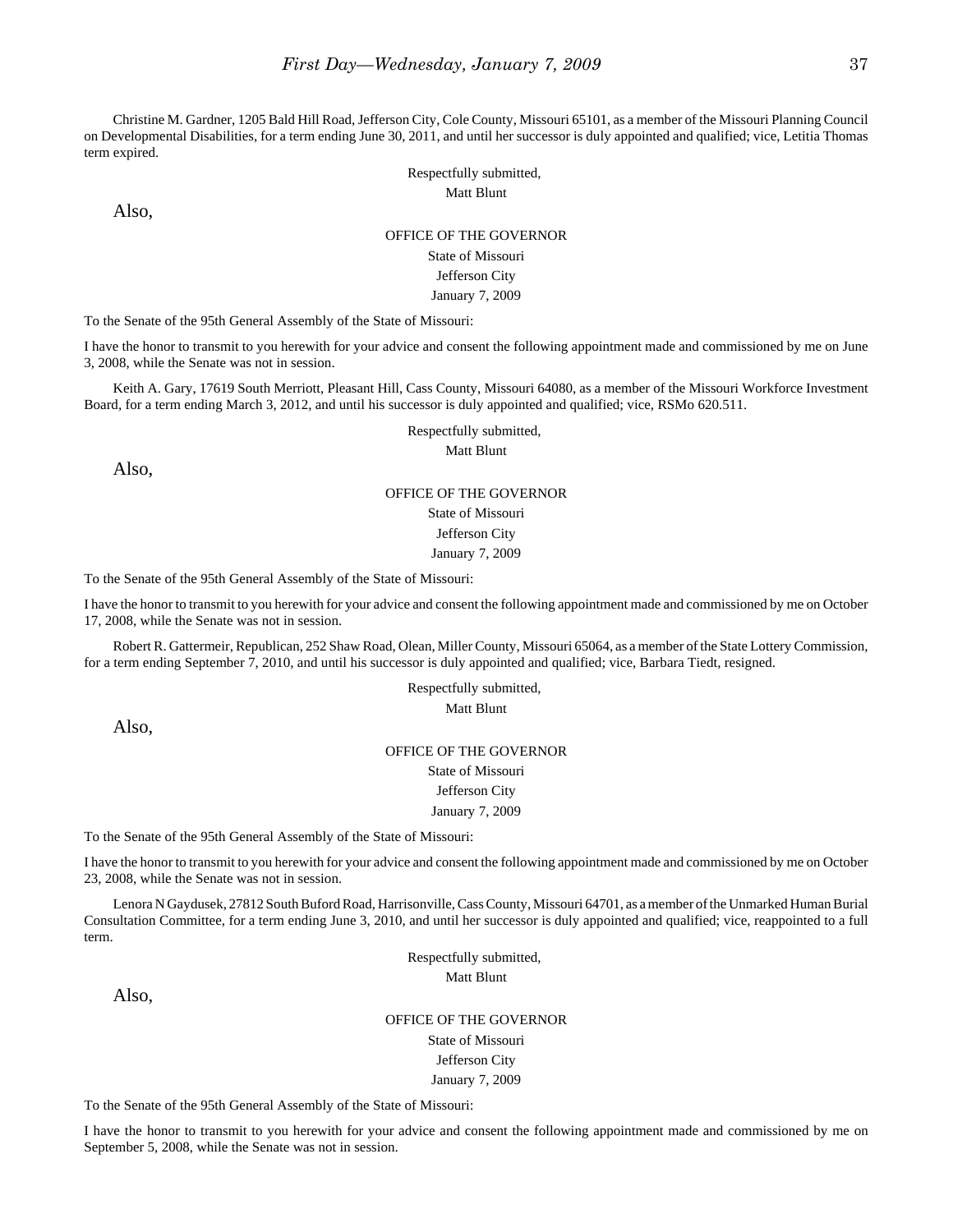Peggy Gettemeier, 1072 Chatelet Drive, Ferguson, Saint Louis County, Missouri 63135, as a member of the Missouri Board of Occupational Therapy, for a term ending December 11, 2009, and until her successor is duly appointed and qualified; vice, reappointed to a full term.

> Respectfully submitted, Matt Blunt

Also,

#### OFFICE OF THE GOVERNOR

State of Missouri Jefferson City January 7, 2009

To the Senate of the 95th General Assembly of the State of Missouri:

I have the honor to transmit to you herewith for your advice and consent the following appointment made and commissioned by me on November 12, 2008, while the Senate was not in session.

Richard T. Griffey, 122 Lake Forest Drive, Richmond Heights, Saint Louis County, Missouri 63117, as a member of the Professional Services Payment Committee, for a term ending at the pleasure of the Governor; vice, RSMo 208.197.

Respectfully submitted,

Matt Blunt

Also,

#### OFFICE OF THE GOVERNOR

State of Missouri

Jefferson City

January 7, 2009

To the Senate of the 95th General Assembly of the State of Missouri:

I have the honor to transmit to you herewith for your advice and consent the following appointment made and commissioned by me on August 20, 2008, while the Senate was not in session.

Hanford Gross, Independent, 8029 Venetian, Clayton, Saint Louis County, Missouri 63105, as a member of the Hazardous Waste Management Commission, for a term ending April 3, 2011, and until his successor is duly appointed and qualified; vice, Norella Huggins, deceased.

> Respectfully submitted, Matt Blunt

Also,

### OFFICE OF THE GOVERNOR State of Missouri Jefferson City

January 7, 2009

To the Senate of the 95th General Assembly of the State of Missouri:

I have the honor to transmit to you herewith for your advice and consent the following appointment made and commissioned by me on October 9, 2008, while the Senate was not in session.

Elizabeth K. Grove, 36970 Monroe Road 370, Monroe City, Monroe County, Missouri 63456, as a member of the Safe Drinking Water Commission, for a term ending September 1, 2012, and until her successor is duly appointed and qualified; vice, reappointed to a full term.

> Respectfully submitted, Matt Blunt

Also,

OFFICE OF THE GOVERNOR State of Missouri Jefferson City January 7, 2009

To the Senate of the 95th General Assembly of the State of Missouri:

I have the honor to transmit to you herewith for your advice and consent the following appointment made and commissioned by me on October 10, 2008, while the Senate was not in session.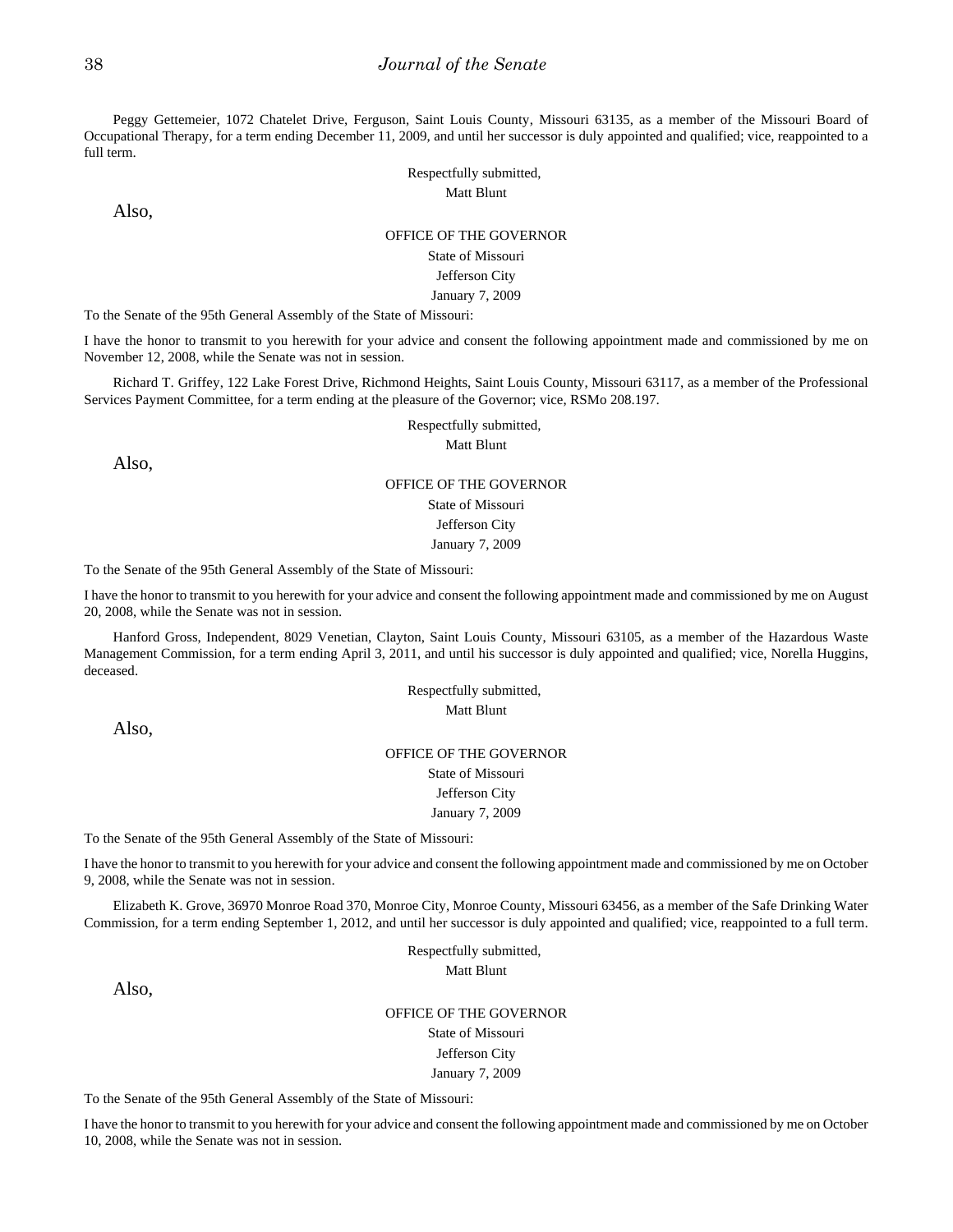Nelson C. Grumney, Jr., Republican, 2 Saint Andrews Drive, Saint Louis, Saint Louis County, Missouri 63124, as a member of the Missouri Development Finance Board, for a term ending September 14, 2012, and until his successor is duly appointed and qualified; vice, reappointed to a full term.

> Respectfully submitted, Matt Blunt

Also,

#### OFFICE OF THE GOVERNOR

State of Missouri

Jefferson City January 7, 2009

To the Senate of the 95th General Assembly of the State of Missouri:

I have the honor to transmit to you herewith for your advice and consent the following appointment made and commissioned by me on November 21, 2008, while the Senate was not in session.

John G. Harper, 2813 Burrwood Drive, Columbia, Boone County, Missouri 65203, as a member of the Missouri Planning Council on Developmental Disabilities, for a term ending June 30, 2009, and until his successor is duly appointed and qualified; vice, John Harper, withdrawn.

> Respectfully submitted, Matt Blunt

Also,

### OFFICE OF THE GOVERNOR

State of Missouri Jefferson City January 7, 2009

To the Senate of the 95th General Assembly of the State of Missouri:

I have the honor to transmit to you herewith for your advice and consent the following appointment made and commissioned by me on October 23, 2008, while the Senate was not in session.

Boyd L. Harris, Independent, 19510 North Drew Road, Centralia, Boone County, Missouri 65240, as a member of the Missouri Real Estate Appraisers Commission, for a term ending September 12, 2011, and until his successor is duly appointed and qualified; vice, Rick Muenks, resigned.

> Respectfully submitted, Matt Blunt

Also,

### OFFICE OF THE GOVERNOR

State of Missouri Jefferson City

January 7, 2009

To the Senate of the 95th General Assembly of the State of Missouri:

I have the honor to transmit to you herewith for your advice and consent the following appointment made and commissioned by me on June 10, 2008, while the Senate was not in session.

Richard W. Hashagen, 19324 County Road 1250, Saint James, Phelps County, Missouri 65559, as a member of the Missouri Head Injury Advisory Council, for a term ending May 12, 2010, and until his successor is duly appointed and qualified; vice, Sheldon Lineback, withdrawn.

> Respectfully submitted, Matt Blunt

Also,

#### OFFICE OF THE GOVERNOR

State of Missouri Jefferson City January 7, 2009

To the Senate of the 95th General Assembly of the State of Missouri:

I have the honor to transmit to you herewith for your advice and consent the following appointment made and commissioned by me on October 8, 2008, while the Senate was not in session.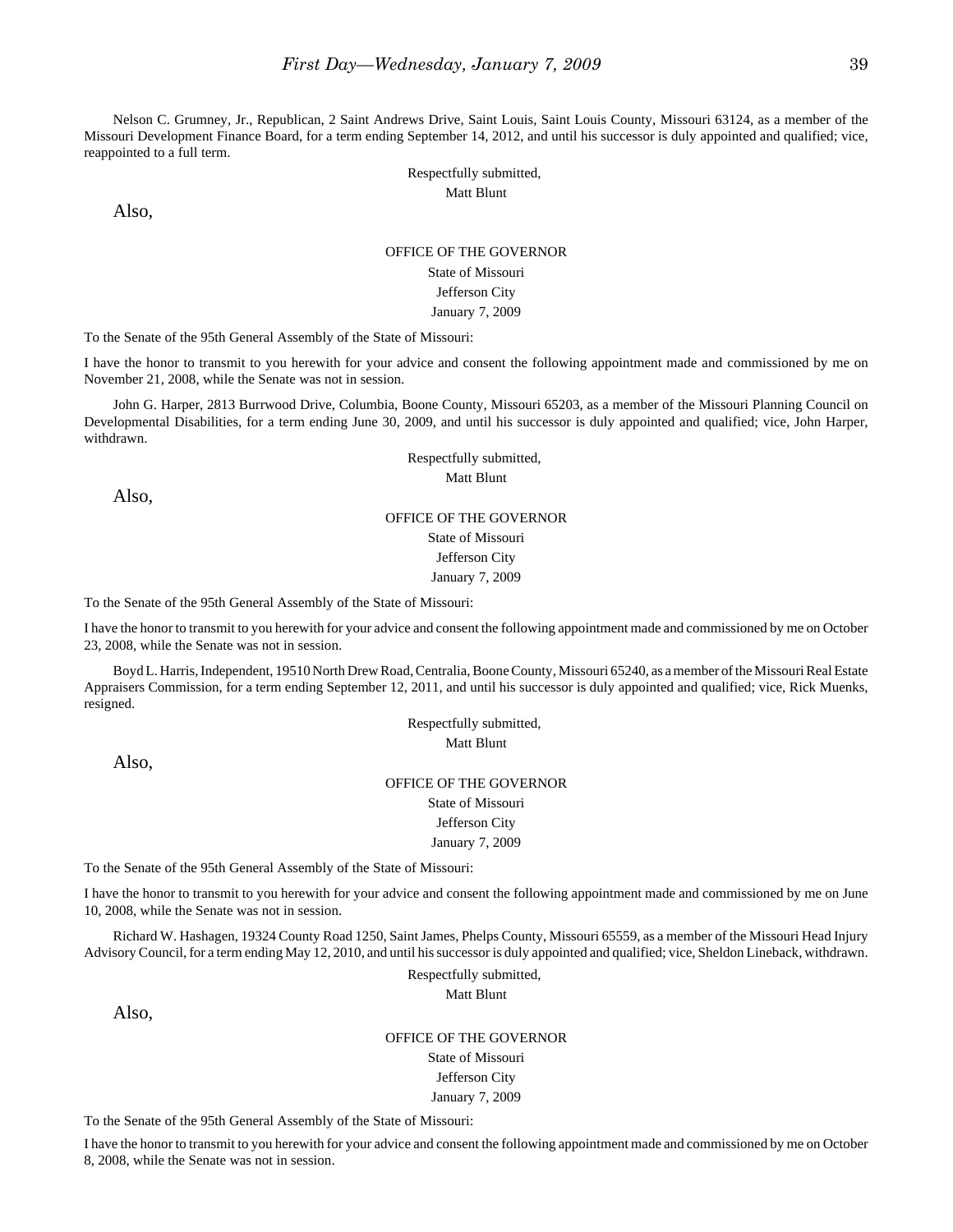Mark S. Hasheider, 1712 Fremont, Cape Girardeau, Cape Girardeau County, Missouri 63701, as a member of the Seismic Safety Commission, for a term ending July 1, 2012, and until his successor is duly appointed and qualified; vice, reappointed to a full term.

> Respectfully submitted, Matt Blunt

Also,

#### OFFICE OF THE GOVERNOR

State of Missouri

#### Jefferson City

#### January 7, 2009

To the Senate of the 95th General Assembly of the State of Missouri:

I have the honor to transmit to you herewith for your advice and consent the following appointment made and commissioned by me on September 3, 2008, while the Senate was not in session.

Connie L. Hebert, 1553 Trenton Lane, Cape Girardeau, Cape Girardeau County, Missouri 63701, as a member of the Missouri Commission on Autism Spectrum Disorders, for a term ending September 3, 2010, and until her successor is duly appointed and qualified; vice, RSMo 633.200.

> Respectfully submitted, Matt Blunt

Also,

## OFFICE OF THE GOVERNOR State of Missouri Jefferson City January 7, 2009

To the Senate of the 95th General Assembly of the State of Missouri:

I have the honor to transmit to you herewith for your advice and consent the following appointment made and commissioned by me on August 20, 2008, while the Senate was not in session.

Cynthia E. Heischmidt, 2317 Brookwood Drive, Cape Girardeau, Cape Girardeau County, Missouri 63701, as a member of the Advisory Commission for Dental Hygienists, for a term ending March 22, 2012, and until her successor is duly appointed and qualified; vice, Deborah Gereke, term expired.

> Respectfully submitted, Matt Blunt

Also,

### OFFICE OF THE GOVERNOR

State of Missouri Jefferson City

January 7, 2009

To the Senate of the 95th General Assembly of the State of Missouri:

I have the honor to transmit to you herewith for your advice and consent the following appointment made and commissioned by me on July 2, 2008, while the Senate was not in session.

Richard A. Heithaus, 188 Portmarnock Lane, Saint Charles, Saint Charles County, Missouri 63304, as a member of the Missouri Workforce Investment Board, for a term ending March 3, 2012, and until his successor is duly appointed and qualified; vice, RSMo 620.511.

> Respectfully submitted, Matt Blunt

Also,

OFFICE OF THE GOVERNOR State of Missouri Jefferson City January 7, 2009

To the Senate of the 95th General Assembly of the State of Missouri:

I have the honor to transmit to you herewith for your advice and consent the following appointment made and commissioned by me on August 29, 2008, while the Senate was not in session.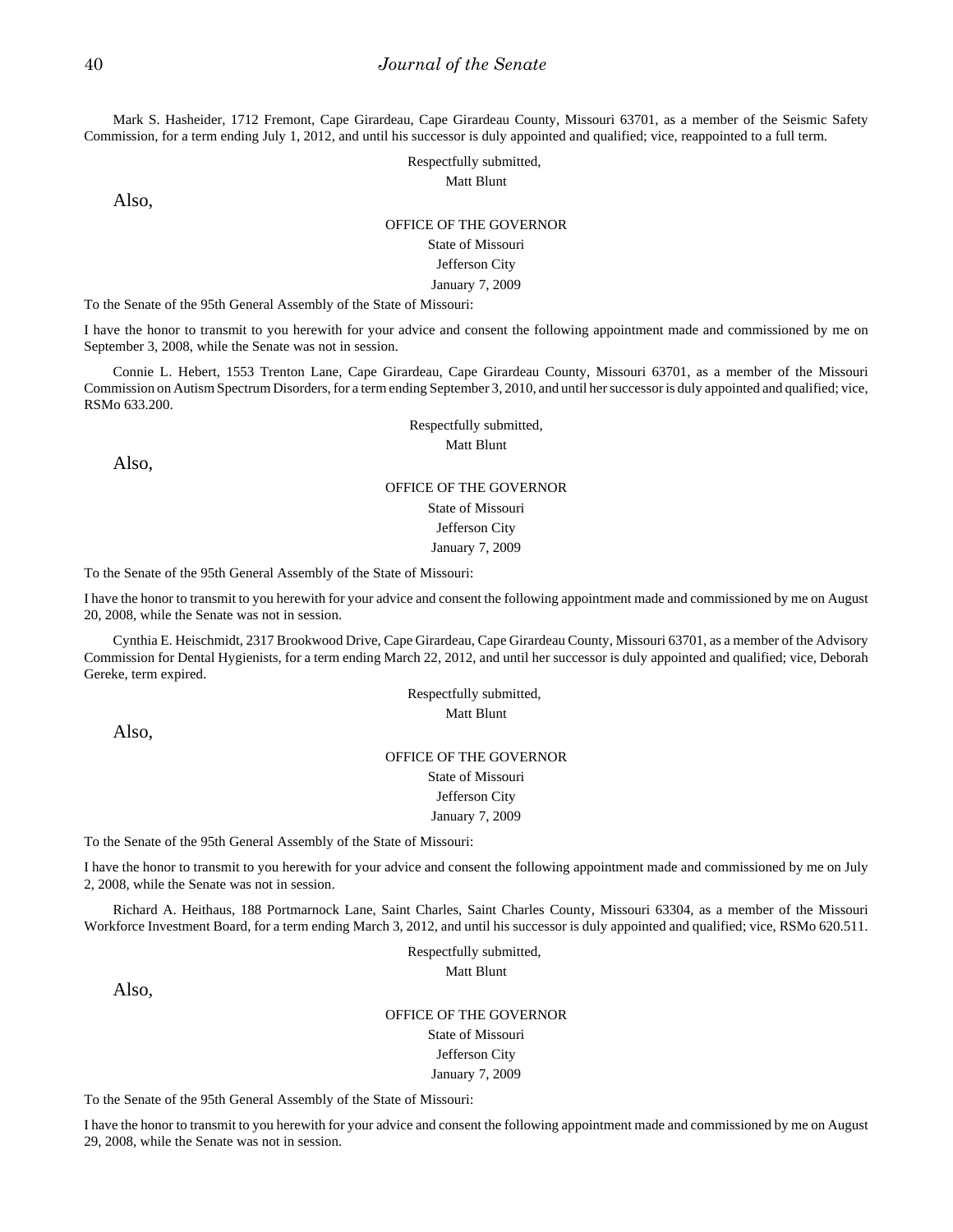Jacqueline M. Hempen, Republican, 1872 Morgan Road, Barnhart, Jefferson County, Missouri 63012, as a member of the Environmental Improvement and Energy Resources Authority, for a term ending January 1, 2011, and until her successor is duly appointed and qualified; vice, Jerome Govero, term expired.

> Respectfully submitted, Matt Blunt

Also,

### OFFICE OF THE GOVERNOR

State of Missouri Jefferson City

January 7, 2009

To the Senate of the 95th General Assembly of the State of Missouri:

I have the honor to transmit to you herewith for your advice and consent the following appointment made and commissioned by me on November 12, 2008, while the Senate was not in session.

Martha E. Hildebrandt, 7112 Boucher Circle, Liberty, Clay County, Missouri 64068, as a member of the Well Installation Board, for a term ending February 24, 2012, and until her successor is duly appointed and qualified; vice, reappointed to a full term.

Respectfully submitted,

Matt Blunt

Also,

#### OFFICE OF THE GOVERNOR State of Missouri

Jefferson City

January 7, 2009

To the Senate of the 95th General Assembly of the State of Missouri:

I have the honor to transmit to you herewith for your advice and consent the following appointment made and commissioned by me on November 12, 2008, while the Senate was not in session.

Kristina R. Hill, 13 Burgher Drive, Rolla, Phelps County, Missouri 65401, as a member of the Unmarked Human Burial Consultation Committee, for a term ending June 3, 2010, and until her successor is duly appointed and qualified; vice, Richard Edging, resigned.

> Respectfully submitted, Matt Blunt

Also,

OFFICE OF THE GOVERNOR State of Missouri Jefferson City January 7, 2009

To the Senate of the 95th General Assembly of the State of Missouri:

I have the honor to transmit to you herewith for your advice and consent the following appointment made and commissioned by me on November 12, 2008, while the Senate was not in session.

Eugene J. Hites, Democrat, 15 Hawn Court, Leadington, Saint Francois County, Missouri 63601, as a member of the Dam and Reservoir Safety Council, for a term ending April 3, 2010, and until his successor is duly appointed and qualified; vice, reappointed to a full term.

Respectfully submitted,

Matt Blunt

Also,

OFFICE OF THE GOVERNOR

State of Missouri

Jefferson City

January 7, 2009

To the Senate of the 95th General Assembly of the State of Missouri:

I have the honor to transmit to you herewith for your advice and consent the following appointment made and commissioned by me on August 14, 2008, while the Senate was not in session.

Michelle L. Hoffmeister, 3071 Countryside Drive, Farmington, Saint Francois County, Missouri 63640, as a member of the Missouri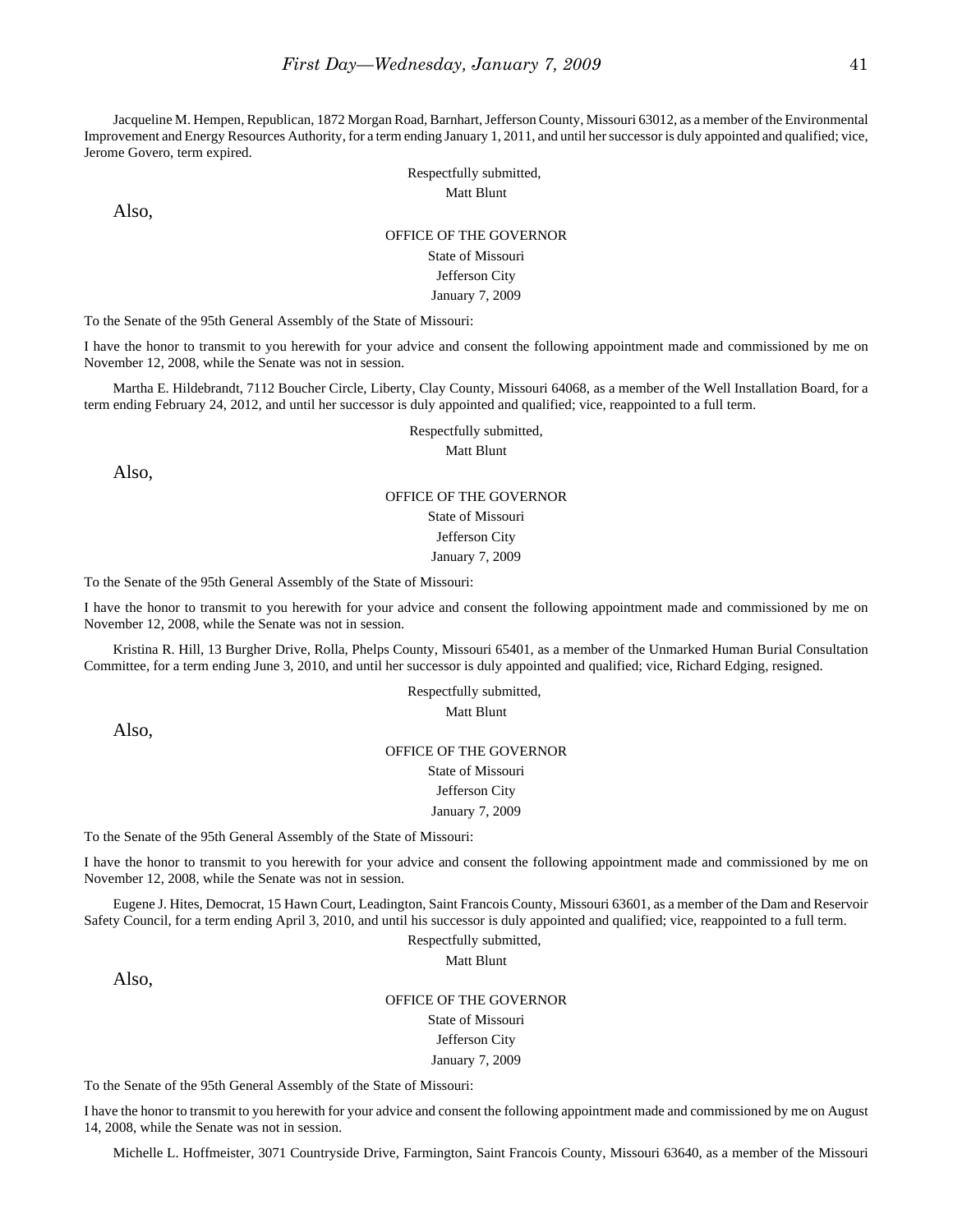Planning Council for Developmental Disabilities, for a term ending June 30, 2010, and until her successor is duly appointed and qualified; vice, Gary Stevens, term expired.

> Respectfully submitted, Matt Blunt

Also,

### OFFICE OF THE GOVERNOR

## State of Missouri

### Jefferson City

January 7, 2009

To the Senate of the 95th General Assembly of the State of Missouri:

I have the honor to transmit to you herewith for your advice and consent the following appointment made and commissioned by me on December 16, 2008, while the Senate was not in session.

Debra A. Hollingsworth, Independent, 674 Carman Meadows, Manchester, Saint Louis County, Missouri 63021, as a member of the Harris-Stowe State University Board of Regents, for a term ending July 28, 2014, and until her successor is duly appointed and qualified; vice, Cynthia Brinkley, resigned.

> Respectfully submitted, Matt Blunt

Also,

## OFFICE OF THE GOVERNOR State of Missouri Jefferson City January 7, 2009

To the Senate of the 95th General Assembly of the State of Missouri:

I have the honor to transmit to you herewith for your advice and consent the following appointment made and commissioned by me on August 6, 2008, while the Senate was not in session.

Stephen B. Hoven, Republican, 645 Huntley Heights Drive, Saint Louis, Saint Louis County, Missouri 63021, as a member of the Health and Educational Facilities Authority of the State of Missouri, for a term ending July 30, 2013, and until his successor is duly appointed and qualified; vice, reappointed to a full term.

> Respectfully submitted, Matt Blunt

Also,

### OFFICE OF THE GOVERNOR

State of Missouri

Jefferson City January 7, 2009

To the Senate of the 95th General Assembly of the State of Missouri:

I have the honor to transmit to you herewith for your advice and consent the following appointment made and commissioned by me on June 3, 2008, while the Senate was not in session.

Jean H. Howard, Democrat, 1954 Shady Creek, Auxvasse, Callaway County, Missouri 65231, as a member of the State Committee of Dietitians, for a term ending June 11, 2011, and until her successor is duly appointed and qualified; vice, reappointed to a full term.

> Respectfully submitted, Matt Blunt

Also,

OFFICE OF THE GOVERNOR State of Missouri Jefferson City January 7, 2009

To the Senate of the 95th General Assembly of the State of Missouri:

I have the honor to transmit to you herewith for your advice and consent the following appointment made and commissioned by me on October 15, 2008, while the Senate was not in session.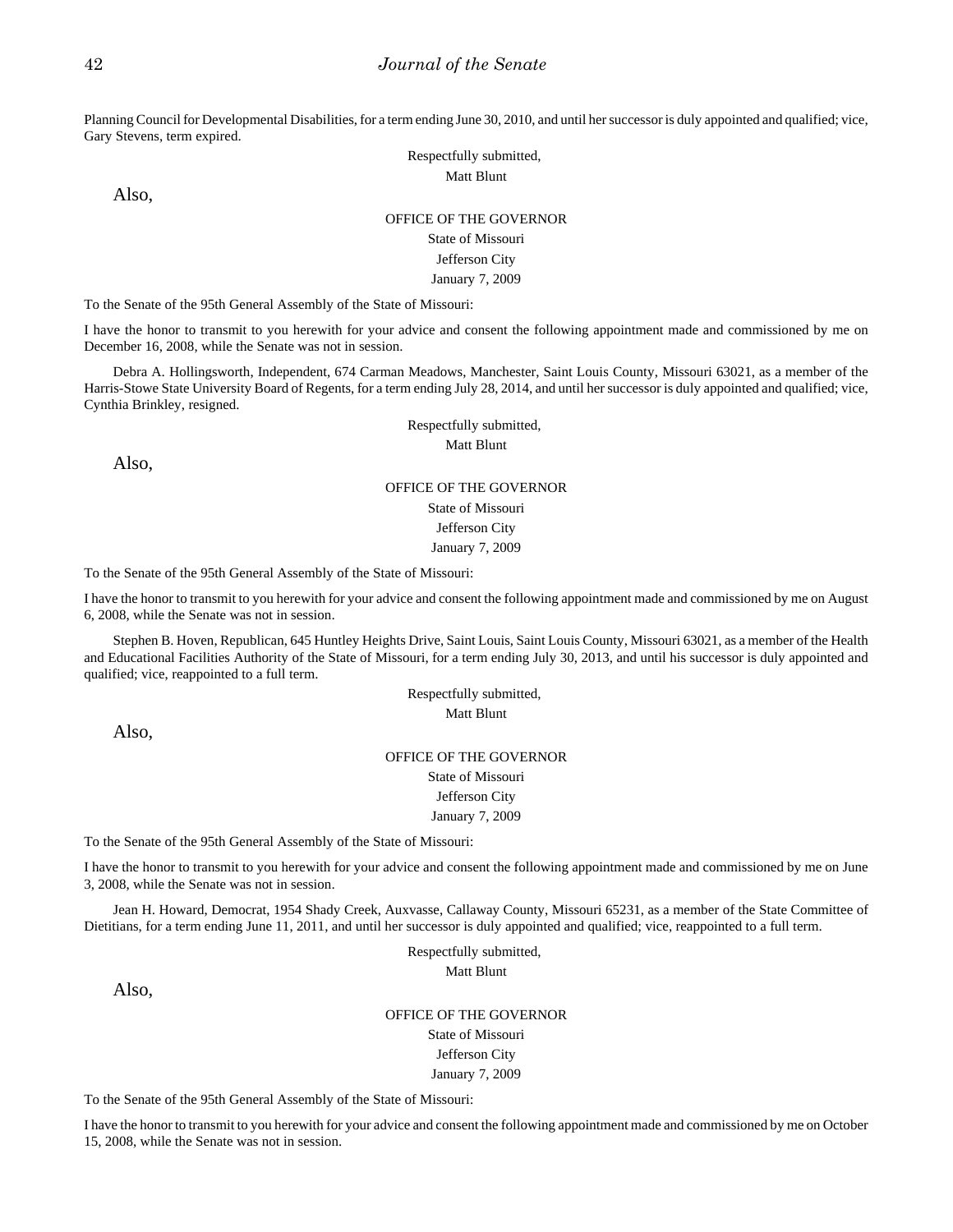Margaret J. "Mitzi" Huffman, 15 Dalton Circle, Branson, Stone County, Missouri 65616, as a member of the Child Abuse and Neglect Review Board, for a term ending April 7, 2009, and until her successor is duly appointed and qualified; vice, RSMo 210.153.

> Respectfully submitted, Matt Blunt

Also,

#### OFFICE OF THE GOVERNOR

### State of Missouri

### Jefferson City

#### January 7, 2009

To the Senate of the 95th General Assembly of the State of Missouri:

I have the honor to transmit to you herewith for your advice and consent the following appointment made and commissioned by me on October 29, 2008, while the Senate was not in session.

Naomi R. Hunter, 2402 Montana Place, Joplin, Jasper County, Missouri 64804, as a member of the State Committee for Professional Counselors, for a term ending August 28, 2012, and until her successor is duly appointed and qualified; vice, reappointed to a full term.

Respectfully submitted,

Matt Blunt

Also,

## OFFICE OF THE GOVERNOR State of Missouri Jefferson City January 7, 2009

To the Senate of the 95th General Assembly of the State of Missouri:

I have the honor to transmit to you herewith for your advice and consent the following appointment made and commissioned by me on June 10, 2008, while the Senate was not in session.

Terry M. Jarrett, 2708 Kenwood Drive, Jefferson City, Cole County, Missouri 65109, as a member of the Advisory Committee for 911 Service Oversight, for a term ending April 9, 2010, and until his successor is duly appointed and qualified; vice, Linward Appling, term expired.

> Respectfully submitted, Matt Blunt

Also,

## OFFICE OF THE GOVERNOR State of Missouri Jefferson City

January 7, 2009

To the Senate of the 95th General Assembly of the State of Missouri:

I have the honor to transmit to you herewith for your advice and consent the following appointment made and commissioned by Lieutenant Governor Peter Kinder, while serving as Acting Governor, with my permission on June 17, 2008, while the Senate was not in session.

Leonard C. Johnson, III, 4119 Magnolia Avenue, Apartment 11, Saint Louis City, Missouri 63110, as a student representative of the Harris-Stowe State University Board of Regents, for a term ending December 31, 2009, and until his successor is duly appointed and qualified; vice, Jason Ware, term expired.

> Respectfully submitted, Matt Blunt

Also,

OFFICE OF THE GOVERNOR State of Missouri Jefferson City January 7, 2009

To the Senate of the 95th General Assembly of the State of Missouri:

I have the honor to transmit to you herewith for your advice and consent the following appointment made and commissioned by me on August 20, 2008, while the Senate was not in session.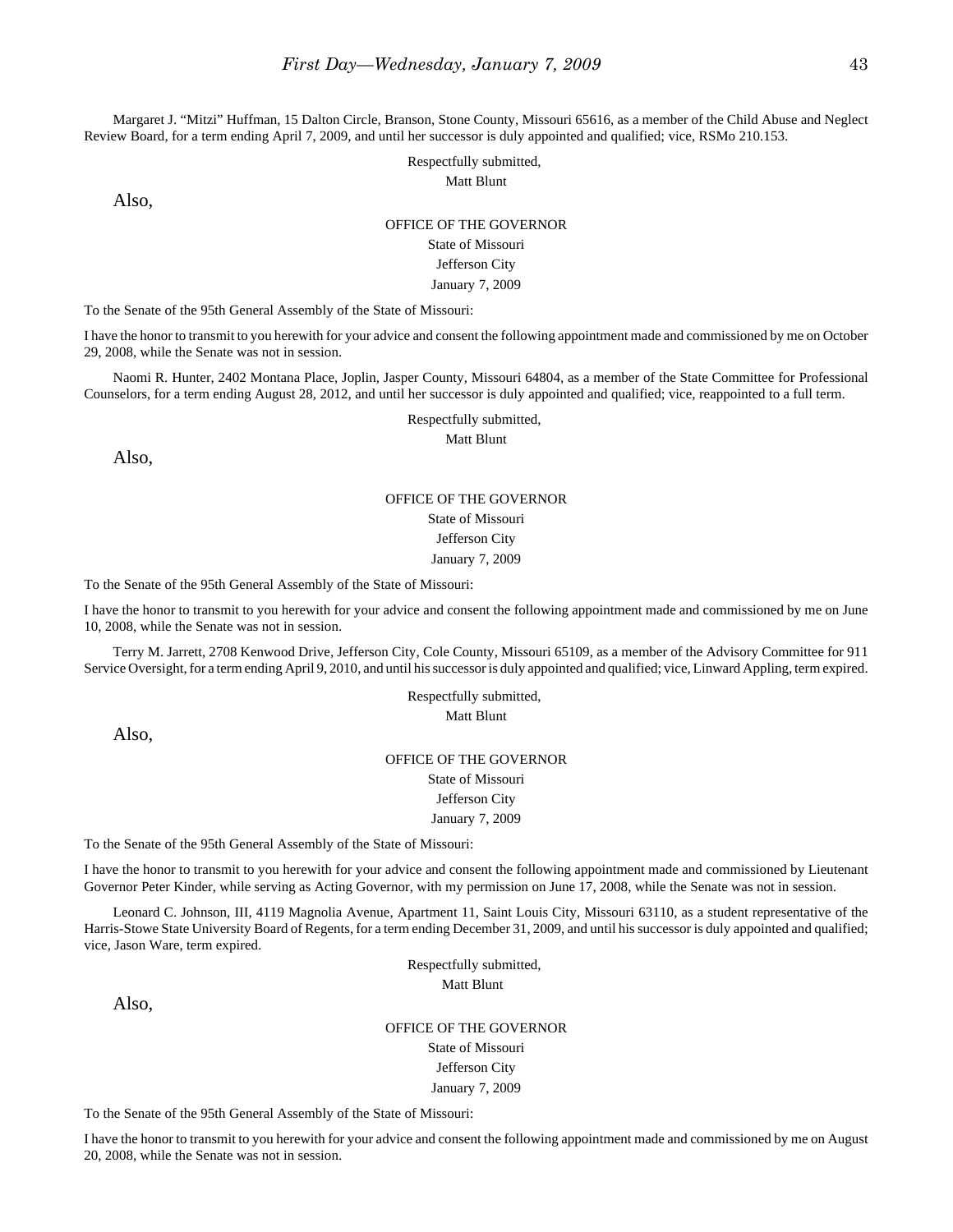Eddy A. Justice, 319 Remington Place, Poplar Bluff, Butler County, Missouri 63901, as a member of the Missouri State Employees Voluntary Life Insurance Commission, for a term ending October 7, 2008, and until his successor is duly appointed and qualified; vice, Dale Reesman, term expired.

> Respectfully submitted, Matt Blunt

Also,

## OFFICE OF THE GOVERNOR State of Missouri Jefferson City January 7, 2009

To the Senate of the 95th General Assembly of the State of Missouri:

I have the honor to transmit to you herewith for your advice and consent the following appointment made and commissioned by me on October 9, 2008, while the Senate was not in session.

Eddy A. Justice, 319 Remington Place, Poplar Bluff, Butler County, Missouri 63901, as a member of the Missouri State Employees Voluntary Life Insurance Commission, for a term ending October 7, 2011, and until his successor is duly appointed and qualified; vice, reappointed to a full term.

> Respectfully submitted, Matt Blunt

Also,

## OFFICE OF THE GOVERNOR State of Missouri Jefferson City January 7, 2009

To the Senate of the 95th General Assembly of the State of Missouri:

I have the honor to transmit to you herewith for your advice and consent the following appointment made and commissioned by me on September 3, 2008, while the Senate was not in session.

Julie R. Keathley, 1011 Ridgetop Drive, Dexter, Stoddard County, Missouri 63841, as a member of the Missouri Commission on Autism Spectrum Disorders, for a term ending September 3, 2012, and until her successor is duly appointed and qualified; vice, RSMo 633.200.

> Respectfully submitted, Matt Blunt

Also,

OFFICE OF THE GOVERNOR State of Missouri Jefferson City January 7, 2009

To the Senate of the 95th General Assembly of the State of Missouri:

I have the honor to transmit to you herewith for your advice and consent the following appointment made and commissioned by me on July 15, 2008, while the Senate was not in session.

Sharon L. Keating, 3805 Sherwood Court, Jefferson City, Cole County, Missouri 65109, as a member of the Missouri Real Estate Commission, for a term ending October 16, 2012, and until her successor is duly appointed and qualified; vice, reappointed to a full term.

> Respectfully submitted, Matt Blunt

Also,

OFFICE OF THE GOVERNOR State of Missouri Jefferson City January 7, 2009

To the Senate of the 95th General Assembly of the State of Missouri:

I have the honor to transmit to you herewith for your advice and consent the following appointment made and commissioned by me on June 3, 2008, while the Senate was not in session.

Ronald N. Kemp, 3875 South 143rd Road, Bolivar, Polk County, Missouri 65613, as a member of the State Committee of Marital and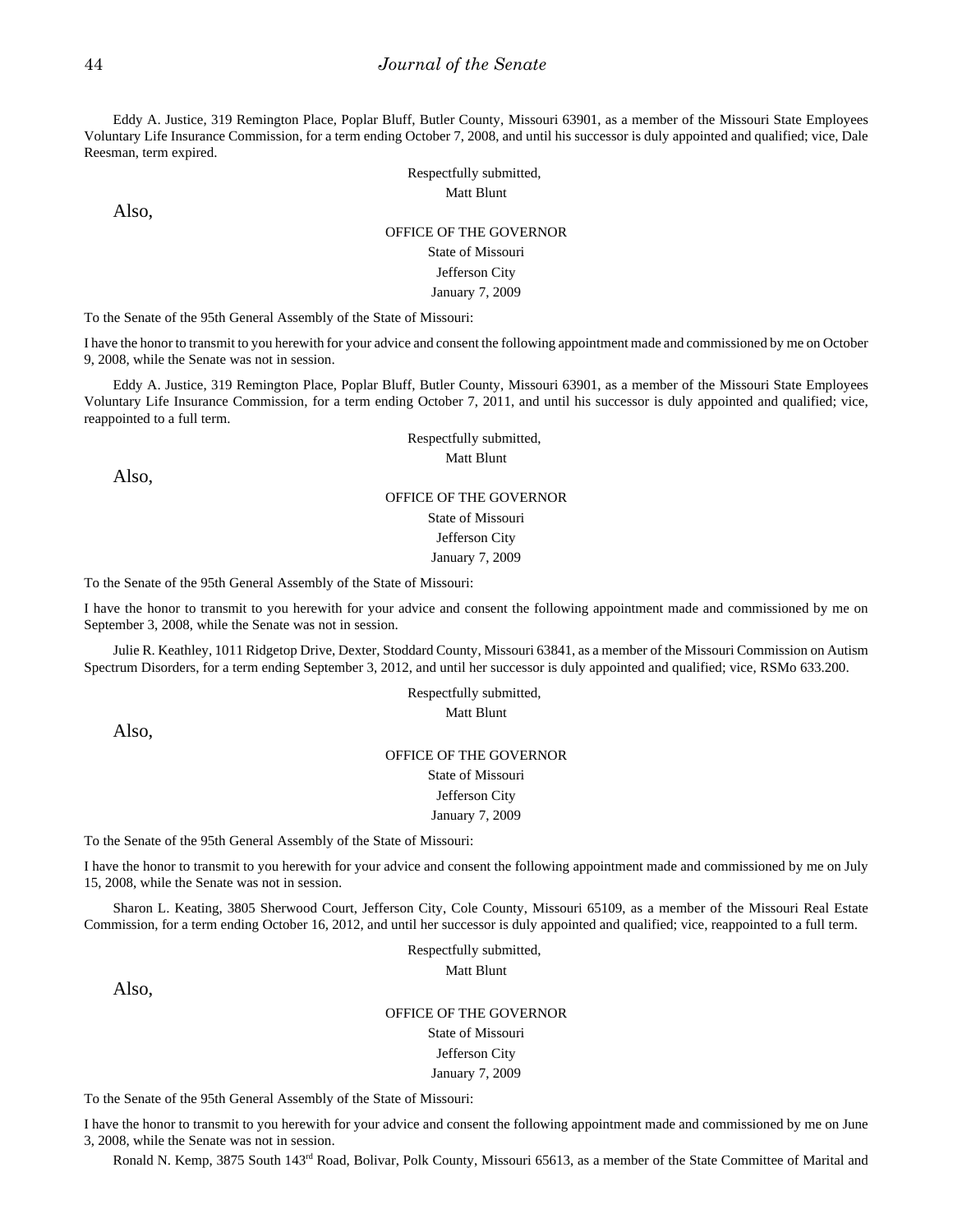Family Therapists, for a term ending January 26, 2010, and until his successor is duly appointed and qualified; vice, Dorothy Becvar, term expired.

> Respectfully submitted, Matt Blunt

Also,

### OFFICE OF THE GOVERNOR

## State of Missouri

## Jefferson City

January 7, 2009

To the Senate of the 95th General Assembly of the State of Missouri:

I have the honor to transmit to you herewith for your advice and consent the following appointment made and commissioned by me on September 3, 2008, while the Senate was not in session.

Michele G. Kilo, 3413 NW 62<sup>nd</sup> Terrace, Kansas City, Platte County, Missouri 64151, as a member of the Missouri Commission on Autism Spectrum Disorders, for a term ending September 3, 2010, and until her successor is duly appointed and qualified; vice, RSMo 633.200.

> Respectfully submitted, Matt Blunt

Also,

# OFFICE OF THE GOVERNOR

## State of Missouri

Jefferson City

January 7, 2009

To the Senate of the 95th General Assembly of the State of Missouri:

I have the honor to transmit to you herewith for your advice and consent the following appointment made and commissioned by me on September 12, 2008, while the Senate was not in session.

Orvin T. Kimbrough, Independent, 5119 Raymond Avenue, Saint Louis City, Missouri 63113, as a member of the Missouri State University Board of Governors, for a term ending January 1, 2009, and until his successor is duly appointed and qualified; vice, James Buford, resigned.

> Respectfully submitted, Matt Blunt

Also,

### OFFICE OF THE GOVERNOR State of Missouri Jefferson City January 7, 2009

To the Senate of the 95th General Assembly of the State of Missouri:

I have the honor to transmit to you herewith for your advice and consent the following appointment made and commissioned by me on September 19, 2008, while the Senate was not in session.

D. Kent King, 602 La Chateau Place, Rolla, Phelps County, Missouri 65401, as a member of the Missouri Community Service Commission, for a term ending December 12, 2009, and until his successor is duly appointed and qualified; vice, Jay Acock, resigned.

> Respectfully submitted, Matt Blunt

Also,

OFFICE OF THE GOVERNOR

State of Missouri Jefferson City

January 7, 2009

To the Senate of the 95th General Assembly of the State of Missouri:

I have the honor to transmit to you herewith for your advice and consent the following appointment made and commissioned by Lieutenant Governor Peter Kinder, while serving as Acting Governor, with my permission on June 17, 2008, while the Senate was not in session.

Thelma J. Kinion, 202 Niagra Drive, Wentzville, Saint Charles County, Missouri 63385, as a member of the Board of Cosmetology and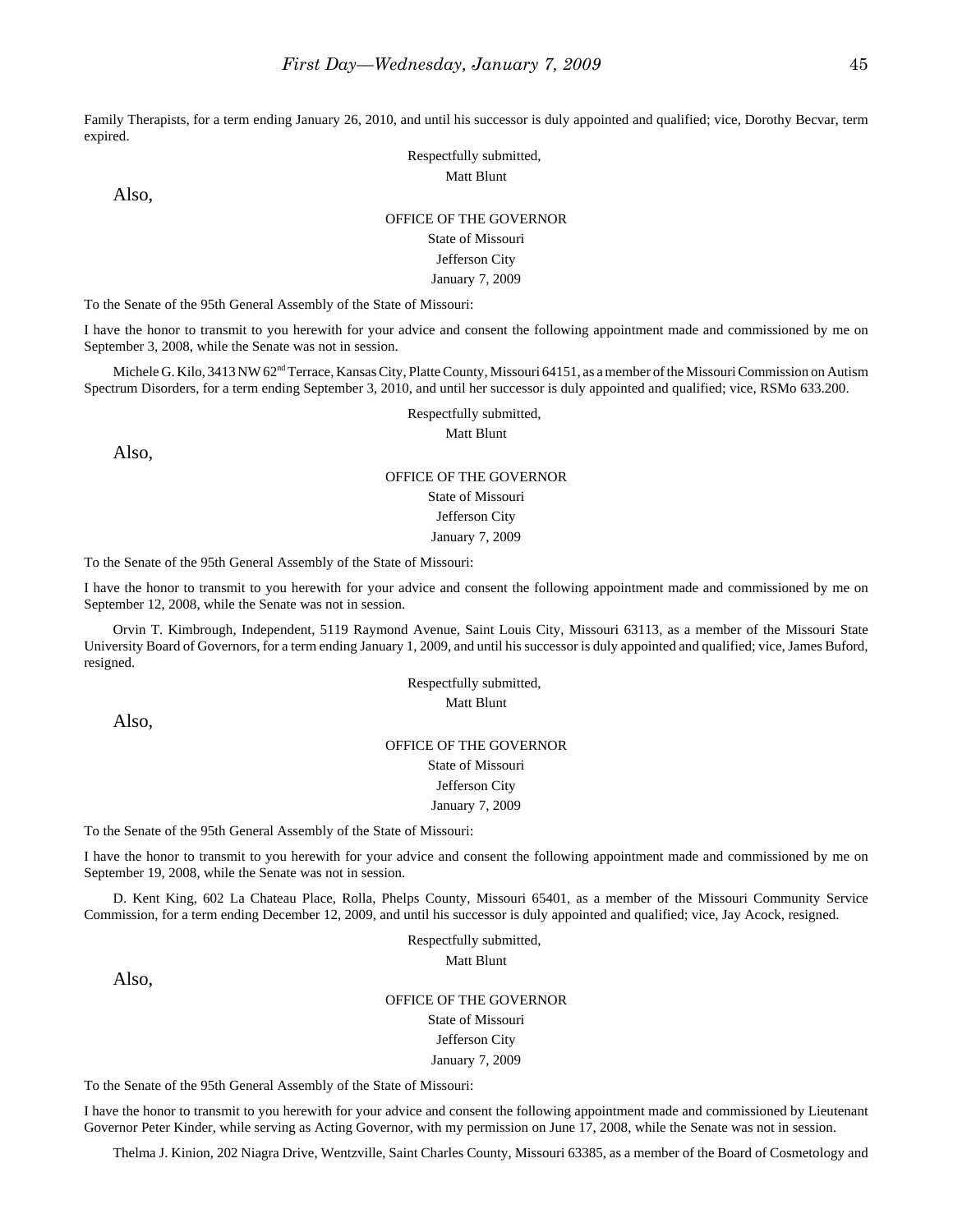Barber Examiners, for a term ending May 1, 2012, and until her successor is duly appointed and qualified; vice, reappointed to a full term.

Respectfully submitted,

Matt Blunt

Also,

#### OFFICE OF THE GOVERNOR

State of Missouri Jefferson City

January 7, 2009

To the Senate of the 95th General Assembly of the State of Missouri:

I have the honor to transmit to you herewith for your advice and consent the following appointment made and commissioned by me on July 2, 2008, while the Senate was not in session.

Lowell C. Kruse, Democrat, 7300 SE 75<sup>th</sup> Road, Saint Joseph, Buchanan County, Missouri 64507, as a member of the Coordinating Board for Higher Education, for a term ending June 27, 2014, and until his successor is duly appointed and qualified; vice, reappointed to a full term.

Respectfully submitted,

Matt Blunt

Also,

## OFFICE OF THE GOVERNOR

State of Missouri Jefferson City

January 7, 2009

To the Senate of the 95th General Assembly of the State of Missouri:

I have the honor to transmit to you herewith for your advice and consent the following appointment made and commissioned by me on July 15, 2008, while the Senate was not in session.

Dena S. Ladd, 6 Rio Vista, Saint Louis, Saint Louis County, Missouri 63134, as a member of the Children's Trust Fund Board, for a term ending September 15, 2010, and until her successor is duly appointed and qualified; vice, reappointed to a full term.

#### Respectfully submitted, Matt Blunt

Also,

### OFFICE OF THE GOVERNOR

State of Missouri Jefferson City

#### January 7, 2009

To the Senate of the 95th General Assembly of the State of Missouri:

I have the honor to transmit to you herewith for your advice and consent the following appointment made and commissioned by me on October 9, 2008, while the Senate was not in session.

Stephen H. Lawler, 3156 Crystal Lake Drive, Saint Louis, Saint Louis County, Missouri 63129, as a member of the Safe Drinking Water Commission, for a term ending September 1, 2010, and until his successor is duly appointed and qualified; vice, Florine Penrod, resigned.

Respectfully submitted,

Matt Blunt

Also,

### OFFICE OF THE GOVERNOR State of Missouri Jefferson City January 7, 2009

To the Senate of the 95th General Assembly of the State of Missouri:

I have the honor to transmit to you herewith for your advice and consent the following appointment made and commissioned by me on October 2, 2008, while the Senate was not in session.

Mary A. Long, Democrat, 6500 East 108<sup>th</sup> Street, Kansas City, Jackson County, Missouri 64134, as a member of the University of Central Missouri Board of Governors, for a term ending January 1, 2011, and until her successor is duly appointed and qualified; vice, Michelle Wimes,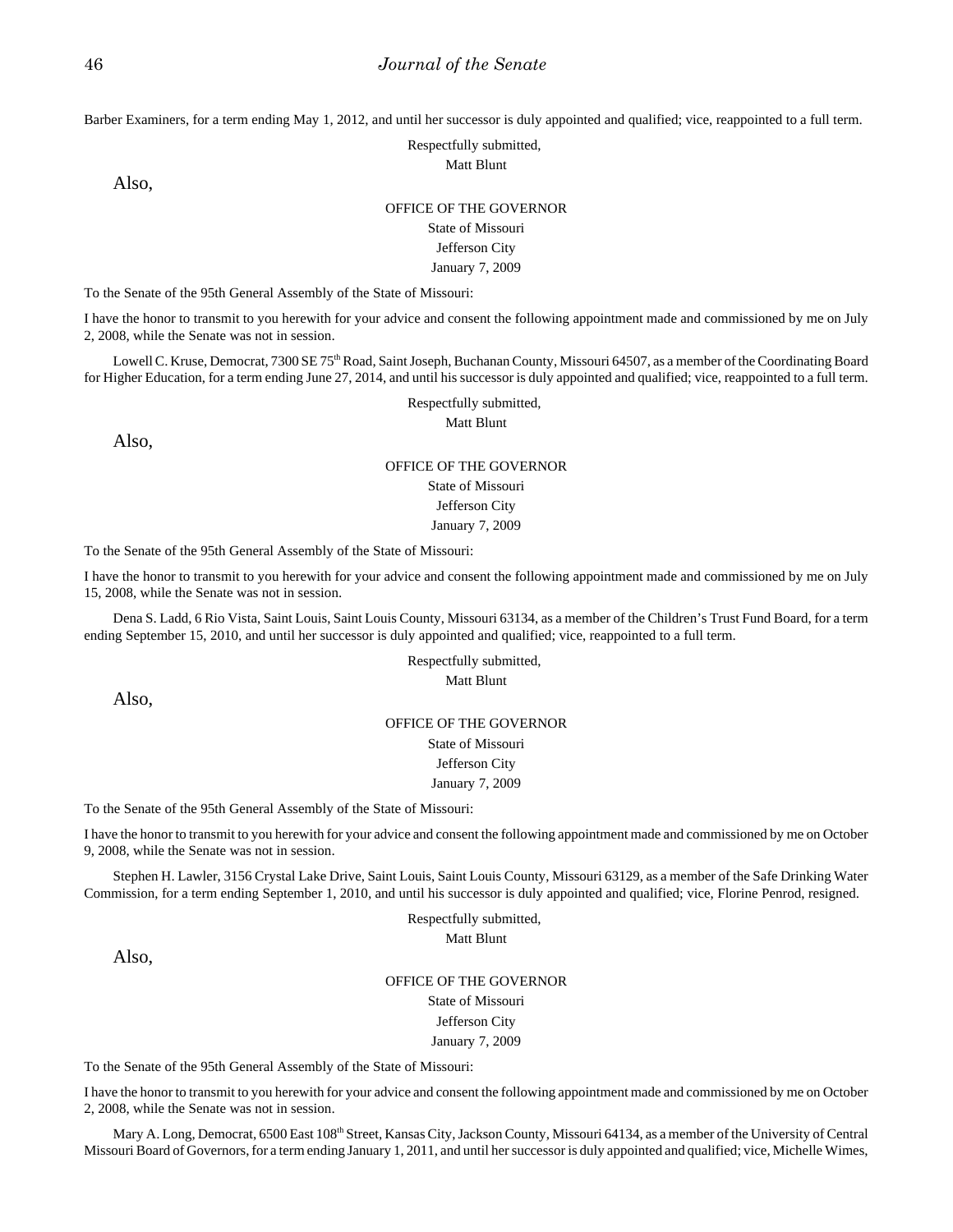resigned.

Also,

## Respectfully submitted, Matt Blunt

### OFFICE OF THE GOVERNOR State of Missouri

## Jefferson City

January 7, 2009

To the Senate of the 95th General Assembly of the State of Missouri:

I have the honor to transmit to you herewith for your advice and consent the following appointment made and commissioned by me on October 9, 2008, while the Senate was not in session.

Ivy Love, 207 Garrett, Greenfield, Dade County, Missouri 65661, as student representative of the Missouri Southern State University Board of Governors, for a term ending December 31, 2009, and until her successor is duly appointed and qualified; vice, Eric Norris, term expired.

> Respectfully submitted, Matt Blunt

Also,

## OFFICE OF THE GOVERNOR

State of Missouri

Jefferson City January 7, 2009

To the Senate of the 95th General Assembly of the State of Missouri:

I have the honor to transmit to you herewith for your advice and consent the following appointment made and commissioned by me on August 14, 2008, while the Senate was not in session.

Jennifer A. Lowry, 16715 Trent Court, Platte City, Platte County, Missouri 64079, as a member of the Advisory Committee on Lead Poisoning, for a term ending April 15, 2010, and until her successor is duly appointed and qualified; vice, Diliane Charles Pelikan, term expired.

> Respectfully submitted, Matt Blunt

Also,

### OFFICE OF THE GOVERNOR

State of Missouri Jefferson City

January 7, 2009

To the Senate of the 95th General Assembly of the State of Missouri:

I have the honor to transmit to you herewith for your advice and consent the following appointment made and commissioned by me on September 25, 2008, while the Senate was not in session.

Mark A. Manley, 5205 West 32, Sedalia, Pettis County, Missouri 65301, as a member of the Entrepreneurial Development Council, for a term ending September 24, 2012, and until his successor is duly appointed and qualified; vice, RSMo 620.050.

> Respectfully submitted, Matt Blunt

Also,

OFFICE OF THE GOVERNOR State of Missouri

Jefferson City January 7, 2009

To the Senate of the 95th General Assembly of the State of Missouri:

I have the honor to transmit to you herewith for your advice and consent the following appointment made and commissioned by me on June 26, 2008, while the Senate was not in session.

Bruce E. Manning, 12466 Roth Hill Drive, Maryland Heights, Saint Louis County, Missouri 63043, as a member of the Safe Drinking Water Commission, for a term ending September 1, 2010, and until his successor is duly appointed and qualified; vice, Lanny Meng, term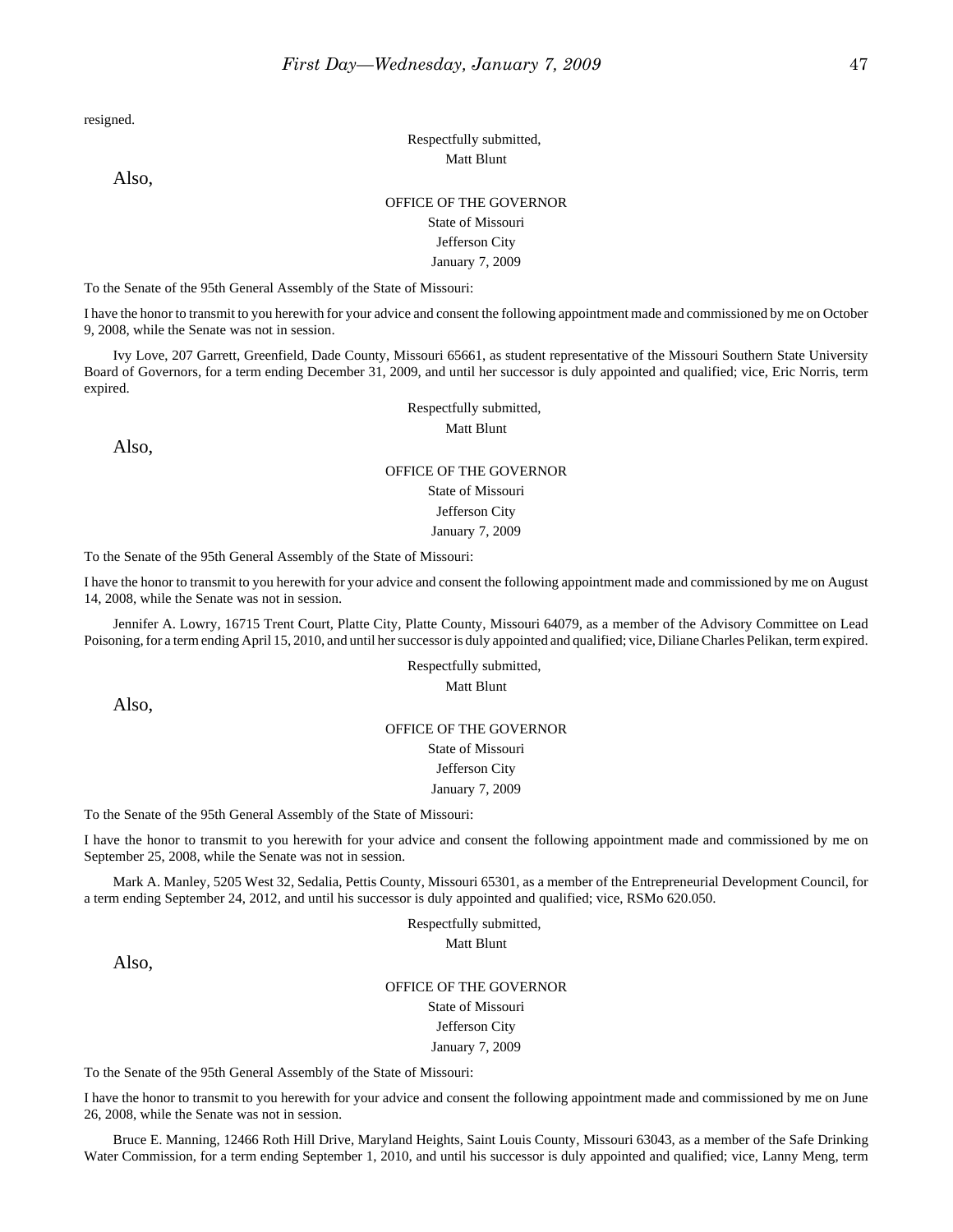expired.

Also,

## Respectfully submitted, Matt Blunt

## OFFICE OF THE GOVERNOR State of Missouri Jefferson City

January 7, 2009

To the Senate of the 95th General Assembly of the State of Missouri:

I have the honor to transmit to you herewith for your advice and consent the following appointment made and commissioned by Lieutenant Governor Peter Kinder, while serving as Acting Governor, with my permission on September 16, 2008, while the Senate was not in session.

Richard L. Mansfield, Republican, 1803 South Cottage Grove Place, Kirksville, Adair County, Missouri 63501, as a member of the Missouri Community Service Commission, for a term ending December 15, 2008, and until his successor is duly appointed and qualified; vice, Vicki Rhew, resigned.

> Respectfully submitted, Matt Blunt

Also,

## OFFICE OF THE GOVERNOR

State of Missouri

Jefferson City January 7, 2009

To the Senate of the 95th General Assembly of the State of Missouri:

I have the honor to transmit to you herewith for your advice and consent the following appointment made and commissioned by me on December 16, 2008, while the Senate was not in session.

Richard L. Mansfield, Republican, 1803 South Cottage Grove Place, Kirksville, Adair County, Missouri 63501, as a member of the Missouri Community Service Commission, for a term ending December 15, 2011, and until his successor is duly appointed and qualified; vice, reappointed to a full term.

> Respectfully submitted, Matt Blunt

Also,

#### OFFICE OF THE GOVERNOR

State of Missouri

Jefferson City

January 7, 2009

To the Senate of the 95th General Assembly of the State of Missouri:

I have the honor to transmit to you herewith for your advice and consent the following appointment made and commissioned by me on September 3, 2008, while the Senate was not in session.

John F. Mantovani, 8038 Watkins Drive, Clayton, Saint Louis County, Missouri 63105, as a member of the Missouri Commission on Autism Spectrum Disorders, for a term ending September 3, 2010, and until his successor is duly appointed and qualified; vice, RSMo 633.200.

> Respectfully submitted, Matt Blunt

Also,

OFFICE OF THE GOVERNOR

State of Missouri Jefferson City

January 7, 2009

To the Senate of the 95th General Assembly of the State of Missouri:

I have the honor to transmit to you herewith for your advice and consent the following appointment made and commissioned by me on November 12, 2008, while the Senate was not in session.

Russell K. Mason, 98 North Hillview Drive, Saint Peters, Saint Charles County, Missouri 63376, as a member of the Advisory Committee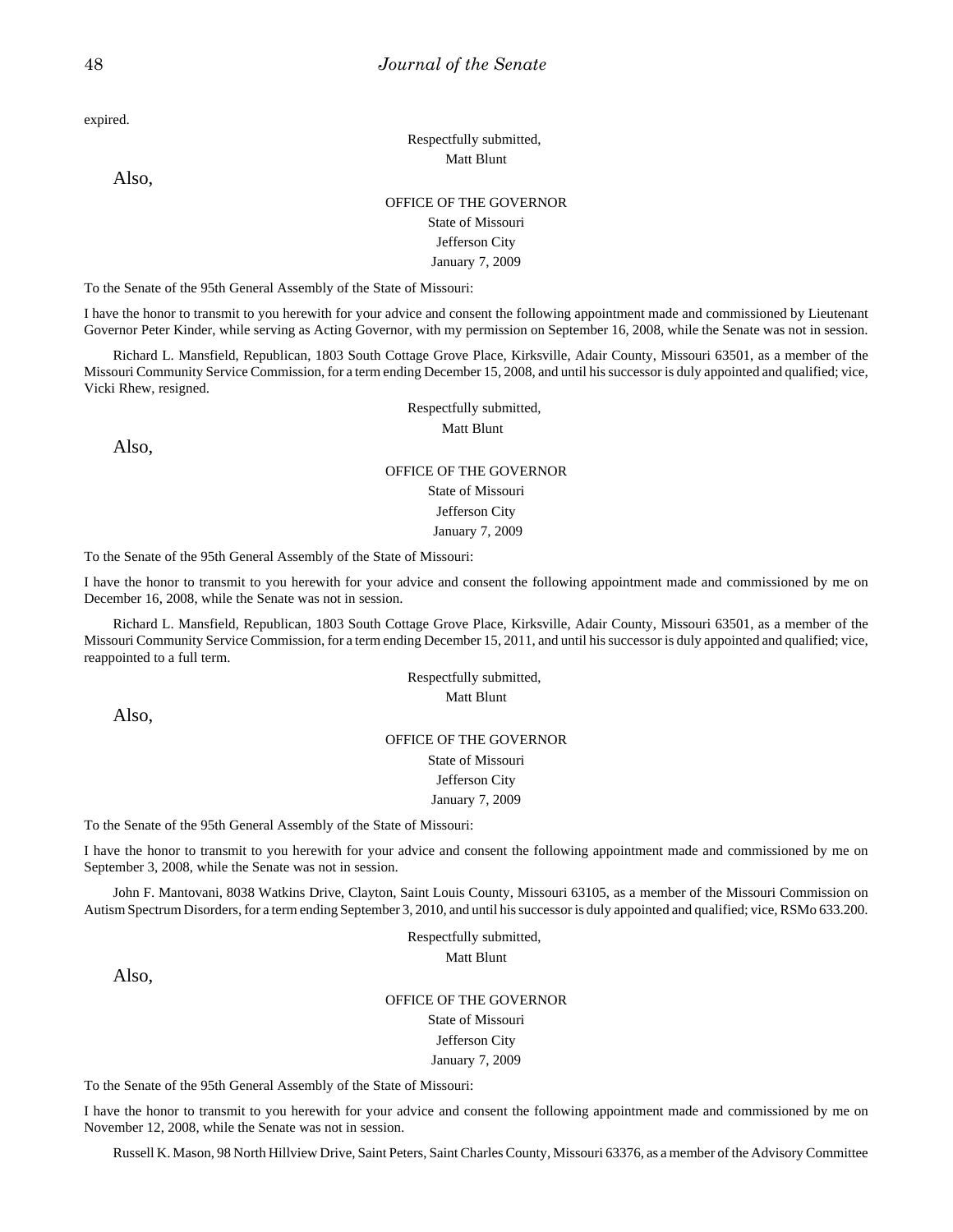for 911 Service Oversight, for a term ending April 9, 2010, and until his successor is duly appointed and qualified; vice, Sherman George, term expired.

> Respectfully submitted, Matt Blunt

Also,

### OFFICE OF THE GOVERNOR

State of Missouri

### Jefferson City January 7, 2009

To the Senate of the 95th General Assembly of the State of Missouri:

I have the honor to transmit to you herewith for your advice and consent the following appointment made and commissioned by me on September 5, 2008, while the Senate was not in session.

Mark E. Mattingly, 538 Green Meadows Lane, Perryville, Perry County, Missouri 63775, as a member of the Advisory Commission for Physical Therapists, for a term ending October 1, 2010, and until his successor is duly appointed and qualified; vice, Gwenna Peters.

Respectfully submitted,

Matt Blunt

Also,

#### OFFICE OF THE GOVERNOR

State of Missouri

Jefferson City January 7, 2009

To the Senate of the 95th General Assembly of the State of Missouri:

I have the honor to transmit to you herewith for your advice and consent the following appointment made and commissioned by me on September 3, 2008, while the Senate was not in session.

Vicki L. McCarrell, 6879 Highway 135, Pilot Grove, Cooper County, Missouri 65276, as a member of the Missouri Commission on Autism Spectrum Disorders, for a term ending September 3, 2012, and until her successor is duly appointed and qualified; vice, RSMo 633.200.

> Respectfully submitted, Matt Blunt

Also,

#### OFFICE OF THE GOVERNOR

State of Missouri Jefferson City

January 7, 2009

To the Senate of the 95th General Assembly of the State of Missouri:

I have the honor to transmit to you herewith for your advice and consent the following appointment made and commissioned by me on September 3, 2008, while the Senate was not in session.

Donald J. McCary, 10 Hollow Tree Court, Saint Peters, Saint Charles County, Missouri 63376, as a member of the Missouri Commission on Autism Spectrum Disorders, for a term ending September 3, 2010, and until his successor is duly appointed and qualified; vice, RSMo 633.200.

> Respectfully submitted, Matt Blunt

Also,

OFFICE OF THE GOVERNOR State of Missouri Jefferson City January 7, 2009

To the Senate of the 95th General Assembly of the State of Missouri:

I have the honor to transmit to you herewith for your advice and consent the following appointment made and commissioned by me on July 3, 2008, while the Senate was not in session.

Phillip W. McClendon, 6445 Park Circle, Joplin, Jasper County, Missouri 64801, as a member of the Mental Health Commission, for a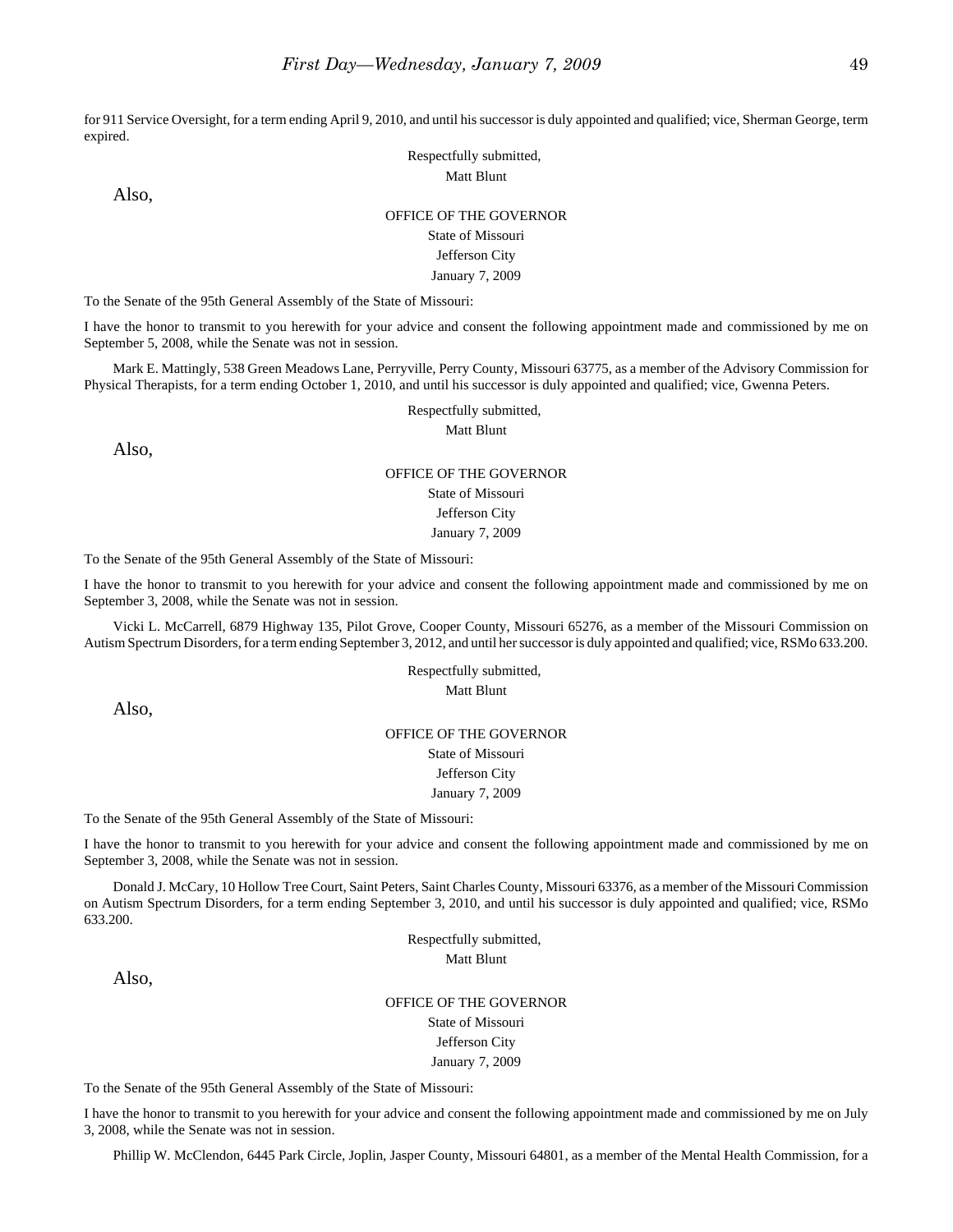term ending June 28, 2012, and until his successor is duly appointed and qualified; vice, reappointed to a full term.

Respectfully submitted,

Matt Blunt

Also,

#### OFFICE OF THE GOVERNOR

State of Missouri Jefferson City

January 7, 2009

To the Senate of the 95th General Assembly of the State of Missouri:

I have the honor to transmit to you herewith for your advice and consent the following appointment made and commissioned by me on August 13, 2008, while the Senate was not in session.

Teresa K. McElyea, 2453 County Road 5800, Willow Springs, Howell County, Missouri 65793, as a member of the Missouri State Board of Nursing, for a term ending June 1, 2012, and until her successor is duly appointed and qualified; vice, Clarissa McCamy, resigned.

Respectfully submitted,

Matt Blunt

Also,

#### OFFICE OF THE GOVERNOR State of Missouri

Jefferson City

January 7, 2009

To the Senate of the 95th General Assembly of the State of Missouri:

I have the honor to transmit to you herewith for your advice and consent the following appointment made and commissioned by me on December 3, 2008, while the Senate was not in session.

Timothy P. McGrail, 1621 Wilmor Drive, Jefferson City, Cole County, Missouri 65101, as a member of the Child Abuse and Neglect Review Board, for a term ending April 7, 2011, and until his successor is duly appointed and qualified; vice, RSMo 210.153.

#### Respectfully submitted, Matt Blunt

Also,

### OFFICE OF THE GOVERNOR

State of Missouri Jefferson City

#### January 7, 2009

To the Senate of the 95th General Assembly of the State of Missouri:

I have the honor to transmit to you herewith for your advice and consent the following appointment made and commissioned by me on December 4, 2008, while the Senate was not in session.

James J. "Jay" McMillen, 4004 Miller Road, Saint Joseph, Buchanan County, Missouri 64505, as a member of the MO HealthNet Oversight Committee, for a term ending October 30, 2009, and until his successor is duly appointed and qualified; vice, Shawn P. Griffin, resigned.

> Respectfully submitted, Matt Blunt

Also,

OFFICE OF THE GOVERNOR State of Missouri Jefferson City January 7, 2009

To the Senate of the 95th General Assembly of the State of Missouri:

I have the honor to transmit to you herewith for your advice and consent the following appointment made and commissioned by me on August 13, 2008, while the Senate was not in session.

Anne E. McRoberts, Republican, Rural Route 1 Box 71, Malta Bend, Saline County, Missouri 65339, as a member of the Missouri Real Estate Appraisers Commission, for a term ending September 12, 2009, and until her successor is duly appointed and qualified; vice, Anne E.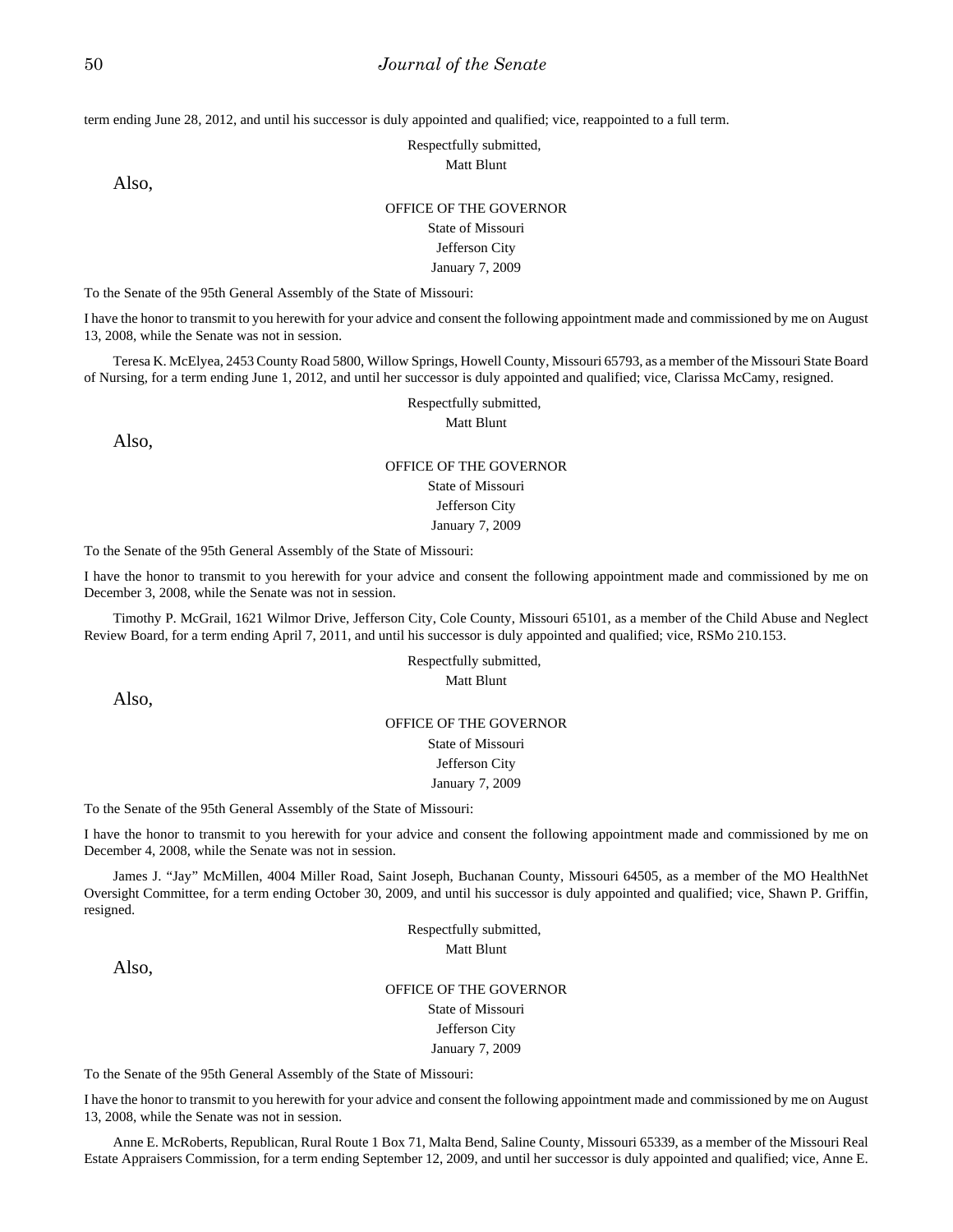McRoberts, withdrawn.

Respectfully submitted, Matt Blunt

Also,

### OFFICE OF THE GOVERNOR State of Missouri

# Jefferson City

### January 7, 2009

To the Senate of the 95th General Assembly of the State of Missouri:

I have the honor to transmit to you herewith for your advice and consent the following appointment made and commissioned by me on November 12, 2008, while the Senate was not in session.

Kenneth E. Meyer, 3639 East Kensington, Springfield, Greene County, Missouri 65802, as a member of the Missouri Wine and Grape Board, for a term ending October 28, 2012, and until his successor is duly appointed and qualified; vice, Elaine Hoffmeister-Mooney, term expired.

Respectfully submitted,

Matt Blunt

Also,

## OFFICE OF THE GOVERNOR State of Missouri Jefferson City January 7, 2009

To the Senate of the 95th General Assembly of the State of Missouri:

I have the honor to transmit to you herewith for your advice and consent the following appointment made and commissioned by me on October 23, 2008, while the Senate was not in session.

Regina M. Meyer, 205 Millpond Lane, Jefferson City, Cole County, Missouri 65101, as a member of the Unmarked Human Burial Consultation Committee, for a term ending June 3, 2011, and until her successor is duly appointed and qualified; vice, Michael Conner, resigned.

> Respectfully submitted, Matt Blunt

Also,

### OFFICE OF THE GOVERNOR

State of Missouri Jefferson City

January 7, 2009

To the Senate of the 95th General Assembly of the State of Missouri:

I have the honor to transmit to you herewith for your advice and consent the following appointment made and commissioned by me on September 19, 2008, while the Senate was not in session.

Steven D. Millikan, 7701 South Chimney Ridge Road, Columbia, Boone County, Missouri 65203, as a member of the Workers' Compensation Determination Review Board, for a term ending March 3, 2010, and until his successor is duly appointed and qualified; vice, reappointed to a full term.

> Respectfully submitted, Matt Blunt

Also,

OFFICE OF THE GOVERNOR State of Missouri Jefferson City January 7, 2009

To the Senate of the 95th General Assembly of the State of Missouri:

I have the honor to transmit to you herewith for your advice and consent the following appointment made and commissioned by me on October 15, 2008, while the Senate was not in session.

Kyra K. Mills, 513 Park East Drive, Rock Port, Atchison County, Missouri 64482, as a member of the Safe Drinking Water Commission,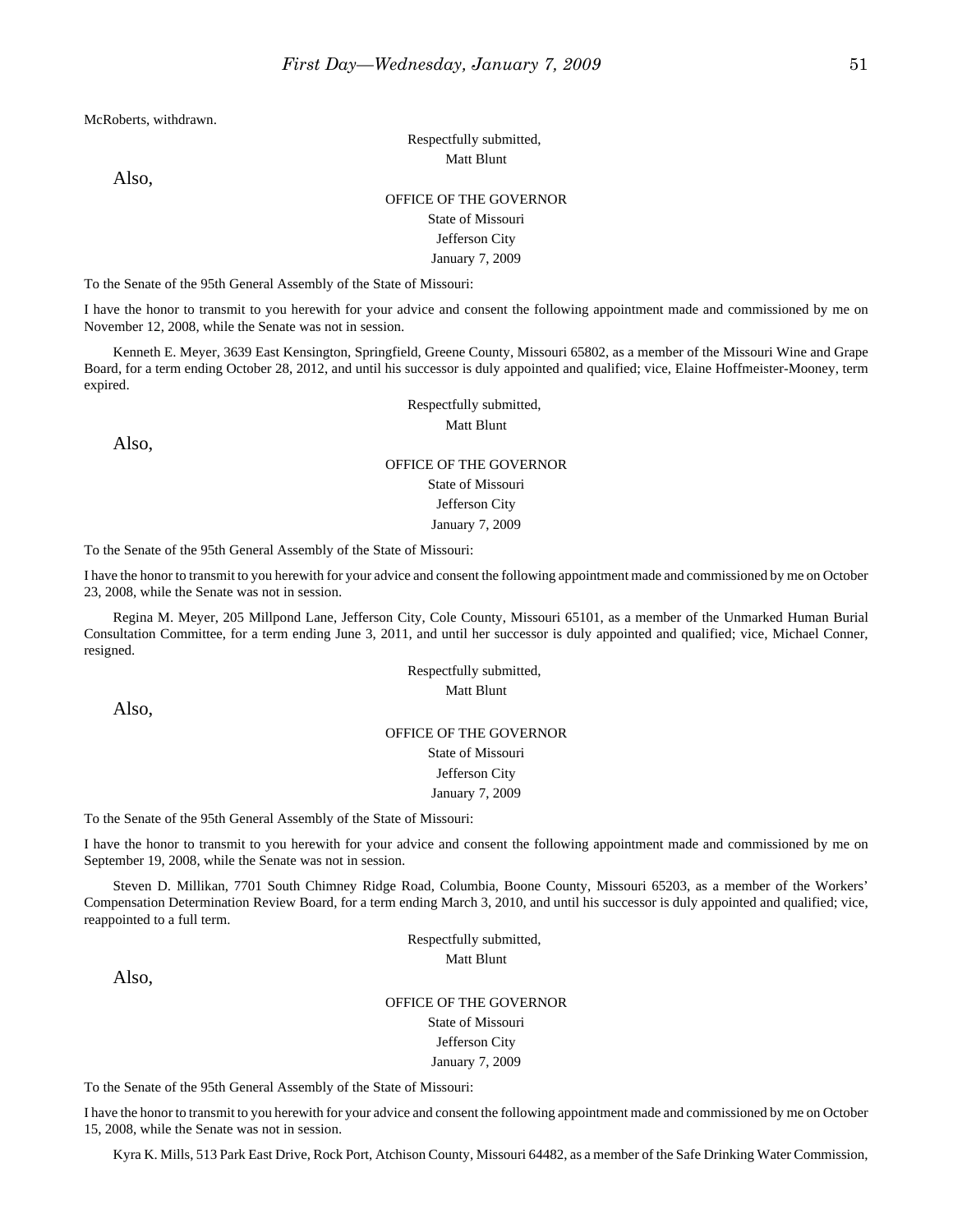for a term ending September 1, 2012, and until her successor is duly appointed and qualified; vice, Susan Hazelwood, term expired.

Respectfully submitted,

Matt Blunt

Also,

#### OFFICE OF THE GOVERNOR

State of Missouri Jefferson City January 7, 2009

To the Senate of the 95th General Assembly of the State of Missouri:

I have the honor to transmit to you herewith for your advice and consent the following appointment made and commissioned by me on December 3, 2008, while the Senate was not in session.

Timothy G. Mitchell, 15334 Heron Drive, Neosho, Newton County, Missouri 64850, as a member of the Professional Services Payment Committee, for a term ending at the pleasure of the Governor; vice, RSMo 208.197.

## Respectfully submitted,

Matt Blunt

Also,

### OFFICE OF THE GOVERNOR

State of Missouri Jefferson City

January 7, 2009

To the Senate of the 95th General Assembly of the State of Missouri:

I have the honor to transmit to you herewith for your advice and consent the following appointment made and commissioned by me on October 15, 2008, while the Senate was not in session.

Randall L. Moore, 719 Club Lane, Kirkwood, Saint Louis County, Missouri 63122, as a member of the Safe Drinking Water Commission, for a term ending September 1, 2012, and until his successor is duly appointed and qualified; vice, reappointed to a full term.

#### Respectfully submitted, Matt Blunt

Also,

### OFFICE OF THE GOVERNOR

State of Missouri Jefferson City

#### January 7, 2009

To the Senate of the 95th General Assembly of the State of Missouri:

I have the honor to transmit to you herewith for your advice and consent the following appointment made and commissioned by me on July 15, 2008, while the Senate was not in session.

Patrice O. Mugg, 626 North Geyer Road, Kirkwood, Saint Louis County, Missouri 63122, as a member of the Children's Trust Fund Board, for a term ending September 15, 2010, and until her successor is duly appointed and qualified; vice, reappointed to a full term.

Respectfully submitted,

Matt Blunt

Also,

### OFFICE OF THE GOVERNOR State of Missouri Jefferson City January 7, 2009

To the Senate of the 95th General Assembly of the State of Missouri:

I have the honor to transmit to you herewith for your advice and consent the following appointment made and commissioned by me on August 14, 2008, while the Senate was not in session.

Brenda L. Niemeyer, Route 1, Box 174, Edina, Knox County, Missouri 63537, as a member of the Missouri Planning Council for Developmental Disabilities, for a term ending June 30, 2010, and until her successor is duly appointed and qualified; vice, Kim Riley,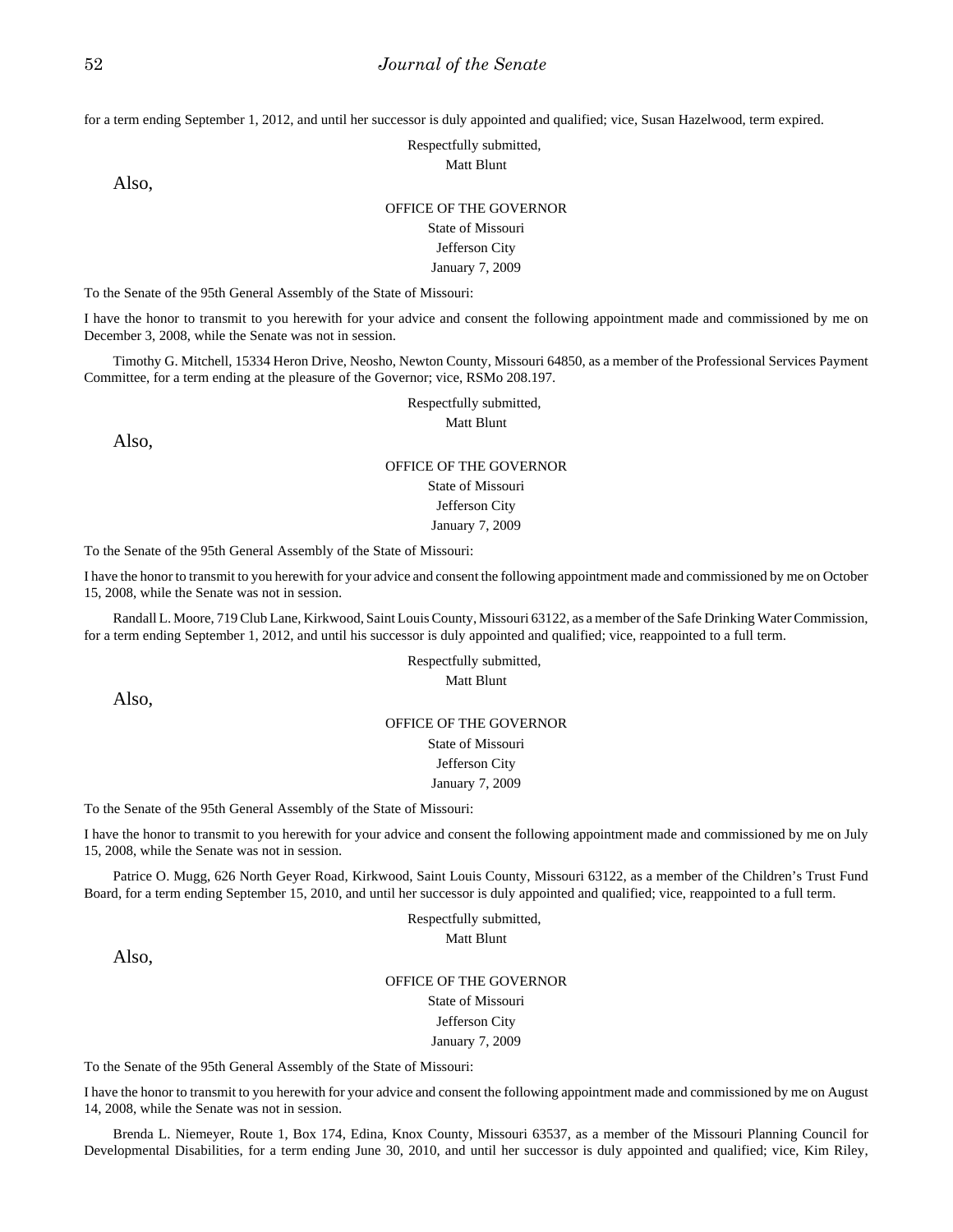withdrawn.

Also,

## Respectfully submitted, Matt Blunt

### OFFICE OF THE GOVERNOR State of Missouri Jefferson City

#### January 7, 2009

To the Senate of the 95th General Assembly of the State of Missouri:

I have the honor to transmit to you herewith for your advice and consent the following appointment made and commissioned by me on September 3, 2008, while the Senate was not in session.

Christopher A. Norton, 1702 Osage Hickory Street, Jefferson City, Cole County, Missouri 65101, as a member of the Missouri Commission on Autism Spectrum Disorders, for a term ending September 3, 2010, and until his successor is duly appointed and qualified; vice, RSMo 633.200.

Respectfully submitted,

Matt Blunt

Also,

## OFFICE OF THE GOVERNOR

State of Missouri

### Jefferson City January 7, 2009

To the Senate of the 95th General Assembly of the State of Missouri:

I have the honor to transmit to you herewith for your advice and consent the following appointment made and commissioned by me on August 20, 2008, while the Senate was not in session.

Sharon D. Oetting, Independent, 30462 Emma Road, Concordia, Lafayette County, Missouri 64020, as a member of the Hazardous Waste Management Commission, for a term ending April 3, 2012, and until her successor is duly appointed and qualified; vice, Susan Williamson, term expired.

> Respectfully submitted, Matt Blunt

Also,

#### OFFICE OF THE GOVERNOR

State of Missouri

Jefferson City

January 7, 2009

To the Senate of the 95th General Assembly of the State of Missouri:

I have the honor to transmit to you herewith for your advice and consent the following appointment made and commissioned by me on July 15, 2008, while the Senate was not in session.

Mark E. Ohrenberg, 5119 Clark Lane, Apartment 102, Columbia, Boone County, Missouri 65202, as a member of the Missouri Planning Council on Developmental Disabilities, for a term ending June 30, 2011, and until his successor is duly appointed and qualified; vice, Sharon Smith, withdrawn.

> Respectfully submitted, Matt Blunt

Also,

OFFICE OF THE GOVERNOR State of Missouri Jefferson City January 7, 2009

To the Senate of the 95th General Assembly of the State of Missouri:

I have the honor to transmit to you herewith for your advice and consent the following appointment made and commissioned by me on December 18, 2008, while the Senate was not in session.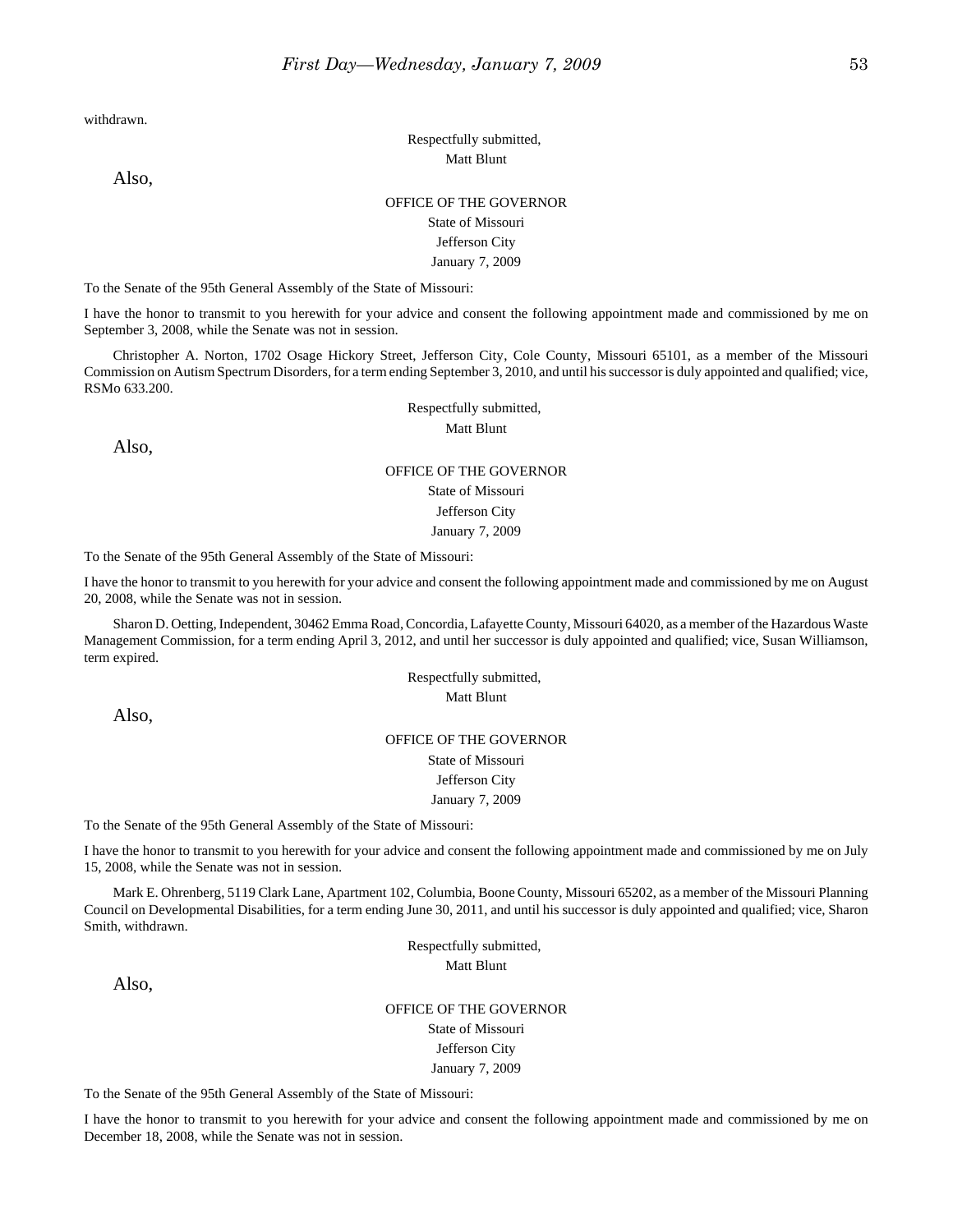Elmo "Skip" O'Neal, Democrat, 1951 Hepperman Road, Wentzville, Saint Charles County, Missouri 63385, as a member of the Missouri Community Service Commission, for a term ending December 15, 2010, and until his successor is duly appointed and qualified; vice, Hal Roper, resigned.

> Respectfully submitted, Matt Blunt

Also,

## OFFICE OF THE GOVERNOR State of Missouri Jefferson City

January 7, 2009

To the Senate of the 95th General Assembly of the State of Missouri:

I have the honor to transmit to you herewith for your advice and consent the following appointment made and commissioned by me on June 10, 2008, while the Senate was not in session.

Joseph R. Ortwerth, Republican, 1018 Treeshade Drive, Saint Peters, Saint Charles County, Missouri 63376, as a member of the State Board of Registration for the Healing Arts, for a term ending September 3, 2010, and until his successor is duly appointed and qualified; vice, Mark Tucker, term expired.

Respectfully submitted,

Matt Blunt

Also,

## OFFICE OF THE GOVERNOR

State of Missouri

Jefferson City January 7, 2009

To the Senate of the 95th General Assembly of the State of Missouri:

I have the honor to transmit to you herewith for your advice and consent the following appointment made and commissioned by me on September 19, 2008, while the Senate was not in session.

Harry J. Otto, 713 Hobbs Road, Jefferson City, Cole County, Missouri 65109, as a member of the Board of Private Investigator Examiners, for a term ending March 3, 2009, and until his successor is duly appointed and qualified; vice, RSMo 324.1102.

> Respectfully submitted, Matt Blunt

Also,

## OFFICE OF THE GOVERNOR State of Missouri

Jefferson City January 7, 2009

To the Senate of the 95th General Assembly of the State of Missouri:

I have the honor to transmit to you herewith for your advice and consent the following appointment made and commissioned by me on June 3, 2008, while the Senate was not in session.

Joseph A. Paulsmeyer, Democrat, 425 Paulsmeyer Road, Silex, Lincoln County, Missouri 63377, as a member of the Missouri Alternative Fuels Commission, for a term ending March 25, 2012, and until his successor is duly appointed and qualified; vice, RSMo 414.420.

> Respectfully submitted, Matt Blunt

Also,

OFFICE OF THE GOVERNOR State of Missouri Jefferson City January 7, 2009

To the Senate of the 95th General Assembly of the State of Missouri:

I have the honor to transmit to you herewith for your advice and consent the following appointment made and commissioned by me on December 4, 2008, while the Senate was not in session.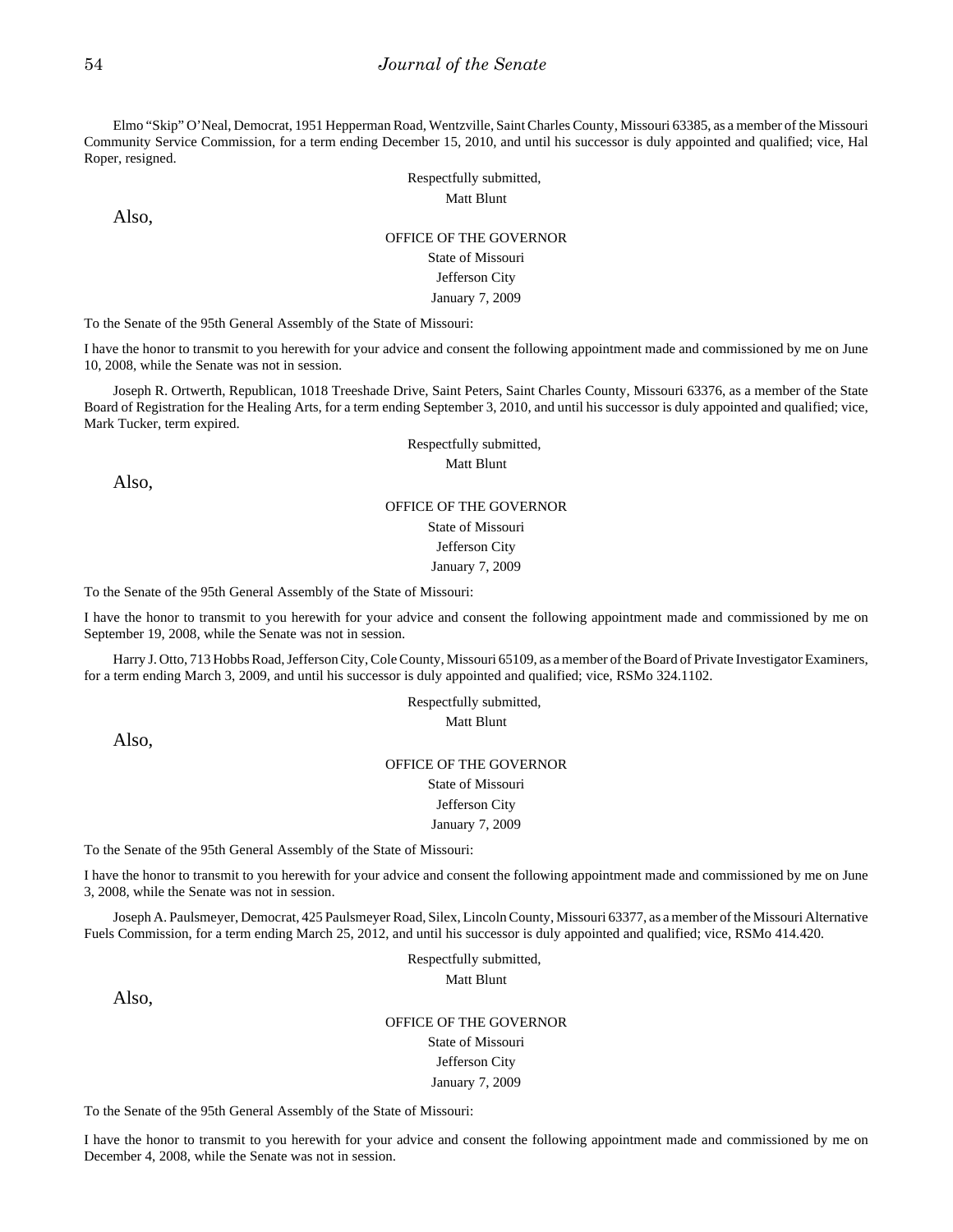John S. Pearson, 1414 Avion Ridge, Apartment 111, Arnold, Jefferson County, Missouri 63010, as a member of the MO HealthNet Oversight Committee, for a term ending October 30, 2010, and until his successor is duly appointed and qualified; vice, Debra McCaul, term expired.

Respectfully submitted,

Matt Blunt

Also,

#### OFFICE OF THE GOVERNOR

State of Missouri Jefferson City

#### January 7, 2009

To the Senate of the 95th General Assembly of the State of Missouri:

I have the honor to transmit to you herewith for your advice and consent the following appointment made and commissioned by me on November 12, 2008, while the Senate was not in session.

Paul G. Perniciano, 2209 Sycamore Drive, Chesterfield, Saint Louis County, Missouri 63017, as a member of the Professional Services Payment Committee, for a term ending at the pleasure of the Governor; vice, RSMo 208.197.

Respectfully submitted,

Matt Blunt

Also,

### OFFICE OF THE GOVERNOR State of Missouri

Jefferson City

January 7, 2009

To the Senate of the 95th General Assembly of the State of Missouri:

I have the honor to transmit to you herewith for your advice and consent the following appointment made and commissioned by me on July 2, 2008, while the Senate was not in session.

Jeanette E. Prenger, 5633 Cedar Court, Parkville, Platte County, Missouri 64152, as a member of the Missouri Workforce Investment Board, for a term ending March 3, 2011, and until her successor is duly appointed and qualified; vice, RSMo 620.511.

> Respectfully submitted, Matt Blunt

Also,

## OFFICE OF THE GOVERNOR

State of Missouri Jefferson City

January 7, 2009

To the Senate of the 95th General Assembly of the State of Missouri:

I have the honor to transmit to you herewith for your advice and consent the following appointment made and commissioned by me on June 5, 2008, while the Senate was not in session.

Philip E. Prewitt, 1403 Englewood, Macon, Macon County, Missouri 63552, as a member of the Missouri Veterans' Commission, for a term ending November 2, 2009, and until his successor is duly appointed and qualified; vice, S. Lee Kling, resigned.

> Respectfully submitted, Matt Blunt

Also,

OFFICE OF THE GOVERNOR State of Missouri Jefferson City January 7, 2009

To the Senate of the 95th General Assembly of the State of Missouri:

I have the honor to transmit to you herewith for your advice and consent the following appointment made and commissioned by me on October 15, 2008, while the Senate was not in session.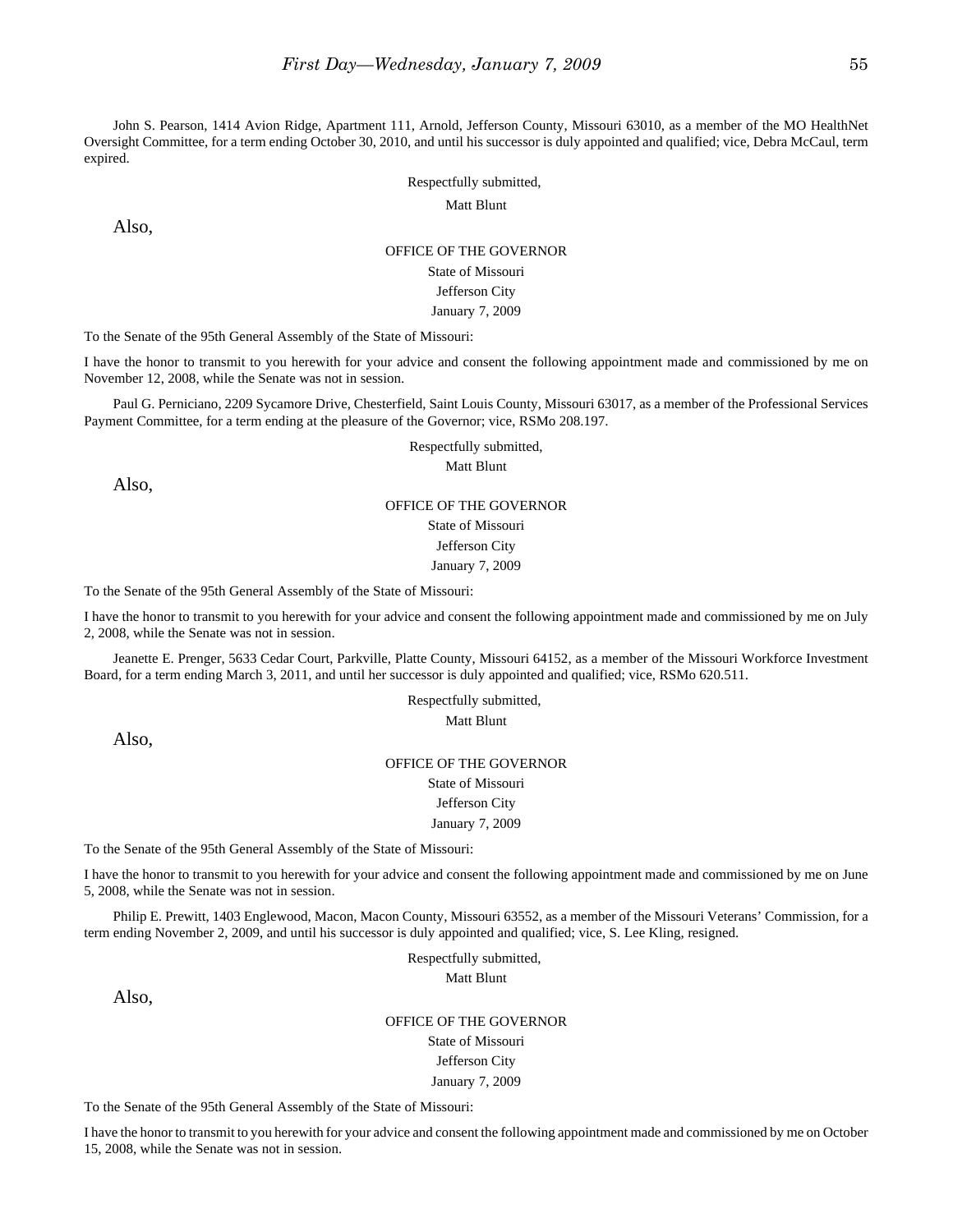C. Larry Ray, Democrat, 722 South Highway J, Hayti, Pemiscot County, Missouri 63851, as a member of the State Lottery Commission, for a term ending September 7, 2011, and until his successor is duly appointed and qualified; vice, reappointed to a full term.

Respectfully submitted,

Matt Blunt

Also,

#### OFFICE OF THE GOVERNOR

### State of Missouri

### Jefferson City

January 7, 2009

To the Senate of the 95th General Assembly of the State of Missouri:

I have the honor to transmit to you herewith for your advice and consent the following appointment made and commissioned by me on June 3, 2008, while the Senate was not in session.

Michael A. Reilly, 45 Lake Forrest Lane, Saint Charles, Saint Charles County, Missouri 63301, as a member of the Seismic Safety Commission, for a term ending July 1, 2010, and until his successor is duly appointed and qualified; vice, Melvin DeClue, resigned.

> Respectfully submitted, Matt Blunt

Also,

### OFFICE OF THE GOVERNOR

### State of Missouri

Jefferson City

January 7, 2009

To the Senate of the 95th General Assembly of the State of Missouri:

I have the honor to transmit to you herewith for your advice and consent the following appointment made and commissioned by me on June 5, 2008, while the Senate was not in session.

Edward "Sandy" Renshaw, III, 918 Huntington Chase, Fenton, Jefferson County, Missouri 63026, as a member of the Board of Boiler and Pressure Vessel Rules, for a term ending September 28, 2010, and until his successor is duly appointed and qualified; vice, Daniel Abbott, term expired.

> Respectfully submitted, Matt Blunt

Also,

## OFFICE OF THE GOVERNOR State of Missouri Jefferson City January 7, 2009

To the Senate of the 95th General Assembly of the State of Missouri:

I have the honor to transmit to you herewith for your advice and consent the following appointment made and commissioned by me on September 5, 2008, while the Senate was not in session.

John Riffle, 22010 Riffle Road, Pleasant Hill, Cass County, Missouri 64080, as a member of the Land Reclamation Commission, for a term ending September 28, 2011, and until his successor is duly appointed and qualified; vice, reappointed to a full term.

> Respectfully submitted, Matt Blunt

Also,

OFFICE OF THE GOVERNOR State of Missouri Jefferson City January 7, 2009

To the Senate of the 95th General Assembly of the State of Missouri:

I have the honor to transmit to you herewith for your advice and consent the following appointment made and commissioned by Lieutenant Governor Peter Kinder, while serving as Acting Governor, with my permission on June 17, 2008, while the Senate was not in session.

Sharlene A. Rimiller, 312 Troy Street, Jefferson City, Cole County, Missouri 65109, as a member of the Missouri Dental Board, for a term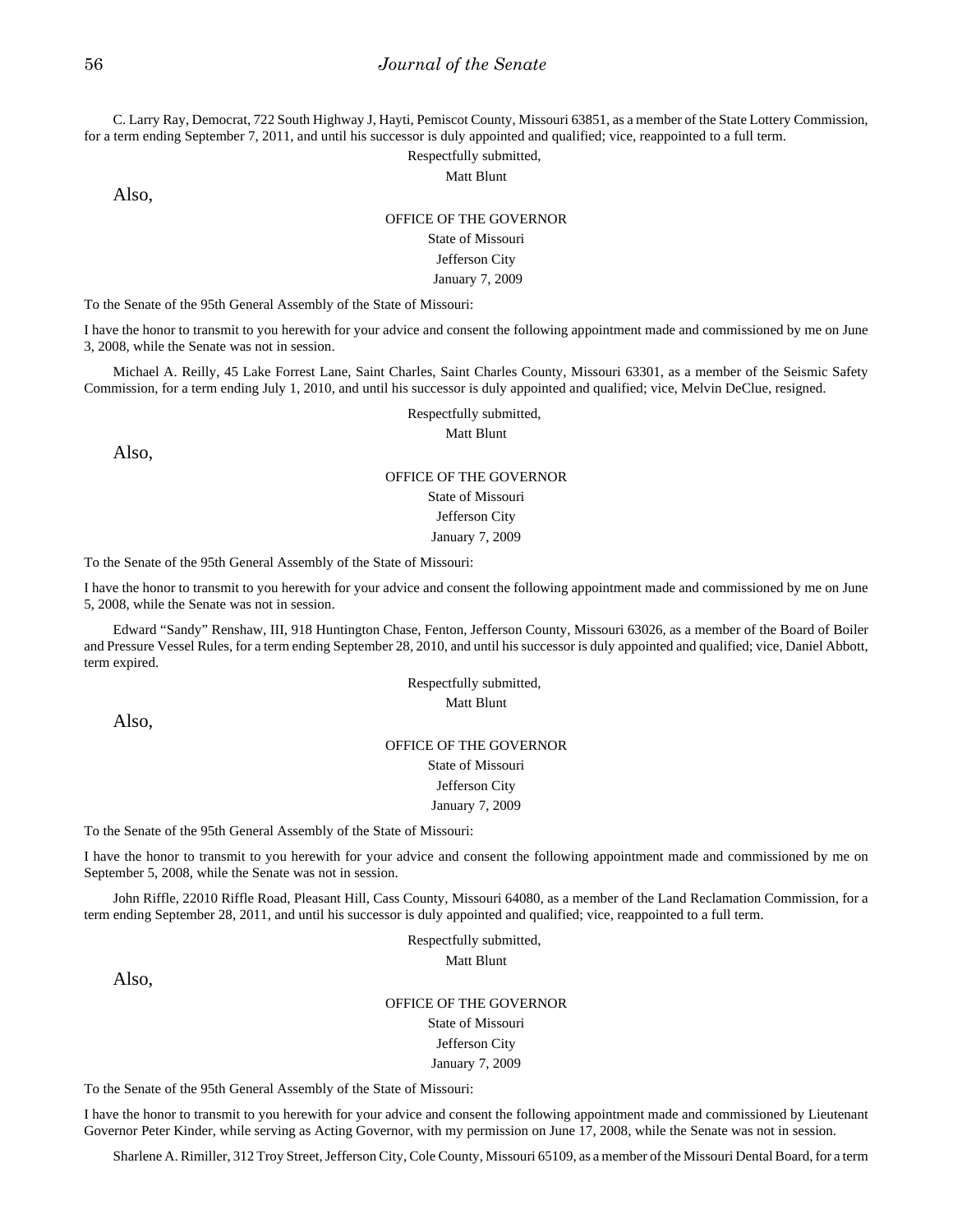ending October 16, 2012, and until her successor is duly appointed and qualified; vice, Maxine Thompson, term expired.

Respectfully submitted,

Matt Blunt

Also,

#### OFFICE OF THE GOVERNOR

State of Missouri Jefferson City January 7, 2009

To the Senate of the 95th General Assembly of the State of Missouri:

I have the honor to transmit to you herewith for your advice and consent the following appointment made and commissioned by me on August 26, 2008, while the Senate was not in session.

Steven C. Roberts, Democrat, #1 Westmoreland Place, Saint Louis City, Missouri 63108, as a member of the Harris-Stowe State University Board of Regents, for a term ending July 28, 2014, and until his successor is duly appointed and qualified; vice, Queen Fowler, term expired.

> Respectfully submitted, Matt Blunt

Also,

### OFFICE OF THE GOVERNOR State of Missouri Jefferson City January 7, 2009

To the Senate of the 95th General Assembly of the State of Missouri:

I have the honor to transmit to you herewith for your advice and consent the following appointment made and commissioned by me on October 14, 2008, while the Senate was not in session.

Richard H. Rocha, Republican, 405 West 68<sup>th</sup> Terrace, Kansas City, Jackson County, Missouri 64113, as a member of the Air Conservation Commission, for a term ending October 13, 2012, and until his successor is duly appointed and qualified; vice, reappointed to a full term.

> Respectfully submitted, Matt Blunt

Also,

#### OFFICE OF THE GOVERNOR

State of Missouri Jefferson City

January 7, 2009

To the Senate of the 95th General Assembly of the State of Missouri:

I have the honor to transmit to you herewith for your advice and consent the following appointment made and commissioned by me on June 5, 2008, while the Senate was not in session.

Thomas H. Rockers, 153 Gay Avenue, Saint Louis, Saint Louis County, Missouri 63105, as a member of the Missouri Health Insurance Pool, for a term ending December 31, 2009, and until his successor is duly appointed and qualified; vice, RSMo 376.961.

> Respectfully submitted, Matt Blunt

Also,

OFFICE OF THE GOVERNOR State of Missouri Jefferson City January 7, 2009

To the Senate of the 95th General Assembly of the State of Missouri:

I have the honor to transmit to you herewith for your advice and consent the following appointment made and commissioned by me on June 5, 2008, while the Senate was not in session.

Lyle S. Rosburg, 3749 Schott Road, Jefferson City, Cole County, Missouri 65101, as a member of the State Committee of Psychologists,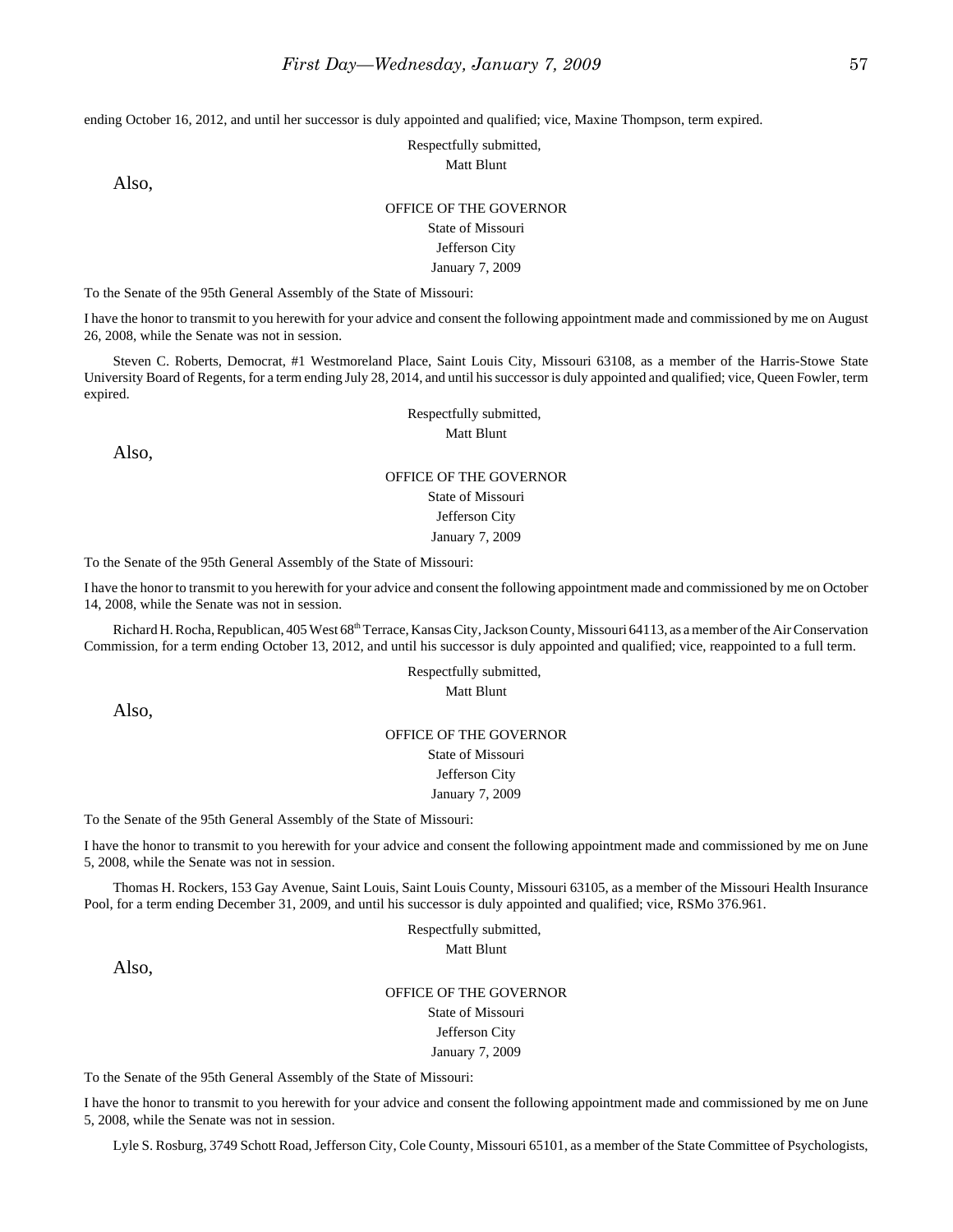for a term ending August 28, 2011, and until his successor is duly appointed and qualified; vice, Willa McCullough, term expired.

### Respectfully submitted,

Matt Blunt

Also,

#### OFFICE OF THE GOVERNOR

State of Missouri Jefferson City January 7, 2009

To the Senate of the 95th General Assembly of the State of Missouri:

I have the honor to transmit to you herewith for your advice and consent the following appointment made and commissioned by Lieutenant Governor Peter Kinder, while serving as Acting Governor, with my permission on September 16, 2008, while the Senate was not in session.

Steven S. Rothert, 500 Peckew Trail, Jackson, Cape Girardeau County, Missouri 63755, as a member of the State Advisory Council on Emergency Medical Services, for a term ending January 1, 2009, and until his successor is duly appointed and qualified; vice, Benard Orman, term expired.

> Respectfully submitted, Matt Blunt

Also,

### OFFICE OF THE GOVERNOR State of Missouri Jefferson City January 7, 2009

To the Senate of the 95th General Assembly of the State of Missouri:

I have the honor to transmit to you herewith for your advice and consent the following appointment made and commissioned by me on September 3, 2008, while the Senate was not in session.

Anne M. Roux, 808 Kentridge Court, Ballwin, Saint Louis County, Missouri 63021, as a member of the Missouri Commission on Autism Spectrum Disorders, for a term ending September 3, 2012, and until her successor is duly appointed and qualified; vice, RSMo 633.200.

> Respectfully submitted, Matt Blunt

Also,

#### OFFICE OF THE GOVERNOR

State of Missouri Jefferson City

January 7, 2009

To the Senate of the 95th General Assembly of the State of Missouri:

I have the honor to transmit to you herewith for your advice and consent the following appointment made and commissioned by me on June 3, 2008, while the Senate was not in session.

Joseph A. Salomone, 16314 Pinecrest Drive, Kearney, Clay County, Missouri 64060, as a member of the State Advisory Council on Emergency Medical Services, for a term ending January 5, 2009, and until his successor is duly appointed and qualified; vice, RSMo 190.101.

> Respectfully submitted, Matt Blunt

Also,

#### OFFICE OF THE GOVERNOR

State of Missouri Jefferson City

January 7, 2009

To the Senate of the 95th General Assembly of the State of Missouri:

I have the honor to transmit to you herewith for your advice and consent the following appointment made and commissioned by me on October 2, 2008, while the Senate was not in session.

Helen J. Sandkuhl, 4943 Shaw Avenue, Saint Louis City, Missouri 63110, as a member of the State Advisory Council on Emergency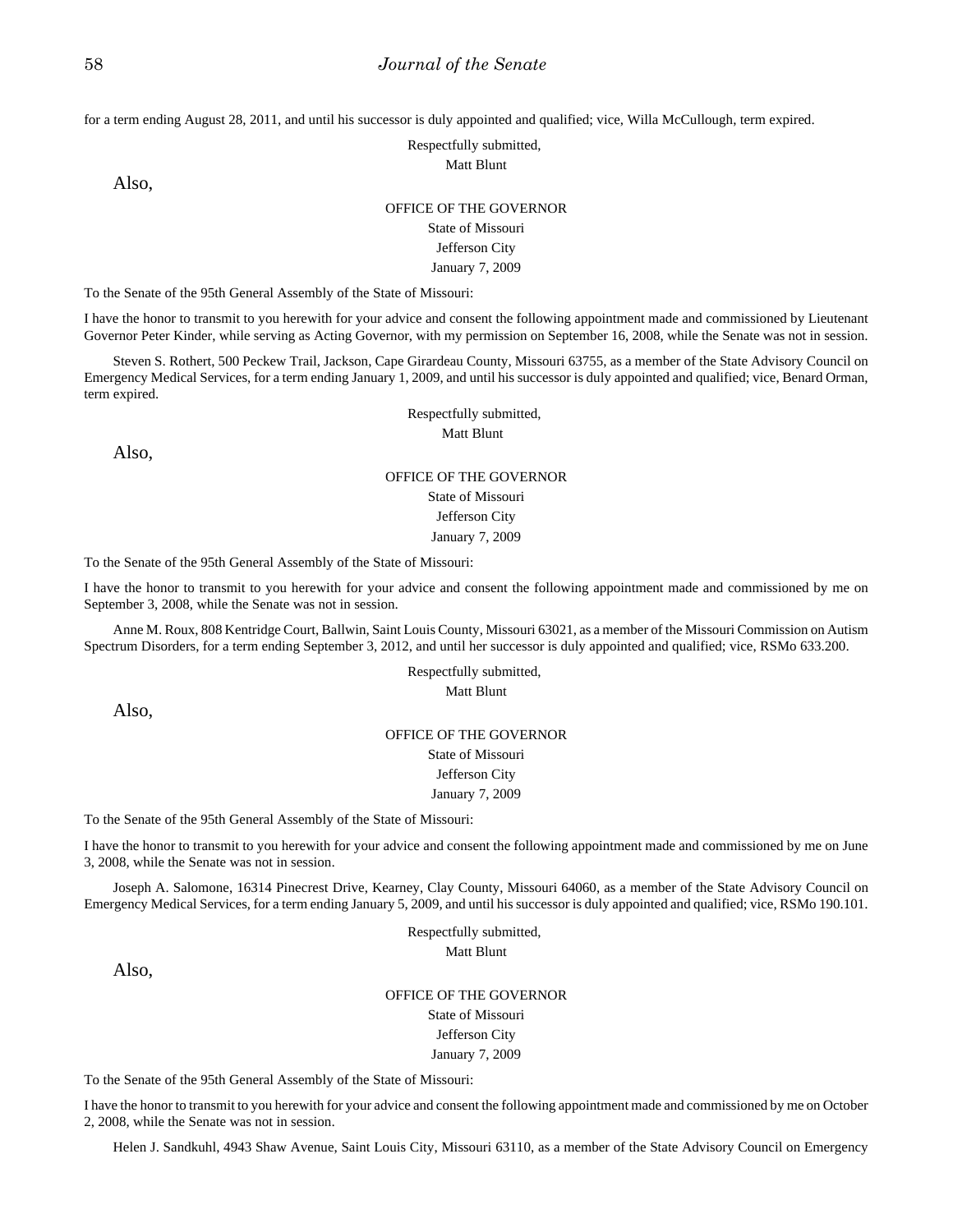Medical Services, for a term ending January 5, 2012, and until her successor is duly appointed and qualified; vice, Judith Landvatter, term expired.

> Respectfully submitted, Matt Blunt

Also,

### OFFICE OF THE GOVERNOR

### State of Missouri

### Jefferson City

January 7, 2009

To the Senate of the 95th General Assembly of the State of Missouri:

I have the honor to transmit to you herewith for your advice and consent the following appointment made and commissioned by me on December 16, 2008, while the Senate was not in session.

Raynel G. Schallert, Republican, 4497 Farm Road 1090, Monett, Barry County, Missouri 65708, as a member of the Missouri Community Service Commission, for a term ending December 15, 2011, and until her successor is duly appointed and qualified; vice, reappointed to a full term.

> Respectfully submitted, Matt Blunt

Also,

#### OFFICE OF THE GOVERNOR

State of Missouri

Jefferson City

January 7, 2009

To the Senate of the 95th General Assembly of the State of Missouri:

I have the honor to transmit to you herewith for your advice and consent the following appointment made and commissioned by me on September 19, 2008, while the Senate was not in session.

Stanley Schmidt, 740 Belle Air Place, Carthage, Jasper County, Missouri 64836, as a member of the Missouri State Board of Accountancy, for a term ending July 1, 2013, and until his successor is duly appointed and qualified; vice, Paul Thomas Mechsner, term expired.

> Respectfully submitted, Matt Blunt

Also,

### OFFICE OF THE GOVERNOR State of Missouri Jefferson City

#### January 7, 2009

To the Senate of the 95th General Assembly of the State of Missouri:

I have the honor to transmit to you herewith for your advice and consent the following appointment made and commissioned by me on July 2, 2008, while the Senate was not in session.

Duane E. Schreimann, Democrat, 603 Turnberry Drive, Jefferson City, Cole County, Missouri 65109, as a member of the Coordinating Board for Higher Education, for a term ending June 27, 2014, and until his successor is duly appointed and qualified; vice, reappointed to a full term.

> Respectfully submitted, Matt Blunt

Also,

OFFICE OF THE GOVERNOR

State of Missouri

Jefferson City January 7, 2009

To the Senate of the 95th General Assembly of the State of Missouri:

I have the honor to transmit to you herewith for your advice and consent the following appointment made and commissioned by me on November 12, 2008, while the Senate was not in session.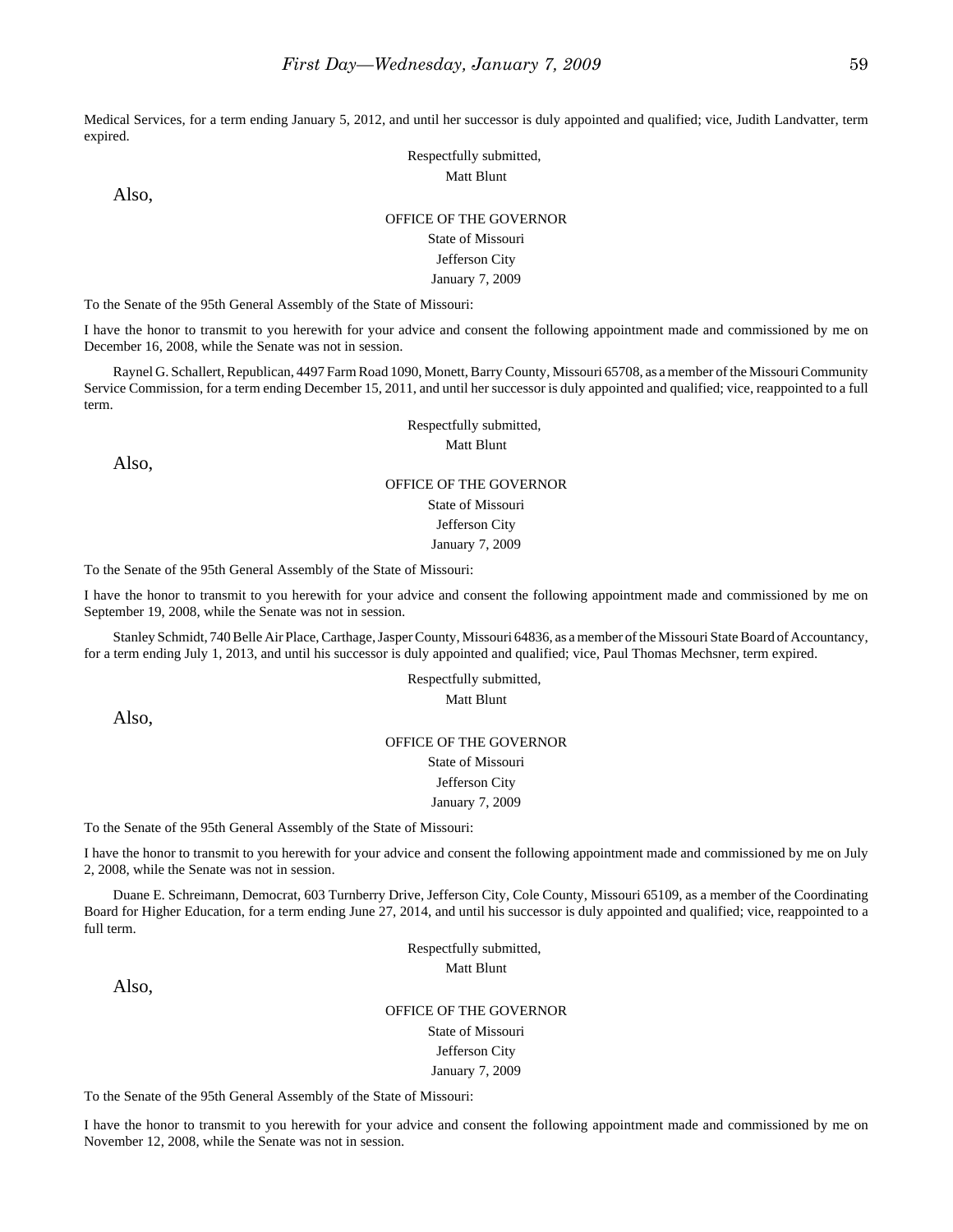Jay L. Schultehenrich, 2734 Willowford Lane, Saint Clair, Franklin County, Missouri 63077, as a member of the State Board of Mediation, for a term ending April 1, 2010, and until his successor is duly appointed and qualified; vice, RSMo 295.030.

Respectfully submitted,

Matt Blunt

Also,

### OFFICE OF THE GOVERNOR State of Missouri Jefferson City

January 7, 2009

To the Senate of the 95th General Assembly of the State of Missouri:

I have the honor to transmit to you herewith for your advice and consent the following appointment made and commissioned by me on November 13, 2008, while the Senate was not in session.

Kelly J. Scott, 101 Lexibelle Drive, Columbia, Boone County, Missouri 65201, as a member of the Missouri State Board of Nursing, for a term ending June 1, 2012, and until her successor is duly appointed and qualified; vice, Amanda Skaggs, term expired.

Respectfully submitted,

Matt Blunt

Also,

### OFFICE OF THE GOVERNOR State of Missouri

Jefferson City

January 7, 2009

To the Senate of the 95th General Assembly of the State of Missouri:

I have the honor to transmit to you herewith for your advice and consent the following appointment made and commissioned by me on December 16, 2008, while the Senate was not in session.

Claudette M. Scott-Rogers, Democrat, 7327 Harrison Street, Kansas City, Jackson County, Missouri 64131, as a member of the Missouri Community Service Commission, for a term ending December 15, 2011, and until her successor is duly appointed and qualified; vice, reappointed to a full term.

> Respectfully submitted, Matt Blunt

Also,

### OFFICE OF THE GOVERNOR State of Missouri Jefferson City January 7, 2009

To the Senate of the 95th General Assembly of the State of Missouri:

I have the honor to transmit to you herewith for your advice and consent the following appointment made and commissioned by me on August 20, 2008, while the Senate was not in session.

L. Carol Scott, 462 Whittier Street, Apartment 203, Saint Louis City, Missouri 63108, as member of the Coordinating Board for Early Childhood Development, for a term ending at the pleasure of the Governor, and until her successor is duly appointed and qualified; vice, RSMo 210.102.

> Respectfully submitted, Matt Blunt

Also,

### OFFICE OF THE GOVERNOR

State of Missouri Jefferson City January 7, 2009

To the Senate of the 95th General Assembly of the State of Missouri:

I have the honor to transmit to you herewith for your advice and consent the following appointment made and commissioned by me on October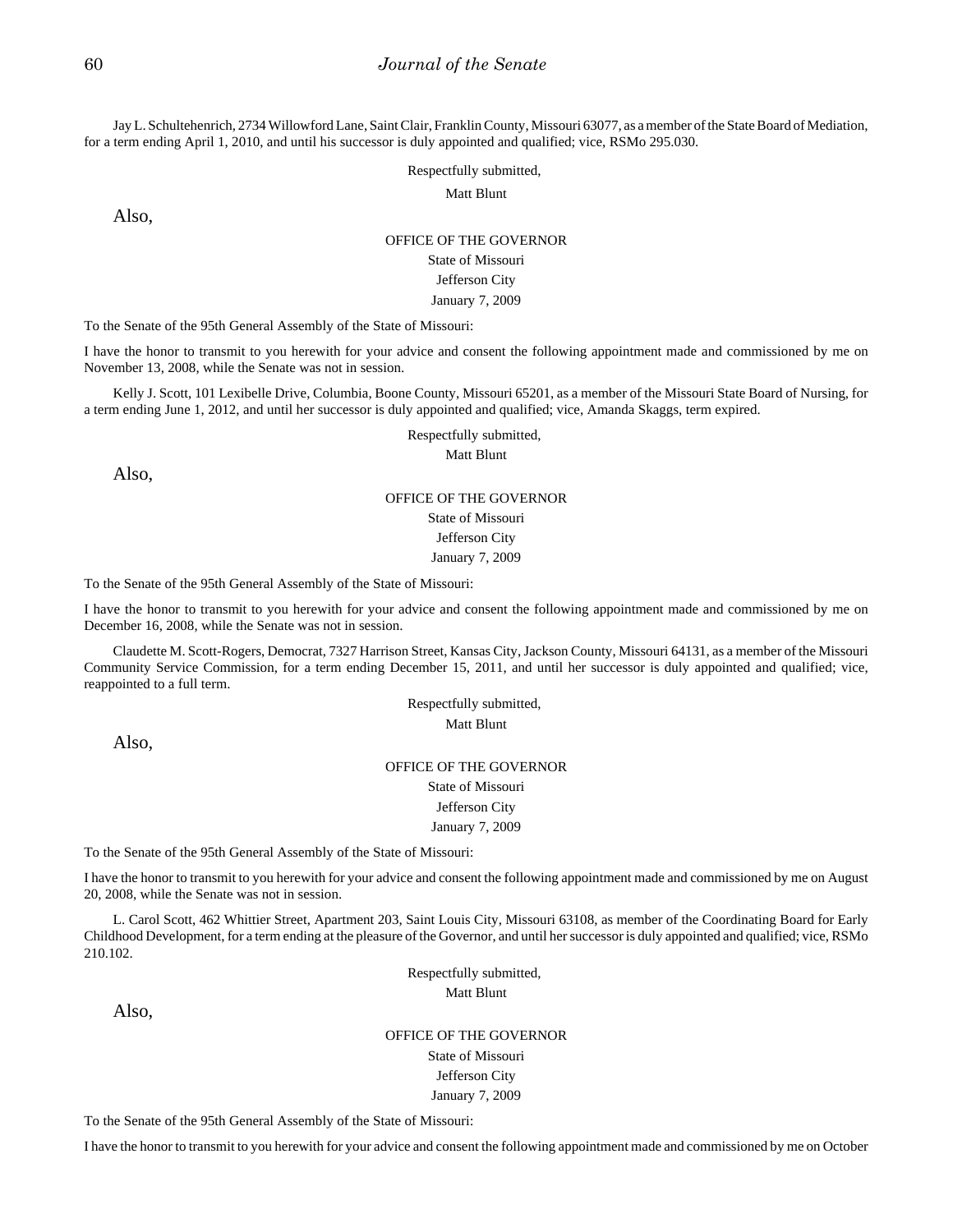Thomas J. Selva, 4706 Heatherstone Court, Columbia, Boone County, Missouri 65203, as a member of the Professional Services Payment Committee, for a term ending at the pleasure of the Governor; vice, RSMo 208.197.

Respectfully submitted,

Matt Blunt

Also,

## OFFICE OF THE GOVERNOR

## State of Missouri

Jefferson City

January 7, 2009

To the Senate of the 95th General Assembly of the State of Missouri:

I have the honor to transmit to you herewith for your advice and consent the following appointment made and commissioned by me on July 2, 2008, while the Senate was not in session.

Gregory F. Sharpe, 22364 State Highway 156, Ewing, Lewis County, Missouri 63440, as a member of the Missouri Workforce Investment Board, for a term ending March 3, 2011, and until his successor is duly appointed and qualified; vice, RSMo 620.511.

Respectfully submitted,

Matt Blunt

Also,

## OFFICE OF THE GOVERNOR

State of Missouri Jefferson City

January 7, 2009

To the Senate of the 95th General Assembly of the State of Missouri:

I have the honor to transmit to you herewith for your advice and consent the following appointment made and commissioned by me on July 2, 2008, while the Senate was not in session.

Margaret D. Shea, 628 North Geyer Road, Kirkwood, Saint Louis County, Missouri 63122, as a member of the Missouri State Board of Nursing, for a term ending June 1, 2010, and until her successor is duly appointed and qualified; vice, Linda Connor, term expired.

> Respectfully submitted, Matt Blunt

Also,

## OFFICE OF THE GOVERNOR

State of Missouri Jefferson City

January 7, 2009

To the Senate of the 95th General Assembly of the State of Missouri:

I have the honor to transmit to you herewith for your advice and consent the following appointment made and commissioned by me on December 4, 2008, while the Senate was not in session.

Travis R. Shearer, HC 73, Box 209, Drury, Douglas County, Missouri 65638, as a member of the MO HealthNet Oversight Committee, for a term ending October 30, 2010, and until his successor is duly appointed and qualified; vice, W. Dennis Thousand, term expired.

Respectfully submitted,

Matt Blunt

Also,

#### OFFICE OF THE GOVERNOR

State of Missouri Jefferson City January 7, 2009

To the Senate of the 95th General Assembly of the State of Missouri:

I have the honor to transmit to you herewith for your advice and consent the following appointment made and commissioned by me on October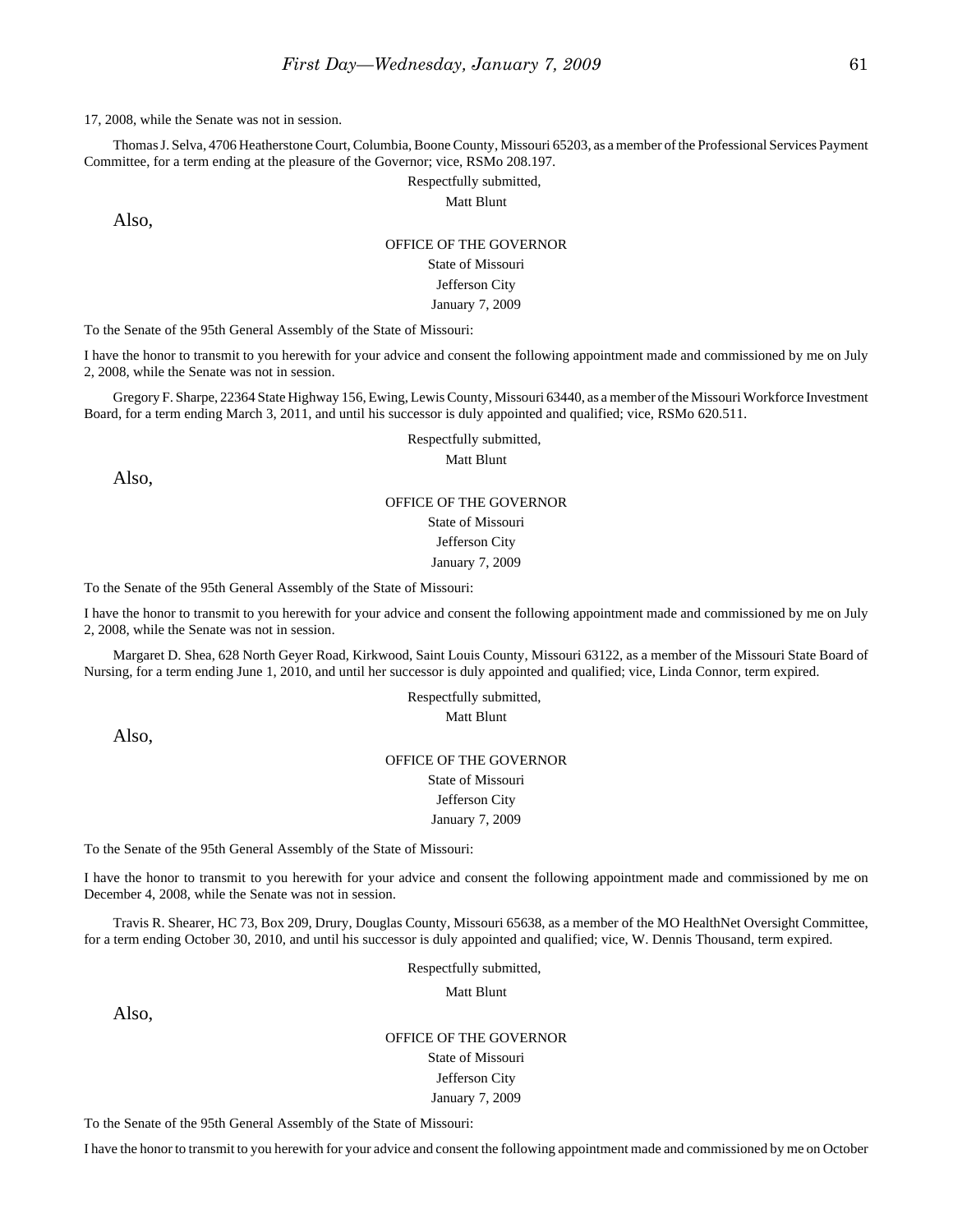Allen R. Shirley, Republican, 3520 South Alabama, Joplin, Newton County, Missouri 64804, as a member of the Missouri Housing Development Commission, for a term ending October 13, 2012, and until his successor is duly appointed and qualified; vice, Robert Fulp, term expired.

> Respectfully submitted, Matt Blunt

Also,

### OFFICE OF THE GOVERNOR State of Missouri Jefferson City January 7, 2009

To the Senate of the 95th General Assembly of the State of Missouri:

I have the honor to transmit to you herewith for your advice and consent the following appointment made and commissioned by me on June 5, 2008, while the Senate was not in session.

Robert S. Shotts, 14390 Skyline Drive, Lebanon, Laclede County, Missouri 65536, as a member of the Missouri Board for Architects, Professional Engineers, Professional Land Surveyors and Landscape Architects, for a term ending September 30, 2010, and until his successor is duly appointed and qualified; vice, Patti Banks, term expired.

> Respectfully submitted, Matt Blunt

Also,

### OFFICE OF THE GOVERNOR State of Missouri

Jefferson City

January 7, 2009

To the Senate of the 95th General Assembly of the State of Missouri:

I have the honor to transmit to you herewith for your advice and consent the following appointment made and commissioned by me on September 25, 2008, while the Senate was not in session.

Sharon R. Laningham Silver, 414 NE 54 Terrace, Kansas City, Clay County, Missouri 64118, as a member of the Child Abuse and Neglect Review Board, for a term ending April 7, 2010, and until her successor is duly appointed and qualified; vice, Gilbert Alderson, resigned.

Respectfully submitted,

Matt Blunt

Also,

OFFICE OF THE GOVERNOR State of Missouri Jefferson City January 7, 2009

To the Senate of the 95th General Assembly of the State of Missouri:

I have the honor to transmit to you herewith for your advice and consent the following appointment made and commissioned by me on August 20, 2008, while the Senate was not in session.

David J. Siscel, 240 East Bodley Avenue, Kirkwood, Saint Louis County, Missouri 63122, as a member of the Consolidated Health Care Plan Board of Trustees, for a term ending December 31, 2011, and until his successor is duly appointed and qualified; vice, A. Stephen Coburn, resigned.

> Respectfully submitted, Matt Blunt

Also,

OFFICE OF THE GOVERNOR State of Missouri Jefferson City January 7, 2009

To the Senate of the 95th General Assembly of the State of Missouri:

I have the honor to transmit to you herewith for your advice and consent the following appointment made and commissioned by me on October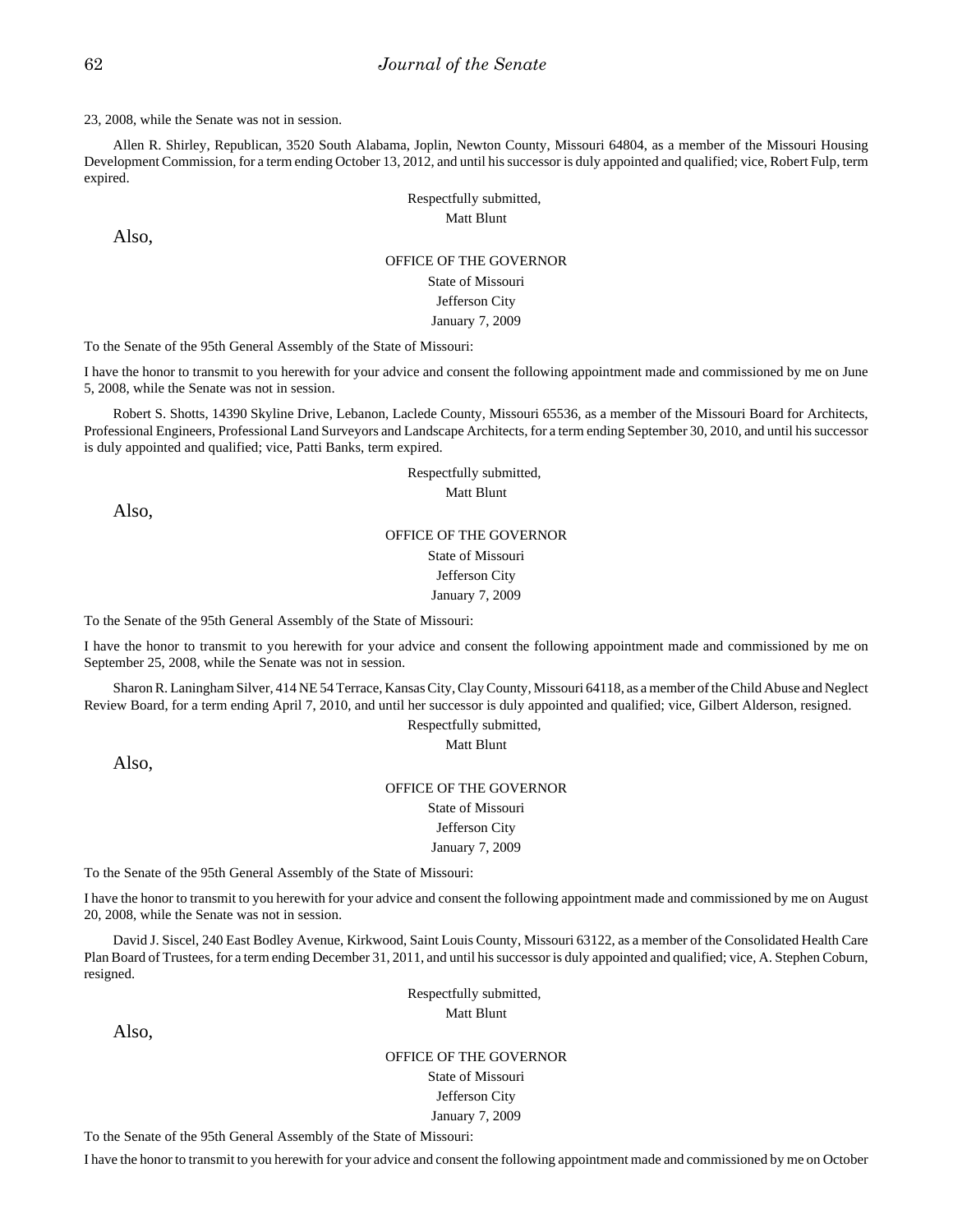Mark E. Skrade, 4672 South Farm Road 193, Rogersville, Greene County, Missouri 65807, as a member of the State Committee of Psychologists, for a term ending August 28, 2012, and until his successor is duly appointed and qualified; vice, Daniel Orme, resigned.

> Respectfully submitted, Matt Blunt

Also,

### OFFICE OF THE GOVERNOR State of Missouri Jefferson City January 7, 2009

To the Senate of the 95th General Assembly of the State of Missouri:

I have the honor to transmit to you herewith for your advice and consent the following appointment made and commissioned by Lieutenant Governor Peter Kinder, while serving as Acting Governor, with my permission on June 17, 2008, while the Senate was not in session.

Francis G. Slack, 1 Manderleigh Estates Court, Frontenac, Saint Louis County, Missouri 63131, as a member of the Board of Boiler and Pressure Vessel Rules, for a term ending September 28, 2011, and until his successor is duly appointed and qualified; vice, Francis Slack, withdrawn.

> Respectfully submitted, Matt Blunt

Also,

#### OFFICE OF THE GOVERNOR

State of Missouri

Jefferson City

January 7, 2009

To the Senate of the 95th General Assembly of the State of Missouri:

I have the honor to transmit to you herewith for your advice and consent the following appointment made and commissioned by me on August 13, 2008, while the Senate was not in session.

Toni R. Smith, 2301 South First Street, Kirksville, Adair County, Missouri 63501, as a member of the Advisory Commission for Anesthesiologist Assistants, for a term ending July 1, 2009, and until her successor is duly appointed and qualified; vice, reappointed to a full term.

Respectfully submitted, Matt Blunt

Also,

OFFICE OF THE GOVERNOR State of Missouri Jefferson City January 7, 2009

To the Senate of the 95th General Assembly of the State of Missouri:

I have the honor to transmit to you herewith for your advice and consent the following appointment made and commissioned by me on June 3, 2008, while the Senate was not in session.

Toni R. Smith, Republican, 2301 South First Street, Kirksville, Adair County, Missouri 63501, as a member of the State Board of Registration for the Healing Arts, for a term ending September 3, 2011, and until her successor is duly appointed and qualified; vice, reappointed to a full term.

Respectfully submitted,

Matt Blunt

Also,

OFFICE OF THE GOVERNOR State of Missouri Jefferson City January 7, 2009

To the Senate of the 95th General Assembly of the State of Missouri:

I have the honor to transmit to you herewith for your advice and consent the following appointment made and commissioned by me on August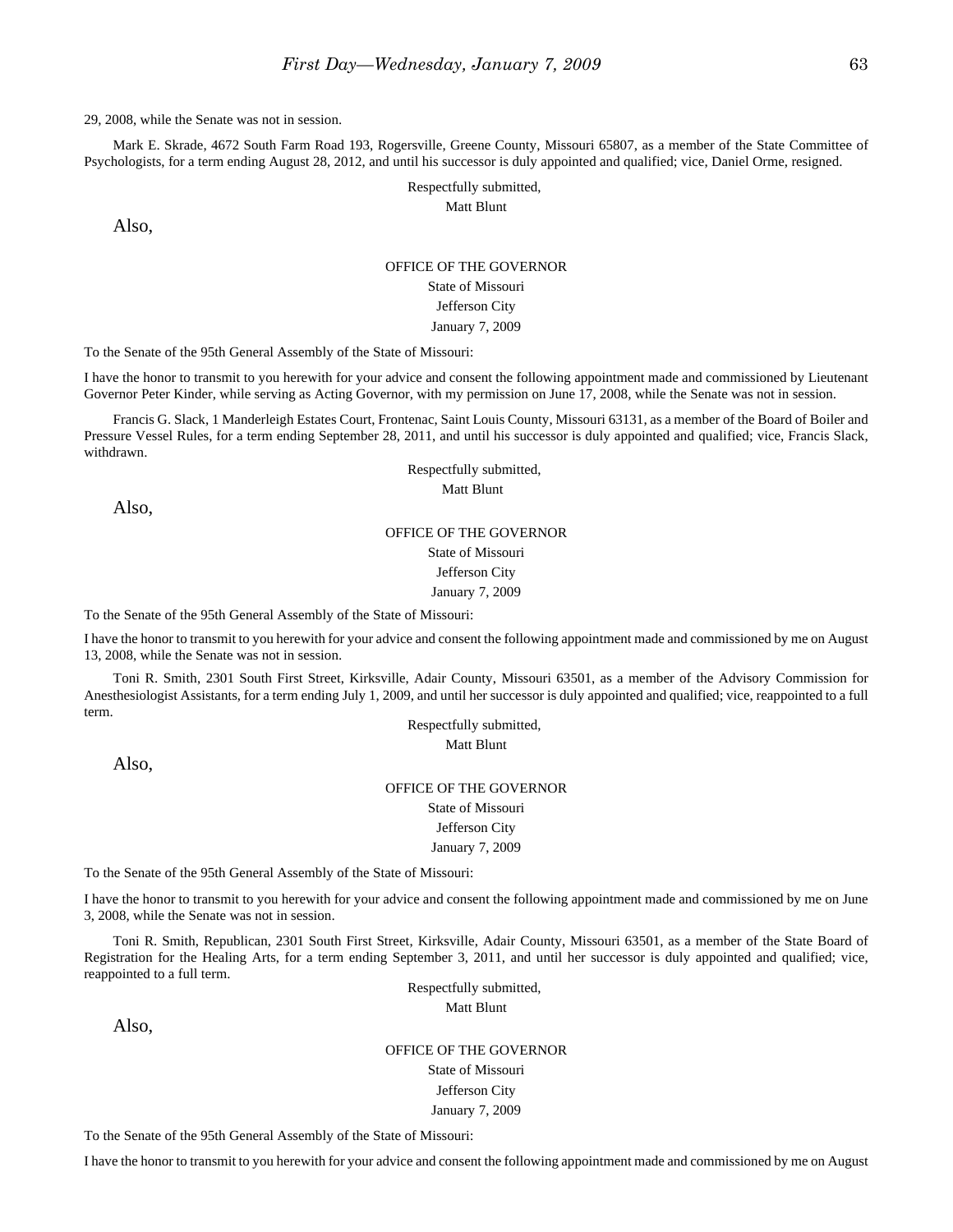Nancy A. Spears, 712 Swifts Highway, Jefferson City, Cole County, Missouri 65109, as a member of the Child Abuse and Neglect Review Board, for a term ending April 7, 2009, and until her successor is duly appointed and qualified; vice, Carol Shelley, resigned.

#### Respectfully submitted, Matt Blunt

Also,

## OFFICE OF THE GOVERNOR

### State of Missouri Jefferson City

January 7, 2009

To the Senate of the 95th General Assembly of the State of Missouri:

I have the honor to transmit to you herewith for your advice and consent the following appointment made and commissioned by me on August 14, 2008, while the Senate was not in session.

Kit O. Stahlberg, 416 North Chamber, Apartment B3, Fredericktown, Madison County, Missouri 63645, as a member of the Missouri Planning Council for Developmental Disabilities, for a term ending June 30, 2011, and until his successor is duly appointed and qualified; vice, reappointed to a full term.

> Respectfully submitted, Matt Blunt

Also,

### OFFICE OF THE GOVERNOR State of Missouri Jefferson City January 7, 2009

To the Senate of the 95th General Assembly of the State of Missouri:

I have the honor to transmit to you herewith for your advice and consent the following appointment made and commissioned by me on June 5, 2008, while the Senate was not in session.

Dawn M. Standley, 5776 Bluebird Circle, Osage Beach, Camden County, Missouri 65065, as a member of the Advisory Commission for Physical Therapists, for a term ending October 1, 2008, and until her successor is duly appointed and qualified; vice, Melinda Christianson, term expired.

> Respectfully submitted, Matt Blunt

Also,

OFFICE OF THE GOVERNOR State of Missouri Jefferson City January 7, 2009

To the Senate of the 95th General Assembly of the State of Missouri:

I have the honor to transmit to you herewith for your advice and consent the following appointment made and commissioned by me on October 8, 2008, while the Senate was not in session.

Dawn M. Standley, 5776 Bluebird Circle, Osage Beach, Camden County, Missouri 65065, as a member of the Advisory Commission for Physical Therapists, for a term ending October 1, 2011, and until her successor is duly appointed and qualified; vice, reappointed to a full term.

> Respectfully submitted, Matt Blunt

Also,

OFFICE OF THE GOVERNOR State of Missouri Jefferson City January 7, 2009

To the Senate of the 95th General Assembly of the State of Missouri:

I have the honor to transmit to you herewith for your advice and consent the following appointment made and commissioned by me on July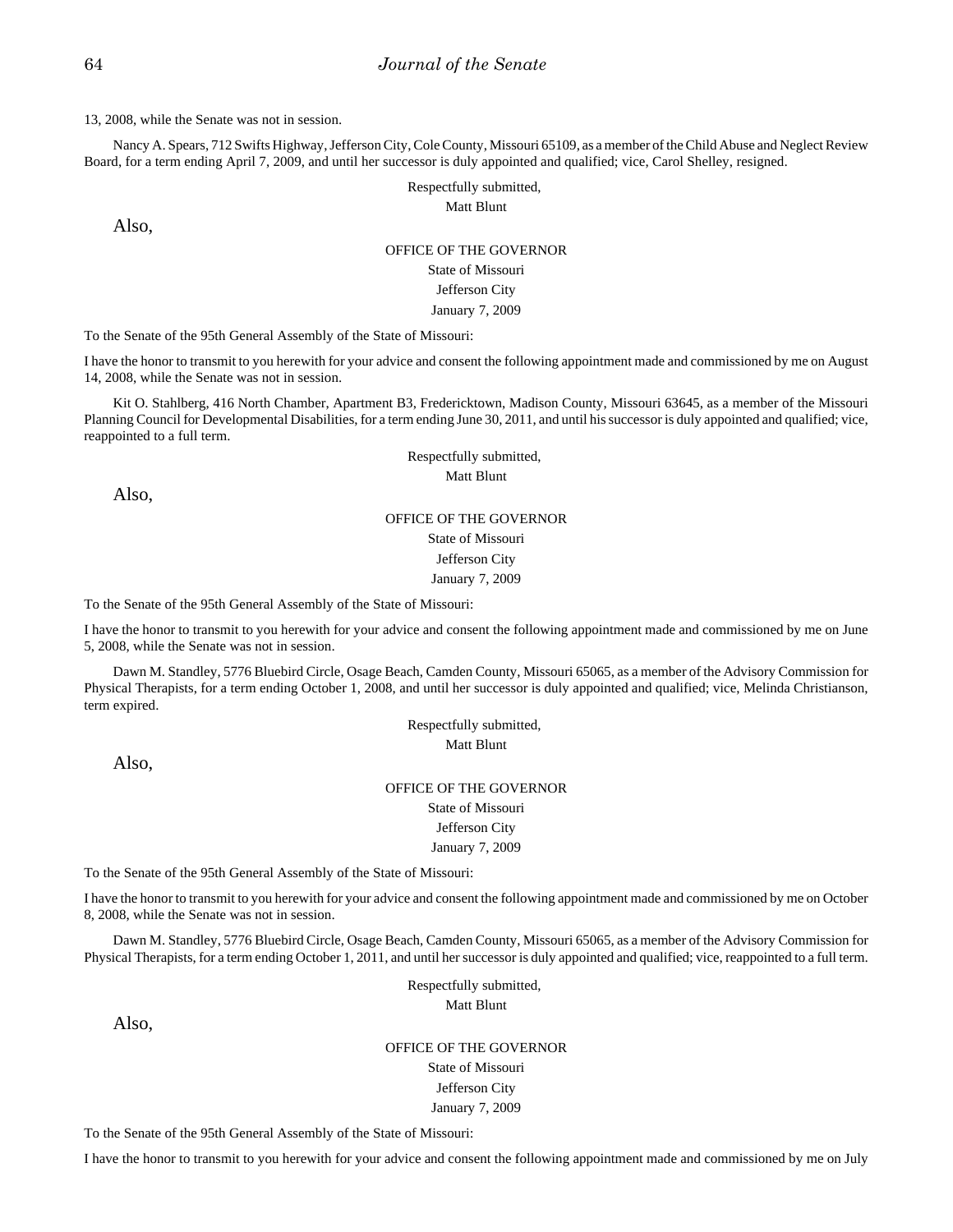Donald H. Steen, 343 Cat Rock Road, Eldon, Miller County, Missouri 65026, as the Director of the Department of Agriculture, for a term ending at the pleasure of the Governor, and until his successor is duly appointed and qualified; vice, Katie Smith, resigned.

#### Respectfully submitted, Matt Blunt

Also,

#### OFFICE OF THE GOVERNOR

State of Missouri Jefferson City

January 7, 2009

To the Senate of the 95th General Assembly of the State of Missouri:

I have the honor to transmit to you herewith for your advice and consent the following appointment made and commissioned by me on January 2, 2009, while the Senate was not in session.

Francis J. Stokes, 320 Union Boulevard, Saint Louis City, Missouri 63108, as a member of the Missouri Technology Corporation, for a term ending October 1, 2011, and until his successor is duly appointed and qualified; vice, reappointed to a full term.

Respectfully submitted,

Matt Blunt

Also,

# OFFICE OF THE GOVERNOR

State of Missouri Jefferson City

January 7, 2009

To the Senate of the 95th General Assembly of the State of Missouri:

I have the honor to transmit to you herewith for your advice and consent the following appointment made and commissioned by me on December 19, 2008, while the Senate was not in session.

John R. Sullivan, 1183 CR 2790, Mountain View, Howell County, Missouri 65548, as a member of the Safe Drinking Water Commission, for a term ending September 1, 2010, and until his successor is duly appointed and qualified; vice, Charli Jo Ledgerwood, term expired.

> Respectfully submitted, Matt Blunt

Also,

### OFFICE OF THE GOVERNOR State of Missouri Jefferson City

January 7, 2009

To the Senate of the 95th General Assembly of the State of Missouri:

I have the honor to transmit to you herewith for your advice and consent the following appointment made and commissioned by me on September 25, 2008, while the Senate was not in session.

Suzanne E. Taggart, 24010 Highway D, California, Moniteau County, Missouri 65018, as a member of the Child Abuse and Neglect Review Board, for a term ending April 7, 2009, and until her successor is duly appointed and qualified; vice, Dawn Fuller, term expired.

> Respectfully submitted, Matt Blunt

Also,

OFFICE OF THE GOVERNOR State of Missouri Jefferson City January 7, 2009

To the Senate of the 95th General Assembly of the State of Missouri:

I have the honor to transmit to you herewith for your advice and consent the following appointment made and commissioned by me on October 16, 2008, while the Senate was not in session.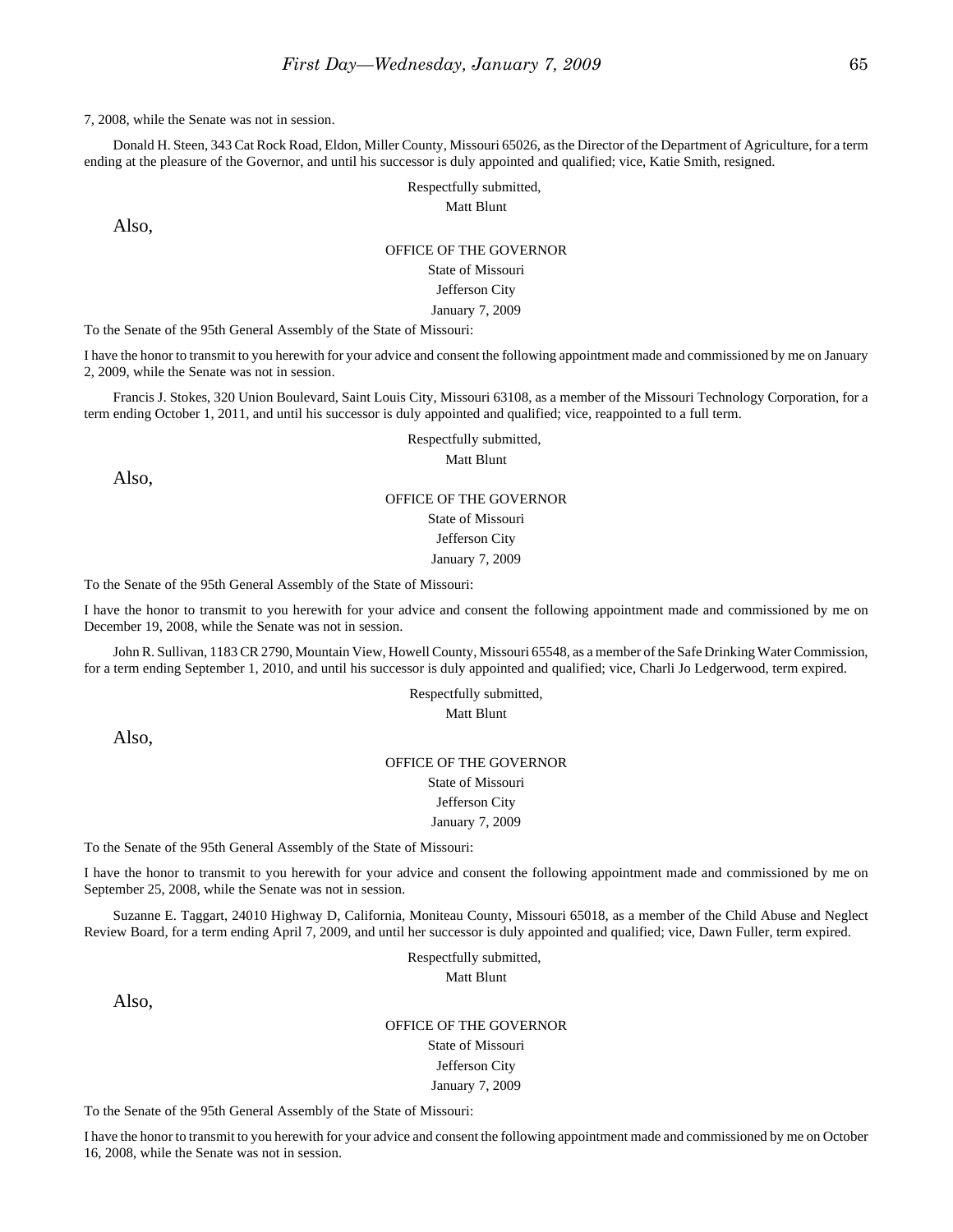Garry Taylor, 979 Diamond Ridge, Jefferson City, Cole County, Missouri 65109, as the Director of the Department of Economic Development, for a term ending at the pleasure of the Governor, and until his successor is duly appointed an qualified; vice, Greg A. Steinhoff.

> Respectfully submitted, Matt Blunt

Also,

#### OFFICE OF THE GOVERNOR

State of Missouri

#### Jefferson City

January 7, 2009

To the Senate of the 95th General Assembly of the State of Missouri:

I have the honor to transmit to you herewith for your advice and consent the following appointment made and commissioned by me on November 12, 2008, while the Senate was not in session.

Marsha A. Taylor, 5144 Chelsea, Springfield, Greene County, Missouri 65804, as a member of the Professional Services Payment Committee, for a term ending at the pleasure of the Governor; vice, RSMo 208.197.

Respectfully submitted,

Matt Blunt

Also,

### OFFICE OF THE GOVERNOR State of Missouri Jefferson City

January 7, 2009

To the Senate of the 95th General Assembly of the State of Missouri:

I have the honor to transmit to you herewith for your advice and consent the following appointment made and commissioned by Lieutenant Governor Peter Kinder, while serving as Acting Governor, with my permission on June 17, 2008, while the Senate was not in session.

Robert W. Taylor, 32810 Sleepy Hollow Lane, Sedalia, Pettis County, Missouri 65301, as a member of the Board of Cosmetology and Barber Examiners, for a term ending May 1, 2012, and until his successor is duly appointed and qualified; vice, Stanley Bevelle, term expired.

> Respectfully submitted, Matt Blunt

Also,

### OFFICE OF THE GOVERNOR State of Missouri Jefferson City January 7, 2009

To the Senate of the 95th General Assembly of the State of Missouri:

I have the honor to transmit to you herewith for your advice and consent the following appointment made and commissioned by me on July 15, 2008, while the Senate was not in session.

Shirley S. Taylor, 18802 Evergreen Terrace, Saint Joseph, Andrew County, Missouri 64505, as a member of the Child Abuse and Neglect Review Board, for a term ending April 7, 2011, and until her successor is duly appointed and qualified; vice, Donna Bushur, withdrawn.

> Respectfully submitted, Matt Blunt

Also,

OFFICE OF THE GOVERNOR State of Missouri Jefferson City January 7, 2009

To the Senate of the 95th General Assembly of the State of Missouri:

I have the honor to transmit to you herewith for your advice and consent the following appointment made and commissioned by me on August 6, 2008, while the Senate was not in session.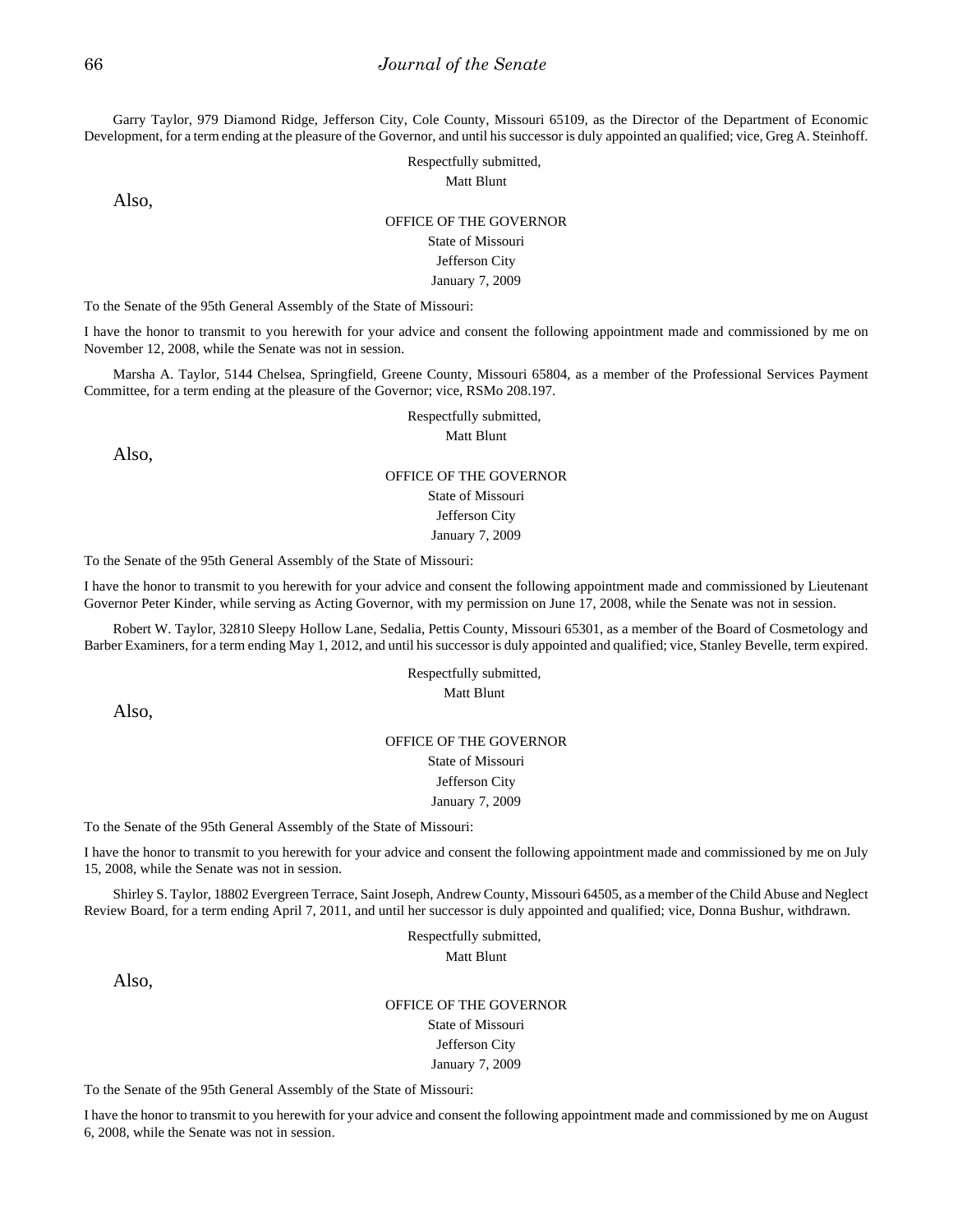Gregory L. Temple, 8986 County Road 9190, West Plains, Howell County, Missouri 65775, as a member of the Missouri Dental Board, for a term ending October 16, 2012, and until his successor is duly appointed and qualified; vice, John L. Sheets, term expired.

> Respectfully submitted, Matt Blunt

Also,

### OFFICE OF THE GOVERNOR State of Missouri

## Jefferson City

### January 7, 2009

To the Senate of the 95th General Assembly of the State of Missouri:

I have the honor to transmit to you herewith for your advice and consent the following appointment made and commissioned by me on September 19, 2008, while the Senate was not in session.

Tamara L. Thielemier, 221 Little Creek Court, Jefferson City, Cole County, Missouri 65109, as a member of the Workers' Compensation Determination Review Board, for a term ending March 3, 2010, and until her successor is duly appointed and qualified; vice, Sharon Robinson, term expired.

> Respectfully submitted, Matt Blunt

Also,

## OFFICE OF THE GOVERNOR State of Missouri Jefferson City January 7, 2009

To the Senate of the 95th General Assembly of the State of Missouri:

I have the honor to transmit to you herewith for your advice and consent the following appointment made and commissioned by me on September 19, 2008, while the Senate was not in session.

Sandra L. Thomas, 5920 North West 96<sup>th</sup> Terrace, Kansas City, Platte County, Missouri 64154, as a member of the Missouri State Board of Accountancy, for a term ending July 1, 2013, and until her successor is duly appointed and qualified; vice, Kenneth Clark, term expired.

> Respectfully submitted, Matt Blunt

Also,

OFFICE OF THE GOVERNOR State of Missouri Jefferson City January 7, 2009

To the Senate of the 95th General Assembly of the State of Missouri:

I have the honor to transmit to you herewith for your advice and consent the following appointment made and commissioned by me on December 16, 2008, while the Senate was not in session.

Joshua T. Travis, Democrat, 207 Hudson - 1202 Rollins Street, Columbia, Boone County, Missouri 65201, as a member of the Missouri Community Service Commission, for a term ending December 15, 2011, and until his successor is duly appointed and qualified; vice, reappointed to a full term.

Respectfully submitted,

Matt Blunt

Also,

OFFICE OF THE GOVERNOR State of Missouri Jefferson City January 7, 2009

To the Senate of the 95th General Assembly of the State of Missouri:

I have the honor to transmit to you herewith for your advice and consent the following appointment made and commissioned by me on September 25, 2008, while the Senate was not in session.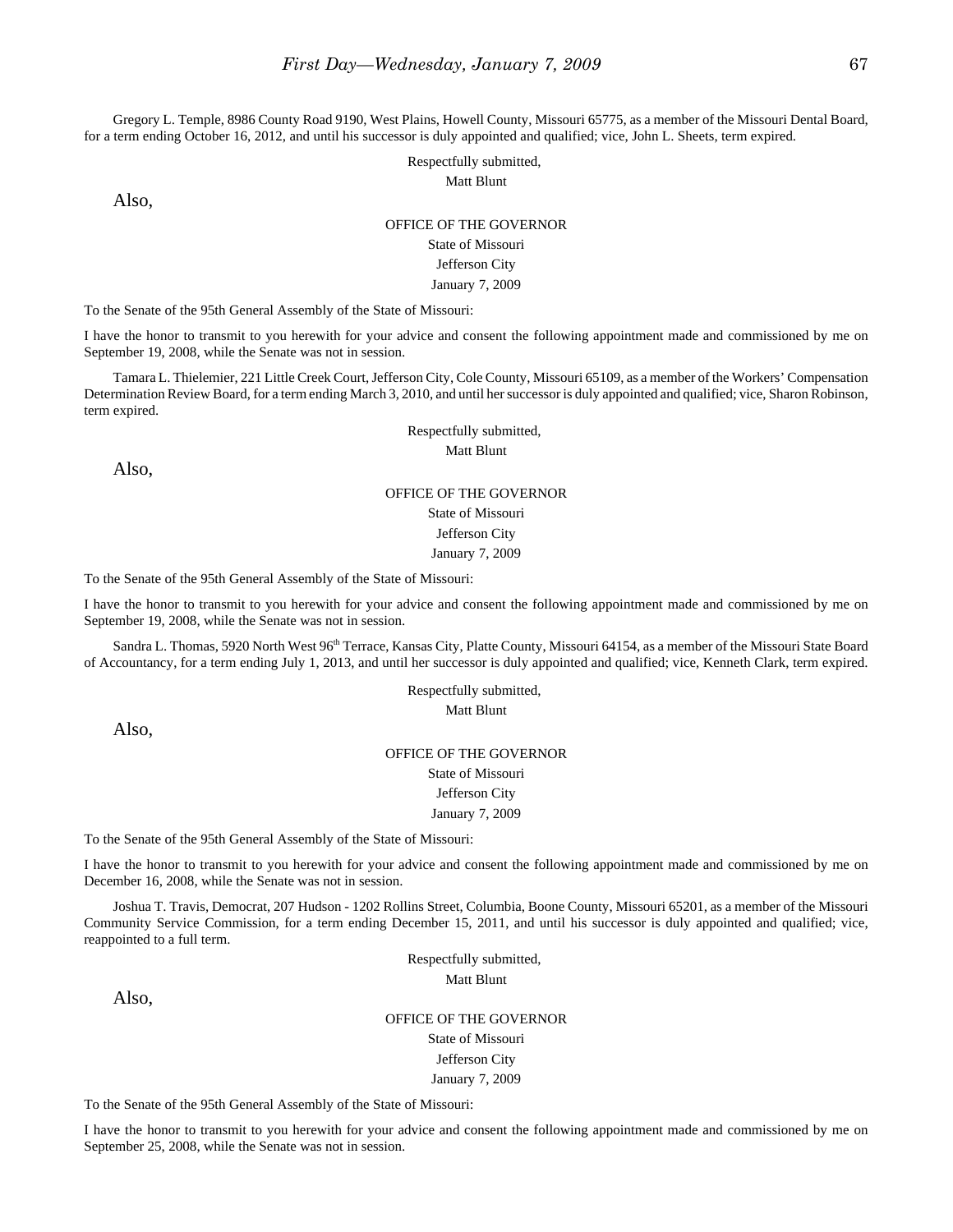Robin E. Threlkeld, 3505 NW 86<sup>th</sup> Street, Kansas City, Platte County, Missouri 64154, as a member of the Child Abuse and Neglect Review Board, for a term ending April 7, 2011, and until her successor is duly appointed and qualified; vice, RSMo 210.153.

> Respectfully submitted, Matt Blunt

Also,

### OFFICE OF THE GOVERNOR

### State of Missouri

### Jefferson City

#### January 7, 2009

To the Senate of the 95th General Assembly of the State of Missouri:

I have the honor to transmit to you herewith for your advice and consent the following appointment made and commissioned by me on July 2, 2008, while the Senate was not in session.

James M. Upchurch, 1 Janney Circle, Canton, Lewis County, Missouri 63435, as a member of the Missouri Workforce Investment Board, for a term ending March 3, 2009, and until his successor is duly appointed and qualified; vice, RSMo 620.511.

Respectfully submitted,

Matt Blunt

Also,

### OFFICE OF THE GOVERNOR

### State of Missouri

Jefferson City

January 7, 2009

To the Senate of the 95th General Assembly of the State of Missouri:

I have the honor to transmit to you herewith for your advice and consent the following appointment made and commissioned by me on November 21, 2008, while the Senate was not in session.

Theresa A. Valdes, 825 Cari Ann Drive, Jefferson City, Cole County, Missouri 65109, as a member of the Missouri Planning Council on Developmental Disabilities, for a term ending June 30, 2010, and until her successor is duly appointed and qualified; vice, Glenda Kremer, resigned.

> Respectfully submitted, Matt Blunt

Also,

## OFFICE OF THE GOVERNOR

State of Missouri

Jefferson City

January 7, 2009

To the Senate of the 95th General Assembly of the State of Missouri:

I have the honor to transmit to you herewith for your advice and consent the following appointment made and commissioned by me on August 14, 2008, while the Senate was not in session.

Janet L. Vanderpool, 508 South Coleman Street, Princeton, Mercer County, Missouri 64673, as a member of the Missouri State Board of Nursing, for a term ending June 1, 2012, and until her successor is duly appointed and qualified; vice, Hillard Kay Thurston, term expired.

> Respectfully submitted, Matt Blunt

Also,

OFFICE OF THE GOVERNOR State of Missouri Jefferson City January 7, 2009

To the Senate of the 95th General Assembly of the State of Missouri:

I have the honor to transmit to you herewith for your advice and consent the following appointment made and commissioned by me on August 14, 2008, while the Senate was not in session.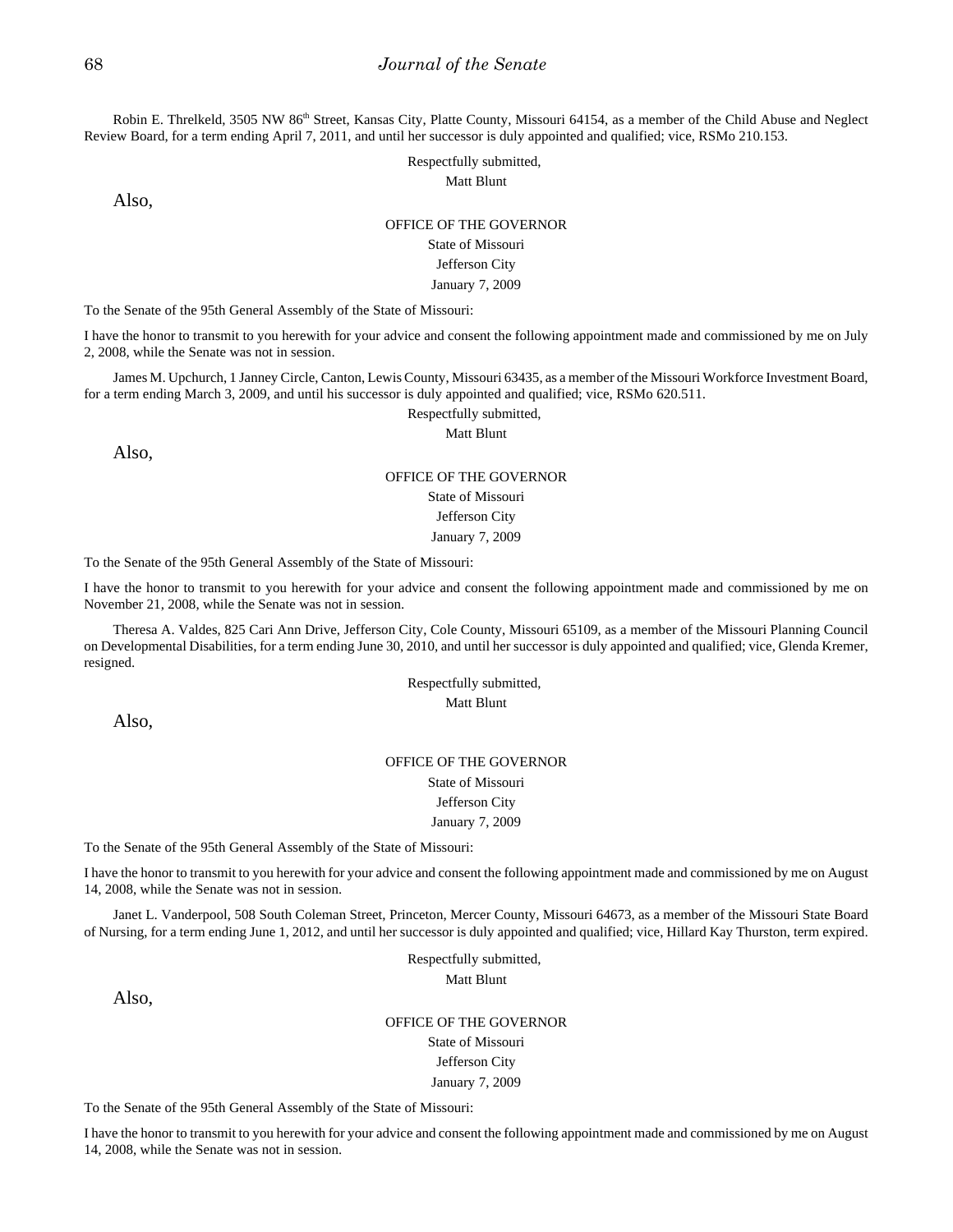Beth L. Viviano, 358 Summer Top Lane, Fenton, Saint Louis County, Missouri 63026, as a member of the Missouri Family Trust Board of Trustees, for a term ending October 25, 2009, and until her successor is duly appointed and qualified; vice, reappointed to a full term.

> Respectfully submitted, Matt Blunt

Also,

## OFFICE OF THE GOVERNOR

### State of Missouri

### Jefferson City

#### January 7, 2009

To the Senate of the 95th General Assembly of the State of Missouri:

I have the honor to transmit to you herewith for your advice and consent the following appointment made and commissioned by me on December 4, 2008, while the Senate was not in session.

Renée A. Walker, 2741 Briaroaks Lane, Joplin, Newton County, Missouri 64804, as a member of the MO HealthNet Oversight Committee, for a term ending October 30, 2010, and until her successor is duly appointed and qualified; vice, Frederick DeFeo, term expired.

Respectfully submitted,

Matt Blunt

Also,

#### OFFICE OF THE GOVERNOR

State of Missouri

Jefferson City

January 7, 2009

To the Senate of the 95th General Assembly of the State of Missouri:

I have the honor to transmit to you herewith for your advice and consent the following appointment made and commissioned by me on October 14, 2008, while the Senate was not in session.

Thomas N. Wapelhorst, Republican, 3605 Collingwood, Saint Charles, Saint Charles County, Missouri 63301, as a member of the Saint Charles Convention and Sports Facilities Authority, for a term ending April 27, 2013, and until his successor is duly appointed and qualified; vice, reappointed to a full term.

> Respectfully submitted, Matt Blunt

Also,

### OFFICE OF THE GOVERNOR State of Missouri Jefferson City

January 7, 2009

To the Senate of the 95th General Assembly of the State of Missouri:

I have the honor to transmit to you herewith for your advice and consent the following appointment made and commissioned by me on July 11, 2008, while the Senate was not in session.

Christina R. Warren, 1654 Donna Lynn Drive, Jackson, Cape Girardeau County, Missouri 63755, as a member of the Professional Services Payment Committee, for a term ending at the pleasure of the Governor; vice, RSMo 208.197.

> Respectfully submitted, Matt Blunt

Also,

OFFICE OF THE GOVERNOR State of Missouri Jefferson City

January 7, 2009

To the Senate of the 95th General Assembly of the State of Missouri:

I have the honor to transmit to you herewith for your advice and consent the following appointment made and commissioned by me on October 14, 2008, while the Senate was not in session.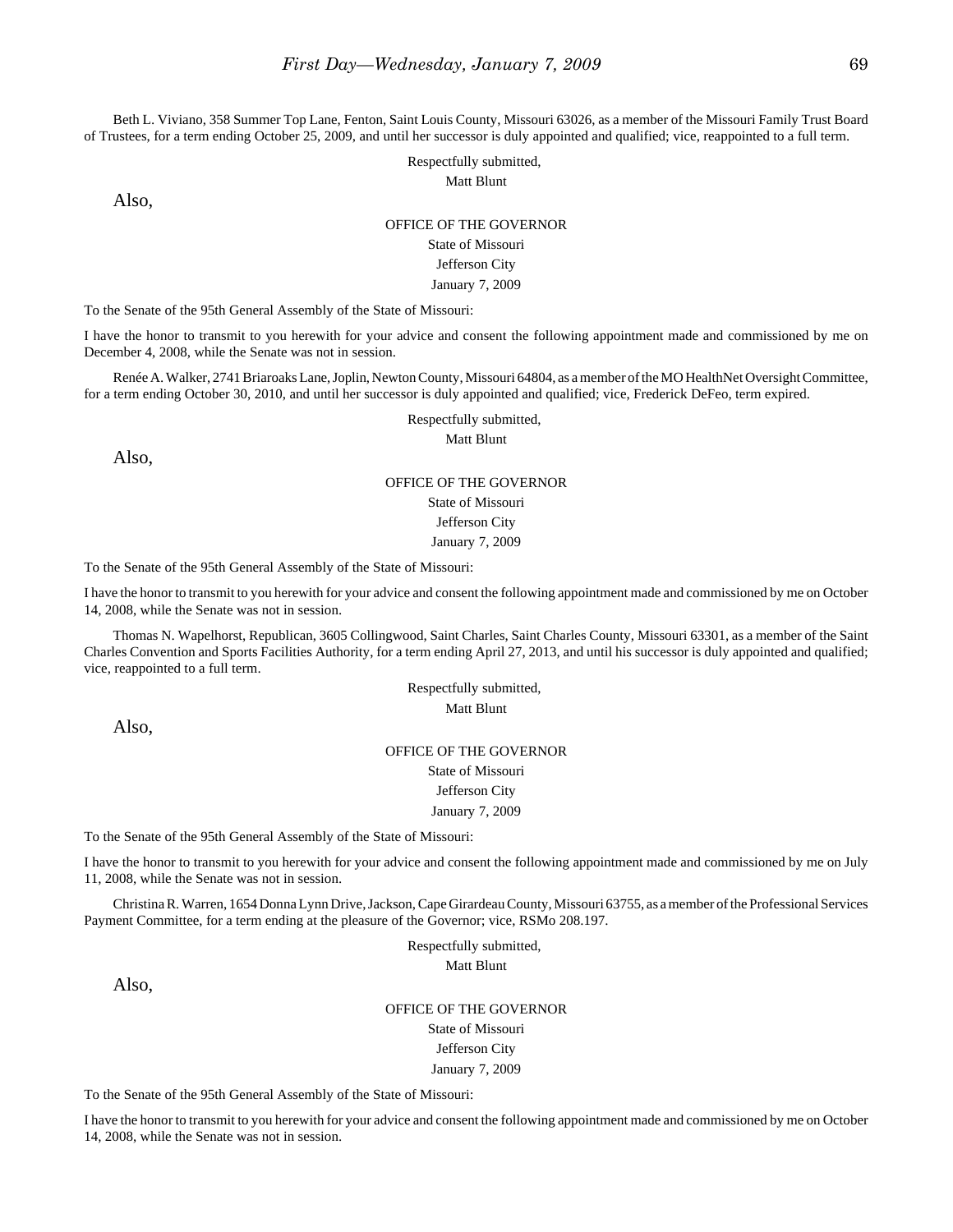Susan M. Wendleton, Republican, 9054 Ginger Lane, Carthage, Jasper County, Missouri 64836, as a member of the Missouri Public Entity Risk Management Fund, for a term ending July 15, 2011, and until her successor is duly appointed and qualified; vice, Tina Odo, resigned.

> Respectfully submitted, Matt Blunt

Also,

#### OFFICE OF THE GOVERNOR

State of Missouri

#### Jefferson City

#### January 7, 2009

To the Senate of the 95th General Assembly of the State of Missouri:

I have the honor to transmit to you herewith for your advice and consent the following appointment made and commissioned by me on August 6, 2008, while the Senate was not in session.

Lisa S. Wilburn, 23097 Gurney Road, Brookfield, Linn County, Missouri 64628, as a member of the Professional Services Payment Committee, for a term ending at the pleasure of the Governor; vice, RSMo 208.197.

Respectfully submitted,

Matt Blunt

Also,

### OFFICE OF THE GOVERNOR State of Missouri Jefferson City January 7, 2009

To the Senate of the 95th General Assembly of the State of Missouri:

I have the honor to transmit to you herewith for your advice and consent the following appointment made and commissioned by me on November 21, 2008, while the Senate was not in session.

Diana L. Willard, 4010 Belle Locke, Joplin, Jasper County, Missouri 64804, as a member of the Missouri Planning Council on Developmental Disabilities, for a term ending June 30, 2011, and until her successor is duly appointed and qualified; vice, Owen Lunn, term expired.

> Respectfully submitted, Matt Blunt

Also,

### OFFICE OF THE GOVERNOR State of Missouri Jefferson City

#### January 7, 2009

To the Senate of the 95th General Assembly of the State of Missouri:

I have the honor to transmit to you herewith for your advice and consent the following appointment made and commissioned by me on October 29, 2008, while the Senate was not in session.

Sharon M. Williams, 5537 NE Northgate Crossing, Lee's Summit, Jackson County, Missouri 64064, as a member of the Missouri Planning Council for Developmental Disabilities, for a term ending June 30, 2009, and until her successor is duly appointed and qualified; vice, Pamela Schneeflock, term expired.

> Respectfully submitted, Matt Blunt

Also,

## OFFICE OF THE GOVERNOR State of Missouri

Jefferson City January 7, 2009

To the Senate of the 95th General Assembly of the State of Missouri:

I have the honor to transmit to you herewith for your advice and consent the following appointment made and commissioned by me on October 10, 2008, while the Senate was not in session.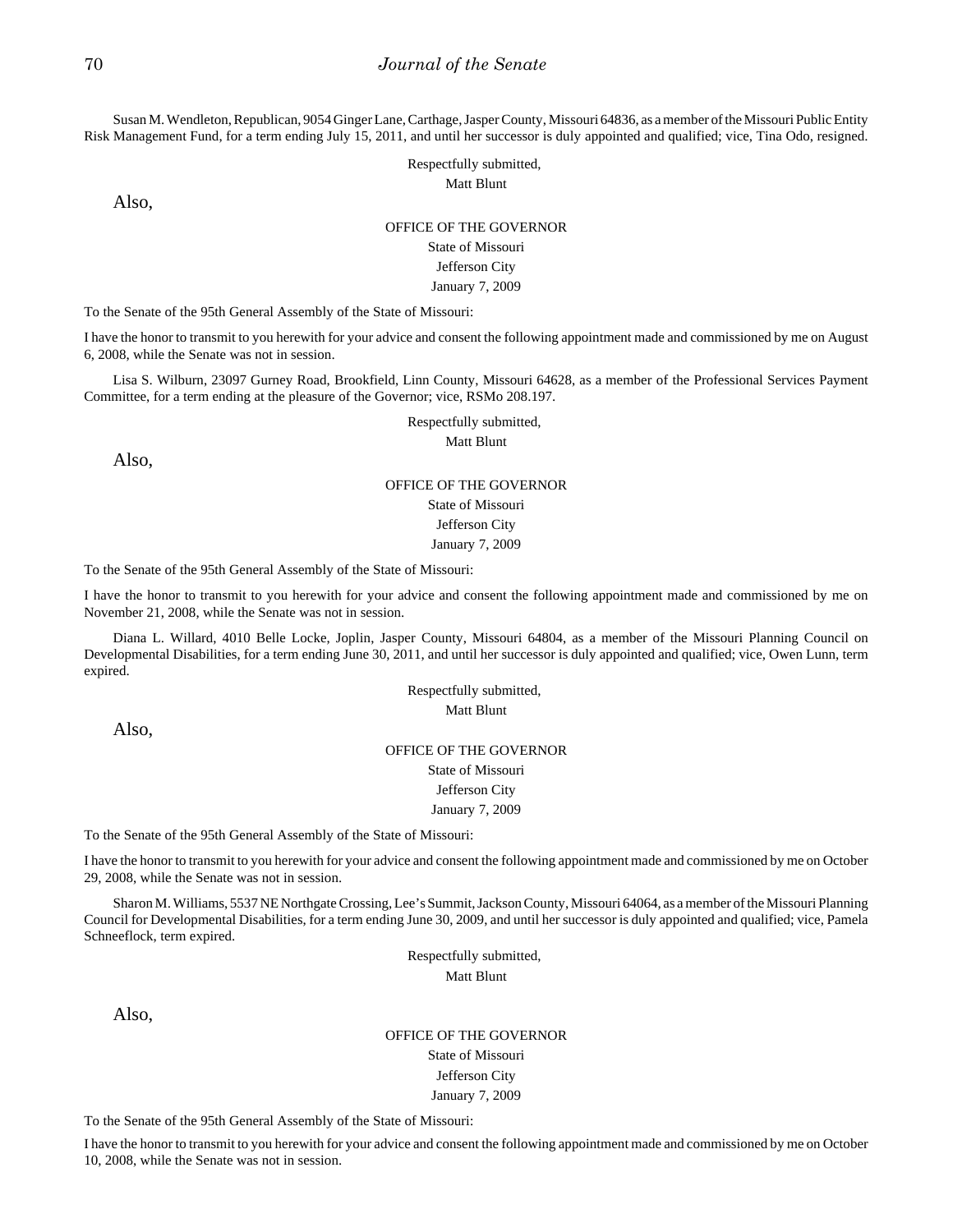Richard J. Wilson, Republican, 811 Harvest Drive, Jefferson City, Cole County, Missouri 65109, as a member of the Missouri Development Finance Board, for a term ending September 14, 2012, and until his successor is duly appointed and qualified; vice, reappointed to a full term.

Also,

### Respectfully submitted, Matt Blunt

OFFICE OF THE GOVERNOR

State of Missouri Jefferson City

January 7, 2009

To the Senate of the 95th General Assembly of the State of Missouri:

I have the honor to transmit to you herewith for your advice and consent the following appointment made and commissioned by me on September 19, 2008, while the Senate was not in session.

Kurt D. Witzel, 3116 Southridge Park Lane, Saint Louis, Saint Louis County, Missouri 63129, as a member of the Missouri Workforce Investment Board, for a term ending March 3, 2012, and until his successor is duly appointed and qualified; vice, RSMo 620.511.

Respectfully submitted,

Matt Blunt

Also,

## OFFICE OF THE GOVERNOR State of Missouri Jefferson City January 7, 2009

To the Senate of the 95th General Assembly of the State of Missouri:

I have the honor to transmit to you herewith for your advice and consent the following appointment made and commissioned by me on August 6, 2008, while the Senate was not in session.

Celeste T. Witzel, Republican, 3116 Southridge Park Lane, Saint Louis, Saint Louis County, Missouri 63129, as a member of the State Lottery Commission, for a term ending September 7, 2011, and until her successor is duly appointed and qualified; vice, reappointed to a full term.

> Respectfully submitted, Matt Blunt

Also,

## OFFICE OF THE GOVERNOR State of Missouri Jefferson City

January 7, 2009

To the Senate of the 95th General Assembly of the State of Missouri:

I have the honor to transmit to you herewith for your advice and consent the following appointment made and commissioned by me on December 16, 2008, while the Senate was not in session.

Barbara L. Wolken, Democrat, 2611 Jennifer Drive, Jefferson City, Cole County, Missouri 65101, as a member of the Missouri Community Service Commission, for a term ending December 15, 2011, and until her successor is duly appointed and qualified; vice, reappointed to a full term.

> Respectfully submitted, Matt Blunt

Also,

OFFICE OF THE GOVERNOR State of Missouri Jefferson City January 7, 2009

To the Senate of the 95th General Assembly of the State of Missouri:

I have the honor to transmit to you herewith for your advice and consent the following appointment made and commissioned by me on November 21, 2008, while the Senate was not in session.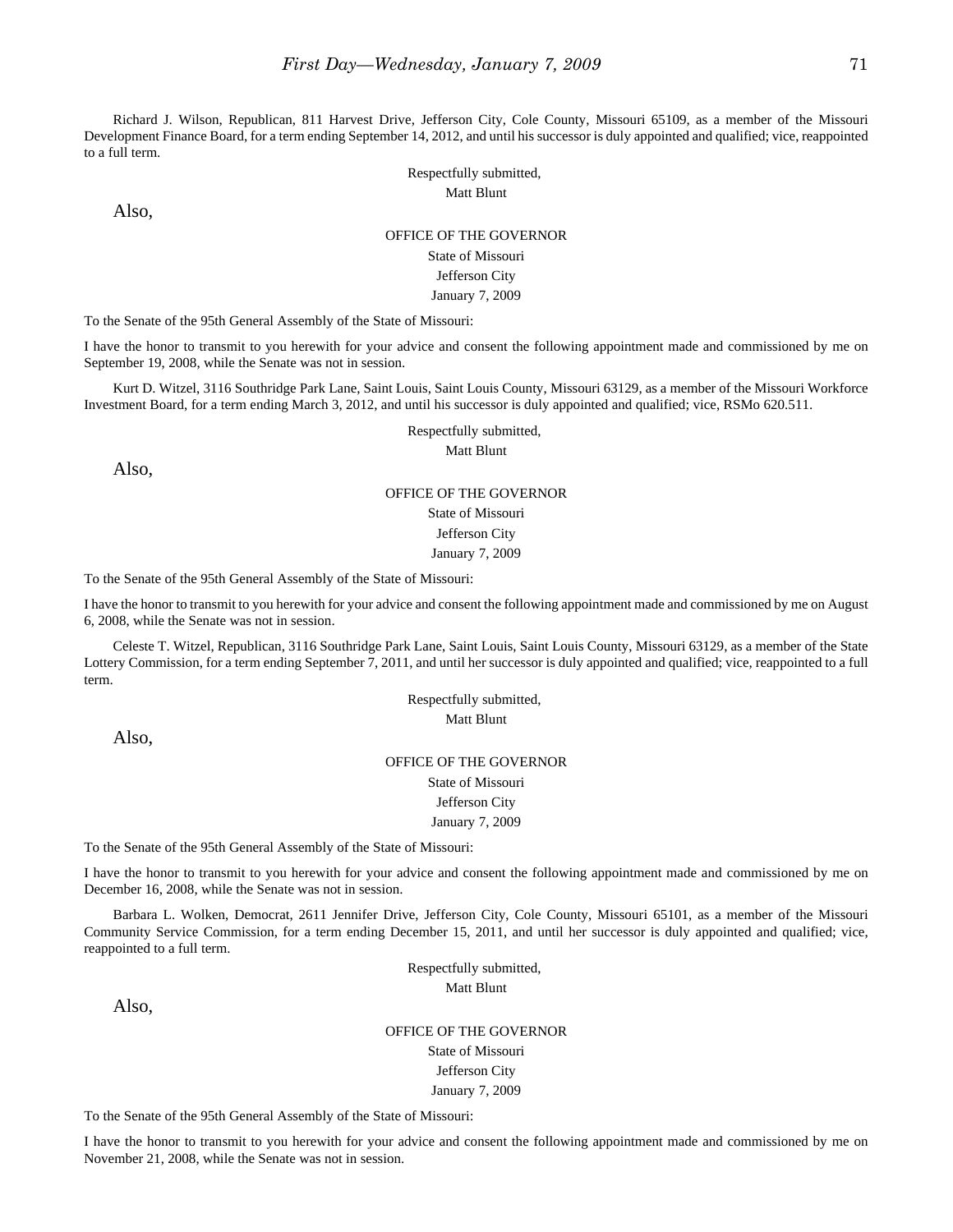Terri L. Woodward, 35411 Highway 63 North, Vienna, Maries County, Missouri 65582, as a member of the Missouri Planning Council for Developmental Disabilities, for a term ending June 30, 2009, and until her successor is duly appointed and qualified; vice, Wendy D. Dillender, resigned.

> Respectfully submitted, Matt Blunt

Also,

## OFFICE OF THE GOVERNOR State of Missouri Jefferson City January 7, 2009

To the Senate of the 95th General Assembly of the State of Missouri:

I have the honor to transmit to you herewith for your advice and consent the following appointment made and commissioned by me on August 14, 2008, while the Senate was not in session.

Gerald J. Zafft, 10498 Frontenac Woods Lane, Saint Louis, Saint Louis County, Missouri 63131, as a member of the Missouri Family Trust Board of Trustees, for a term ending October 25, 2010, and until his successor is duly appointed and qualified; vice, reappointed to a full term.

> Respectfully submitted, Matt Blunt

### **MESSAGES FROM THE HOUSE**

The following messages were received from the House of Representatives through its Chief Clerk:

Mr. President: I am instructed by the House of Representatives to inform the Senate that the House has taken up and adopted **HR 3**.

#### HOUSE RESOLUTION NO. 3

BE IT RESOLVED, that the Chief Clerk of the House of Representatives of the Ninety-fifth General Assembly, First Regular Session, inform the Senate that the House is duly convened and is now in session ready for consideration of business.

BE IT FURTHER RESOLVED, that the Chief Clerk of the House of Representatives of the Ninety-fifth General Assembly is hereby instructed to inform the Senate that the House of Representatives is now duly organized with the following officers to wit:

| Reverend James Earl Jackson |
|-----------------------------|

Also,

Mr. President: I am instructed by the House of Representatives to inform the Senate that the House has taken up and adopted **HR 4**.

#### HOUSE RESOLUTION NO. 4

BE IT RESOLVED, that a message be sent to the Governor of the State of Missouri to inform His Excellency that the House of Representatives and the Senate of the Ninety-fifth General Assembly, First Regular Session of the State of Missouri, are now regularly organized and ready for business, and to receive any message or communication that His Excellency may desire to submit, and that the Chief Clerk of the House of Representatives be directed to inform the Senate of the adoption of this resolution.

## **COMMUNICATION**

President Pro Tem Shields submitted the following: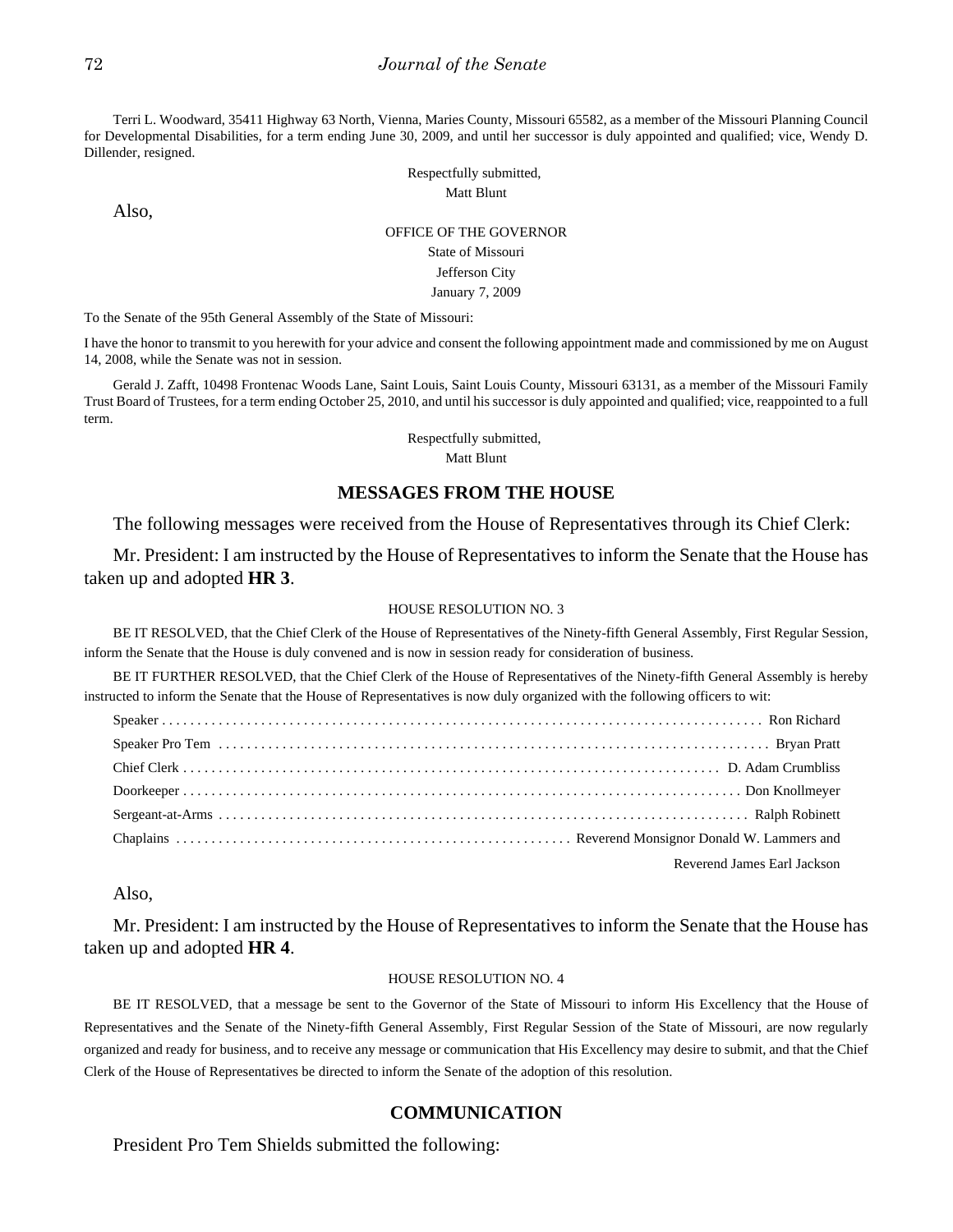| January 7, 2009                                           |
|-----------------------------------------------------------|
| Ms. Terry Spieler                                         |
| Secretary of the Senate                                   |
| State Capitol, Office 325                                 |
| Jefferson City, MO 65109                                  |
| Dear Ms. Spieler:                                         |
| Please appoint the following Senators to the committee on |
| Administration:                                           |
| Shields, Chairman                                         |
| Engler, Vice-Chairman                                     |
| Scott                                                     |
| Callahan                                                  |
| Wright-Jones                                              |
| Sincerely,                                                |
|                                                           |

/s/ Charlie Shields Charlie Shields

#### **RESOLUTIONS**

Senator Schmitt offered Senate Resolution No. 3, regarding Ross Bolinger, St. Louis, which was adopted.

Senator Griesheimer offered Senate Resolution No. 4, regarding Robert Patrick Casey, Union, which was adopted.

Senator McKenna offered Senate Resolution No. 5, regarding the Twenty-fifth Wedding Anniversary of Mr. and Mrs. Daniel Freeze, Festus, which was adopted.

Senator Purgason offered Senate Resolution No. 6, regarding Hannah Lucas, Mountain View, which was adopted.

#### **INTRODUCTIONS OF GUESTS**

Senator Engler introduced to the Senate, his wife, Chris, Farmington; Craig Engler, St. Louis; and Mike Livingstone, Valley Park.

Senator Lembke introduced to the Senate, his mother, Marilyn, Villages, Florida; his wife, Donna; and their children, Anna and Mitchell; and John and Earlene Judd, St. Louis.

Senator Ridgeway introduced to the Senate, her husband, Dr. Richard Ridgeway, Smithville; and Daryl and Linda Ridgeway.

Senator Wilson introduced to the Senate, her husband, James B. "Jim" Wilson, Kansas City; and Monica Sharp, Columbia.

Senator Mayer introduced to the Senate, his mother, Marjean; his wife, Nancy and their children, Jason and Lauren; and Bob Mayer, Dexter.

Senator Dempsey introduced to the Senate, his wife, Molly and their daughters, Meaghan and Abby; Keith and Margaret Schulte; Don and Kay Young; and Grant Gorman, St. Charles.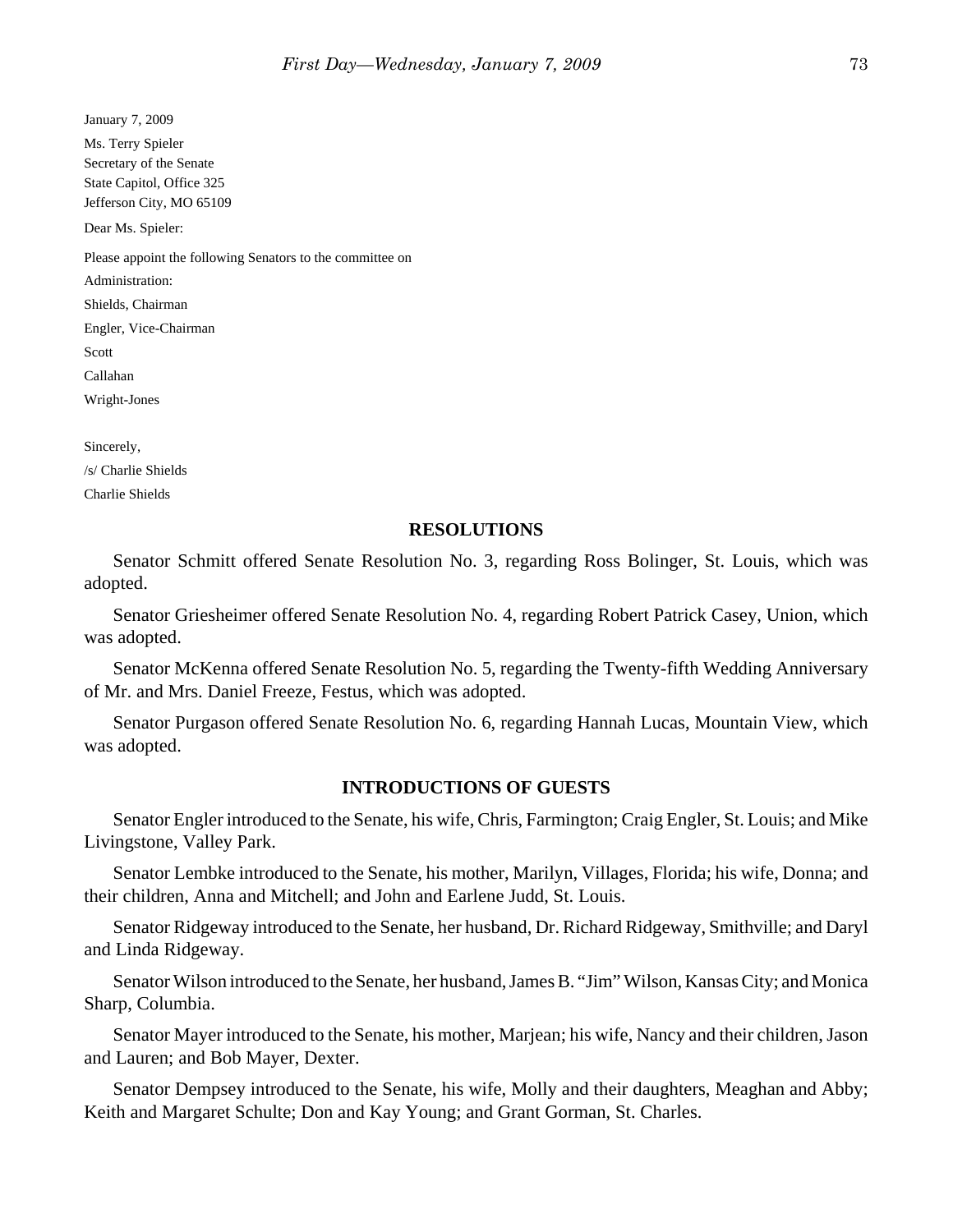Senator Stouffer introduced to the Senate, his wife, Sue Ellen, Napton; and their sons, Bert, Liberty; and Rob, Lee's Summit; and Jacque, Rachel, Bennett, Madeline, Will and Jake Stouffer.

Senator Cunningham introduced to the Senate, Lucy LePage, Samantha Wilson and Cindy Hager, Jefferson City.

Senator Wright-Jones introduced to the Senate, her mother Jean O. Wright; her sons, Damon A. and Adam C. Jones; and her grandchildren, Alexandra and Adam C. Jones, II, St. Louis; and family and friends from Missouri and Illinois.

Senator Schaefer introduced to the Senate, his wife, Stacia; and their sons, Max and Wolf, Columbia; and Tom Atkins, Yancy Williams and David Shorr, Columbia; Pat Thomas, Mexico; Linda Bushman, Jennifer Griffin and Bill Wyrick, Jefferson City.

Senator Schmitt introduced to the Senate, his parents, Steve and Kathy Schmitt; his wife, Jaime; and their children, Stephen and Sophia; and Gloria Patrick and John Hessel, St. Louis County.

Senator Pearce introduced to the Senate, his wife, Teresa; their children, Molly and Andrew; and Mark, Tanner and Ann Pearce, Warrensburg; and friends from Johnson, Cass, Bates and Vernon Counties.

Senator Purgason introduced to the Senate, his wife, Janet, Caulfield.

Senator Goodman introduced to the Senate, his mother, Joyce Goodman, Pierce City; his wife, Laura; and their son, Jack Elliott Goodman, Mt. Vernon; Jerry and Terry Burrus, Mount Vernon; Cecile Hogue, McKinney, Texas; Charle Ware, Charles and Barbara Shoun, Jefferson City; Miles Rogg, Springfield; and Kailey Honeycutt, Joplin.

On motion of Senator Engler, the Senate adjourned under the rules.

# SENATE CALENDAR  $\overline{\phantom{a}}$

## SECOND DAY–THURSDAY, JANUARY 8, 2009  $\overline{\phantom{a}}$

## FORMAL CALENDAR

## SECOND READING OF SENATE BILLS

SB 1-Scott SB 2-Scott SB 3-Scott SB 4-Shields SB 5-Griesheimer SB 6-Griesheimer SB 7-Griesheimer SB 8-Champion SB 9-Champion SB 10-Champion SB 11-Bartle, et al SB 12-Bartle and Smith

SB 13-Bartle SB 14-Nodler SB 15-Nodler SB 16-Nodler SB 17-Bray, et al SB 18-Bray, et al SB 19-Bray, et al SB 20-Days and Smith SB 21-Days, et al SB 22-Days and Bray SB 23-Callahan SB 24-Callahan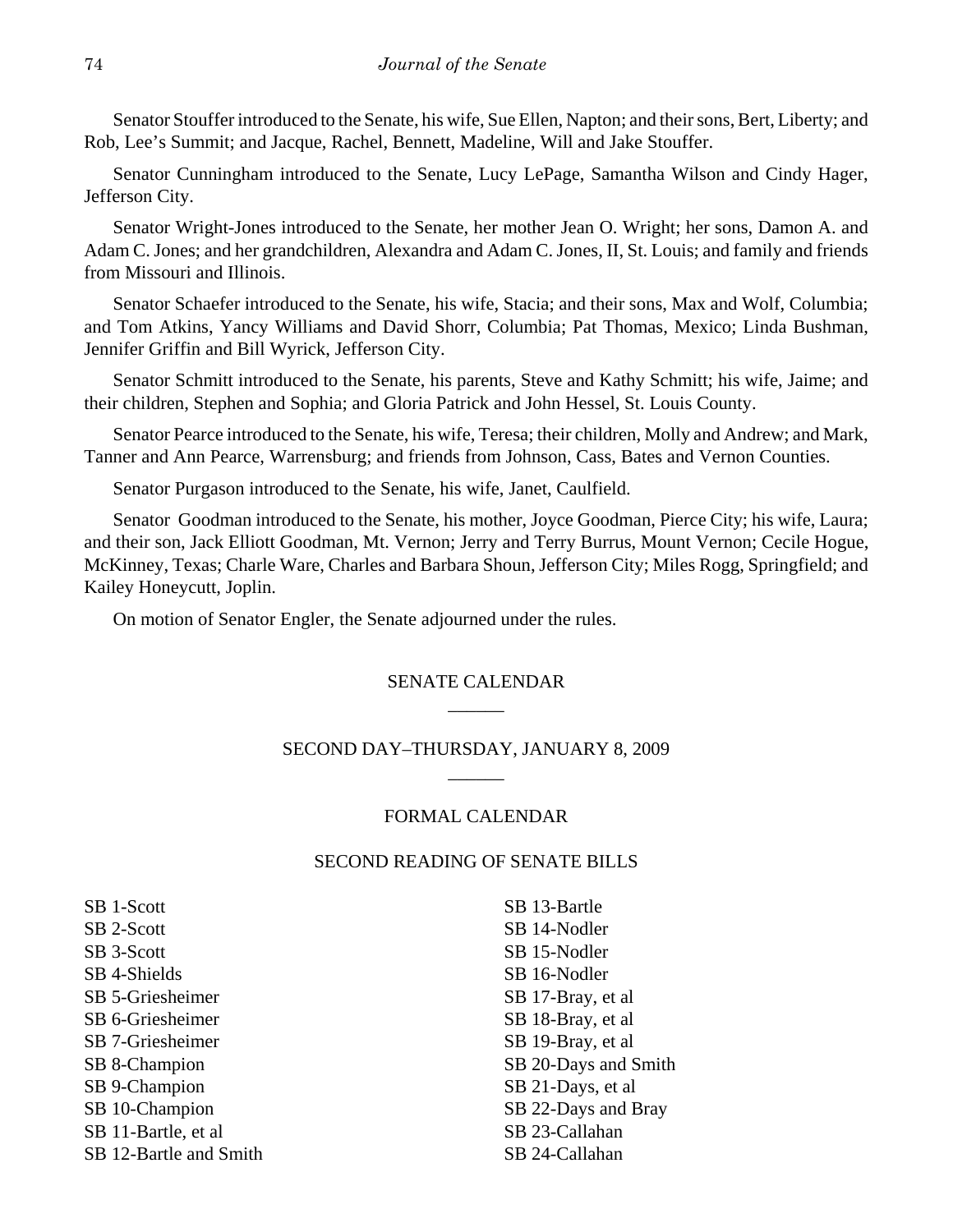| SB 25-Callahan             | SB 73-Stouffer        |
|----------------------------|-----------------------|
| SB 26-Ridgeway             | SB 74-Wilson          |
| SB 27-Ridgeway             | SB 75-Wilson          |
| SB 28-Ridgeway             | SB 76-Wilson          |
| SB 29-Stouffer             | SB 77-Stouffer        |
| SB 30-Stouffer             | SB 78-Wilson          |
| SB 31-Stouffer             | SB 79-Wilson          |
| SB 32-Wilson               | SB 80-Wilson          |
|                            |                       |
| SB 33-Wilson               | SB 81-Wilson          |
| SB 34-Wilson               | SB 82-Wilson          |
| SB 35-Goodman and Champion | SB 83-Wilson          |
| SB 36-Goodman              | SB 84-Purgason        |
| SB 37-Goodman              | SB 85-Crowell         |
| SB 38-Rupp                 | SB 86-Crowell         |
| SB 39-Rupp                 | SB 87-Crowell         |
| SB 40-Rupp                 | SB 88-Stouffer        |
| SB 41-Cunningham           | SB 89-Stouffer        |
| SB 42-Cunningham and Smith | SB 90-Stouffer        |
| SB 43-Pearce               | SB 91-Green, et al    |
| SB 44-Pearce               | SB 92-Green, et al    |
| SB 45-Pearce               | SB 93-Green           |
| SB 46-Schaefer             | SB 94-Justus, et al   |
| SB 47-Scott                | SB 95-Justus          |
| SB 49-Scott                | SB 96-Justus, et al   |
| SB 50-Bray                 | SB 97-Smith           |
| SB 51-Bray                 | SB 98-Smith           |
| SB 52-Bray                 | SB 99-Cunningham      |
| SB 53-Days                 | SB 100-Schaefer       |
| SB 54-Days                 | SB 101-Green          |
| SB 55-Days                 | SB 102-Green          |
| SB 56-Callahan             | SB 103-Green          |
| SB 57-Stouffer             | SB 104-Justus, et al  |
| SB 58-Stouffer             |                       |
|                            | SB 105-Justus, et al. |
| SB 59-Stouffer             | SB 106-Justus         |
| SB 60-Wilson               | SB 107-Green          |
| SB 61-Wilson               | SB 108-Justus         |
| SB 62-Wilson               | SB 109-Justus, et al. |
| SB 63-Rupp and Smith       | SB 110-Crowell        |
| SB 64-Rupp                 | SB 111-Crowell        |
| SB 65-Rupp                 | SB 112-Crowell        |
| SB 66-Scott                | SB 113-Crowell        |
| SB 67-Scott                | SB 114-Crowell        |
| SB 68-Bray                 | SB 115-Bray           |
| SB 69-Bray                 | SB 116-Bray           |
| SB 70-Bray                 | SB 117-Green          |
| SB 71-Stouffer             | SB 118-Griesheimer    |
| SB 72-Stouffer             | SB 119-Griesheimer    |
|                            |                       |